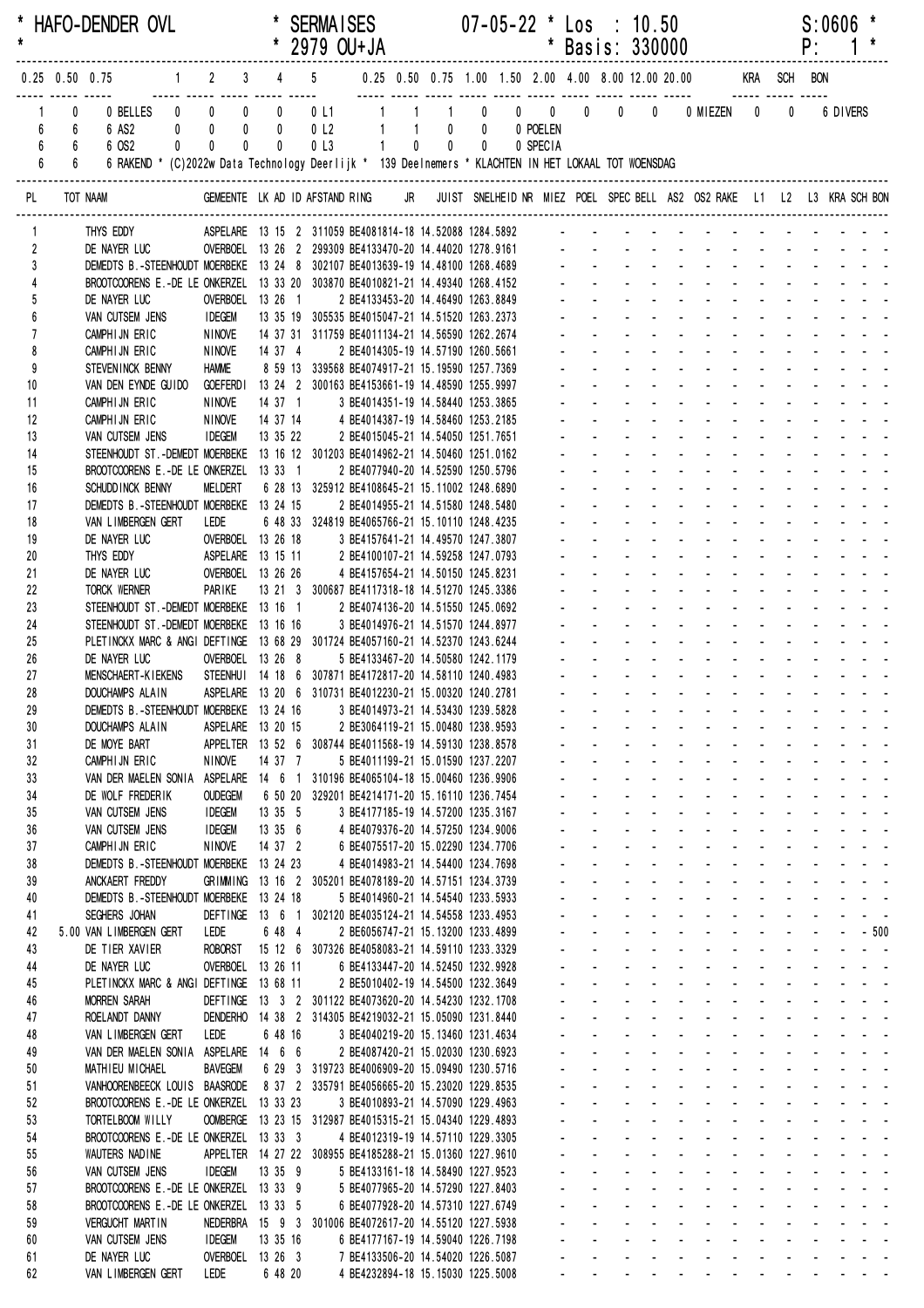| *<br>$\star$ |          | HAFO-DENDER OVL                                 |                                         |                                     |     |                    | <b>SERMAISES</b> | * 2979 OU+JA |    | $07 - 05 - 22$ * Los                                                                                       | * |                | : 10.50<br>Basis: 330000 |                              |                              |                          |              | P: | S:0606 |                           |  |
|--------------|----------|-------------------------------------------------|-----------------------------------------|-------------------------------------|-----|--------------------|------------------|--------------|----|------------------------------------------------------------------------------------------------------------|---|----------------|--------------------------|------------------------------|------------------------------|--------------------------|--------------|----|--------|---------------------------|--|
|              | PL       | TOT NAAM                                        |                                         | GEMEENTE LK AD ID AFSTAND RING      |     |                    |                  |              | JR | JUIST SNELHEID NR MIEZ POEL SPEC BELL AS2 OS2 RAKE L1 L2 L3 KRA SCH BON                                    |   |                |                          |                              |                              |                          |              |    |        |                           |  |
|              | 63       | PENNE BERT                                      |                                         |                                     |     |                    |                  |              |    | NEDERHAS 14 51 12 312406 BE4024135-21 15.04580 1225.2817                                                   |   |                |                          |                              |                              |                          |              |    |        |                           |  |
|              | 64       | VAN HAUTE ANDRE                                 |                                         | <b>MOERZEKE</b>                     |     |                    |                  |              |    | 6 37 11 338486 BE4163901-19 15.26209 1224.8527                                                             |   |                |                          |                              |                              |                          |              |    |        |                           |  |
|              | 65       | <b>TORCK WERNER</b>                             |                                         | PARIKE<br><b>BUGGENHO</b>           |     | 13211              |                  |              |    | 2 BE4117359-18 14.55340 1224.4618                                                                          |   |                |                          |                              |                              |                          |              |    |        |                           |  |
|              | 66<br>67 | PELEMAN FELIX<br>SCHUDD INCK BENNY              |                                         | <b>MELDERT</b>                      |     | 6 28 20            |                  |              |    | 10 23 11 335510 BE4115467-21 15.24050 1224.1168<br>2 BE4108683-21 15.16172 1223.9141                       |   |                |                          |                              |                              |                          |              |    |        |                           |  |
|              | 68       |                                                 | BROOTCOORENS E.-DE LE ONKERZEL 13 33 6  |                                     |     |                    |                  |              |    | 7 BE4200689-20 14.58170 1223.8840                                                                          |   |                |                          |                              |                              |                          |              |    |        |                           |  |
|              | 69       | DE NAYER LUC                                    |                                         | OVERBOEL 13 26 4                    |     |                    |                  |              |    | 8 BE4133493-20 14.54340 1223.8340                                                                          |   |                |                          |                              |                              |                          |              |    |        |                           |  |
|              | 70       | PLETINCKX MARC & ANGI DEFTINGE 13 68 24         |                                         |                                     |     |                    |                  |              |    | 3 BE4057159-21 14.56400 1223.2054                                                                          |   |                |                          |                              |                              |                          |              |    |        |                           |  |
|              | 71       | STEVENINCK BENNY                                |                                         | <b>HAMME</b>                        |     | 8 59 20            |                  |              |    | 2 BE4074881-21 15.27470 1222.4204                                                                          |   |                |                          |                              |                              |                          |              |    |        |                           |  |
|              | 72<br>73 | PENNE BERT<br>DE WOLF FREDERIK                  |                                         | NEDERHAS 14 51 18<br><b>OUDEGEM</b> |     | 6 50 1             |                  |              |    | 2 BE5014493-21 15.05370 1222.1660<br>2 BE3015596-20 15.19250 1221.9029                                     |   |                |                          |                              |                              |                          |              |    |        |                           |  |
|              | 74       | VAN HOUWE WILLY                                 |                                         | <b>APPELS</b>                       |     |                    |                  |              |    | 6 20 16 332694 BE4069699-21 15.22179 1221.7996                                                             |   |                |                          |                              |                              |                          |              |    |        |                           |  |
|              | 75       | DE NAYER LUC                                    |                                         | OVERBOEL 13 26 16                   |     |                    |                  |              |    | 9 BE4157589-21 14.55030 1221.4201                                                                          |   |                |                          |                              |                              |                          |              |    |        |                           |  |
|              | 76       | CAMPHIJN ERIC                                   |                                         | <b>NINOVE</b>                       |     | 14 37 23           |                  |              |    | 7 BE4011138-21 15.05230 1220.7492                                                                          |   |                |                          |                              |                              |                          |              |    |        |                           |  |
|              | 77<br>78 | <b>BONNARENS DANNY</b><br><b>HEEREMAN ANDRE</b> |                                         | <b>GI JZEGEM</b>                    |     |                    |                  |              |    | 6 10 3 328661 BE4040478-20 15.19140 1220.7292                                                              |   |                |                          |                              |                              |                          |              |    |        |                           |  |
|              | 79       | DE BLANDER WILLIAM                              |                                         | <b>OUTER</b>                        |     |                    |                  |              |    | ASPELARE  14 14 2 310865 BE4154791-19 15.04440 1220.3546<br>14 13 4 310249 004172169-20 15.04140 1220.3317 |   |                |                          |                              |                              |                          |              |    |        |                           |  |
|              | 80       | <b>BOMBEKE RUDY</b>                             |                                         |                                     |     |                    |                  |              |    | NIEUWEKE 14 13 5 320506 BE4053186-18 15.12420 1220.0457                                                    |   |                |                          |                              |                              |                          |              |    |        |                           |  |
|              | 81       | STEVENINCK BENNY                                |                                         | <b>HAMME</b>                        |     | 8 59 2             |                  |              |    | 3 BE4129821-20 15.28200 1220.0048                                                                          |   |                |                          |                              |                              |                          |              |    |        |                           |  |
|              | 82       | VAN MALDEREN LUC                                |                                         | <b>BERLARE</b>                      | 6 8 | $\overline{1}$     |                  |              |    | 329389 BE4044892-20 15.20019 1219.8162                                                                     |   |                |                          |                              |                              |                          |              |    |        |                           |  |
|              | 83<br>84 | <b>DELBAUF PATRIK</b><br>PENNE BERT             |                                         | SINT-MAR<br>NEDERHAS                |     | 14 10 1<br>14 51 3 |                  |              |    | 304710 BE4167683-17 14.59511 1219.5636<br>3 BE4098577-20 15.06170 1218.9868                                |   |                |                          |                              |                              |                          |              |    |        |                           |  |
|              | 85       | SOEN-HAAK                                       |                                         | <b>MOERBEKE</b>                     |     |                    |                  |              |    | 13 16 11 300932 BE4012401-21 14.56580 1218.5126                                                            |   |                |                          |                              |                              |                          |              |    |        |                           |  |
|              | 86       | PENNE BERT                                      |                                         | NEDERHAS 14 51 10                   |     |                    |                  |              |    | 4 BE4024113-21 15.06250 1218.3529                                                                          |   |                |                          |                              |                              |                          |              |    |        |                           |  |
|              | 87       | STEVENINCK BENNY                                |                                         | <b>HAMME</b>                        |     | 8 59 1             |                  |              |    | 4 BE4129979-20 15.28530 1217.5988                                                                          |   |                |                          |                              |                              |                          |              |    |        |                           |  |
|              | 88       | STEVENINCK BENNY                                |                                         | <b>HAMME</b>                        |     | 8 59 19            |                  |              |    | 5 BE4074944-21 15.28560 1217.3805                                                                          |   |                |                          |                              |                              |                          |              |    |        |                           |  |
|              | 89<br>90 | VAN CUTSEM JENS                                 | PLETINCKX MARC & ANGI DEFTINGE 13 68 6  | <b>IDEGEM</b>                       |     | 13 35 10           |                  |              |    | 7 BE4079403-20 15.01020 1217.1093<br>4 BE4070967-20 14.57590 1216.7108                                     |   |                |                          |                              |                              |                          |              |    |        |                           |  |
|              | 91       | SCHUDD INCK BENNY                               |                                         | <b>MELDERT</b>                      |     | 6 28 4             |                  |              |    | 3 BE6056403-19 15.17542 1216.5283                                                                          |   |                |                          |                              |                              |                          |              |    |        |                           |  |
|              | 92       | <b>BOEYKENS KRIS</b>                            |                                         | <b>BUGGENHO</b>                     |     | 10 41 25           |                  |              |    | 333050 BE4006641-21 15.23530 1216.0287                                                                     |   |                |                          |                              |                              |                          |              |    |        |                           |  |
|              | 93       |                                                 | VAN DEN DRIESSCHE NIE AALST             |                                     |     | 6 30 8             |                  |              |    | 323002 BE4064295-21 15.15400 1215.8168                                                                     |   |                |                          |                              |                              |                          |              |    |        |                           |  |
|              | 94<br>95 | DE WOLF FREDERIK<br>CAMPHIJN ERIC               |                                         | <b>OUDEGEM</b><br><b>NINOVE</b>     |     | 6 50 2<br>14 37 3  |                  |              |    | 3 BE3015572-20 15.20460 1215.8107<br>8 BE4075530-20 15.06260 1215.7507                                     |   |                |                          |                              |                              |                          |              |    |        |                           |  |
|              | 96       | ANCKAERT FREDDY                                 |                                         | GRIMMING 13 16 14                   |     |                    |                  |              |    | 2 004010922-21 15.01031 1215.6900                                                                          |   |                |                          |                              |                              |                          |              |    |        |                           |  |
|              | 97       | VAN CUTSEM JENS                                 |                                         | <b>IDEGEM</b>                       |     | 13 35 27           |                  |              |    | 8 BE4015008-21 15.01200 1215.6565                                                                          |   |                |                          |                              |                              |                          |              |    |        |                           |  |
|              | 98       |                                                 | VAN CAUWENBERG CHRIST IDEGEM            |                                     |     |                    |                  |              |    | 13 25 11 305809 BE4013921-19 15.01340 1215.6181                                                            |   |                |                          |                              |                              |                          |              |    |        |                           |  |
|              | 99       | PAREZ-VAN DE WALLE                              |                                         | ST.KORNE                            |     |                    |                  |              |    | 13 30 19 301403 BE4017060-21 14.58010 1215.2530<br>5 BE4065806-21 15.17210 1214.9579                       |   |                |                          |                              |                              |                          |              |    |        |                           |  |
| 100<br>101   |          | VAN LIMBERGEN GERT<br>DE NAYER LUC              |                                         | LEDE<br>OVERBOEL 13 26 10           |     | 6 48 7             |                  |              |    | 10 BE4133499-20 14.56270 1214.4816                                                                         |   |                |                          |                              |                              |                          |              |    |        |                           |  |
| 102          |          | THYS EDDY                                       |                                         | ASPELARE 13 15 4                    |     |                    |                  |              |    | 3 BE4199058-20 15.06148 1213.9046                                                                          |   |                |                          |                              |                              |                          |              |    |        |                           |  |
| 103          |          | BOEYKENS FRANCOIS                               |                                         | LEBBEKE                             |     |                    |                  |              |    | 4 13 1 332417 BE4024288-19 15.23510 1213.8653                                                              |   |                |                          |                              |                              |                          |              |    |        |                           |  |
| 104          |          | STEVENINCK BENNY                                |                                         | <b>HAMME</b>                        |     | 8 59 11            |                  |              |    | 6 BE4129986-20 15.29470 1213.6820                                                                          |   | $\blacksquare$ | $\sim$                   |                              | $\sim$                       | $\blacksquare$           |              |    |        |                           |  |
| 105<br>106   |          | VAN LIMBERGEN GERT<br><b>WAUTERS NADINE</b>     |                                         | LEDE<br>APPELTER 14 27 8            |     | 6 48 31            |                  |              |    | 6 BE4002569-18 15.17380 1213.6717<br>2 BE4134681-18 15.04350 1213.5712                                     |   |                |                          |                              |                              |                          |              |    |        |                           |  |
| 107          |          | <b>BUYLE ETIENNE</b>                            |                                         | <b>BERLARE</b>                      |     | 6 16 4             |                  |              |    | 330610 BE4062245-21 15.22290 1213.3219                                                                     |   |                |                          |                              |                              |                          |              |    |        |                           |  |
| 108          |          | THYS EDDY                                       |                                         | ASPELARE 13 15 13                   |     |                    |                  |              |    | 4 BE4012226-21 15.06278 1212.8790                                                                          |   |                |                          |                              |                              |                          |              |    |        | $\mathbf{r} = \mathbf{r}$ |  |
| 109          |          | ERAUW JOSE                                      |                                         | <b>BERLARE</b>                      |     |                    |                  |              |    | 6 23 2 330792 BE4043362-20 15.22449 1212.8103                                                              |   |                |                          | $\blacksquare$               |                              |                          |              |    |        |                           |  |
| 110          |          | CAMPHIJN ERIC                                   |                                         | <b>NINOVE</b>                       |     | 14 37 17           |                  |              |    | 9 BE4014366-19 15.07060 1212.5982                                                                          |   | $\blacksquare$ | $\sim$                   | $\blacksquare$               | $\mathbf{r}$                 |                          |              |    |        | $\sim$                    |  |
| 111<br>112   |          | LANSSENS WILFRIED<br>CAMPHIJN ERIC              |                                         | <b>NINOVE</b>                       |     | 14 37 13           |                  |              |    | SINT-LIE 14 11 4 310680 BE4086474-21 15.06161 1212.3230<br>10 BE4127065-18 15.07100 1212.2839              |   |                | $\sim$                   | $\blacksquare$               |                              |                          |              |    |        | $\sim 100$ km s $^{-1}$   |  |
| 113          |          | STEVENINCK BENNY                                |                                         | <b>HAMME</b>                        |     | 8 59 3             |                  |              |    | 7 BE4147935-19 15.30070 1212.2378                                                                          |   |                |                          |                              |                              |                          |              |    |        |                           |  |
| 114          |          | <b>TORCK WERNER</b>                             |                                         | PARIKE                              |     | 13 21 18           |                  |              |    | 3 BE4034824-21 14.58050 1212.0403                                                                          |   |                |                          |                              | $\sim$                       | $\overline{\phantom{a}}$ |              |    |        |                           |  |
| 115          |          |                                                 | PLETINCKX MARC & ANGI DEFTINGE 13 68 21 |                                     |     |                    |                  |              |    | 5 BE4211582-20 14.58590 1211.8241                                                                          |   |                |                          |                              |                              |                          |              |    |        |                           |  |
| 116<br>117   |          | VAN HOUWE WILLY<br>LANSSENS WILFRIED            |                                         | <b>APPELS</b><br>SINT-LIE 14 11 9   |     | 6 20 6             |                  |              |    | 2 BE4001588-18 15.24369 1211.4925<br>2 BE4086467-21 15.06331 1210.9841                                     |   | $\blacksquare$ |                          |                              | $\sim$                       | $\sim$                   |              |    |        |                           |  |
| 118          |          | VAN LIMBERGEN GERT                              |                                         | LEDE                                |     | 6 48 11            |                  |              |    | 7 BE4053507-19 15.18230 1210.2801                                                                          |   |                |                          |                              |                              |                          |              |    |        |                           |  |
| 119          |          |                                                 | DEMEDTS B.-STEENHOUDT MOERBEKE 13 24 6  |                                     |     |                    |                  |              |    | 6 BE4121231-18 14.59380 1210.2030                                                                          |   |                |                          |                              |                              |                          |              |    |        |                           |  |
| 120          |          |                                                 | DEMEDTS B.-STEENHOUDT MOERBEKE 13 24 4  |                                     |     |                    |                  |              |    | 7 BE4074110-20 14.59410 1209.9606                                                                          |   |                |                          |                              |                              |                          |              |    |        |                           |  |
| 121<br>122   |          | DE PREZ E.& W.<br>WAUTERS NADINE                |                                         | APPELTER 14 27 10                   |     |                    |                  |              |    | DEFTINGE 13 5 2 302351 BE4085339-21 14.59551 1209.7992<br>3 BE4146949-19 15.05270 1209.4539                |   | $\blacksquare$ | $\sim$                   | $\blacksquare$               |                              |                          |              |    |        | $\sim$ $ \sim$            |  |
| 123          |          | PILLET PETER                                    |                                         | <b>IDEGEM</b>                       |     |                    |                  |              |    | 14 34 13 306134 BE4028218-21 15.03130 1208.9805                                                            |   |                | $\blacksquare$           | $\overline{\phantom{a}}$     |                              |                          |              |    |        | $\sim 100$ km s $^{-1}$   |  |
| 124          |          | DE TIER XAVIER                                  |                                         | <b>ROBORST</b>                      |     | 15 12 3            |                  |              |    | 2 BE4070767-20 15.04180 1208.5175                                                                          |   |                |                          |                              |                              |                          |              |    |        |                           |  |
| 125          |          | DE NAYER LUC                                    |                                         | OVERBOEL 13 26 21                   |     |                    |                  |              |    | 11 BE4157659-21 14.57470 1207.9465                                                                         |   |                |                          |                              |                              |                          |              |    |        |                           |  |
| 126          |          | VAN MALDEREN LUC                                |                                         | <b>BERLARE</b>                      |     | 6 8 2              |                  |              |    | 2 BE4044897-20 15.22429 1207.8140                                                                          |   |                |                          |                              | $\mathbf{r}$<br>$\mathbf{r}$ | $\overline{\phantom{a}}$ | $\mathbf{r}$ |    |        |                           |  |
| 127<br>128   |          | HOK VAN CLEEMPUTTE                              | BROOTCOORENS E.-DE LE ONKERZEL 13 33 12 |                                     |     |                    |                  |              |    | SINT-MAR 13 22 3 305150 NL1634404-20 15.02390 1207.7973<br>8 BE4077968-20 15.01370 1207.6704               |   |                |                          | $\blacksquare$<br>$\sim 100$ | $\sim$                       | $\sim$                   |              |    |        |                           |  |
| 129          |          | THYS EDDY                                       |                                         | ASPELARE 13 15 5                    |     |                    |                  |              |    | 5 BE4081819-18 15.07408 1207.1523                                                                          |   |                |                          |                              |                              |                          |              |    |        |                           |  |
| 130          |          |                                                 | BROOTCOORENS E.-DE LE ONKERZEL 13 33 2  |                                     |     |                    |                  |              |    | 9 BE4077990-20 15.01450 1207.0308                                                                          |   |                |                          |                              |                              |                          |              |    |        |                           |  |

131 ERAUW JOSE BERLARE 6 23 1 2 BE4043361-20 15.24219 1205.6640 - - - - - - - - - - -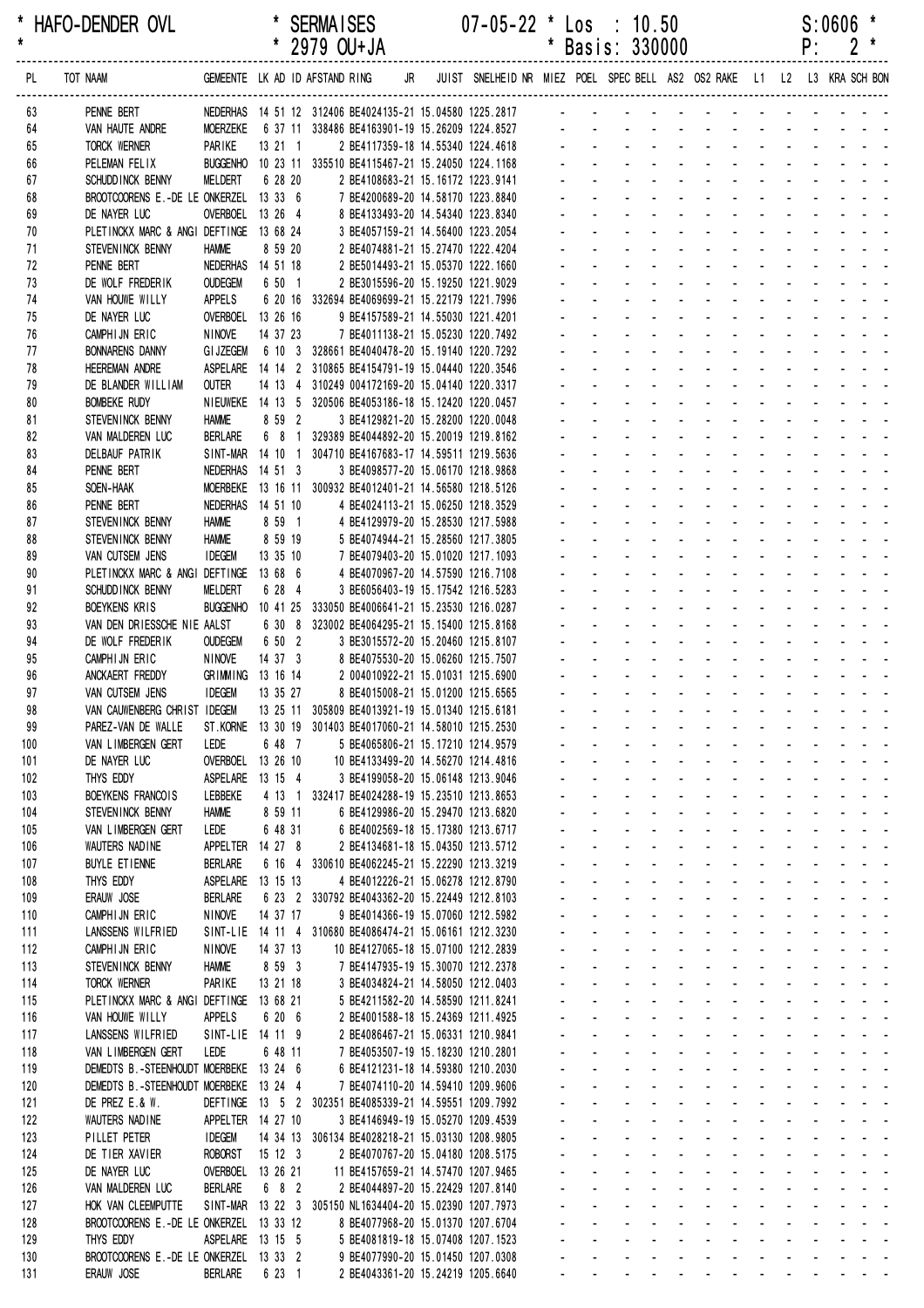| *<br>$\pmb{\star}$ | HAFO-DENDER OVL                                                                     |                                |                             | <b>SERMAISES</b><br>* 2979 OU+JA                                                                  | $07 - 05 - 22$ * Los : 10.50                                               | $\ast$                      |                                                      | Basis: 330000                                                         |                                                                              |                                                             |                                          |                                               |                                                              | P:                                   | S:0606<br>$3*$                                                                                                        |  |
|--------------------|-------------------------------------------------------------------------------------|--------------------------------|-----------------------------|---------------------------------------------------------------------------------------------------|----------------------------------------------------------------------------|-----------------------------|------------------------------------------------------|-----------------------------------------------------------------------|------------------------------------------------------------------------------|-------------------------------------------------------------|------------------------------------------|-----------------------------------------------|--------------------------------------------------------------|--------------------------------------|-----------------------------------------------------------------------------------------------------------------------|--|
| PL                 | TOT NAAM                                                                            |                                |                             | GEMEENTE LK AD ID AFSTAND RING                                                                    | JR JUIST SNELHEID NR MIEZ POEL SPEC BELL AS2 OS2 RAKE L1 L2 L3 KRA SCH BON |                             |                                                      |                                                                       |                                                                              |                                                             |                                          |                                               |                                                              |                                      |                                                                                                                       |  |
| 132                | SAELENS FRANK                                                                       |                                |                             | ST-LIEVE 13 30 3 310272 BE4066828-18 15.07211 1205.6343                                           |                                                                            |                             |                                                      |                                                                       |                                                                              |                                                             |                                          |                                               |                                                              |                                      |                                                                                                                       |  |
| 133                | HOK VAN CLEEMPUTTE                                                                  |                                | SINT-MAR 13 22 5            | 2 BE5025512-20 15.03080 1205.4912                                                                 |                                                                            |                             |                                                      |                                                                       |                                                                              |                                                             |                                          |                                               |                                                              |                                      |                                                                                                                       |  |
| 134                | PLATTEEUW-BRANDENO                                                                  | <b>WICHELEN</b>                | BUGGENHO 10 23 20           | 6115 56 327581 BE4064854-21 15.21480 1205.2281<br>2 BE4115408-21 15.28230 1205.2086               |                                                                            |                             |                                                      |                                                                       |                                                                              |                                                             |                                          |                                               |                                                              |                                      |                                                                                                                       |  |
| 135<br>136         | PELEMAN FELIX<br>LIEVENS JOHAN                                                      | <b>BUGGENHO</b>                |                             | 1 19 3 334229 BE4059001-20 15.27230 1204.9354                                                     |                                                                            |                             |                                                      |                                                                       |                                                                              |                                                             |                                          |                                               |                                                              |                                      |                                                                                                                       |  |
| 137                | VANHOORENBEECK LOUIS BAASRODE                                                       |                                | 8 37 8                      | 2 BE4056653-20 15.28420 1204.8475                                                                 |                                                                            |                             |                                                      |                                                                       |                                                                              |                                                             |                                          |                                               |                                                              |                                      |                                                                                                                       |  |
| 138                | TORCK WERNER                                                                        | PARIKE                         | 13 21 5                     | 4 BE4113202-20 14.59350 1204.7559                                                                 |                                                                            |                             |                                                      |                                                                       |                                                                              |                                                             |                                          |                                               |                                                              |                                      |                                                                                                                       |  |
| 139                | <b>BUYLE ETIENNE</b>                                                                | <b>BERLARE</b>                 | 6 16 1                      | 2 BE4005716-18 15.24310 1204.3349                                                                 |                                                                            |                             |                                                      |                                                                       |                                                                              |                                                             |                                          |                                               |                                                              |                                      |                                                                                                                       |  |
| 140<br>141         | VAN STERTHEM KURT<br>VAN HAUTE ANDRE                                                | MOERZEKE                       | 6 37 5                      | ZOTTEGEM  15  5  2  308324 BE4032035-21  15.06020  1204.2338<br>2 BE4026852-18 15.31049 1204.2265 |                                                                            |                             |                                                      |                                                                       |                                                                              |                                                             |                                          |                                               |                                                              |                                      |                                                                                                                       |  |
| 142                | STEENHOUDT ST. - DEMEDT MOERBEKE 13 16 4                                            |                                |                             | 4 BE4074113-20 15.00110 1203.9291                                                                 |                                                                            |                             |                                                      |                                                                       |                                                                              |                                                             |                                          |                                               |                                                              |                                      |                                                                                                                       |  |
| 143                | VAN DER MAELEN SONIA ASPELARE 14 6 5                                                |                                |                             | 3 BE4087467-21 15.07410 1203.7876                                                                 |                                                                            |                             |                                                      |                                                                       |                                                                              |                                                             |                                          |                                               | $\mathbf{r} = \mathbf{r} + \mathbf{r}$                       |                                      |                                                                                                                       |  |
| 144                | STEVENINCK BENNY                                                                    | <b>HAMME</b>                   | 8 59 24                     | 8 BE4074909-21 15.32060 1203.7150                                                                 |                                                                            |                             |                                                      |                                                                       |                                                                              |                                                             |                                          |                                               |                                                              |                                      |                                                                                                                       |  |
| 145                | VAN LIMBERGEN GERT                                                                  | LEDE                           | 6 48 26                     | 8 BE4053517-19 15.19520 1203.6277                                                                 |                                                                            |                             |                                                      |                                                                       |                                                                              |                                                             |                                          |                                               |                                                              | $\mathbf{L} = \mathbf{L} \mathbf{L}$ |                                                                                                                       |  |
| 146<br>147         | CAMPHIJN ERIC<br>VAN HAUTE ANDRE                                                    | <b>NINOVE</b><br>MOERZEKE      | 14 37 5<br>6 37 32          | 11 BE4033028-17 15.09030 1203.4704<br>3 BE4165126-21 15.31159 1203.4416                           |                                                                            |                             |                                                      |                                                                       |                                                                              |                                                             |                                          |                                               |                                                              |                                      |                                                                                                                       |  |
| 148                | PLETINCKX MARC & ANGI DEFTINGE                                                      |                                | 13 68 28                    | 6 BE4057217-21 15.00450 1203.2861                                                                 |                                                                            |                             |                                                      |                                                                       |                                                                              |                                                             |                                          |                                               |                                                              |                                      |                                                                                                                       |  |
| 149                | VAN CUTSEM JENS                                                                     | <b>IDEGEM</b>                  | 13 35 13                    | 9 BE4177169-19 15.03590 1202.9726                                                                 |                                                                            |                             |                                                      |                                                                       |                                                                              |                                                             |                                          |                                               |                                                              |                                      |                                                                                                                       |  |
| 150                | THYS EDDY                                                                           |                                | ASPELARE 13 15 15           | 6 BE4100161-21 15.08368 1202.7957                                                                 |                                                                            |                             |                                                      |                                                                       |                                                                              |                                                             |                                          |                                               |                                                              |                                      |                                                                                                                       |  |
| 151                | VAN DEN DRIESSCHE NIE AALST                                                         |                                | 6 30 25                     | 2 BE4064263-21 15.18330 1202.7630                                                                 |                                                                            |                             |                                                      |                                                                       |                                                                              |                                                             |                                          |                                               |                                                              |                                      |                                                                                                                       |  |
| 152<br>153         | STEENHOUDT ST. - DEMEDT MOERBEKE 13 16 6<br>PLETINCKX MARC & ANGI DEFTINGE 13 68 49 |                                |                             | 5 BE4074135-20 15.00260 1202.7273<br>7 BE5071536-21 15.00520 1202.7265                            |                                                                            |                             |                                                      |                                                                       |                                                                              |                                                             |                                          |                                               |                                                              |                                      |                                                                                                                       |  |
| 154                | STEVENINCK BENNY                                                                    | <b>HAMME</b>                   | 8 59 14                     | 9 BE4074820-21 15.32200 1202.7202                                                                 |                                                                            |                             |                                                      |                                                                       |                                                                              |                                                             |                                          |                                               |                                                              |                                      |                                                                                                                       |  |
| 155                | DEMEDTS B.-STEENHOUDT MOERBEKE 13 24 10                                             |                                |                             | 8 BE4072729-20 15.01150 1202.4159                                                                 |                                                                            |                             |                                                      |                                                                       |                                                                              |                                                             |                                          |                                               | $\mathbf{L} = \mathbf{L} \mathbf{L} + \mathbf{L} \mathbf{L}$ |                                      |                                                                                                                       |  |
| 156                | STEVENINCK BENNY                                                                    | <b>HAMME</b>                   | 8 59 43                     | 10 BE4129804-20 15.32310 1201.9397                                                                |                                                                            |                             |                                                      |                                                                       |                                                                              |                                                             |                                          |                                               |                                                              |                                      |                                                                                                                       |  |
| 157                | STEVENINCK BENNY                                                                    | <b>HAMME</b>                   | 8 59 22                     | 11 BE4074904-21 15.32320 1201.8688                                                                |                                                                            |                             |                                                      |                                                                       |                                                                              |                                                             |                                          |                                               |                                                              | $\mathbf{L} = \mathbf{L} \mathbf{L}$ |                                                                                                                       |  |
| 158<br>159         | BLONDEEL JOERI<br>VAN LIMBERGEN GERT                                                | LEDE<br>LEDE                   | 6 48 34                     | 6 44 17 322777 BE4206462-19 15.18351 1201.7685<br>9 BE4065737-21 15.20180 1201.6981               |                                                                            |                             |                                                      |                                                                       |                                                                              |                                                             |                                          |                                               |                                                              |                                      |                                                                                                                       |  |
| 160                | <b>BOUDAER FREDDY</b>                                                               | <b>HAALTERT</b>                |                             | 13 25 6 319020 BE4187183-20 15.15340 1201.2803                                                    |                                                                            |                             |                                                      |                                                                       |                                                                              |                                                             |                                          |                                               |                                                              |                                      |                                                                                                                       |  |
| 161                | DE SMET-DE WAELE                                                                    | LEDE                           |                             | 6 14 4 324564 BE4232197-17 15.20110 1201.2732                                                     |                                                                            |                             |                                                      |                                                                       |                                                                              |                                                             |                                          |                                               | $\mathbf{r} = \mathbf{r}$                                    |                                      |                                                                                                                       |  |
| 162                | SCHOKKAERT DANNY                                                                    | <b>OORDEGEM</b>                |                             | 6 10 3 319553 BE4088436-21 15.16030 1201.1013                                                     |                                                                            |                             |                                                      |                                                                       |                                                                              |                                                             |                                          |                                               |                                                              |                                      |                                                                                                                       |  |
| 163                | <b>VEKENS FREDDY-ELKE</b>                                                           | S-K-HORE                       |                             | 15 13 3 300809 BE4124411-19 15.00269 1201.0821                                                    |                                                                            |                             |                                                      |                                                                       |                                                                              |                                                             |                                          |                                               | $\Delta \sim 10^4$                                           |                                      |                                                                                                                       |  |
| 164<br>165         | VANHOORENBEECK LOUIS BAASRODE<br>DEMEDTS B.-STEENHOUDT MOERBEKE 13 24 12            |                                | 8 37 9                      | 3 BE4056628-20 15.29360 1200.9692<br>9 BE4074109-20 15.01340 1200.9023                            |                                                                            |                             |                                                      |                                                                       |                                                                              |                                                             | $\mathbf{r}$                             |                                               |                                                              |                                      |                                                                                                                       |  |
| 166                | VAN CAUWENBERG CHRIST IDEGEM                                                        |                                | 13 25 12                    | 2 BE4013989-19 15.04410 1200.7421                                                                 |                                                                            |                             |                                                      |                                                                       |                                                                              |                                                             |                                          |                                               |                                                              |                                      |                                                                                                                       |  |
| 167                | KEYMOLEN J.P.                                                                       |                                |                             | LEBBEKE 4 18 1 331029 BE4122236-20 15.25420 1200.6855                                             |                                                                            |                             |                                                      |                                                                       |                                                                              |                                                             |                                          |                                               |                                                              |                                      |                                                                                                                       |  |
| 168                | BROOTCOORENS E.-DE LE ONKERZEL 13 33 16                                             |                                |                             | 10 BE4012331-19 15.03050 1200.6717                                                                |                                                                            |                             |                                                      |                                                                       |                                                                              |                                                             |                                          |                                               |                                                              |                                      | المنابذ والمستنقي والمستنقي والمستنقص والمستنق                                                                        |  |
| 169                | V.CAUWENBERGH F.                                                                    | LEBBEKE                        |                             | 4 3 2 332644 BE4168968-20 15.27060 1200.4475                                                      |                                                                            |                             |                                                      | $\Delta \sim 100$                                                     | and a straightful and a straight                                             |                                                             |                                          |                                               | $\Delta \sim 100$                                            |                                      | $\begin{array}{cccccccccccccc} \bullet & \bullet & \bullet & \bullet & \bullet & \bullet & \bullet \end{array}$       |  |
| 170<br>171         | PELEMAN FELIX<br>TORCK WERNER                                                       | PARIKE                         | BUGGENHO 10 23 7<br>13 21 7 | 3 BE4115466-21 15.29320 1200.2504<br>5 BE4117351-18 15.00340 1200.0279                            |                                                                            |                             |                                                      | $\Delta \sim 100$<br>$\Delta \sim 100$                                | $\Delta \sim 100$<br>$\Delta \sim 100$                                       | $\Delta \sim 100$<br>$\Delta \sim 100$                      | $\Delta \sim 10^4$                       |                                               |                                                              |                                      |                                                                                                                       |  |
| 172                | VAN HAUTE ANDRE                                                                     | MOERZEKE                       | 6 37 23                     | 4 BE4165133-21 15.32049 1199.9575                                                                 |                                                                            |                             |                                                      |                                                                       | $\Delta \sim 100$<br>$\sim$                                                  |                                                             |                                          |                                               |                                                              |                                      |                                                                                                                       |  |
| 173                | V.D. BEKEN-DE LOOR                                                                  |                                |                             | S-M-HORE 15 32 4 305106 BE4071856-20 15.04160 1199.9449                                           |                                                                            |                             |                                                      |                                                                       | $\mathbf{u}$ .<br>$\mathbf{L}^{\text{max}}$                                  | $\sim$                                                      |                                          | $\mathbf{L} = \mathbf{L}$                     | $\Delta \sim 100$                                            |                                      | $\omega_{\rm{max}}$ , and $\omega_{\rm{max}}$                                                                         |  |
| 174                | STEENHOUDT ST. - DEMEDT MOERBEKE                                                    |                                | 13 16 5                     | 6 BE4074133-20 15.01030 1199.7730                                                                 |                                                                            |                             | ä,                                                   | $\mathbf{u} = \mathbf{u}$                                             | $\mathcal{L}^{\text{max}}$                                                   | $\Delta \sim 100$                                           |                                          | $\Delta \phi = \Delta \phi$ and $\Delta \phi$ |                                                              |                                      | and a strain and a                                                                                                    |  |
| 175                | PAREZ-VAN DE WALLE                                                                  | ST.KORNE                       | 13 30 4                     | 2 BE4070873-20 15.01160 1199.5344                                                                 |                                                                            | a.                          | $\mathbf{r}$                                         | $\Delta \sim 100$                                                     | $\mathbf{L}^{\text{max}}$                                                    | $\Delta \sim 10^4$<br>$\Delta \sim 100$                     |                                          | and a state                                   |                                                              |                                      | and a strain and a                                                                                                    |  |
| 176<br>177         | ERAUW JOSE<br>ROELANDT DANNY                                                        | <b>BERLARE</b>                 | 6 23 5<br>DENDERHO 14 38 3  | 3 BE4043341-20 15.25509 1199.1807<br>2 BE4028410-21 15.12070 1199.1035                            |                                                                            | $\blacksquare$              | $\blacksquare$<br>$\blacksquare$                     | $\sim$<br>$\sim$                                                      | $\mathcal{L}_{\rm{max}}$<br>$\mathbf{r}$<br>$\omega_{\rm{max}}$              | $\mathcal{L}^{\mathcal{L}}$                                 | $\omega_{\rm{max}}$<br>$\omega$          | $\sim$                                        | $\omega_{\rm{max}}$                                          |                                      | and a state of                                                                                                        |  |
| 178                | MATHIEU MICHAEL                                                                     | <b>BAVEGEM</b>                 | 6 29 6                      | 2 BE4088535-21 15.16440 1198.6616                                                                 |                                                                            |                             | $\blacksquare$                                       |                                                                       | $\mathcal{L}^{\mathcal{A}}$<br>$\mathbf{L}^{\text{max}}$                     |                                                             | $\mathcal{L}^{\text{max}}$               |                                               | ä,                                                           |                                      | $\mathbf{1}^{\prime}$ , $\mathbf{1}^{\prime}$ , $\mathbf{1}^{\prime}$ , $\mathbf{1}^{\prime}$ , $\mathbf{1}^{\prime}$ |  |
| 179                | DE WOLF FREDERIK                                                                    | <b>OUDEGEM</b>                 | 6 50 17                     | 4 BE4065030-21 15.24440 1198.2565                                                                 |                                                                            |                             | a.                                                   | $\Delta \sim 100$                                                     | $\omega_{\rm{max}}=0.1$                                                      | $\sim$                                                      |                                          | $\omega_{\rm{max}}$ , $\omega_{\rm{max}}$     | $\Delta \sim 100$                                            |                                      | $\mathbf{L} = \mathbf{L} \times \mathbf{L} = \mathbf{L}$                                                              |  |
| 180                | VAN HAUTE ANDRE                                                                     | <b>MOERZEKE</b>                | 6 37 30                     | 5 BE4165113-21 15.32299 1198.1876                                                                 |                                                                            | $\mathcal{L}_{\mathcal{A}}$ | ä,                                                   | $\Delta \sim 100$                                                     | $\Delta\phi_{\rm{max}}$ and $\Delta\phi_{\rm{max}}$                          | $\Delta \sim 100$                                           |                                          | $\Delta \phi = \Delta \phi$                   | ÷.                                                           | ÷.                                   | and the state of the                                                                                                  |  |
| 181                | DEMEDTS B.-STEENHOUDT MOERBEKE                                                      |                                | 13 24 2                     | 10 BE4074168-20 15.02100 1198.0449                                                                |                                                                            |                             | $\omega_{\rm{max}}$                                  | $\mathbf{L}^{\text{max}}$<br>$\Delta \sim 100$                        | <b>All Cards</b>                                                             | $\Delta \sim 100$                                           |                                          | and a state                                   | $\Delta \sim 10^4$                                           | $\Delta \sim 10^{-1}$                | $\omega_{\rm{eff}}$ , $\omega_{\rm{eff}}$ , $\omega_{\rm{eff}}$                                                       |  |
| 182<br>183         | ROELANDT DANNY<br>FRANCOIS WILLY                                                    | <b>SERSKAMP</b>                | DENDERHO 14 38 15           | 3 BE4028431-21 15.12210 1198.0370<br>6 7 3 324480 BE4061431-21 15.20550 1197.7115                 |                                                                            | $\mathcal{L}_{\mathcal{A}}$ | $\sim$                                               | $\Delta \sim 100$<br>$\Delta \sim 100$                                | $\Delta \sim 100$<br>and the company of the company                          | $\Delta \sim 100$<br>$\Delta \sim 100$                      | $\sim 100$<br>$\Delta \sim 100$          |                                               |                                                              |                                      | بالمنابذ والمستنبذ                                                                                                    |  |
| 184                | VERLINDEN CJC                                                                       | S-B-BOEK                       |                             | 15 40 15 304340 BE4058199-21 15.04070 1197.6389                                                   |                                                                            |                             |                                                      |                                                                       | $\sim$<br>and a state                                                        | $\sim$ $-$                                                  | $\Delta \sim 10^4$                       |                                               |                                                              |                                      |                                                                                                                       |  |
| 185                | ERAUW JOSE                                                                          | <b>BERLARE</b>                 | 6 23 8                      | 4 BE4064523-21 15.26129 1197.5888                                                                 |                                                                            |                             |                                                      |                                                                       | $\omega_{\rm{max}}=0.1$                                                      | $\Delta \sim 100$                                           |                                          | $\omega_{\rm{max}}$ , $\omega_{\rm{max}}$     |                                                              |                                      | $\mathbf{L} = \mathbf{L} \mathbf{L} + \mathbf{L} \mathbf{L} + \mathbf{L} \mathbf{L}$                                  |  |
| 186                | COOREMAN STEFAAN                                                                    | <b>BUGGENHO</b>                |                             | 6 18 2 334395 BE4018108-18 15.29181 1197.2539                                                     |                                                                            |                             | ä,                                                   | $\Delta \sim 100$                                                     | $\omega_{\rm{max}}$<br>$\sim$                                                | $\Delta \sim 100$                                           |                                          | and a state                                   |                                                              |                                      | and a strain and                                                                                                      |  |
| 187                | VAN HAUTE ANDRE                                                                     | MOERZEKE                       | 6 37 31                     | 6 BE4165146-21 15.32449 1197.1282                                                                 |                                                                            | a.                          | $\mathbf{r}$                                         | $\omega_{\rm{max}}$                                                   | $\omega_{\rm{max}}$                                                          | $\Delta \sim 10^4$<br>$\Delta \sim 10^4$                    |                                          | and a state                                   | $\Delta \sim 10^{-11}$                                       |                                      | $\omega_{\rm{max}}$ , and $\omega_{\rm{max}}$                                                                         |  |
| 188<br>189         | LANSSENS WILFRIED<br><b>BONNARENS DANNY</b>                                         | <b>GI JZEGEM</b>               | SINT-LIE 14 11 7<br>6 10 2  | 3 BE4086475-21 15.09321 1197.0640<br>2 BE4040483-20 15.24360 1196.8718                            |                                                                            | $\blacksquare$              | $\blacksquare$<br>$\blacksquare$                     | $\sim$<br>$\Delta \sim 100$                                           | $\mathbf{r}$<br>$\mathbf{r}$<br>$\sim 100$<br>$\mathcal{L}_{\mathcal{A}}$    | $\sim$<br>$\mathcal{L}_{\mathcal{A}}$                       | $\omega_{\rm{max}}$<br>$\mathbf{u}$      | $\sim$<br>$\sim$                              | $\omega_{\rm{max}}$                                          | $\Delta \sim 100$                    | $\omega_{\rm{eff}}=2.00$ km $^{-1}$<br>بالمنابذ والمستنبذ                                                             |  |
| 190                | TORCK WERNER                                                                        | PARIKE                         | 13 21 11                    | 6 BE4113238-20 15.01150 1196.7642                                                                 |                                                                            |                             | $\blacksquare$                                       |                                                                       | and a state<br>$\sim$                                                        | $\omega$                                                    | $\sim 100$                               |                                               | $\mathcal{L}^{\mathcal{A}}$                                  |                                      | $\mathbf{1}^{\prime}$ , $\mathbf{1}^{\prime}$ , $\mathbf{1}^{\prime}$ , $\mathbf{1}^{\prime}$ , $\mathbf{1}^{\prime}$ |  |
| 191                | MANNAERT ROBERT                                                                     | <b>OPDORP</b>                  |                             | 10 2 1 338393 BE4168111-20 15.32470 1196.6511                                                     |                                                                            |                             | a.                                                   | $\Delta \sim 100$                                                     | $\omega_{\rm{max}}$ , $\omega_{\rm{max}}$                                    | $\sim$                                                      |                                          | $\omega_{\rm{max}}$ , $\omega_{\rm{max}}$     | $\Delta \sim 100$                                            |                                      | $\mathbf{L}^{\text{max}} = \mathbf{L}^{\text{max}} = \mathbf{L}^{\text{max}}$                                         |  |
| 192                | VAN LIMBERGEN GERT                                                                  | Lede                           | 6 48 18                     | 10 BE4065867-21 15.21280 1196.5336                                                                |                                                                            |                             | ä,                                                   | $\Delta \sim 10^{-1}$                                                 | $\Delta\phi_{\rm{max}}$ and $\Delta\phi_{\rm{max}}$                          | $\Delta \sim 100$                                           |                                          | $\omega_{\rm{max}}=2.5$                       | ÷.                                                           | $\mathcal{L}^{\mathcal{A}}$          | $\omega_{\rm{max}}$ , $\omega_{\rm{max}}$                                                                             |  |
| 193                | SCHUDD INCK BENNY                                                                   | MELDERT                        | 6 28 3                      | 4 BE4082291-20 15.22232 1196.5050                                                                 |                                                                            |                             | $\Delta \sim 10^{-1}$                                | $\mathbf{L}^{\text{max}}$<br>$\Delta \sim 10^{-1}$                    | <b>All Cards</b>                                                             | $\Delta \sim 100$                                           | $\Delta \sim 100$                        | $\sim$                                        | $\Delta \sim 10^4$                                           | $\Delta \sim 10^{-1}$                | $\mathbf{a} = \mathbf{a} + \mathbf{a}$ , and                                                                          |  |
| 194<br>195         | <b>BERT LESLY</b><br>DE WOLF FREDERIK                                               | ST-GILLI<br><b>OUDEGEM</b>     | 6 50 25                     | 8 62 45 334368 BE6204498-20 15.29290 1196.3790<br>5 BE3089497-19 15.25120 1196.2246               |                                                                            | $\sim$                      | $\sim$                                               | $\Delta \sim 100$<br>$\Delta \sim 100$<br>$\Delta \sim 100$           | $\omega_{\rm{max}}$<br>$\mathcal{L}_{\rm{max}}$ and $\mathcal{L}_{\rm{max}}$ | $\Delta \sim 100$<br>$\Delta \sim 100$<br>$\Delta \sim 100$ | $\mathcal{L}^{\text{max}}$<br>$\sim 100$ |                                               |                                                              |                                      | بالمنابذ والمستنبذ                                                                                                    |  |
| 196                | PLETINCKX MARC & ANGI DEFTINGE                                                      |                                | 13 68 33                    | 8 BE4057247-21 15.02140 1196.2099                                                                 |                                                                            |                             | $\mathcal{L}^{\pm}$                                  |                                                                       | $\sim$<br>and a state                                                        | $\sim$                                                      | $\sim 100$                               |                                               | $\mathcal{L}^{\text{max}}$                                   |                                      |                                                                                                                       |  |
| 197                | STEVENINCK BENNY                                                                    | <b>HAMME</b>                   | 8 59 38                     | 12 BE4129807-20 15.33530 1196.1533                                                                |                                                                            |                             | a.                                                   | $\Delta \sim 100$                                                     | $\sim$<br>$\mathbf{L}^{\text{max}}$                                          | $\sim$                                                      |                                          | $\omega_{\rm{max}}$ , $\omega_{\rm{max}}$     |                                                              |                                      | $\mathbf{r}$ , and $\mathbf{r}$ , and $\mathbf{r}$                                                                    |  |
| 198                | STEVENINCK BENNY                                                                    | <b>HAMME</b>                   | 8 59 21                     | 13 BE4074940-21 15.33540 1196.0831                                                                |                                                                            | ÷.                          | $\mathbf{r}$                                         | $\Delta \sim 10^{-11}$                                                | $\omega_{\rm{max}}$<br>$\mathcal{L}^{\mathcal{A}}$                           | $\mathcal{L}$                                               |                                          | and a state                                   |                                                              |                                      | and a strain and a                                                                                                    |  |
| 199                | STEVENINCK BENNY                                                                    | <b>HAMME</b><br><b>BERLARE</b> | 8 59 42                     | 14 BE4147918-19 15.33550 1196.0129                                                                |                                                                            |                             | ÷.<br>$\mathbf{z} = \mathbf{z}$<br>$\Delta \sim 100$ | $\mathbf{L}^{\text{max}}$<br>$\omega_{\rm{max}}$<br>$\Delta \sim 100$ | $\omega_{\rm{max}}$<br>المتواطن والمتواطن والمتواطن                          | $\omega_{\rm{max}}$<br>$\Delta \sim 10^{-1}$                |                                          | and a straight                                |                                                              | $\Delta \sim 10^4$                   | $\Delta \phi = \Delta \phi = \Delta \phi$<br>$\omega_{\rm{eff}}=2.00$ km $^{-1}$                                      |  |
| 200                | ERAUW JOSE                                                                          |                                | 6 23 14                     | 5 BE4064568-21 15.26359 1195.9291                                                                 |                                                                            |                             |                                                      |                                                                       |                                                                              |                                                             |                                          |                                               |                                                              |                                      |                                                                                                                       |  |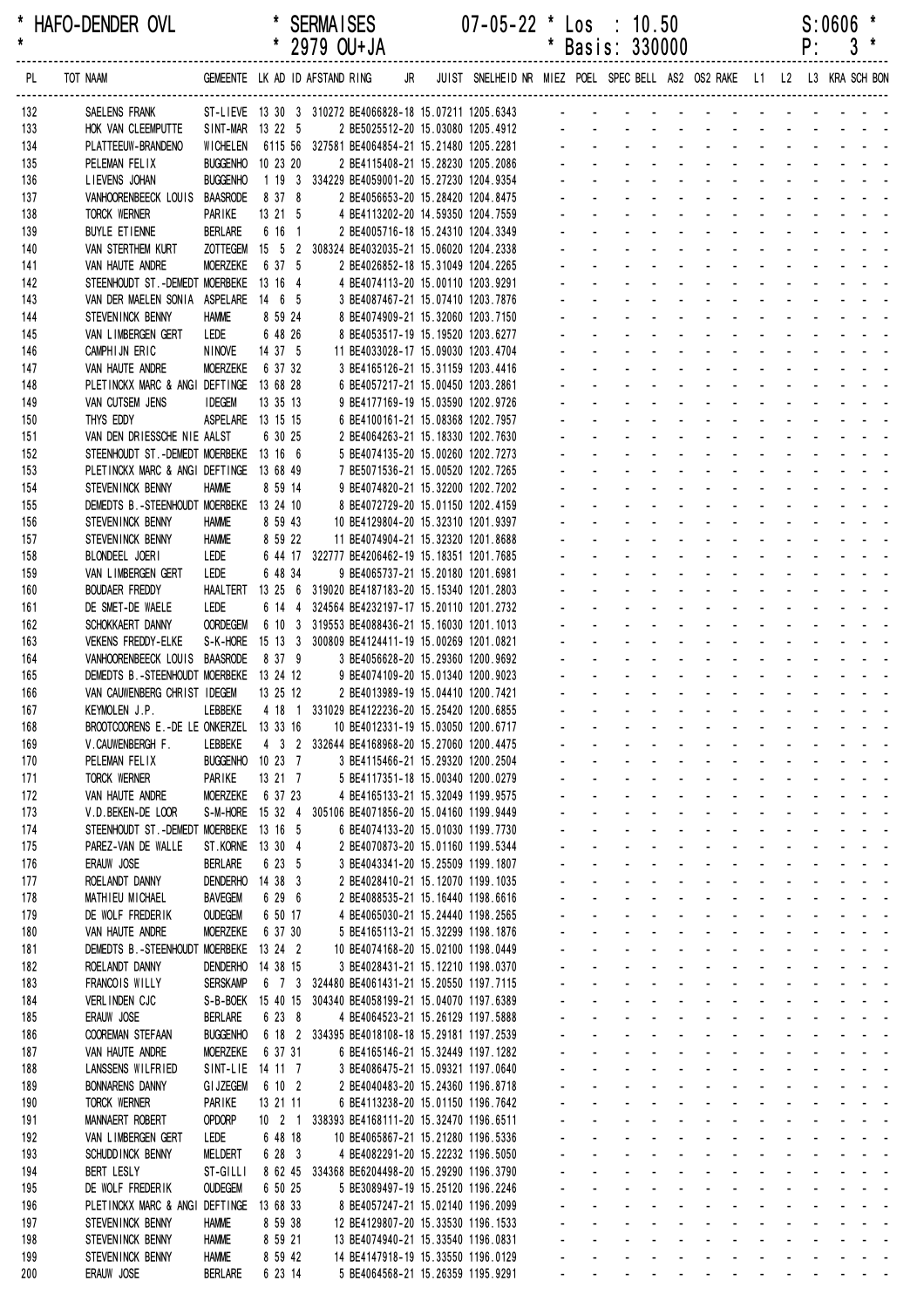| *          | HAFO-DENDER OVL                                                               |                            |                            | <b>SERMAISES</b>                                                                                             |  | $07 - 05 - 22$ * Los : 10.50                                           |         |             |                                                                                                                                                                                                                               |                          |                                       |                                   |                                           |                                               | S:0606 | *                                                                                                             |
|------------|-------------------------------------------------------------------------------|----------------------------|----------------------------|--------------------------------------------------------------------------------------------------------------|--|------------------------------------------------------------------------|---------|-------------|-------------------------------------------------------------------------------------------------------------------------------------------------------------------------------------------------------------------------------|--------------------------|---------------------------------------|-----------------------------------|-------------------------------------------|-----------------------------------------------|--------|---------------------------------------------------------------------------------------------------------------|
| $\star$    |                                                                               |                            |                            | * 2979 OU+JA                                                                                                 |  |                                                                        | $\star$ |             | Basis: 330000                                                                                                                                                                                                                 |                          |                                       |                                   |                                           | P:                                            |        | 4                                                                                                             |
| PL         | TOT NAAM                                                                      |                            |                            | GEMEENTE LK AD ID AFSTAND RING JR JUIST SNELHEID NR MIEZ POEL SPECBELL AS2 OS2 RAKE L1 L2 L3 KRA SCH-BON     |  |                                                                        |         |             |                                                                                                                                                                                                                               |                          |                                       |                                   |                                           |                                               |        |                                                                                                               |
| 201        | MAES WILLY                                                                    |                            |                            | ROBORST 15 12 5 307450 BE4059157-21 15.07050 1195.9157 - - - - - -                                           |  |                                                                        |         |             |                                                                                                                                                                                                                               |                          |                                       |                                   |                                           |                                               |        |                                                                                                               |
| 202<br>203 | EVERAERT JO<br><b>BOEYKENS ROGER</b>                                          | <b>VOORDE</b>              |                            | HOFSTADE   6  9  8  326103 BE4066962-21 15.22410 1195.9037<br>13 18 6 308624 BE4036316-17 15.08050 1195.8308 |  |                                                                        |         |             | de la provincia de la provincia de la                                                                                                                                                                                         |                          |                                       |                                   |                                           |                                               |        |                                                                                                               |
| 204        | VAN HAUTE ANDRE                                                               | <b>MOERZEKE</b>            | 6 37 9                     |                                                                                                              |  | 7 BE4026809-18 15.33079 1195.5074                                      |         |             | $\mathbf{L}^{\text{max}} = \mathbf{L}^{\text{max}} = \mathbf{L}^{\text{max}} = \mathbf{L}^{\text{max}}$                                                                                                                       |                          |                                       |                                   |                                           |                                               |        |                                                                                                               |
| 205        | HUYS CHRISTIAAN                                                               | <b>SERSKAMP</b>            |                            | 6 10 1 326178 BE4140349-20 15.22540 1195.2290                                                                |  |                                                                        |         |             |                                                                                                                                                                                                                               |                          |                                       |                                   |                                           |                                               |        |                                                                                                               |
| 206        | VAN HAUTE ANDRE                                                               | <b>MOERZEKE</b>            | 6 37 18                    |                                                                                                              |  | 8 BE4134092-20 15.33119 1195.2260                                      |         |             |                                                                                                                                                                                                                               |                          |                                       |                                   | $\sim$ $^{-1}$                            |                                               |        |                                                                                                               |
| 207        | TORTELBOOM WILLY                                                              |                            | OOMBERGE 13 23 21          |                                                                                                              |  | 2 BE1101907-21 15.11520 1195.2151                                      |         |             |                                                                                                                                                                                                                               |                          |                                       |                                   |                                           |                                               |        |                                                                                                               |
| 208        | TEAM VAN IMPE                                                                 | <b>SCHELLEB</b>            |                            | 6 40 22 326483 BE4197376-21 15.23111 1195.0986                                                               |  |                                                                        |         |             |                                                                                                                                                                                                                               |                          |                                       |                                   |                                           |                                               |        |                                                                                                               |
| 209        | TORCK WERNER                                                                  | PARIKE                     | 13 21 6                    | 7 BE4113215-20 15.01380 1194.9411                                                                            |  |                                                                        |         |             | .                                                                                                                                                                                                                             |                          |                                       |                                   |                                           |                                               |        |                                                                                                               |
| 210        | VAN DEN DRIESSCHE NIE AALST                                                   |                            | 6 30 27                    |                                                                                                              |  | 3 BE4064321-21 15.20220 1194.6813                                      |         |             |                                                                                                                                                                                                                               | <b>Contractor</b>        | ÷.                                    | and the state of the state of the |                                           |                                               |        |                                                                                                               |
| 211        | DEMEDTS B.-STEENHOUDT MOERBEKE 13 24 5                                        |                            |                            | 11 BE4033179-17 15.02530 1194.6497                                                                           |  |                                                                        |         |             |                                                                                                                                                                                                                               |                          |                                       |                                   | $\omega_{\rm{max}}$ , $\omega_{\rm{max}}$ | and a state                                   |        |                                                                                                               |
| 212        | DAUWE PETER                                                                   | <b>OVERMERE</b>            |                            | 6 13 7 331124 BE4141461-21 15.27131 1194.4520                                                                |  |                                                                        |         |             |                                                                                                                                                                                                                               |                          |                                       |                                   |                                           |                                               |        |                                                                                                               |
| 213        | VEKENS FREDDY-ELKE                                                            |                            | S-K-HORE 15 13 1           |                                                                                                              |  | 2 BE4119002-18 15.01519 1194.3263                                      |         |             |                                                                                                                                                                                                                               |                          |                                       |                                   |                                           |                                               |        |                                                                                                               |
| 214        | PLETINCKX MARC & ANGI DEFTINGE 13 68 27<br><b>DUBOIS MICHEL</b>               |                            |                            |                                                                                                              |  | 9 BE4057163-21 15.02380 1194.3159                                      |         |             |                                                                                                                                                                                                                               |                          |                                       |                                   |                                           |                                               |        |                                                                                                               |
| 215<br>216 | BROOTCOORENS E.-DE LE ONKERZEL 13 33 8                                        |                            |                            | STRIJPEN 15 10 6 308544 BE4071408-20 15.08250 1193.9787<br>11 BE4012317-19 15.04330 1193.7537                |  |                                                                        |         |             |                                                                                                                                                                                                                               | $\sim 100$               | ÷.                                    |                                   | ÷.                                        |                                               |        |                                                                                                               |
| 217        | DE MOYE BART                                                                  |                            | APPELTER 13 52 13          | 2 BE4124331-18 15.08380 1193.7518                                                                            |  |                                                                        |         |             |                                                                                                                                                                                                                               |                          |                                       |                                   |                                           |                                               |        |                                                                                                               |
| 218        | TORTELBOOM WILLY                                                              |                            | OOMBERGE 13 23 13          |                                                                                                              |  | 3 BE4015322-21 15.12160 1193.3922                                      |         |             |                                                                                                                                                                                                                               |                          |                                       |                                   |                                           |                                               |        |                                                                                                               |
| 219        | SCHOKKAERT DANNY                                                              |                            | OORDEGEM 6 10 7            |                                                                                                              |  | 2 BE4088416-21 15.17480 1193.2524                                      |         |             |                                                                                                                                                                                                                               |                          |                                       |                                   |                                           |                                               |        |                                                                                                               |
| 220        | STEVENINCK BENNY                                                              | <b>HAMME</b>               | 8 59 4                     | 15 BE4129917-20 15.34380 1193.0015                                                                           |  |                                                                        |         |             |                                                                                                                                                                                                                               |                          |                                       | and the state of the state of the |                                           |                                               |        |                                                                                                               |
| 221        | ERAUW JOSE                                                                    | <b>BERLARE</b>             | 6 23 12                    |                                                                                                              |  | 6 BE4064540-21 15.27179 1192.9102                                      |         |             |                                                                                                                                                                                                                               |                          |                                       | and a straight and a straight     |                                           |                                               |        |                                                                                                               |
| 222        | VAN HAUTE ANDRE                                                               | <b>MOERZEKE</b>            | 6 37 13                    |                                                                                                              |  | 9 BE4134001-20 15.33469 1192.7691                                      |         |             |                                                                                                                                                                                                                               | <b>Contract Contract</b> | ÷.                                    |                                   |                                           | and the state of the state of                 |        |                                                                                                               |
| 223        | THYS EDDY                                                                     |                            | ASPELARE 13 15 3           |                                                                                                              |  | 7 BE4199015-20 15.10488 1192.6499                                      |         |             |                                                                                                                                                                                                                               |                          |                                       |                                   | $\mathbf{L} = \mathbf{L} \mathbf{L}$      | $\Delta \phi = \Delta \phi$ and $\Delta \phi$ |        |                                                                                                               |
| 224        | MATHIEU MICHAEL                                                               | <b>BAVEGEM</b>             | 6 29 4                     |                                                                                                              |  | 3 BE4088507-21 15.18050 1192.6254                                      |         |             |                                                                                                                                                                                                                               |                          |                                       |                                   |                                           |                                               |        |                                                                                                               |
| 225        | DE WOLF FREDERIK                                                              | <b>OUDEGEM</b>             | 6 50 37                    |                                                                                                              |  | 6 BE4042335-20 15.26030 1192.5412                                      |         |             |                                                                                                                                                                                                                               |                          |                                       |                                   |                                           |                                               |        |                                                                                                               |
| 226        | CAMPHIJN ERIC                                                                 | <b>NINOVE</b>              | 14 37 20                   | 12 BE4011159-21 15.11260 1192.4990                                                                           |  |                                                                        |         |             | and a strain                                                                                                                                                                                                                  |                          |                                       | and the state of the state of the |                                           |                                               |        |                                                                                                               |
| 227        | VERLINDEN CJC                                                                 |                            | S-B-BOEK 15 40 5           |                                                                                                              |  | 2 BE4014971-19 15.05140 1192.3991                                      |         |             |                                                                                                                                                                                                                               |                          |                                       | and a strain and a strain and     |                                           |                                               |        |                                                                                                               |
| 228        | PENNE BERT                                                                    |                            | NEDERHAS 14 51 8           |                                                                                                              |  | 5 BE4022008-21 15.12050 1192.0102                                      |         |             |                                                                                                                                                                                                                               | and a state              | $\mathcal{L}$                         | $\sim 100$                        | $\Delta \sim 100$                         | and a state                                   |        |                                                                                                               |
| 229        | VERLINDEN CJC                                                                 |                            | S-B-BOEK 15 40 34          |                                                                                                              |  | 3 BE4058212-21 15.05230 1191.6988                                      |         |             |                                                                                                                                                                                                                               |                          |                                       | and a state                       | $\mathcal{L}^{\text{max}}$                |                                               |        |                                                                                                               |
| 230        | LIEVENS JOHAN                                                                 | <b>BUGGENHO</b>            | 1 19 4                     |                                                                                                              |  | 2 BE4059029-20 15.30280 1191.6889                                      |         |             |                                                                                                                                                                                                                               |                          |                                       | and a state of                    | $\sim$ $^{-1}$                            |                                               |        | and a strain and a                                                                                            |
| 231<br>232 | VAN CUTSEM JENS<br>VAN DEN DRIESSCHE NIE AALST                                | <b>IDEGEM</b>              | 13 35 2<br>6 30 14         | 10 BE4079363-20 15.06250 1191.5567                                                                           |  | 4 BE4064255-21 15.21080 1191.3032                                      |         |             | $\mathbf{z} = \mathbf{z} + \mathbf{z}$ , where $\mathbf{z}$<br>$\omega_{\rm{eff}}=2.0\pm0.00\pm0.001$                                                                                                                         |                          |                                       |                                   |                                           |                                               |        | and the second contract of the second second                                                                  |
| 233        | DE MOYE BART                                                                  |                            | APPELTER 13 52 3           |                                                                                                              |  | 3 BE4124263-18 15.09140 1190.9888                                      |         |             |                                                                                                                                                                                                                               |                          |                                       |                                   |                                           |                                               |        | and a state of the state of the state of the state of the state of the state of the state of the state of the |
| 234        | STEENHOUDT ST. - DEMEDT MOERBEKE 13 16 2                                      |                            |                            |                                                                                                              |  | 7 BE4074140-20 15.02580 1190.6826                                      |         |             |                                                                                                                                                                                                                               |                          |                                       |                                   |                                           |                                               |        | <u>.</u>                                                                                                      |
| 235        | VAN DEN DRIESSCHE NIE AALST                                                   |                            | 6 30 2                     |                                                                                                              |  | 5 BE4040587-20 15.21180 1190.5713                                      |         |             | $\Delta \sim 10^{-11}$                                                                                                                                                                                                        |                          | and a strategic and a strategic and a |                                   |                                           |                                               |        |                                                                                                               |
| 236        | LIEVENS JOHAN                                                                 |                            | BUGGENHO 1 19 12           |                                                                                                              |  | 3 BF4059014-20 15 30460 1190 4155                                      |         |             | .                                                                                                                                                                                                                             |                          |                                       |                                   |                                           |                                               |        |                                                                                                               |
| 237        | DOUCHAMPS ALAIN                                                               |                            | ASPELARE 13 20 2           |                                                                                                              |  | 3 BE2009045-19 15.11020 1190.3882                                      |         |             | المنابذ والمستنقل والمستنقل والمستنقل والمستنقل والمستنقل                                                                                                                                                                     |                          |                                       |                                   |                                           |                                               |        |                                                                                                               |
| 238        | PENNE BERT                                                                    |                            | NEDERHAS 14 51 36          |                                                                                                              |  | 6 BE4024121-21 15.12290 1190.1937                                      |         |             | المنافذ والمنافر والمنافر والمنافر والمنافر والمنافر                                                                                                                                                                          |                          |                                       |                                   |                                           |                                               |        |                                                                                                               |
| 239        | <b>OPDECAM STEPHAN</b>                                                        |                            |                            | GODVEERD 15 32 2 308942 BE4002924-20 15.09480 1189.1532                                                      |  |                                                                        |         |             | a construction of the construction of the construction of the construction of the construction of the construction of the construction of the construction of the construction of the construction of the construction of the |                          |                                       |                                   |                                           |                                               |        |                                                                                                               |
| 240        | DE SLOOVER-DE MEERSMA HOFSTADE 6 35 14 325060 BE4044247-20 15.23230 1189.0264 |                            |                            |                                                                                                              |  |                                                                        |         |             | a construction of the construction of the construction of the construction of the construction of the construction of the construction of the construction of the construction of the construction of the construction of the |                          |                                       |                                   |                                           |                                               |        |                                                                                                               |
| 241        | DE SLOOVER-DE MEERSMA HOFSTADE                                                |                            | 6 35 34                    |                                                                                                              |  | 2 BE4066034-21 15.23250 1188.8814                                      |         |             | <u>.</u>                                                                                                                                                                                                                      |                          |                                       |                                   |                                           |                                               |        |                                                                                                               |
| 242        | DEMEDTS B.-STEENHOUDT MOERBEKE 13 24 13                                       |                            |                            | 12 BE4074127-20 15.04070 1188.8516                                                                           |  |                                                                        |         | and a state |                                                                                                                                                                                                                               |                          |                                       |                                   |                                           |                                               |        | and a series of the contract of the                                                                           |
| 243        | PLATTEEUW-BRANDENO                                                            | <b>WICHELEN</b>            | 6115 52                    |                                                                                                              |  | 2 BE4041705-20 15.25340 1188.7541                                      |         | and a state |                                                                                                                                                                                                                               |                          |                                       |                                   |                                           |                                               |        | المناطق والمتناط والمتناط والمتناط والمتناط                                                                   |
| 244        | ERAUW JOSE                                                                    | <b>BERLARE</b>             | 6 23 13                    |                                                                                                              |  | 7 BE4064524-21 15.28179 1188.6237                                      |         |             | and a series of the contract of the series of                                                                                                                                                                                 |                          |                                       |                                   |                                           |                                               |        |                                                                                                               |
| 245        | VANHOORENBEECK LOUIS BAASRODE                                                 |                            | 8 37 15                    |                                                                                                              |  | 4 BE4115048-21 15.32361 1188.2131                                      |         | and a state | and a series of the contract of the series of                                                                                                                                                                                 |                          |                                       |                                   |                                           |                                               |        | and a state of the state of the state                                                                         |
| 246<br>247 | VANHOORENBEECK LOUIS BAASRODE                                                 |                            | 8 37 5                     |                                                                                                              |  | 5 BE4148130-17 15.32410 1187.8698                                      |         |             | <u>.</u>                                                                                                                                                                                                                      |                          |                                       |                                   |                                           |                                               |        |                                                                                                               |
| 248        | LANSSENS WILFRIED<br><b>BONNARENS DANNY</b>                                   | <b>GI JZEGEM</b>           | SINT-LIE 14 11 1<br>6 10 1 |                                                                                                              |  | 4 BE4209441-20 15.11341 1187.7585<br>3 BE4136398-18 15.26440 1187.6451 |         |             | a construction of the construction of the construction of the construction of the construction of the construction of the construction of the construction of the construction of the construction of the construction of the |                          |                                       |                                   |                                           |                                               |        |                                                                                                               |
| 249        | DE TIER XAVIER                                                                |                            | ROBORST 15 12 9            |                                                                                                              |  | 3 BE4058091-21 15.08470 1187.5803                                      |         |             | المنافذ والمنافر والمنافر والمنافر والمنافر والمنافر                                                                                                                                                                          |                          |                                       |                                   |                                           |                                               |        |                                                                                                               |
| 250        | HUYS CHRISTIAAN                                                               | <b>SERSKAMP</b>            | 6 10 8                     |                                                                                                              |  | 2 BE4061595-21 15.24410 1187.4692                                      |         |             | المناطق والمناطق والمناطق والمناطق والمناطق والمناطق                                                                                                                                                                          |                          |                                       |                                   |                                           |                                               |        |                                                                                                               |
| 251        | <b>BONNARENS DANNY</b>                                                        | <b>GI JZEGEM</b>           | 6 10 4                     |                                                                                                              |  | 4 BE4040496-20 15.26470 1187.4306                                      |         |             | a construction of the construction of the construction of the construction of the construction of the construction of the construction of the construction of the construction of the construction of the construction of the |                          |                                       |                                   |                                           |                                               |        |                                                                                                               |
| 252        | DEMEDTS B.-STEENHOUDT MOERBEKE 13 24 24                                       |                            |                            | 13 BE4014968-21 15.04260 1187.3719                                                                           |  |                                                                        |         |             | <u>.</u>                                                                                                                                                                                                                      |                          |                                       |                                   |                                           |                                               |        |                                                                                                               |
| 253        | <b>MAES WILLY</b>                                                             | ROBORST                    | 15 12 2                    |                                                                                                              |  | 2 BE4004068-19 15.08570 1187.2948                                      |         |             | <u>.</u>                                                                                                                                                                                                                      |                          |                                       |                                   |                                           |                                               |        |                                                                                                               |
| 254        | VAN DEN DRIESSCHE NIE AALST                                                   |                            | 6 30 9                     |                                                                                                              |  | 6 BE4064341-21 15.22030 1187.2891                                      |         |             | a construction of the construction of the construction of the construction of the construction of the construction of the construction of the construction of the construction of the construction of the construction of the |                          |                                       |                                   |                                           |                                               |        |                                                                                                               |
| 255        | <b>COOREMAN STEFAAN</b>                                                       | <b>BUGGENHO</b>            | 6 18 13                    |                                                                                                              |  | 2 BE4115376-21 15.31391 1187.2644                                      |         |             | a construction of the construction of the construction of the construction of the construction of the construction of the construction of the construction of the construction of the construction of the construction of the |                          |                                       |                                   |                                           |                                               |        |                                                                                                               |
| 256        | DE WOLF FREDERIK                                                              | <b>OUDEGEM</b>             | 6 50 36                    |                                                                                                              |  | 7 BE3015587-20 15.27170 1187.2369                                      |         |             | المناطق والمناطق والمناطق والمناطق والمناطق والمناطق                                                                                                                                                                          |                          |                                       |                                   |                                           |                                               |        |                                                                                                               |
| 257        | ROELANDT DANNY                                                                |                            | DENDERHO 14 38 23          |                                                                                                              |  | 4 BE4028489-21 15.14490 1186.8777                                      |         |             | a construction of the construction of the construction of the construction of the construction of the construction of the construction of the construction of the construction of the construction of the construction of the |                          |                                       |                                   |                                           |                                               |        |                                                                                                               |
| 258        | SCHUDD INCK BENNY                                                             | MELDERT                    | 6 28 15                    |                                                                                                              |  | 5 BE4108637-21 15.24362 1186.8465                                      |         |             | and a series of the contract of the series of                                                                                                                                                                                 |                          |                                       |                                   |                                           |                                               |        |                                                                                                               |
| 259        | <b>KERRE RUDY</b>                                                             | <b>BERLARE</b>             |                            | 6 9 1 330527 BE4221217-17 15.28299 1186.8186                                                                 |  |                                                                        |         |             | and a series and a series and a series of                                                                                                                                                                                     |                          |                                       |                                   |                                           |                                               |        |                                                                                                               |
| 260        | PAREZ-VAN DE WALLE                                                            |                            | ST.KORNE 13 30 11          |                                                                                                              |  | 3 BE4070874-20 15.03590 1186.7039                                      |         |             | المنافذ والمنافر والمنافر والمنافر والمنافر والمنافر                                                                                                                                                                          |                          |                                       |                                   |                                           |                                               |        |                                                                                                               |
| 261        | TEAM VAN IMPE                                                                 | <b>SCHELLEB</b>            | 6 40 4                     |                                                                                                              |  | 2 BE4091624-20 15.25081 1186.6284                                      |         |             | المناطق والمناطق والمناطق والمناطق والمناطق والمناطق                                                                                                                                                                          |                          |                                       |                                   |                                           |                                               |        |                                                                                                               |
| 262        | DE WOLF FREDERIK                                                              | <b>OUDEGEM</b>             | 6 50 19                    |                                                                                                              |  | 8 BE3024444-21 15.27260 1186.5950                                      |         |             | المناطق والمناطق والمناطق والمناطق والمناطق والمناطق<br>المنافذ والمستنقذ والمستحدث والمستحدث والمستنقذ                                                                                                                       |                          |                                       |                                   |                                           |                                               |        |                                                                                                               |
| 263        | VAN HAUTE ANDRE<br><b>MAES WILLY</b>                                          | MOERZEKE<br><b>ROBORST</b> | 6 37 25<br>15 12 1         | 10 BE4165176-21 15.35239 1186.0125                                                                           |  |                                                                        |         |             | <u>.</u>                                                                                                                                                                                                                      |                          |                                       |                                   |                                           |                                               |        |                                                                                                               |
| 264<br>265 | DE SMET-DE WAELE                                                              | LEDE                       | 6 14 9                     |                                                                                                              |  | 3 BE4036065-20 15.09150 1185.9209<br>2 BE4068032-21 15.23420 1185.8385 |         |             | <u>.</u>                                                                                                                                                                                                                      |                          |                                       |                                   |                                           |                                               |        |                                                                                                               |
| 266        | SOEN-HAAK                                                                     |                            | MOERBEKE 13 16 15          |                                                                                                              |  | 2 BE4012347-21 15.03470 1185.7831                                      |         |             | a construction of the construction of the construction of the construction of the construction of the construction of the construction of the construction of the construction of the construction of the construction of the |                          |                                       |                                   |                                           |                                               |        |                                                                                                               |
| 267        | PELEMAN FELIX                                                                 |                            | BUGGENHO 10 23 8           |                                                                                                              |  | 4 BE6063359-21 15.32570 1185.7572                                      |         |             | a construction of the construction of the construction of the construction of the construction of the construction of the construction of the construction of the construction of the construction of the construction of the |                          |                                       |                                   |                                           |                                               |        |                                                                                                               |
| 268        | TORTELBOOM WILLY                                                              |                            | OOMBERGE 13 23 5           |                                                                                                              |  | 4 BE4078203-20 15.13580 1185.7065                                      |         |             | فالمنافذ والمنافر والمنافر والمنافر والمنافر                                                                                                                                                                                  |                          |                                       |                                   |                                           |                                               |        |                                                                                                               |
| 269        | TORTELBOOM WILLY                                                              |                            | OOMBERGE 13 23 3           |                                                                                                              |  | 5 BE4013409-19 15.13590 1185.6317                                      |         |             | المنافذ والمستنقذ والمستحدث والمستحدث والمستنقذ                                                                                                                                                                               |                          |                                       |                                   |                                           |                                               |        |                                                                                                               |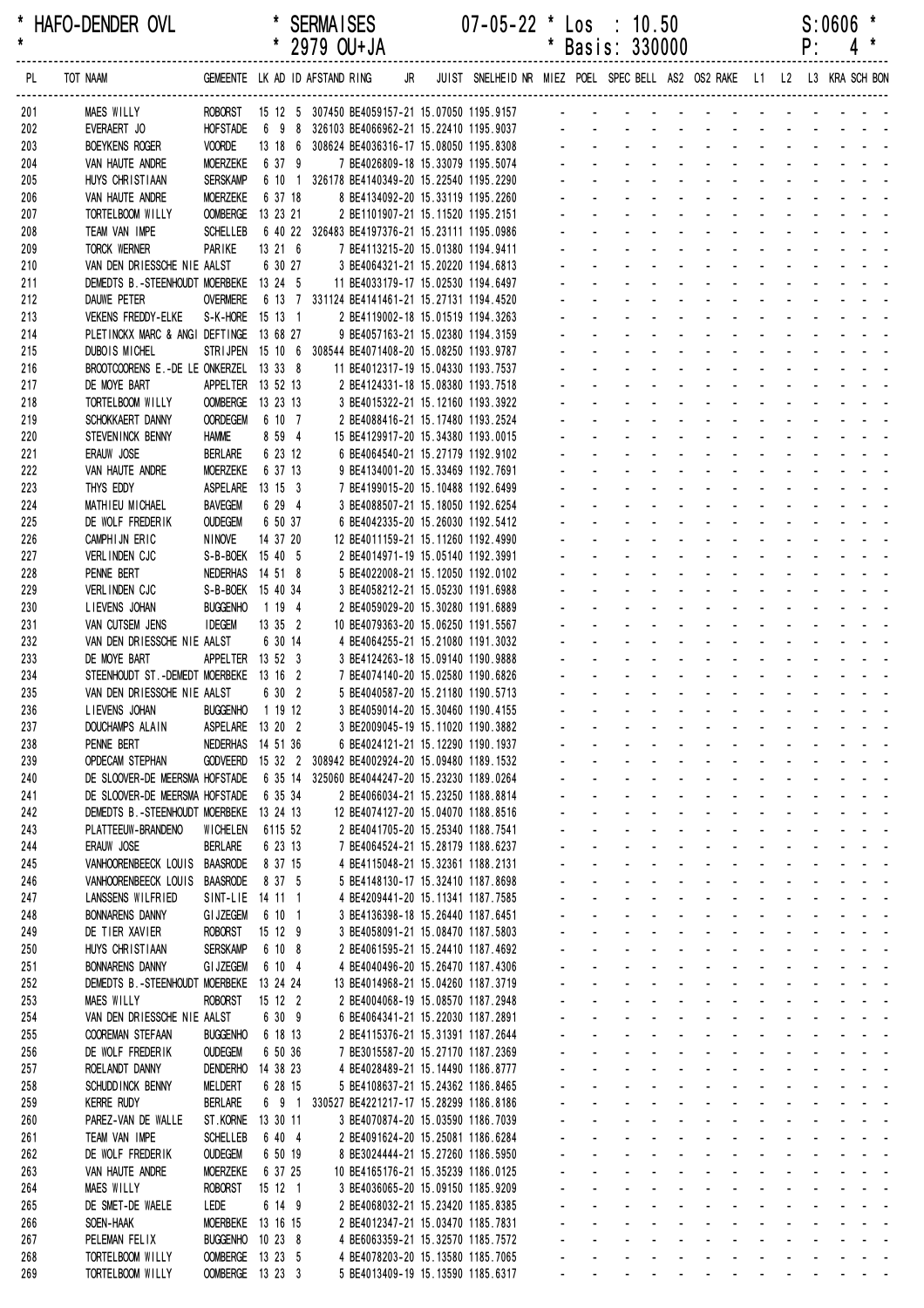| * HAFO-DENDER OVL | <b>SERMAISES</b>     | $07 - 05 - 22$ * Los<br>10.50 | S:0606 |
|-------------------|----------------------|-------------------------------|--------|
|                   | $2070$ $\Omega$ ILIN | <b>PRODEC</b><br>* Posic:     |        |

|            |                                                                               |                                      |                   | 2979 OU+JA                                                                          |    |                                                                         |                    |                                       | Basis: 330000                                |                                                           |                                                                      |                                                                        |                              |                                  | ۲:                        | C                                                                                                                                                                                                                              |                                                                     |
|------------|-------------------------------------------------------------------------------|--------------------------------------|-------------------|-------------------------------------------------------------------------------------|----|-------------------------------------------------------------------------|--------------------|---------------------------------------|----------------------------------------------|-----------------------------------------------------------|----------------------------------------------------------------------|------------------------------------------------------------------------|------------------------------|----------------------------------|---------------------------|--------------------------------------------------------------------------------------------------------------------------------------------------------------------------------------------------------------------------------|---------------------------------------------------------------------|
| PL         | TOT NAAM                                                                      |                                      |                   | GEMEENTE LK AD ID AFSTAND RING                                                      | JR | JUIST SNELHEID NR MIEZ POEL SPEC BELL AS2 OS2 RAKE L1 L2 L3 KRA SCH BON |                    |                                       |                                              |                                                           |                                                                      |                                                                        |                              |                                  |                           |                                                                                                                                                                                                                                |                                                                     |
| 270        | STEVENINCK BENNY                                                              | <b>HAMME</b>                         | 8 59 29           | 16 BE4074947-21 15.36250 1185.5735 -                                                |    |                                                                         |                    |                                       |                                              |                                                           |                                                                      |                                                                        |                              |                                  |                           |                                                                                                                                                                                                                                |                                                                     |
| 271        | STEVENINCK BENNY                                                              | <b>HAMME</b>                         | 8 59 27           | 17 BE4074935-21 15.36270 1185.4355                                                  |    |                                                                         |                    |                                       |                                              |                                                           |                                                                      |                                                                        |                              |                                  |                           |                                                                                                                                                                                                                                |                                                                     |
| 272        | VAN CUTSEM JENS                                                               | <b>IDEGEM</b>                        | $13 \t35 \t7$     | 11 BE4079393-20 15.07450 1185.3928                                                  |    |                                                                         |                    |                                       |                                              |                                                           |                                                                      |                                                                        |                              |                                  |                           |                                                                                                                                                                                                                                |                                                                     |
| 273<br>274 | ARNO AGNES<br><b>COOREMAN STEFAAN</b>                                         | <b>GERAARDS</b><br><b>BUGGENHO</b>   | 6 18 4            | 13 11 4 301529 BE4011015-21 15.04290 1184.8674<br>3 BE4058107-20 15.32151 1184.7406 |    |                                                                         |                    |                                       |                                              |                                                           |                                                                      |                                                                        |                              |                                  |                           |                                                                                                                                                                                                                                |                                                                     |
| 275        | VAN DEN DRIESSCHE NIE AALST                                                   |                                      | 6 30 3            | 7 BE4045762-20 15.22400 1184.6039                                                   |    |                                                                         |                    |                                       |                                              |                                                           |                                                                      |                                                                        |                              |                                  |                           |                                                                                                                                                                                                                                |                                                                     |
| 276        | VAN HAUTE ANDRE                                                               | <b>MOERZEKE</b>                      | 6 37 7            | 11 BE4026811-18 15.35479 1184.3526                                                  |    |                                                                         |                    |                                       |                                              |                                                           |                                                                      |                                                                        |                              |                                  |                           |                                                                                                                                                                                                                                |                                                                     |
| 277        | DAUWE PETER                                                                   | <b>OVERMERE</b>                      | 6 13 1            | 2 BE4141490-21 15.29371 1184.1999                                                   |    |                                                                         |                    |                                       |                                              |                                                           |                                                                      |                                                                        |                              |                                  |                           |                                                                                                                                                                                                                                |                                                                     |
| 278        | <b>RAEMDONCK-RUYS</b>                                                         | <b>HAMME</b>                         |                   | 8 30 27 341003 BE4177611-20 15.37590 1184.1067                                      |    |                                                                         |                    |                                       |                                              |                                                           |                                                                      |                                                                        |                              |                                  |                           |                                                                                                                                                                                                                                |                                                                     |
| 279<br>280 | SOEN-HAAK<br>LIEVENS JOHAN                                                    | MOERBEKE 13 16 7<br><b>BUGGENHO</b>  | 1191              | 3 BE4012396-21 15.04090 1184.0724<br>4 BE4059003-20 15.32190 1183.8798              |    |                                                                         |                    |                                       |                                              |                                                           |                                                                      |                                                                        |                              |                                  |                           |                                                                                                                                                                                                                                |                                                                     |
| 281        | PLETINCKX MARC & ANGI DEFTINGE 13 68 4                                        |                                      |                   | 10 BE4070934-20 15.04550 1183.6182                                                  |    |                                                                         |                    |                                       |                                              |                                                           |                                                                      |                                                                        |                              |                                  |                           |                                                                                                                                                                                                                                |                                                                     |
| 281        | PLETINCKX MARC & ANGI DEFTINGE 13 68 66                                       |                                      |                   | 11 BE4057300-21 15.04550 1183.6182                                                  |    |                                                                         |                    |                                       |                                              |                                                           |                                                                      |                                                                        |                              |                                  |                           |                                                                                                                                                                                                                                |                                                                     |
| 283        | <b>BOEYKENS KRIS</b>                                                          | BUGGENHO 10 41 16                    |                   | 2 BE4116076-19 15.31230 1183.6167                                                   |    |                                                                         |                    |                                       |                                              |                                                           |                                                                      |                                                                        |                              |                                  |                           |                                                                                                                                                                                                                                |                                                                     |
| 284        | SAELENS FRANK                                                                 | ST-LIEVE 13 30 4                     |                   | 2 BE4031922-19 15.12101 1183.4839                                                   |    |                                                                         |                    |                                       |                                              |                                                           |                                                                      |                                                                        |                              |                                  |                           |                                                                                                                                                                                                                                |                                                                     |
| 285<br>286 | STEVENINCK BENNY<br>FAMILIE DE KERPEL                                         | <b>HAMME</b><br><b>MOORSEL</b>       | 8 59 57           | 18 BE4147997-19 15.36560 1183.4387<br>4 17 3 325881 BE4080732-20 15.25239 1183.3078 |    |                                                                         |                    |                                       |                                              |                                                           |                                                                      |                                                                        |                              |                                  |                           |                                                                                                                                                                                                                                |                                                                     |
| 287        | VERLINDEN CJC                                                                 | S-B-BOEK 15 40 28                    |                   | 4 BE4058144-21 15.07140 1183.1282                                                   |    |                                                                         |                    |                                       |                                              |                                                           |                                                                      |                                                                        |                              |                                  |                           |                                                                                                                                                                                                                                |                                                                     |
| 288        | <b>MAES WILLY</b>                                                             | <b>ROBORST</b>                       | 15 12 4           | 4 BE4036006-20 15.09520 1183.1067                                                   |    |                                                                         |                    |                                       |                                              |                                                           |                                                                      |                                                                        |                              |                                  |                           |                                                                                                                                                                                                                                |                                                                     |
| 289        | STEVENINCK BENNY                                                              | <b>HAMME</b>                         | 8 59 7            | 19 BE4129959-20 15.37030 1182.9577                                                  |    |                                                                         |                    |                                       |                                              |                                                           |                                                                      |                                                                        |                              |                                  |                           |                                                                                                                                                                                                                                |                                                                     |
| 290        | V.D.BEKEN-DE LOOR                                                             | S-M-HORE 15 32 13                    |                   | 2 BE4058270-21 15.07560 1182.8871                                                   |    |                                                                         |                    |                                       |                                              |                                                           |                                                                      |                                                                        |                              |                                  |                           |                                                                                                                                                                                                                                |                                                                     |
| 291<br>292 | VAN LIMBERGEN GERT<br>DE SLOOVER-DE MEERSMA HOFSTADE                          | LEDE                                 | 6 48 29<br>6 35 6 | 11 BE4040236-20 15.24410 1182.5217<br>3 BE4052267-19 15.24540 1182.4664             |    |                                                                         |                    |                                       |                                              |                                                           |                                                                      |                                                                        |                              |                                  |                           |                                                                                                                                                                                                                                |                                                                     |
| 293        | EVERAERT JO                                                                   | <b>HOFSTADE</b>                      | 6 9 1             | 2 BE4054345-19 15.25470 1182.4609                                                   |    |                                                                         |                    |                                       |                                              |                                                           |                                                                      |                                                                        |                              |                                  |                           |                                                                                                                                                                                                                                |                                                                     |
| 294        | DU VILLE LUC                                                                  |                                      |                   | DEFTINGE 13 9 5 303291 BE4057385-21 15.06310 1182.3442                              |    |                                                                         |                    |                                       |                                              |                                                           |                                                                      |                                                                        |                              |                                  |                           |                                                                                                                                                                                                                                |                                                                     |
| 295        | VAN LIMBERGEN GERT                                                            | LEDE                                 | 6 48 36           | 12 BE4065704-21 15.24440 1182.3065                                                  |    |                                                                         |                    |                                       |                                              |                                                           |                                                                      |                                                                        |                              |                                  |                           |                                                                                                                                                                                                                                |                                                                     |
| 296        | <b>DUBOIS MICHEL</b>                                                          | STRIJPEN 15 10 2                     |                   | 2 BE4125766-19 15.10590 1182.2364                                                   |    |                                                                         |                    |                                       |                                              |                                                           |                                                                      |                                                                        |                              |                                  |                           |                                                                                                                                                                                                                                |                                                                     |
| 297        | VAN HAUTE ANDRE<br>THYS EDDY                                                  | <b>MOERZEKE</b><br>ASPELARE 13 15 12 | 6 37 19           | 12 BE4134101-20 15.36189 1182.2154<br>8 BE4100110-21 15.13098 1181.9998             |    |                                                                         |                    |                                       |                                              |                                                           |                                                                      |                                                                        |                              |                                  |                           |                                                                                                                                                                                                                                |                                                                     |
| 298<br>299 | DE MEYER-BODDAERT                                                             | <b>HAMME</b>                         |                   | 8 47 35 340784 BE4120312-21 15.38190 1181.9781                                      |    |                                                                         |                    |                                       |                                              |                                                           |                                                                      |                                                                        |                              |                                  |                           |                                                                                                                                                                                                                                |                                                                     |
| 300        | VANDENELSEN YAELLE                                                            | <b>BAASRODE</b>                      | 881               | 336772 BE4085171-21 15.34560 1181.9326                                              |    |                                                                         |                    |                                       |                                              |                                                           |                                                                      |                                                                        |                              |                                  |                           |                                                                                                                                                                                                                                |                                                                     |
| 301        | CARDON C & G                                                                  | AALST                                |                   | 2 12 4 323856 BE4070233-19 15.24030 1181.7406                                       |    |                                                                         |                    |                                       |                                              |                                                           |                                                                      |                                                                        |                              |                                  |                           |                                                                                                                                                                                                                                |                                                                     |
| 302        | BLONDEEL JOERI                                                                | LEDE                                 | 6 44 31           | 2 BE4097119-21 15.23091 1181.6768                                                   |    |                                                                         |                    |                                       |                                              |                                                           |                                                                      |                                                                        |                              |                                  |                           |                                                                                                                                                                                                                                |                                                                     |
| 303        | VAN CAUWENBERG CHRIST IDEGEM                                                  |                                      | 13 25 6           | 3 BE4078048-20 15.08480 1181.6422                                                   |    |                                                                         |                    |                                       |                                              |                                                           |                                                                      |                                                                        |                              | $\sim$                           | $\mathbf{L}^{\text{max}}$ |                                                                                                                                                                                                                                |                                                                     |
| 304<br>305 | VAN LIMBERGEN GERT<br>COOREMAN AUGUST                                         | LEDE<br>LEBBEKE                      | 6 48 39           | 13 BE4214333-20 15.25000 1181.1600<br>4 10 5 331638 BE4196009-20 15.30470 1181.1171 |    |                                                                         |                    |                                       |                                              |                                                           |                                                                      |                                                                        |                              |                                  |                           |                                                                                                                                                                                                                                |                                                                     |
| 306        | DE WOLF FREDERIK                                                              | <b>OUDEGEM</b>                       | 6 50 15           | 9 BE3024441-21 15.28440 1181.0608                                                   |    |                                                                         |                    |                                       |                                              |                                                           |                                                                      |                                                                        |                              |                                  |                           |                                                                                                                                                                                                                                |                                                                     |
| 307        | SOEN-HAAK                                                                     | MOERBEKE 13 16 9                     |                   | 4 BE4012373-21 15.04490 1180.9746                                                   |    |                                                                         |                    |                                       |                                              |                                                           | $\sim$ 100 $\sim$ 100 $\sim$                                         |                                                                        | <b>Contract Contract</b>     |                                  |                           | <b>Contract Contract</b>                                                                                                                                                                                                       |                                                                     |
| 308        | SAEYS WILLY                                                                   | ST.GILLI                             |                   | 8 19 16 334096 BE4115825-21 15.32550 1180.8990                                      |    |                                                                         |                    |                                       |                                              |                                                           |                                                                      |                                                                        |                              |                                  | <b>Contractor</b>         |                                                                                                                                                                                                                                |                                                                     |
| 309        | CORTHALS ET IENNE                                                             | <b>MASSEMEN</b>                      |                   | 6 21 1 322044 BE4123575-20 15.22429 1180.8811                                       |    |                                                                         |                    |                                       |                                              |                                                           | $\omega_{\rm{max}}$ and                                              | $\sim$                                                                 | $\mathbf{r}$                 |                                  |                           | in the contract of the contract of the contract of the contract of the contract of the contract of the contract of the contract of the contract of the contract of the contract of the contract of the contract of the contrac |                                                                     |
| 310<br>311 | <b>BOUDAER FREDDY</b><br>STEVENINCK BENNY                                     | HAALTERT 13 25 16<br><b>HAMME</b>    | 8 59 54           | 2 BE4187902-20 15.20100 1180.8267<br>20 BE4129930-20 15.37350 1180.7638             |    |                                                                         | ÷.                 | ÷.<br>$\mathcal{L}^{\pm}$             | $\mathcal{L}$<br>$\mathcal{L}^{\text{max}}$  |                                                           | $\Delta \phi = 0.01$ and $\Delta \phi = 0.01$<br>$\omega_{\rm{max}}$ | $\Delta \sim 10^{-1}$<br>$\omega_{\rm{max}}$<br>$\Delta \sim 10^{-11}$ | $\mathcal{L}^{\text{max}}$   |                                  | $\omega_{\rm{max}}$       | and a strain and a                                                                                                                                                                                                             |                                                                     |
| 312        | MENSCHAERT-KIEKENS                                                            | <b>STEENHUI</b>                      | 14 18 16          | 2 BE4186121-21 15.10490 1180.4115                                                   |    |                                                                         |                    | $\sim$                                | $\blacksquare$                               | $\sim$                                                    |                                                                      | $\sim$                                                                 | $\mathbf{r}$                 |                                  |                           |                                                                                                                                                                                                                                |                                                                     |
| 313        | TEAM VAN IMPE                                                                 | <b>SCHELLEB</b>                      | 6 40 30           | 3 BE4197335-21 15.26351 1180.4075                                                   |    |                                                                         |                    |                                       |                                              | $\blacksquare$                                            |                                                                      |                                                                        |                              |                                  |                           | بالمستنقذ والمستنقذ                                                                                                                                                                                                            |                                                                     |
| 314        | <b>DAUWE PETER</b>                                                            | <b>OVERMERE</b>                      | 6 13 3            | 3 BE4141493-21 15.30311 1180.4006                                                   |    |                                                                         |                    |                                       | $\mathbf{r}$                                 | $\sim$                                                    |                                                                      |                                                                        | $\sim 100$                   |                                  |                           |                                                                                                                                                                                                                                | and the state of the state                                          |
| 315        | VAN DEN DRIESSCHE NIE AALST                                                   |                                      | 6 30 4            | 8 BE4040570-20 15.23390 1180.3472                                                   |    |                                                                         |                    | $\sim$                                | $\mathcal{L}$                                | $\sim$                                                    | ÷.                                                                   | $\mathbf{r}$                                                           | $\mathbf{r}$                 |                                  |                           |                                                                                                                                                                                                                                | and the state of the state of the                                   |
| 316<br>317 | PENNE BERT<br>FRANCOIS WILLY                                                  | NEDERHAS<br><b>SERSKAMP</b>          | 14 51 19<br>6 7 6 | 7 BE4098517-20 15.14420 1180.2267<br>2 BE4061460-21 15.24560 1180.2134              |    |                                                                         | ä,<br>ä,           | $\mathcal{L}^{\pm}$<br>$\sim$         | ä,<br>$\mathcal{L}^{\text{max}}$             | $\mathcal{L}^{\text{max}}$                                | $\Delta \sim 10^{-11}$<br>÷.<br>$\omega_{\rm{max}}$                  | $\mathcal{L}^{\mathcal{L}}$<br>$\sim 100$                              | $\mathbf{L}^{\text{max}}$    |                                  | and a state               |                                                                                                                                                                                                                                | and a strain and a<br>$\mathbf{u} = \mathbf{u} + \mathbf{u}$ . Then |
| 318        | VAN DEN DRIESSCHE NIE AALST                                                   |                                      | 6 30 18           | 9 BE4064275-21 15.23410 1180.2034                                                   |    |                                                                         | $\blacksquare$     | $\mathbf{r}$                          | $\blacksquare$<br>$\blacksquare$             | $\sim$                                                    |                                                                      | $\mathbf{r}$                                                           | $\blacksquare$               |                                  |                           |                                                                                                                                                                                                                                | and a strain and a                                                  |
| 319        | VAN HAUTE ANDRE                                                               | MOERZEKE                             | 6 37 15           | 13 BE4163944-19 15.36519 1179.9488                                                  |    |                                                                         |                    |                                       |                                              | $\mathbf{r}$                                              |                                                                      |                                                                        |                              |                                  |                           | $\mathbf{z} = \mathbf{z} + \mathbf{z} + \mathbf{z}$                                                                                                                                                                            |                                                                     |
| 320        | STEVEN INCK BENNY                                                             | <b>HAMME</b>                         | 8 59 37           | 21 BE4129983-20 15.37470 1179.9432                                                  |    |                                                                         |                    |                                       |                                              | $\blacksquare$                                            |                                                                      |                                                                        |                              |                                  |                           | and the state of the state                                                                                                                                                                                                     |                                                                     |
| 321        | STEVENINCK BENNY                                                              | <b>HAMME</b>                         | 8 59 30           | 22 BE4129809-21 15.37480 1179.8749                                                  |    |                                                                         |                    |                                       | ä,                                           | $\sim$                                                    | $\mathcal{L}$<br>$\mathcal{L}^{\mathcal{A}}$                         |                                                                        | $\mathbf{r}$<br>ä,           | $\Delta \sim 10^{-11}$<br>$\sim$ |                           | $\mathbf{L}^{\text{max}} = \mathbf{L}^{\text{max}} = \mathbf{L}^{\text{max}}$<br>$\omega_{\rm{max}}$ , $\omega_{\rm{max}}$                                                                                                     |                                                                     |
| 322<br>323 | <b>VDELSEN DANNY&amp;BJORN</b><br>PENNE BERT                                  | <b>BAASRODE</b><br>NEDERHAS 14 51 43 |                   | 8 9 3 335432 BE4226513-18 15.34181 1179.8454<br>8 BE4022017-21 15.14510 1179.5582   |    |                                                                         | ä,<br>ä,           | $\mathbf{r}$<br>$\sim$                | ä,<br>$\mathcal{L}^{\text{max}}$             | $\mathcal{L}^{\mathcal{L}}$<br>$\mathcal{L}^{\text{max}}$ | $\mathcal{L}^{\mathcal{L}}$                                          | $\mathbf{r}$<br>$\sim$                                                 | $\mathbf{r}$                 | $\omega_{\rm{max}}$              | $\omega_{\rm{max}}$       |                                                                                                                                                                                                                                |                                                                     |
| 324        | TACKAERT JOZEF                                                                | GREMBERG                             | 4 13 4            | 335595 BE4175377-20 15.34350 1179.2504                                              |    |                                                                         |                    | $\mathbf{r}$                          | $\mathcal{L}^{\text{max}}$<br>$\blacksquare$ | $\sim$                                                    | $\omega$                                                             | $\sim$                                                                 | $\sim$                       |                                  |                           |                                                                                                                                                                                                                                |                                                                     |
| 325        | VAN WEYENBERGHE KAMIE NIEUWERK 13 9 3 320834 BE4101527-20 15.22050 1179.1755  |                                      |                   |                                                                                     |    |                                                                         |                    |                                       |                                              | $\blacksquare$                                            |                                                                      |                                                                        | $\blacksquare$               |                                  |                           |                                                                                                                                                                                                                                |                                                                     |
| 326        | ANCKAERT FREDDY                                                               | GRIMMING 13 16 1                     |                   | 3 BE4078151-20 15.08521 1178.9816                                                   |    |                                                                         |                    |                                       | ä,                                           | $\omega$                                                  |                                                                      |                                                                        | $\blacksquare$               |                                  |                           | and a strain and a                                                                                                                                                                                                             |                                                                     |
| 327        | VERLINDEN CJC                                                                 | S-B-BOEK 15 40 35                    |                   | 5 BE4058203-21 15.08170 1178.3184                                                   |    |                                                                         |                    |                                       | $\mathcal{L}$                                | ÷.                                                        | ÷.                                                                   |                                                                        | $\mathbf{r}$                 |                                  |                           |                                                                                                                                                                                                                                | the contract of the contract of                                     |
| 328<br>329 | HOK VAN CLEEMPUTTE<br>DE WOLF FREDERIK                                        | SINT-MAR 13 22 15<br><b>OUDEGEM</b>  | 6 50 18           | 3 BE4083002-21 15.08590 1178.2611<br>10 BE4042397-20 15.29290 1177.8913             |    |                                                                         | ä,<br>ä,           | $\mathbf{r}$<br>$\sim$                | ä,<br>$\mathcal{L}^{\text{max}}$             | $\mathcal{L}^{\mathcal{A}}$<br>$\mathcal{L}^{\text{max}}$ | $\mathcal{L}$<br>$\mathcal{L}^{\mathcal{L}}$                         | $\mathcal{L}$<br>$\sim$                                                | ÷.<br>$\sim 100$             | <b>Contractor</b>                | All Carolina              | $\omega_{\rm{max}}$ , $\omega_{\rm{max}}$                                                                                                                                                                                      | $\omega_{\rm{eff}}=2.00$ km $^{-1}$                                 |
| 330        | VAN NIEUWENHOVE WILLI ASPELARE 15 69 9 310787 BE4025354-21 15.13520 1177.8183 |                                      |                   |                                                                                     |    |                                                                         | $\blacksquare$     | $\blacksquare$                        | $\blacksquare$<br>$\blacksquare$             | $\mathcal{L}_{\mathcal{A}}$                               |                                                                      | $\blacksquare$                                                         | $\blacksquare$               |                                  |                           |                                                                                                                                                                                                                                | $\mathbf{z} = \mathbf{z} + \mathbf{z} + \mathbf{z} + \mathbf{z}$    |
| 331        | VANHOORENBEECK LOUIS                                                          | <b>BAASRODE</b>                      | 8 37 13           | 6 BE4056647-20 15.35061 1177.7939                                                   |    |                                                                         |                    |                                       |                                              | $\mathbf{r}$                                              |                                                                      |                                                                        |                              |                                  |                           | $\mathbf{r} = \mathbf{r} + \mathbf{r} + \mathbf{r}$ .                                                                                                                                                                          |                                                                     |
| 332        | SCHUDD INCK BENNY                                                             | MELDERT                              | 6 28 5            | 6 BE6224205-20 15.26432 1177.7681                                                   |    |                                                                         |                    |                                       |                                              | $\mathcal{L}^{\pm}$                                       | $\omega$                                                             |                                                                        | $\omega$                     |                                  |                           | and the state of the state                                                                                                                                                                                                     |                                                                     |
| 333        | MATHIEU MICHAEL                                                               | <b>BAVEGEM</b>                       | 6 29 25           | 4 BE4088558-21 15.21290 1177.6892                                                   |    |                                                                         |                    |                                       | ä,                                           | ÷.                                                        | ÷.                                                                   |                                                                        |                              | $\mathbf{u}$ .                   |                           | and a state of                                                                                                                                                                                                                 |                                                                     |
| 334<br>335 | DE MOYE BART<br>DE MOYE BART                                                  | APPELTER 13 52 5<br>APPELTER 13 52 4 |                   | 4 BE4075342-20 15.12110 1177.5882<br>5 BE4075363-20 15.12130 1177.4385              |    |                                                                         | ÷.<br>$\mathbf{r}$ | $\blacksquare$<br>$\mathcal{L}^{\pm}$ | ä,<br>$\mathcal{L}^{\text{max}}$             | $\mathbf{r}$<br>$\mathbf{L}^{\text{max}}$<br>$\mathbf{a}$ | $\mathcal{L}$<br>$\Delta \sim 100$                                   | $\mathbf{r}$<br>$\sim 100$                                             | ä,<br>$\blacksquare$         | $\sim$                           | $\omega_{\rm{max}}$       | $\frac{1}{2} \left( \frac{1}{2} \right) \left( \frac{1}{2} \right) \left( \frac{1}{2} \right) \left( \frac{1}{2} \right) \left( \frac{1}{2} \right)$                                                                           |                                                                     |
| 336        | <b>VDELSEN DANNY&amp;BJORN</b>                                                | <b>BAASRODE</b>                      | 891               | 2 BE4164030-19 15.34531 1177.4295                                                   |    |                                                                         | $\blacksquare$     | $\mathcal{L}^{\pm}$                   | $\omega_{\rm{max}}$                          | $\mathcal{L}^{\text{max}}$<br>$\sim 100$                  | $\mathcal{L}_{\mathcal{A}}$                                          | $\Delta \sim 10^4$                                                     | $\mathcal{L}_{\mathrm{max}}$ |                                  |                           |                                                                                                                                                                                                                                |                                                                     |
| 337        | ROELANDT DANNY                                                                | DENDERHO 14 38 5                     |                   | 5 BE4028449-21 15.16570 1177.3928                                                   |    |                                                                         |                    |                                       |                                              |                                                           |                                                                      |                                                                        |                              |                                  |                           |                                                                                                                                                                                                                                |                                                                     |
| 338        | DE NAYER LUC                                                                  | OVERBOEL 13 26 5                     |                   | 12 BE4133462-20 15.04130 1177.3776                                                  |    |                                                                         |                    |                                       | and a series of the series of the series of  |                                                           |                                                                      |                                                                        |                              |                                  |                           |                                                                                                                                                                                                                                |                                                                     |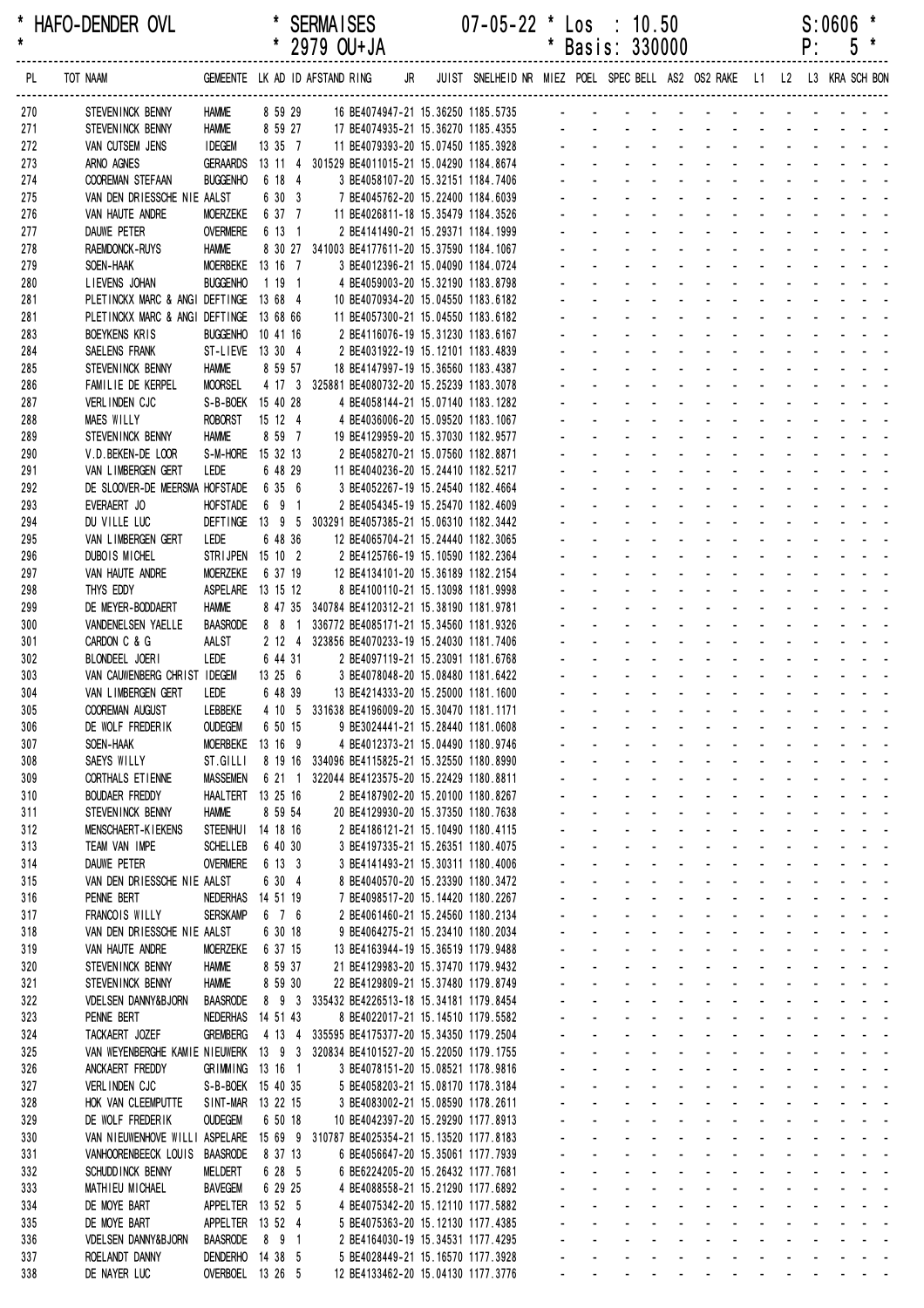| $\star$    | HAFO-DENDER OVL                                                              |                                 |                              | <b>SERMAISES</b><br>* 2979 OU+JA                                                            |    | $07 - 05 - 22$                                                          | $\mathbf{r}$ | $\textsf{Los} : 10.50$<br>* Basis: 330000                                                                                                                                                                                      |                                |                                 |                |    |              | P:                                   | S:0606 | *<br>$6*$                         |
|------------|------------------------------------------------------------------------------|---------------------------------|------------------------------|---------------------------------------------------------------------------------------------|----|-------------------------------------------------------------------------|--------------|--------------------------------------------------------------------------------------------------------------------------------------------------------------------------------------------------------------------------------|--------------------------------|---------------------------------|----------------|----|--------------|--------------------------------------|--------|-----------------------------------|
| PL         | TOT NAAM                                                                     |                                 |                              | GEMEENTE LK AD ID AFSTAND RING                                                              | JR | JUIST SNELHEID NR MIEZ POEL SPEC BELL AS2 OS2 RAKE L1 L2 L3 KRA SCH BON |              |                                                                                                                                                                                                                                |                                |                                 |                |    |              |                                      |        |                                   |
| 339        | <b>BOONE-VAN EXTERGEM</b>                                                    |                                 |                              |                                                                                             |    |                                                                         |              |                                                                                                                                                                                                                                |                                |                                 |                |    |              |                                      |        |                                   |
| 340        | VANEXTERGEM JOHAN                                                            | APPELS                          |                              | 8 25 20 332832 BE4065532-21 15.32460 1177.0553<br>13 24 5 2 BE4153667-19 15.05010 1177 0329 |    |                                                                         |              |                                                                                                                                                                                                                                |                                |                                 |                |    |              |                                      |        |                                   |
| 341<br>342 | VAN DEN EYNDE GUIDO<br>DE PAUW FILIP                                         | DENDEHOU                        | GOEFERDI 13 24 5             | 14 19 2 314870 BE4072600-19 15.17311 1177.0034                                              |    | 2 BE4153667-19 15.05010 1177.0329                                       |              | design and a state of the state of the state of the state of the state of the state of the state of the state of the state of the state of the state of the state of the state of the state of the state of the state of the s |                                |                                 |                |    |              |                                      |        |                                   |
| 343        | DE MOYE BART                                                                 |                                 | APPELTER 13 52 7             | 6 BE4011467-19 15.12190 1176.9896                                                           |    |                                                                         |              |                                                                                                                                                                                                                                |                                |                                 |                |    |              |                                      |        |                                   |
| 344        | BOEYKENS FRANCOIS                                                            | LEBBEKE                         | 4 13 5                       | 2 BE4122878-20 15.32260 1176.9751                                                           |    |                                                                         |              |                                                                                                                                                                                                                                |                                |                                 |                |    |              |                                      |        |                                   |
| 345        | STEVENINCK BENNY                                                             | <b>HAMME</b>                    | 8 59 45                      | 23 BE4074906-21 15.38310 1176.9441                                                          |    |                                                                         |              |                                                                                                                                                                                                                                |                                |                                 |                |    |              |                                      |        |                                   |
| 346        | DE MEYER-BODDAERT                                                            | <b>HAMME</b>                    | 8 47 40                      | 2 BE4120221-21 15.39370 1176.6726                                                           |    |                                                                         |              | <u>.</u>                                                                                                                                                                                                                       |                                |                                 |                |    |              |                                      |        |                                   |
| 347        | STEVENINCK BENNY                                                             | <b>HAMME</b>                    | 8 59 12                      | 24 BE4129985-20 15.38360 1176.6043                                                          |    |                                                                         |              | design and a state of the state of the                                                                                                                                                                                         |                                |                                 |                |    |              |                                      |        |                                   |
| 348        | VAN HAUTE ANDRE                                                              | <b>MOERZEKE</b><br>LEDE         | 6 37 29                      | 14 BE4165117-21 15.37419 1176.5310                                                          |    |                                                                         |              | and a state of the state of the state of the state of the state of the state of the state of the state of the<br>and a state of the state of the state of                                                                      |                                |                                 |                |    |              |                                      |        |                                   |
| 349<br>350 | VAN LIMBERGEN GERT<br>CALLEBAUT GUY&ALFONS                                   | <b>HERDERSE</b>                 | 6 48 15                      | 14 BE4053578-19 15.26070 1176.3832<br>6 16 3 326691 BE4050055-19 15.27430 1176.3464         |    |                                                                         |              |                                                                                                                                                                                                                                |                                |                                 |                |    |              |                                      |        |                                   |
| 351        | <b>BOEYKENS ROGER</b>                                                        | <b>VOORDE</b>                   | 13 18 8                      | 2 BE4108294-15 15.12220 1176.3080                                                           |    |                                                                         |              | and a complete the second complete and                                                                                                                                                                                         |                                |                                 |                |    |              |                                      |        |                                   |
| 352        | BROOTCOORENS E.-DE LE ONKERZEL 13 33 32                                      |                                 |                              | 12 BE4017962-21 15.08210 1176.1951                                                          |    |                                                                         |              | and a straightful and a straight and                                                                                                                                                                                           |                                |                                 |                |    |              |                                      |        |                                   |
| 353        | RADEV STEFAN & DENISL ZANDBERG 13 8 1 306555 BE4124441-18 15.10410 1175.9670 |                                 |                              |                                                                                             |    |                                                                         |              | <u>.</u>                                                                                                                                                                                                                       |                                |                                 |                |    |              |                                      |        |                                   |
| 354        | VAN HOUWE WILLY                                                              | APPELS                          | 6 20 18                      | 3 BE4064665-21 15.32549 1175.9504                                                           |    |                                                                         |              | design and a state of the state of the                                                                                                                                                                                         |                                |                                 |                |    |              |                                      |        |                                   |
| 355        | PENNE BERT                                                                   |                                 | NEDERHAS 14 51 6             | 9 BE4098661-20 15.15400 1175.9322                                                           |    |                                                                         |              | design and a state of the state of the                                                                                                                                                                                         |                                |                                 |                |    |              |                                      |        |                                   |
| 356        | <b>BRAEM ROBERT</b>                                                          | <b>OUTER</b>                    |                              | 14 10 1 313519 BE4187909-20 15.16370 1175.9167                                              |    |                                                                         |              | and a series of the series of the series of                                                                                                                                                                                    |                                |                                 |                |    |              |                                      |        |                                   |
| 357<br>358 | V.D.BEKEN-DE LOOR<br>DE MEYER-BODDAERT                                       | <b>HAMME</b>                    | S-M-HORE 15 32 31<br>8 47 26 | 3 BE4059640-21 15.09290 1175.8212<br>3 BE4120318-21 15.39500 1175.7930                      |    |                                                                         |              | de la provincia de la provincia de la provincia de                                                                                                                                                                             |                                |                                 |                |    |              |                                      |        |                                   |
| 359        | WAUTERS NADINE                                                               |                                 | APPELTER 14 27 2             | 4 BE4051301-17 15.12460 1175.7770                                                           |    |                                                                         |              | and a state of the state of the state of the state of the state of the state of the state of the state of the                                                                                                                  |                                |                                 |                |    |              |                                      |        |                                   |
| 360        | VAN DEN EYNDE GUIDO                                                          |                                 | GOEFERDI 13 24 22            | 3 BE4157764-21 15.05180 1175.7266                                                           |    |                                                                         |              | design and a state of the state of the state of the state of the state of the state of the state of the state of the state of the state of the state of the state of the state of the state of the state of the state of the s |                                |                                 |                |    |              |                                      |        |                                   |
| 361        | PILLET PETER                                                                 | <b>IDEGEM</b>                   | 14 34 31                     | 2 BE4028262-21 15.10250 1175.5546                                                           |    |                                                                         |              | design and a state of the state of the                                                                                                                                                                                         |                                |                                 |                |    |              |                                      |        |                                   |
| 362        | STEVENINCK BENNY                                                             | <b>HAMME</b>                    | 8 59 59                      | 25 BE4074982-21 15.38550 1175.3147                                                          |    |                                                                         |              |                                                                                                                                                                                                                                |                                |                                 |                |    |              |                                      |        |                                   |
| 363        | VERLINDEN CJC                                                                |                                 | S-B-BOEK 15 40 11            | 6 BE4058219-21 15.08570 1175.2848                                                           |    |                                                                         |              | design and a state of the state of the                                                                                                                                                                                         |                                |                                 |                |    |              |                                      |        |                                   |
| 364        | PLETINCKX GUY                                                                |                                 |                              | ZANDBERG 13 8 6 306572 BE4014712-21 15.10520 1175.2057                                      |    |                                                                         |              | design and a state of the state of                                                                                                                                                                                             |                                |                                 |                |    |              |                                      |        |                                   |
| 365        | PLETINCKX GUY<br>VANDENELSEN YAELLE                                          | <b>BAASRODE</b>                 | ZANDBERG 13 8 2<br>8 8 2     | 2 BE4010329-19 15.10560 1174.9055                                                           |    |                                                                         |              | and a straight and a straight<br>design and a state of the state of the                                                                                                                                                        |                                |                                 |                |    |              |                                      |        | and a straight and a straight and |
| 366<br>367 | PLETINCKX MARC & ANGI DEFTINGE 13 68 62                                      |                                 |                              | 2 BE4115535-21 15.36460 1174.3764<br>12 BE4057251-21 15.06560 1174.3280                     |    |                                                                         |              | design and a state of the state of the                                                                                                                                                                                         |                                |                                 |                |    |              |                                      |        |                                   |
| 368        | WAUTERS NADINE                                                               |                                 | APPELTER 14 27 14            | 5 BE4183642-20 15.13060 1174.2873                                                           |    |                                                                         |              | design and a state of the state of the                                                                                                                                                                                         |                                |                                 |                |    |              |                                      |        |                                   |
| 369        | SAELENS FRANK                                                                |                                 | ST-LIEVE 13 30 18            | 3 BE4087156-21 15.14141 1174.2275                                                           |    |                                                                         |              | and a contract of the contract of                                                                                                                                                                                              |                                |                                 |                |    |              |                                      |        |                                   |
| 370        | WAUTERS NADINE                                                               |                                 | APPELTER 14 27 15            | 6 BE4183542-20 15.13090 1174.0642                                                           |    |                                                                         |              |                                                                                                                                                                                                                                |                                |                                 |                |    |              |                                      |        |                                   |
| 371        | FAMILIE DE KERPEL                                                            | <b>MOORSEL</b>                  | 4 17 8                       | 2 BE4109089-21 15.27409 1173.5777                                                           |    |                                                                         |              | distribution of the control of the control of the control of the control of the control of the control of the control of the control of the control of the control of the control of the control of the control of the control |                                |                                 |                |    |              |                                      |        |                                   |
| 372        | VAN DEN DRIESSCHE NIE AALST                                                  |                                 | 6 30 16                      | 10 BE4064296-21 15.25140 1173.5570                                                          |    |                                                                         |              | and a state of the state of the state of the state of the state of the state of the state of the state of the                                                                                                                  |                                |                                 |                |    |              |                                      |        |                                   |
| 373        | EVERAERT JO                                                                  |                                 | HOFSTADE 6 9 2               | 3 BE4003748-18 15.27530 1173.5249<br>26 BE4074903-21 15.39220 1173.4869                     |    |                                                                         |              | $\omega_{\rm{max}}$ , $\omega_{\rm{max}}$                                                                                                                                                                                      |                                | and a state of the state of the |                |    |              |                                      |        |                                   |
| 374<br>375 | STEVENINCK BENNY<br>FRANCOIS WILLY                                           | <b>HAMME</b><br><b>SERSKAMP</b> | 8 59 15<br>6 7 5             | 3 BE4140179-20 15.26310 1173.4555                                                           |    |                                                                         |              | and the company of the company of the company of the company of the company of the company of the company of the company of the company of the company of the company of the company of the company of the company of the comp |                                |                                 |                |    |              |                                      |        |                                   |
| 376        | VANEXTERGEM JOHAN                                                            | <b>APPELS</b>                   | 8 25 23                      | 2 BE4065611-21 15.33410 1173.2519                                                           |    |                                                                         |              |                                                                                                                                                                                                                                |                                |                                 |                |    |              |                                      |        |                                   |
| 377        | <b>COOREMAN AUGUST</b>                                                       | LEBBEKE                         | 4 10 4                       | 2 BE4196006-20 15.32440 1172.9710                                                           |    |                                                                         |              |                                                                                                                                                                                                                                |                                |                                 |                |    |              |                                      |        |                                   |
| 378        | TORTELBOOM WILLY                                                             | <b>OOMBERGE</b>                 | 13 23 14                     | 6 BE4015354-21 15.16510 1172.8949                                                           |    |                                                                         |              |                                                                                                                                                                                                                                |                                | ÷.                              |                |    |              | $\mathcal{L}^{\text{max}}$           |        |                                   |
| 379        | TACKAERT JOZEF                                                               | <b>GREMBERG</b>                 | 4 13 6                       | 2 BE4175395-20 15.36100 1172.7257                                                           |    |                                                                         |              |                                                                                                                                                                                                                                | $\mathbf{r}$                   | $\blacksquare$                  | $\blacksquare$ |    |              |                                      |        |                                   |
| 380        | BERT LESLY                                                                   | ST-GILLI                        | 8 62 20                      | 2 BE4114814-21 15.35110 1172.4668                                                           |    |                                                                         |              |                                                                                                                                                                                                                                | $\blacksquare$                 |                                 |                |    |              |                                      |        |                                   |
| 381        | KEYMOLEN J.P.                                                                | LEBBEKE                         | 4 18 3                       | 2 BE4122271-20 15.32210 1172.4066<br>27 BE4129994-20 15.39380 1172.4065                     |    |                                                                         |              |                                                                                                                                                                                                                                |                                |                                 |                |    |              |                                      |        |                                   |
| 382<br>383 | STEVENINCK BENNY<br>DE WOLF FREDERIK                                         | <b>HAMME</b><br><b>OUDEGEM</b>  | 8 59 41<br>6 50 4            | 11 BE3024431-21 15.30510 1172.1595                                                          |    |                                                                         |              |                                                                                                                                                                                                                                |                                | $\mathbf{r}$                    |                |    | $\mathbf{r}$ |                                      |        |                                   |
| 383        | DE WOLF FREDERIK                                                             | <b>OUDEGEM</b>                  | 6 50 13                      | 12 BE3015592-20 15.30510 1172.1595                                                          |    |                                                                         |              |                                                                                                                                                                                                                                |                                | $\blacksquare$                  |                |    |              | $\mathcal{L}$                        |        |                                   |
| 385        | VAN CAUWENBERG CHRIST IDEGEM                                                 |                                 | 13 25 8                      | 4 BE4078109-20 15.10550 1172.0562                                                           |    |                                                                         |              |                                                                                                                                                                                                                                | $\blacksquare$                 | $\blacksquare$                  | $\mathbf{r}$   |    |              |                                      |        |                                   |
| 386        | PLETINCKX MARC & ANGI DEFTINGE 13 68 35                                      |                                 |                              | 13 BE4057237-21 15.07280 1171.8954                                                          |    |                                                                         |              |                                                                                                                                                                                                                                |                                |                                 |                |    |              |                                      |        |                                   |
| 387        | <b>TORCK WERNER</b>                                                          | PARIKE                          | 13 21 4                      | 8 BE4113236-20 15.06350 1171.8883                                                           |    |                                                                         |              |                                                                                                                                                                                                                                |                                |                                 |                |    |              |                                      |        |                                   |
| 388        | DE SLOOVER-DE MEERSMA HOFSTADE                                               |                                 | 6 35 23                      | 4 BE4066071-21 15.27230 1171.8801                                                           |    |                                                                         |              |                                                                                                                                                                                                                                |                                |                                 |                |    |              |                                      |        |                                   |
| 389        | BROOTCOORENS E.-DE LE ONKERZEL 13 33 14                                      |                                 |                              | 13 BE4018362-19 15.09200 1171.7352                                                          |    |                                                                         |              |                                                                                                                                                                                                                                | $\sim$                         | ä,                              |                |    | $\sim$       | $\mathcal{L}$<br>$\mathcal{L}^{\pm}$ |        |                                   |
| 390<br>391 | DE NAYER LUC<br>DE SLOOVER-DE MEERSMA HOFSTADE                               |                                 | OVERBOEL 13 26 9<br>6 35 5   | 13 BE4133503-20 15.05270 1171.6931<br>5 BE4052203-19 15.27260 1171.6689                     |    |                                                                         |              |                                                                                                                                                                                                                                | $\blacksquare$                 | $\blacksquare$                  |                |    |              |                                      |        |                                   |
| 392        | FOSSELLE RUDY EN STIJ VOORDE                                                 |                                 | 14 20 5                      | 308419 BE4013104-21 15.13150 1171.5821                                                      |    |                                                                         |              |                                                                                                                                                                                                                                | $\blacksquare$                 |                                 |                |    |              |                                      |        |                                   |
| 393        | VAN CUTSEM JENS                                                              | <b>IDEGEM</b>                   | 13 35 8                      | 12 BE4079374-20 15.10480 1171.5299                                                          |    |                                                                         |              |                                                                                                                                                                                                                                |                                |                                 |                |    |              |                                      |        |                                   |
| 394        | SCHOKKAERT DANNY                                                             | <b>OORDEGEM</b>                 | 6 10 5                       | 3 BE4088418-21 15.22520 1171.0958                                                           |    |                                                                         |              |                                                                                                                                                                                                                                |                                |                                 |                |    |              |                                      |        |                                   |
| 395        | VAN LIMBERGEN GERT                                                           | LEDE                            | 6 48 32                      | 15 BE4040003-20 15.27240 1170.9409                                                          |    |                                                                         |              |                                                                                                                                                                                                                                | $\blacksquare$                 | $\blacksquare$                  |                |    | $\mathbf{r}$ | $\sim$                               |        |                                   |
| 396        | PLATTEEUW-BRANDENO                                                           | <b>WICHELEN</b>                 | 6115 72                      | 3 BE4041987-20 15.29460 1170.9079                                                           |    |                                                                         |              |                                                                                                                                                                                                                                |                                |                                 |                |    |              |                                      |        |                                   |
| 397        | BLONDEEL JOERI                                                               | LEDE<br><b>MOERZEKE</b>         | 6 44 33                      | 3 BE4097110-21 15.25441 1170.6058                                                           |    |                                                                         |              |                                                                                                                                                                                                                                | $\mathbf{r}$<br>$\blacksquare$ | $\blacksquare$                  | $\blacksquare$ |    |              |                                      |        |                                   |
| 398<br>399 | WILLAERT EDDY<br><b>VERGUCHT MARTIN</b>                                      |                                 | NEDERBRA 15 9 2              | 6 6 3 337972 BE4133967-20 15.38430 1170.6009<br>2 BE4125498-19 15.07090 1170.5464           |    |                                                                         |              |                                                                                                                                                                                                                                |                                |                                 |                |    |              |                                      |        |                                   |
| 400        | VAN CAUWENBERG CHRIST IDEGEM                                                 |                                 | 13 25 3                      | 5 BE4013935-19 15.11190 1170.2621                                                           |    |                                                                         |              |                                                                                                                                                                                                                                |                                |                                 |                |    |              |                                      |        |                                   |
| 401        | SCHOKKAERT DANNY                                                             | <b>OORDEGEM</b>                 | 6 10 4                       | 4 BE4088432-21 15.23040 1170.2380                                                           |    |                                                                         |              |                                                                                                                                                                                                                                | $\sim$                         |                                 |                |    |              | $\sim$                               |        |                                   |
| 402        | ERAUW JOSE                                                                   | <b>BERLARE</b>                  | 6 23 16                      | 8 BE4064550-21 15.32409 1170.1926                                                           |    |                                                                         |              |                                                                                                                                                                                                                                |                                |                                 |                |    |              | $\mathcal{L}^{\mathcal{A}}$          |        |                                   |
| 403        | VAN LIMBERGEN GERT                                                           | LEDE                            | 6 48 21                      | 16 BE4053500-19 15.27370 1170.0270                                                          |    |                                                                         |              |                                                                                                                                                                                                                                | $\mathbf{r}$                   | ÷.                              | $\blacksquare$ |    |              |                                      |        |                                   |
| 404        | VERLINDEN CJC                                                                |                                 | S-B-BOEK 15 40 37            | 7 BE4058156-21 15.10070 1170.0135                                                           |    |                                                                         |              | $\blacksquare$                                                                                                                                                                                                                 | $\blacksquare$                 | $\blacksquare$                  | $\blacksquare$ | ä, |              |                                      |        |                                   |
| 405<br>406 | SAELENS FRANK<br>PLETINCKX MARC & ANGI DEFTINGE 13 68 53                     |                                 | ST-LIEVE 13 30 2             | 4 BE4066843-18 15.15141 1169.8004<br>14 BE4057241-21 15.07560 1169.7751                     |    |                                                                         |              |                                                                                                                                                                                                                                |                                |                                 |                |    |              |                                      |        |                                   |
| 407        | PLATTEEUW-BRANDENO                                                           |                                 | WICHELEN 6115 39             |                                                                                             |    | 4 BE4052453-19 15.30030 1169.7233                                       |              | and a series of the series of the series of the                                                                                                                                                                                |                                |                                 |                |    |              |                                      |        |                                   |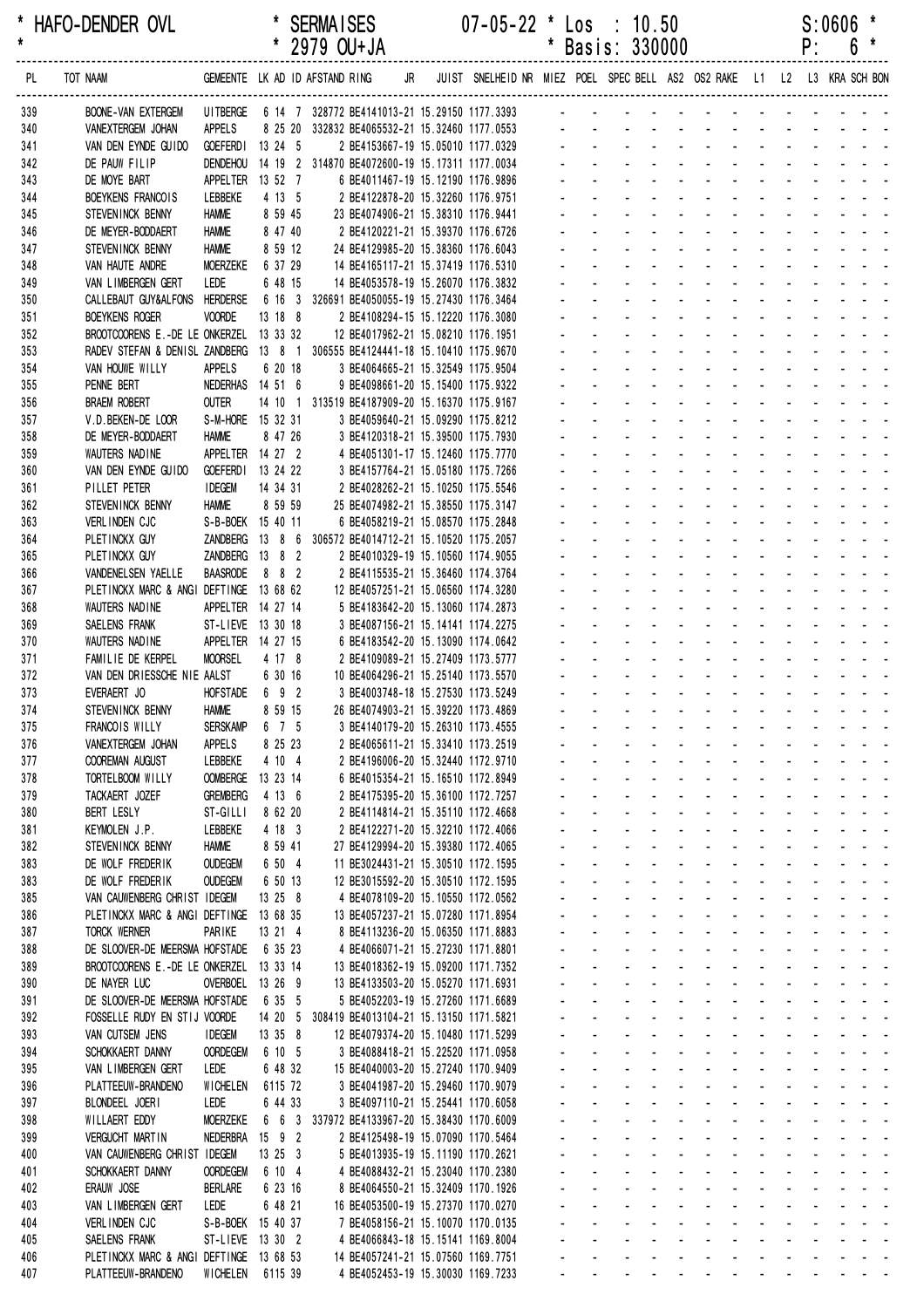\* HAFO-DENDER OVL \* SERMAISES 07-05-22 \* Los : 10.50 S:0606 \* \* 2979 OU+JA \* Basis: 330000 ------------------------------------------------------------------------------------------------------------------------------------------------------------------ PL TOT NAAM GEMEENTE LK AD ID AFSTAND RING JR JUIST SNELHEID NR MIEZ POEL SPEC BELL AS2 OS2 RAKE L1 L2 L3 KRA SCH BON ------------------------------------------------------------------------------------------------------------------------------------------------------------------ 408 PILLET PETER IDEGEM 14 34 7 3 BE4013487-19 15.11430 1169.7153 409 PLETINCKX MARC & ANGI DEFTINGE 13 68 61 15 BE5035380-21 15.07570 1169.6996 - - - - - - - - - - - - - 410 VAN LIMBERGEN GERT LEDE 6 48 23 17 BE4053599-19 15.27420 1169.6759 411 FOSSELLE RUDY EN STIJ VOORDE 14 20 8 2 BE4013037-21 15.13440 1169.4350 412 VANEXTERGEM JOHAN APPELS 8 25 8 3 BE4065608-21 15.34390 1169.2675 413 TORTELBOOM WILLY COMBERGE 13 23 22 7 BE3013315-21 15.17420 1169.1707 414 CARDON C & G AALST 2 12 10 2 BE4139093-18 15.27000 1169.1552 415 VAN HAUTE ANDRE MOERZEKE 6 37 24 15 BE4165172-21 15.39369 1168.7447 416 25.00 VAN LIMBERGEN GERT LEDE 6 48 5 18 BE4040079-20 15.27560 1168.6939 - - - - - 1200 1200 - - - - - 100 417 VAN HAUTE ANDRE MOERZEKE 6 37 28 16 BE4165120-21 15.39379 1168.6775 418 VAN LIMBERGEN GERT LEDE 6 48 24 19 BE4053494-19 15.27580 1168.5538 419 VAN MALDEREN LUC BERLARE 6 8 5 3 BE4044891-20 15.31550 1168.3914 420 VAN HAUTE ANDRE MOERZEKE 6 37 10 17 BE4134064-20 15.39439 1168.2741 421 ARNO AGNES GERAARDS 13 11 3 2 BE4011005-21 15.08060 1168.2642 422 BOEYKENS KRIS BUGGENHO 10 41 14 3 BE4017654-18 15.35070 1168.1183 - - - - - - - - - - - - - 423 STEVENINCK BENNY HAMME 8 59 6 28 BE4129928-20 15.40460 1167.8368 - - - - - - - - - - - - - 424 ERAUW JOSE BERLARE 6 23 15 9 BE4064569-21 15.33199 1167.5080 - - - - - - - - - - - - - 425 DAUWE PETER OVERMERE 6 13 5 4 BE3013297-21 15.33381 1167.4300 426 VAN DAMME DANY BAASRODE 4 10 1 335437 BE4110478-21 15.37200 1167.4142 427 VAN DER VREKEN FRANS LEBBEKE 4 4 4 331152 BE4030185-18 15.33400 1167.3984 428 DE SLOOVER-DE MEERSMA HOFSTADE 6 35 18 6 BE4066036-21 15.28270 1167.3909 429 BOEYKENS ROGER VOORDE 13 18 1 3 BE4062385-20 15.14250 1167.1882 430 VAN CAUWENBERG CHRIST IDEGEM 13 25 14 6 BE4078053-20 15.12010 1167.1357 431 SOEN-HAAK MOERBEKE 13 16 8 5 BE4012397-21 15.07510 1167.0816 432 BOONE-VAN EXTERGEM UITBERGE 6 14 14 2 BE4141010-21 15.31430 1167.0307 433 TEAM VAN IMPE SCHELLEB 6 40 14 4 BE4091660-20 15.29481 1166.8372 434 STEVENINCK BENNY HAMME 8 59 5 29 BE4129847-20 15.41020 1166.7667 435 CARDON C & G AALST 2 12 8 3 BE4070089-19 15.27420 1166.2081 436 VAN BEVER DIRK SINT-MAR 13 21 13 305139 BE4077537-20 15 11419 1165 9952 437 ANCKAERT FREDDY GRIMMING 13 16 3 4 BE4078185-20 15 11451 1165 9945 438 CORTHALS ETIENNE MASSEMEN 6 21 8 2 BE4044236-21 15.26119 1165.9882 439 KEYMOLEN J.P. LEBBEKE 4 18 8 3 BE4059810-20 15.33560 1165.8687 440 V.D.BEKEN-DE LOOR S-M-HORE 15 32 29 4 BE4058264-21 15.11420 1165.8617 441 VAN BEVER DIRK SINT-MAR 13 21 9 2 BE4077506-20 15.11439 1165.8467 442 VAN NIEUWENHOVE WILLI ASPELARE 15 69 1 2 BE4025355-21 15.16350 1165.8156 443 BOEYKENS ROGER VOORDE 13 18 12 4 BE4075186-20 15 14440 1165 7920 444 CARDON C & G AALST 2 12 2 4 BE4139090-18 15.27510 1165.5785 445 ROELANDT DANNY DENDERHO 14 38 19 6 BE4028430-21 15.19410 1165.4595 446 FOSSELLE RUDY EN STIJ VOORDE 14 20 7 3 BE4013034-21 15.14400 1165.3111 447 MAES WILLY ROBORST 15 12 11 5 BE4059160-21 15.13510 1165.2454 448 BOUDAER FREDDY HAALTERT 13 25 2 3 BE4140138-19 15.23480 1165.1570 448 BOUDAER FREDDY HAALTERT 13 25 8 4 BE4191848-21 15.23480 1165.1570 - - - - - - - - - - - - - 450 VAN WEYENBERGHE KAMIE NIEUWERK 13 9 2 2 BE4101504-20 15.25240 1164.9746 451 DE BLANDER WILLIAM OUTER 14 13 5 2 BE4154442-19 15.16190 1164.9628 452 TORCK WERNER PARIKE 13 21 14 9 BE4034834-21 15.08080 1164.8515 453 PENNE BERT NEDERHAS 14 51 9 10 BE4024154-21 15.18120 1164.8248 454 CALLEBAUT GUY&ALFONS HERDERSE 6 16 1 2 BE4045947-20 15.30300 1164.6738 455 DE WOLF FREDERIK OUDEGEM 6 50 10 13 BE3015588-20 15.32410 1164.5575 456 SCHUDDINCK BENNY MELDERT 6 28 27 7 BE6144710-21 15.29522 1164.5121 - - - - - - - -457 PELEMAN FELIX BUGGENHO 10 23 14 5 BE2128053-21 15.38070 1164.4936 458 VAN DEN EYNDE GUIDO GOEFERDI 13 24 8 4 BE4153723-19 15.07460 1164.4756 459 TACKAERT JOZEF GREMBERG 4 13 3 3 BE4175363-20 15 38140 1164 3171 460 PLETINCKX MARC & ANGI DEFTINGE 13 68 7 16 BE6025129-20 15.09090 1164.2832 461 DE WOLF FREDERIK OUDEGEM 6 50 23 14 BE3015575-20 15 32450 1164 2829 462 VAN HOUWE WILLY APPELS 6 20 19 4 BE4064690-21 15 35459 1164 2224 463 TACKAERT JOZEF GREMBERG 4 13 5 4 BE4175370-20 15 38170 1164 1152 464 PLATTEEUW-BRANDENO WICHELEN 6115 33 5 BE4001407-18 15.31250 1164.0426 465 PENNE BERT NEDERHAS 14 51 41 11 BE4098546-20 15.18240 1163.9568 466 BRAEM ROBERT OUTER 14 10 8 2 BE4185048-21 15.19220 1163.9116 467 VAN DEN EYNDE GUIDO GOEFERDI 13 24 10 5 BE4133404-20 15.07540 1163.8736 468 BRAEM ROBERT OUTER 14 10 2 3 BE4172953-20 15.19230 1163.8396 469 PLATTEEUW-BRANDENO WICHELEN 6115 89 6 BE4064967-21 15.31300 1163.6980 470 PLATTEEUW-BRANDENO WICHELEN 6115112 7 BE4064905-21 15.31310 1163.6292 471 LIMBOURG WESLEY BUGGENHO 6 40 33 334600 BE4115151-21 15.37350 1163.4888 472 PELEMAN FELIX BUGGENHO 10 23 3 6 BE4116229-19 15.38220 1163.4840 473 DELBAUF PATRIK SINT-MAR 14 10 6 2 BE4057766-21 15.11541 1163.4519 474 PLATTEEUW-BRANDENO WICHELEN 6115 2 8 BE4041800-20 15.31360 1163.2848 475 PLETINCKX MARC & ANGI DEFTINGE 13 68 23 17 BE4057212-21 15.09230 1163.2359

476 VAN LIMBERGEN GERT LEDE 6 48 17 20 BE4176359-20 15.29150 1163.1835 - - - - - - - - - - - - -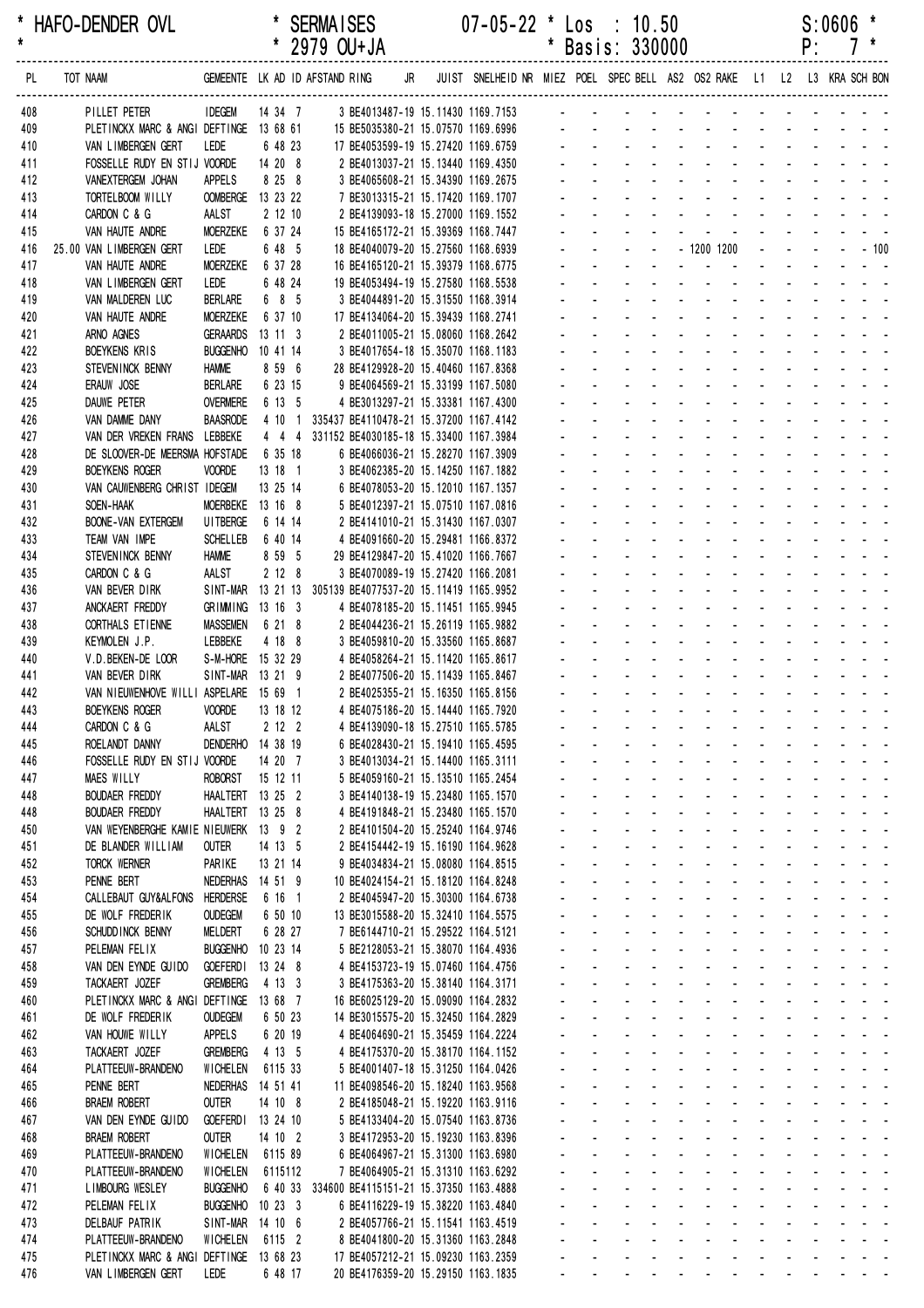| *<br>$\star$ | HAFO-DENDER OVL                                                              | $\overline{V}$                      |                     | <b>SERMAISES</b><br>* 2979 OU+JA                                                                          |  | $07 - 05 - 22$ * Los : 10.50         |              |                             |                                                        | * Basis: 330000                                                                                                                                                                                                                |                   |                                                                |                                   |                                           |                                      | P:                                                          | S:0606                                                                                                                                                                                                                                                                                                                                                                                                                                                    | *<br>$8*$                                  |
|--------------|------------------------------------------------------------------------------|-------------------------------------|---------------------|-----------------------------------------------------------------------------------------------------------|--|--------------------------------------|--------------|-----------------------------|--------------------------------------------------------|--------------------------------------------------------------------------------------------------------------------------------------------------------------------------------------------------------------------------------|-------------------|----------------------------------------------------------------|-----------------------------------|-------------------------------------------|--------------------------------------|-------------------------------------------------------------|-----------------------------------------------------------------------------------------------------------------------------------------------------------------------------------------------------------------------------------------------------------------------------------------------------------------------------------------------------------------------------------------------------------------------------------------------------------|--------------------------------------------|
| PL           | TOT NAAM                                                                     |                                     |                     | GEMEENTE LK AD ID AFSTAND RING JR JUIST SNELHEID NR MIEZ POEL SPEC BELL AS2 OS2 RAKE L1 L2 L3 KRA SCH BON |  |                                      |              |                             |                                                        |                                                                                                                                                                                                                                |                   |                                                                |                                   |                                           |                                      |                                                             |                                                                                                                                                                                                                                                                                                                                                                                                                                                           |                                            |
| 477          | TORTELBOOM WILLY                                                             | OOMBERGE 13 23 8                    |                     | 8 BE4015365-21 15.19060 1163.0881                                                                         |  |                                      |              |                             |                                                        | <u>.</u>                                                                                                                                                                                                                       |                   |                                                                |                                   |                                           |                                      |                                                             |                                                                                                                                                                                                                                                                                                                                                                                                                                                           |                                            |
| 478          | DE SLOOVER-DE MEERSMA HOFSTADE                                               |                                     | 6 35 2              | 7 BE4044224-20 15.29290 1163.0747                                                                         |  |                                      |              |                             |                                                        |                                                                                                                                                                                                                                |                   |                                                                |                                   |                                           |                                      |                                                             |                                                                                                                                                                                                                                                                                                                                                                                                                                                           |                                            |
| 479          | VAN LIMBERGEN GERT                                                           | LEDE                                | 6 48 12             | 21 BE4040243-20 15.29180 1162.9753                                                                        |  |                                      |              |                             |                                                        |                                                                                                                                                                                                                                |                   |                                                                |                                   |                                           |                                      |                                                             |                                                                                                                                                                                                                                                                                                                                                                                                                                                           |                                            |
| 480          | KEYMOLEN J.P.                                                                | LEBBEKE                             | 4 18 4              | 4 BE4122248-20 15.34400 1162.8653                                                                         |  |                                      |              |                             |                                                        |                                                                                                                                                                                                                                |                   |                                                                |                                   |                                           |                                      |                                                             |                                                                                                                                                                                                                                                                                                                                                                                                                                                           |                                            |
| 481          | CORTVRINDT GUIDO                                                             | WELLE                               |                     | 14 5 4 318599 004096216-20 15.24010 1162.6993                                                             |  |                                      |              |                             |                                                        | <u>.</u>                                                                                                                                                                                                                       |                   |                                                                |                                   |                                           |                                      |                                                             |                                                                                                                                                                                                                                                                                                                                                                                                                                                           |                                            |
| 482<br>483   | <b>BOEYKENS ROGER</b><br>FRANCOIS WILLY                                      | <b>VOORDE</b><br><b>SERSKAMP</b>    | 13 18 15<br>6 7 4   | 5 BE4002733-19 15.15270 1162.6446<br>4 BE4089146-19 15.29070 1162.5246                                    |  |                                      |              |                             |                                                        |                                                                                                                                                                                                                                |                   |                                                                |                                   |                                           |                                      |                                                             |                                                                                                                                                                                                                                                                                                                                                                                                                                                           |                                            |
| 484          | MARTENS PATRICK                                                              |                                     |                     | S-B-BOEK 15 11 4 304361 BE4057742-21 15.11490 1162.4967                                                   |  |                                      |              |                             |                                                        |                                                                                                                                                                                                                                |                   |                                                                |                                   |                                           |                                      |                                                             |                                                                                                                                                                                                                                                                                                                                                                                                                                                           |                                            |
| 485          | <b>KERRE RUDY</b>                                                            | <b>BERLARE</b>                      | 6 9 3               | 2 BE4044122-20 15.34200 1162.4631                                                                         |  |                                      |              |                             |                                                        |                                                                                                                                                                                                                                |                   |                                                                |                                   |                                           |                                      |                                                             |                                                                                                                                                                                                                                                                                                                                                                                                                                                           |                                            |
| 486          | FOSSELLE RUDY EN STIJ VOORDE                                                 |                                     | 14 20 19            | 4 BE4013072-21 15.15190 1162.4562                                                                         |  |                                      |              |                             |                                                        |                                                                                                                                                                                                                                |                   |                                                                |                                   |                                           |                                      |                                                             |                                                                                                                                                                                                                                                                                                                                                                                                                                                           |                                            |
| 487          | PELEMAN FELIX                                                                | BUGGENHO 10 23 13                   |                     | 7 BE4115442-21 15.38420 1162.1406                                                                         |  |                                      |              |                             |                                                        | design and a state of the state of the state of the state of the state of the state of the state of the state of the state of the state of the state of the state of the state of the state of the state of the state of the s |                   |                                                                |                                   |                                           |                                      |                                                             |                                                                                                                                                                                                                                                                                                                                                                                                                                                           |                                            |
| 488          | VAN HAUTE ANDRE                                                              | <b>MOERZEKE</b>                     | 6 37 8              | 18 BE4163987-19 15.41169 1162.0573                                                                        |  |                                      |              |                             |                                                        |                                                                                                                                                                                                                                |                   |                                                                |                                   |                                           |                                      |                                                             | $\mathbf{r} = \mathbf{r} + \mathbf{r} + \mathbf{r} + \mathbf{r} + \mathbf{r} + \mathbf{r} + \mathbf{r} + \mathbf{r} + \mathbf{r} + \mathbf{r} + \mathbf{r} + \mathbf{r} + \mathbf{r} + \mathbf{r} + \mathbf{r} + \mathbf{r} + \mathbf{r} + \mathbf{r} + \mathbf{r} + \mathbf{r} + \mathbf{r} + \mathbf{r} + \mathbf{r} + \mathbf{r} + \mathbf{r} + \mathbf{r} + \mathbf{r} + \mathbf{r} + \mathbf{r} + \mathbf{r} + \mathbf$<br>and a strain and a strain |                                            |
| 489<br>490   | COOREMAN AUGUST<br><b>BOMBEKE RUDY</b>                                       | LEBBEKE<br>NIEUWEKE 14 13 2         | 4 10 2              | 3 BE4032966-18 15.35250 1161.9434<br>2 BE4139211-19 15.25510 1161.8851                                    |  |                                      |              |                             |                                                        |                                                                                                                                                                                                                                |                   |                                                                |                                   |                                           |                                      |                                                             | and a strategies                                                                                                                                                                                                                                                                                                                                                                                                                                          |                                            |
| 491          | VAN LIMBERGEN GERT                                                           | LEDE                                | 6 48 41             | 22 BE4040154-20 15.29370 1161.6582                                                                        |  |                                      |              |                             |                                                        |                                                                                                                                                                                                                                |                   |                                                                |                                   |                                           |                                      |                                                             |                                                                                                                                                                                                                                                                                                                                                                                                                                                           |                                            |
| 492          | DE MEYER-BODDAERT                                                            | <b>HAMME</b>                        | 8 47 12             | 4 BE4177996-20 15.43220 1161.6316                                                                         |  |                                      |              |                             |                                                        |                                                                                                                                                                                                                                |                   |                                                                |                                   |                                           |                                      |                                                             |                                                                                                                                                                                                                                                                                                                                                                                                                                                           |                                            |
| 493          | VANHOORENBEECK LOUIS                                                         | BAASRODE                            | 8 37 1              | 7 BE4056616-20 15.39060 1161.5047                                                                         |  |                                      |              |                             |                                                        |                                                                                                                                                                                                                                |                   |                                                                |                                   |                                           |                                      |                                                             |                                                                                                                                                                                                                                                                                                                                                                                                                                                           |                                            |
| 494          | CARDON C & G                                                                 | AALST                               | 2121                | 5 BE4139051-18 15.28510 1161.3986                                                                         |  |                                      |              |                             |                                                        |                                                                                                                                                                                                                                |                   | $\mathbf{r}$                                                   |                                   |                                           |                                      |                                                             |                                                                                                                                                                                                                                                                                                                                                                                                                                                           |                                            |
| 495          | STEVENINCK BENNY                                                             | <b>HAMME</b>                        | 8 59 47             | 30 BE4074858-21 15.42230 1161.3795                                                                        |  |                                      |              |                             |                                                        |                                                                                                                                                                                                                                |                   |                                                                |                                   |                                           |                                      |                                                             |                                                                                                                                                                                                                                                                                                                                                                                                                                                           |                                            |
| 496          | DE MEYER-BODDAERT                                                            | <b>HAMME</b>                        | 8 47 23             | 5 BE4158085-18 15.43270 1161.3018                                                                         |  |                                      |              |                             |                                                        |                                                                                                                                                                                                                                |                   |                                                                |                                   |                                           |                                      |                                                             |                                                                                                                                                                                                                                                                                                                                                                                                                                                           |                                            |
| 497          | PLATTEEUW-BRANDENO                                                           | WICHELEN                            | 6115 10             | 9 BE4052560-19 15.32050 1161.2916                                                                         |  |                                      |              |                             |                                                        |                                                                                                                                                                                                                                |                   |                                                                |                                   |                                           |                                      |                                                             |                                                                                                                                                                                                                                                                                                                                                                                                                                                           |                                            |
| 498<br>499   | PLETINCKX MARC & ANGI DEFTINGE 13 68 5<br>DE TIER XAVIER                     | ROBORST                             | 15 12 2             | 18 BE4125740-19 15.09530 1160.9979<br>4 BE4070770-20 15.14430 1160.9620                                   |  |                                      |              |                             |                                                        |                                                                                                                                                                                                                                |                   |                                                                |                                   |                                           |                                      |                                                             |                                                                                                                                                                                                                                                                                                                                                                                                                                                           |                                            |
| 500          | VAN HAUTE ANDRE                                                              | <b>MOERZEKE</b>                     | 6 37 22             | 19 BE4134030-20 15.41339 1160.9281                                                                        |  |                                      |              |                             |                                                        |                                                                                                                                                                                                                                |                   |                                                                |                                   |                                           | and the second control of the second |                                                             |                                                                                                                                                                                                                                                                                                                                                                                                                                                           |                                            |
| 501          | DE WOLF DORINDA                                                              | WICHELEN                            |                     | 6 25 14 327706 BE4065441-21 15.32170 1160.9116                                                            |  |                                      |              |                             |                                                        |                                                                                                                                                                                                                                |                   |                                                                |                                   |                                           |                                      | $\omega_{\rm{max}}$ , $\omega_{\rm{max}}$                   |                                                                                                                                                                                                                                                                                                                                                                                                                                                           |                                            |
| 502          | <b>HEEREMAN ANDRE</b>                                                        | ASPELARE 14 14 13                   |                     | 2 BE4172623-20 15.17480 1160.8103                                                                         |  |                                      |              |                             |                                                        |                                                                                                                                                                                                                                |                   |                                                                |                                   |                                           |                                      |                                                             |                                                                                                                                                                                                                                                                                                                                                                                                                                                           |                                            |
| 503          | BOEYKENS FRANCOIS                                                            | LEBBEKE                             | 4 13 6              | 3 BE4122871-20 15.36230 1160.7414                                                                         |  |                                      |              |                             |                                                        |                                                                                                                                                                                                                                |                   |                                                                |                                   |                                           |                                      |                                                             |                                                                                                                                                                                                                                                                                                                                                                                                                                                           |                                            |
| 504          | ROELANDT DANNY                                                               | DENDERHO 14 38 35                   |                     | 7 BE4028444-21 15.20470 1160.7251                                                                         |  |                                      |              |                             |                                                        |                                                                                                                                                                                                                                |                   |                                                                |                                   |                                           |                                      |                                                             |                                                                                                                                                                                                                                                                                                                                                                                                                                                           |                                            |
| 505          | VAN DEN EYNDE GUIDO                                                          | <b>GOEFERDI</b>                     | 13 24 6             | 6 BE4153695-19 15.08380 1160.5735                                                                         |  |                                      |              |                             |                                                        |                                                                                                                                                                                                                                |                   |                                                                |                                   | $\sim$                                    | $\mathbf{r}$                         |                                                             |                                                                                                                                                                                                                                                                                                                                                                                                                                                           |                                            |
| 506<br>507   | <b>BOEYKENS KRIS</b><br>SCHUDD INCK BENNY                                    | BUGGENHO 10 41 12<br>MELDERT        | 6 28 1              | 4 BE4056401-20 15.36590 1160.5204<br>8 BE4020973-18 15.30522 1160.3660                                    |  |                                      |              |                             |                                                        |                                                                                                                                                                                                                                | $\sim 100$        | $\mathbf{r}$                                                   | $\sim$                            | $\mathcal{L}^{\text{max}}$                |                                      | $\omega_{\rm{max}}=2.5$                                     |                                                                                                                                                                                                                                                                                                                                                                                                                                                           |                                            |
| 508          | DE TIER XAVIER                                                               | <b>ROBORST</b>                      | 15 12 10            | 5 BE4058089-21 15.14520 1160.3046                                                                         |  |                                      |              |                             |                                                        |                                                                                                                                                                                                                                |                   |                                                                | and a state                       | $\mathcal{L}^{\pm}$                       |                                      | and a state                                                 |                                                                                                                                                                                                                                                                                                                                                                                                                                                           |                                            |
| 509          | PENNE BERT                                                                   | NEDERHAS 14 51 5                    |                     | 12 BE4098516-20 15.19160 1160.2104                                                                        |  |                                      |              |                             |                                                        |                                                                                                                                                                                                                                |                   |                                                                |                                   |                                           |                                      |                                                             | and a strain and a strain a                                                                                                                                                                                                                                                                                                                                                                                                                               |                                            |
| 510          | EVERAERT JO                                                                  | <b>HOFSTADE</b>                     | 696                 | 4 BE4043258-20 15.31050 1160.1648                                                                         |  |                                      |              |                             |                                                        |                                                                                                                                                                                                                                |                   |                                                                |                                   |                                           |                                      |                                                             |                                                                                                                                                                                                                                                                                                                                                                                                                                                           |                                            |
| 511          | SCHELFHOUT GLENN & ZA OVERBOEL 13 8 6 298644 BE4133347-20 15.07300 1159.7825 |                                     |                     |                                                                                                           |  |                                      |              |                             |                                                        |                                                                                                                                                                                                                                |                   |                                                                |                                   |                                           |                                      |                                                             |                                                                                                                                                                                                                                                                                                                                                                                                                                                           |                                            |
| 512          | PLETINCKX MARC & ANGI DEFTINGE 13 68 25 19 BE4057175-21 15.10110 1159.6592   |                                     |                     |                                                                                                           |  |                                      |              |                             |                                                        |                                                                                                                                                                                                                                |                   |                                                                |                                   |                                           |                                      |                                                             |                                                                                                                                                                                                                                                                                                                                                                                                                                                           |                                            |
| 513          | VANHOORENBEECK LOUIS BAASRODE                                                |                                     | 8 37 36             | 8 BE4115016-21 15.39370 1159.4326                                                                         |  |                                      |              | and a state                 |                                                        | and a strain and a strain and a<br>and a straightful control of the straight                                                                                                                                                   |                   |                                                                |                                   |                                           |                                      |                                                             |                                                                                                                                                                                                                                                                                                                                                                                                                                                           |                                            |
| 514<br>515   | FAMILIE DE KERPEL<br>VERLEYEN WILFRIED                                       | <b>MOORSEL</b><br>ST.GILLI          | 4 17 1              | 3 BE4080731-20 15.31060 1159.3063<br>8 10 2 333852 BE4056213-20 15.38000 1159.2083                        |  |                                      |              |                             | <b>Service</b>                                         | and a straightful and a straight                                                                                                                                                                                               |                   |                                                                |                                   |                                           |                                      |                                                             | and a strain and a<br>and a straight and                                                                                                                                                                                                                                                                                                                                                                                                                  |                                            |
| 516          | VANHOORENBEECK LOUIS                                                         | BAASRODE                            | 8 37 27             | 9 BE4115086-21 15.39440 1158.9657                                                                         |  |                                      |              |                             |                                                        | and a straight                                                                                                                                                                                                                 |                   |                                                                |                                   |                                           |                                      |                                                             |                                                                                                                                                                                                                                                                                                                                                                                                                                                           |                                            |
| 517          | TORTELBOOM WILLY                                                             | OOMBERGE 13 23 10                   |                     | 9 BE1102014-21 15.20060 1158.7819                                                                         |  |                                      |              |                             | $\Delta \sim 100$                                      | and a straightful and a straight                                                                                                                                                                                               |                   |                                                                |                                   |                                           |                                      |                                                             | and the state of the state of                                                                                                                                                                                                                                                                                                                                                                                                                             |                                            |
| 518          | PELEMAN FELIX                                                                | BUGGENHO 10 23 9                    |                     | 8 BE4115407-21 15.39330 1158.7291                                                                         |  |                                      | $\mathbf{r}$ | $\mathbf{r}$                |                                                        | $\Delta \sim 100$<br>and a state                                                                                                                                                                                               |                   |                                                                | and a strategies and              |                                           |                                      |                                                             | and the state of the state of the                                                                                                                                                                                                                                                                                                                                                                                                                         |                                            |
| 519          | <b>BONNARENS DANNY</b>                                                       | <b>GI JZEGEM</b>                    | 6 10 6              | 5 BE4068694-21 15.33390 1158.6850                                                                         |  |                                      |              | a.                          |                                                        | $\Delta \sim 10^{-11}$<br>and a strip                                                                                                                                                                                          |                   |                                                                |                                   |                                           |                                      |                                                             | and a strain and a strain and                                                                                                                                                                                                                                                                                                                                                                                                                             |                                            |
| 520          | MATHIEU MICHAEL                                                              | <b>BAVEGEM</b>                      | 6 29 14             | 5 BE4006930-20 15.25590 1158.4866                                                                         |  |                                      |              |                             | $\omega_{\rm{max}}$                                    | $\omega_{\rm{max}}$<br><b>All States</b>                                                                                                                                                                                       |                   |                                                                | and a straight                    |                                           |                                      |                                                             | and a strain and a                                                                                                                                                                                                                                                                                                                                                                                                                                        |                                            |
| 521          | V.CAUWENBERGH F.<br>CALLAERT DE RIDDER                                       | LEBBEKE<br>LEBBEKE                  | $4 \quad 3 \quad 1$ | 2 BE4168969-20 15.37090 1158.4329<br>4 9 8 331797 BE4110927-21 15.36290 1158.1721                         |  |                                      |              | $\mathbf{r}$                |                                                        | and a straight                                                                                                                                                                                                                 |                   | and a straight and a straight                                  | <b>All Cards</b>                  | $\Delta \sim 100$                         |                                      |                                                             | and a strain and a<br>المناسب المناسب                                                                                                                                                                                                                                                                                                                                                                                                                     |                                            |
| 522<br>523   | COLLYNS GEERT                                                                | NEDERBRA                            |                     | 15 11 3 301683 BE4124217-19 15.10290 1158.1662                                                            |  |                                      |              |                             |                                                        |                                                                                                                                                                                                                                | $\sim 100$        | $\omega_{\rm{max}}$                                            |                                   | $\omega_{\rm{max}}=2.0$                   |                                      |                                                             | and the state of the state of                                                                                                                                                                                                                                                                                                                                                                                                                             |                                            |
| 524          | 8.25 VAN LIMBERGEN GERT                                                      | LEDE                                | 6 48 1              |                                                                                                           |  | 23 BE4040213-20 15.30280 1158.1376 8 | 450          | 225                         |                                                        | 075 075                                                                                                                                                                                                                        | <b>Contractor</b> | $\mathbf{r}$                                                   | <b>Contract Contract Contract</b> |                                           | $\sim$                               |                                                             | and the state of the state of                                                                                                                                                                                                                                                                                                                                                                                                                             |                                            |
| 525          | BROOTCOORENS E.-DE LE ONKERZEL 13 33 19                                      |                                     |                     | 14 BE4010891-21 15.12260 1157.8941                                                                        |  |                                      | $\mathbf{r}$ | $\mathbf{r}$                |                                                        | $\mathbf{r}$                                                                                                                                                                                                                   | $\sim$            | $\mathcal{L}$                                                  |                                   | $\omega_{\rm{max}}$ , $\omega_{\rm{max}}$ | ÷.                                   |                                                             |                                                                                                                                                                                                                                                                                                                                                                                                                                                           | $\omega_{\rm{max}}$                        |
| 526          | THYS EDDY                                                                    | ASPELARE 13 15 9                    |                     | 9 BE4120978-19 15.18428 1157.5868                                                                         |  |                                      |              | ÷.                          | $\mathbf{u} = \mathbf{u}$                              | <b>All States</b>                                                                                                                                                                                                              |                   | $\mathbf{L}^{\text{max}}$                                      | $\Delta \sim 100$                 | $\mathcal{L}^{\text{max}}$                | ÷.                                   |                                                             |                                                                                                                                                                                                                                                                                                                                                                                                                                                           | $\sim 100$                                 |
| 527          | VAN HAUTE ANDRE                                                              | MOERZEKE                            | 6 37 1              | 20 BE4163995-19 15.42249 1157.5535                                                                        |  |                                      |              | $\sim$                      |                                                        | $\mathbf{z} = \mathbf{z}$<br><b>All States</b>                                                                                                                                                                                 |                   |                                                                | <b>All Cards</b>                  | $\sim$                                    |                                      |                                                             | and a state of the state                                                                                                                                                                                                                                                                                                                                                                                                                                  |                                            |
| 528          | SAEYS WILLY                                                                  | ST.GILLI                            | 8 19 13             | 2 BE4115828-21 15.38380 1157.5101                                                                         |  |                                      |              |                             |                                                        | and a straightful and state the                                                                                                                                                                                                |                   |                                                                |                                   |                                           |                                      |                                                             | and a state of the state                                                                                                                                                                                                                                                                                                                                                                                                                                  |                                            |
| 529          | SAELENS FRANK                                                                | ST-LIEVE 13 30 19                   |                     | 5 BE4085703-21 15.18031 1157.5082                                                                         |  |                                      |              | $\sim$                      | $\omega_{\rm{max}}$                                    | $\Delta \sim 100$<br>$\Delta \phi = 0.000$ and $\Delta \phi = 0.000$<br>$\Delta \sim 100$<br>and a state                                                                                                                       |                   | $\omega_{\rm{max}}$<br>$\mathcal{L}$                           |                                   | and a state                               |                                      |                                                             | and a strain and a<br>and the state of the state of the                                                                                                                                                                                                                                                                                                                                                                                                   |                                            |
| 530<br>531   | VAN DEN DRIESSCHE NIE AALST<br><b>TORCK WERNER</b>                           | PARIKE                              | 6 30 12<br>13 21 21 | 11 BE4064342-21 15.29080 1157.1603<br>10 BE4034855-21 15.09510 1157.1561                                  |  |                                      |              | a.                          |                                                        | $\Delta \sim 10^{-11}$                                                                                                                                                                                                         |                   |                                                                |                                   |                                           |                                      |                                                             | and a state of the state of the state                                                                                                                                                                                                                                                                                                                                                                                                                     |                                            |
| 532          | DE SLOOVER-DE MEERSMA HOFSTADE                                               |                                     | 6 35 12             | 8 BE4044467-20 15.30550 1157.1403                                                                         |  |                                      |              | $\omega_{\rm{max}}$         | $\mathcal{L}^{\text{max}}$<br>$\Delta \sim 100$        | <b>All Service</b>                                                                                                                                                                                                             |                   | $\omega_{\rm{max}}$                                            | $\omega_{\rm{max}}$               | $\Delta \sim 100$                         |                                      |                                                             | and a strain and a                                                                                                                                                                                                                                                                                                                                                                                                                                        |                                            |
| 533          | TEAM VAN IMPE                                                                | <b>SCHELLEB</b>                     | 6 40 28             | 5 BE4197348-21 15.32091 1157.1188                                                                         |  |                                      |              | $\mathbf{r}$                |                                                        | $\mathbf{z} = \mathbf{z}$<br><b>All Cards</b>                                                                                                                                                                                  |                   |                                                                | <b>All Cards</b>                  | $\Delta \sim 100$                         |                                      |                                                             | and a strain and a                                                                                                                                                                                                                                                                                                                                                                                                                                        |                                            |
| 534          | <b>BRAEM ROBERT</b>                                                          | <b>OUTER</b>                        | 14 10 5             | 4 BE4172560-20 15.20570 1157.1102                                                                         |  |                                      |              |                             |                                                        | and a straightful and state the                                                                                                                                                                                                |                   |                                                                |                                   |                                           |                                      |                                                             | and a straight and                                                                                                                                                                                                                                                                                                                                                                                                                                        |                                            |
| 535          | VAN LIMBERGEN GERT                                                           | LEDE                                | 6 48 25             | 24 BE4053506-19 15.30430 1157.1062                                                                        |  |                                      |              | $\sim$                      |                                                        | $\omega_{\rm{max}}$                                                                                                                                                                                                            |                   | and a straight                                                 |                                   | $\Delta \phi = 0.01$                      |                                      |                                                             | and a state of the state of                                                                                                                                                                                                                                                                                                                                                                                                                               |                                            |
| 536          | VAN HAUTE ANDRE                                                              | MOERZEKE                            | 6 37 16             | 21 BE4026803-18 15.42329 1157.0259                                                                        |  |                                      | $\mathbf{r}$ | $\mathcal{L}^{\mathcal{A}}$ |                                                        | $\Delta \sim 100$                                                                                                                                                                                                              |                   | and a straight and a straight                                  |                                   |                                           |                                      |                                                             | and the state of the state of                                                                                                                                                                                                                                                                                                                                                                                                                             |                                            |
| 537          | KEYMOLEN J.P.                                                                | LEBBEKE                             | 4 18 5              | 5 BE4122238-20 15.36070 1156.9721                                                                         |  |                                      |              | $\mathcal{L}^{\pm}$         | $\omega_{\rm{max}}$                                    | $\Delta \sim 10^{-11}$<br>$\omega_{\rm{max}}$                                                                                                                                                                                  |                   | and a straight and a straight<br>and a straight and a straight |                                   |                                           | $\omega_{\rm{max}}$                  | $\omega_{\rm{max}}$ , and $\omega_{\rm{max}}$<br>$\sim 100$ |                                                                                                                                                                                                                                                                                                                                                                                                                                                           | $\omega_{\rm{eff}}=2.0\pm0.02$             |
| 538<br>539   | <b>BOMBEKE RUDY</b><br>SCHOKKAERT DANNY                                      | NIEUWEKE 14 13 1<br><b>OORDEGEM</b> | 6 10 6              | 3 BE4139231-19 15.27020 1156.9222<br>5 BE4088417-21 15.26150 1156.7529                                    |  |                                      |              |                             | $\mathbf{L}^{\text{max}}$                              | and a straightful and state                                                                                                                                                                                                    |                   |                                                                |                                   | $\sim$                                    |                                      |                                                             | and a state of the                                                                                                                                                                                                                                                                                                                                                                                                                                        | $\Delta\phi = \Delta\phi = -\Delta\phi$    |
| 540          | ROELANDT DANNY                                                               | DENDERHO 14 38 22                   |                     | 8 BE4028516-21 15.21430 1156.7380                                                                         |  |                                      |              |                             |                                                        | and a straightful control of the                                                                                                                                                                                               |                   |                                                                |                                   |                                           |                                      |                                                             | and a state of the state                                                                                                                                                                                                                                                                                                                                                                                                                                  |                                            |
| 541          | TEAM VAN IMPE                                                                | <b>SCHELLEB</b>                     | 6 40 9              | 6 BE4173333-19 15.32151 1156.7088                                                                         |  |                                      |              |                             | $\Delta \sim 100$                                      | and a straight                                                                                                                                                                                                                 |                   |                                                                | and a straight                    |                                           |                                      |                                                             | and a straight and                                                                                                                                                                                                                                                                                                                                                                                                                                        |                                            |
| 542          | TEAM VAN IMPE                                                                | <b>SCHELLEB</b>                     | 6 40 15             | 7 BE4091649-20 15.32171 1156.5723                                                                         |  |                                      | $\mathbf{r}$ | $\sim$                      |                                                        | $\mathbf{r} = \mathbf{r} + \mathbf{r}$                                                                                                                                                                                         |                   | $\mathcal{L}$                                                  |                                   |                                           |                                      |                                                             | in the contract of the contract of the contract of the contract of the contract of the contract of the contract of the contract of the contract of the contract of the contract of the contract of the contract of the contrac                                                                                                                                                                                                                            |                                            |
| 543          | STEVENINCK BENNY                                                             | <b>HAMME</b>                        | 8 59 9              | 31 BE4147818-19 15.43360 1156.5668                                                                        |  |                                      |              | $\mathcal{L}^{\mathcal{L}}$ |                                                        | and a straight                                                                                                                                                                                                                 |                   |                                                                |                                   |                                           |                                      |                                                             | and a state of the state of the state of                                                                                                                                                                                                                                                                                                                                                                                                                  |                                            |
| 544          | SCHUDD INCK BENNY                                                            | MELDERT                             | 6 28 7              | 9 BE4082220-20 15.31502 1156.3861                                                                         |  |                                      |              | $\mathbf{L}^{\text{max}}$   | $\mathbf{L}^{\text{max}}$<br>$\mathbf{L}^{\text{max}}$ | $\Delta \phi = \Delta \phi = 0.01$                                                                                                                                                                                             |                   | $\Delta \sim 100$                                              | $\Delta \sim 100$                 |                                           | and a straight                       |                                                             |                                                                                                                                                                                                                                                                                                                                                                                                                                                           | $\Delta \phi = \Delta \phi = -\Delta \phi$ |
| 545          | <b>HERMANS FRANS&amp;JOSE</b>                                                | <b>MOERZEKE</b>                     |                     | 8 13 2 339012 BE4134695-20 15.43111 1156.3075                                                             |  |                                      |              | $\sim 100$                  | $\mathbf{a}$ and $\mathbf{b}$                          | $\omega_{\rm{max}}$                                                                                                                                                                                                            |                   | and a straight and state                                       |                                   |                                           |                                      |                                                             | and a straightful and a                                                                                                                                                                                                                                                                                                                                                                                                                                   |                                            |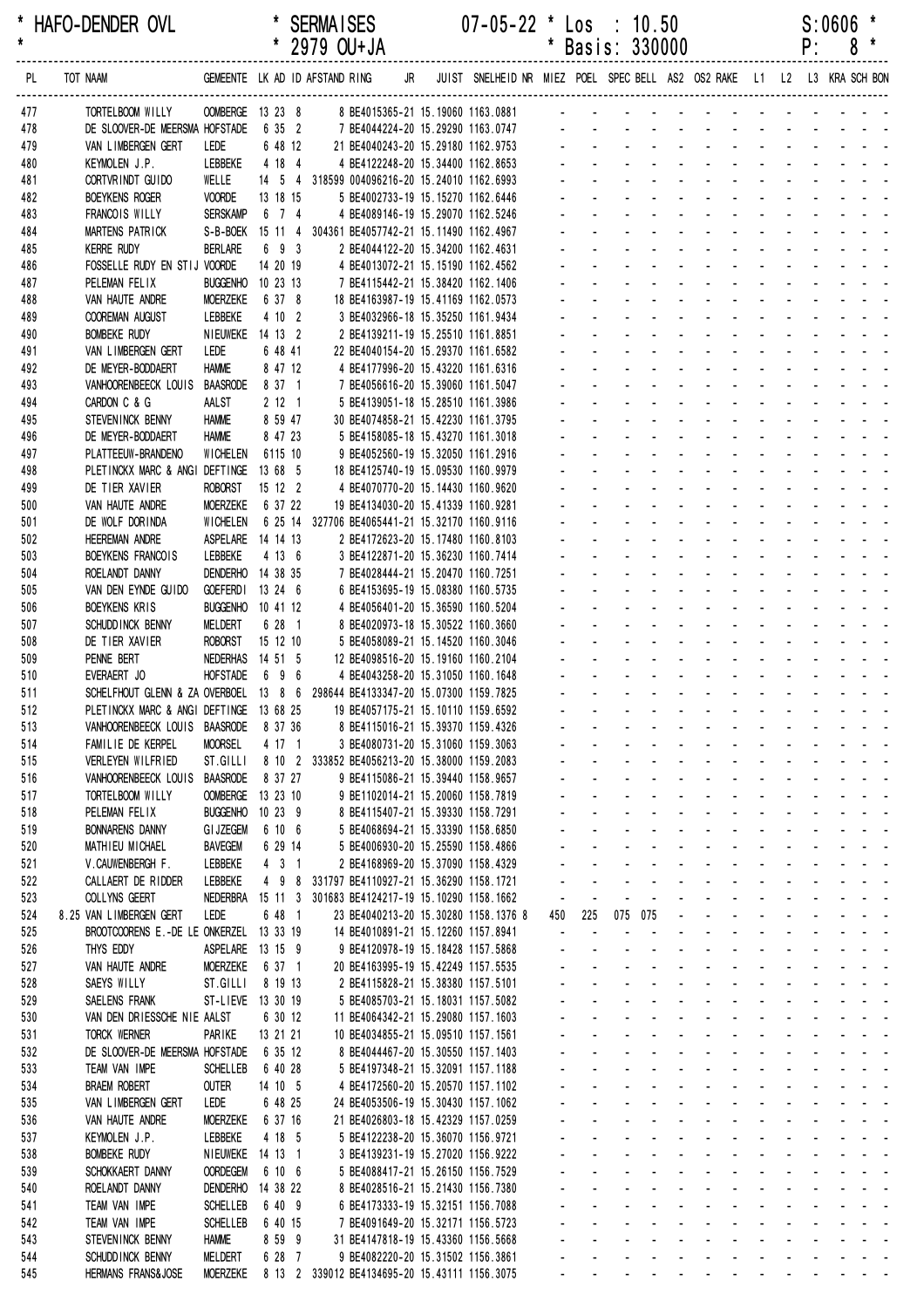\* \* 2979 OU+JA \* Basis: 330000 P: 9 \* ------------------------------------------------------------------------------------------------------------------------------------------------------------------

| PL.        | TOT NAAM                                                                           |                    |          | GEMEENTE LK AD ID AFSTAND RING                  | JR | JUIST SNELHEID NR MIEZ POEL SPEC BELL AS2 OS2 RAKE L1 L2 L3 KRA SCH BON |              |                             |                                                                                                                                                                                                                               |                                                  |                               |                                             |                       |                     |                                               |                            |                                                                                                         |
|------------|------------------------------------------------------------------------------------|--------------------|----------|-------------------------------------------------|----|-------------------------------------------------------------------------|--------------|-----------------------------|-------------------------------------------------------------------------------------------------------------------------------------------------------------------------------------------------------------------------------|--------------------------------------------------|-------------------------------|---------------------------------------------|-----------------------|---------------------|-----------------------------------------------|----------------------------|---------------------------------------------------------------------------------------------------------|
| 546        | VERLINDEN CJC                                                                      | S-B-BOEK 15 40 36  |          |                                                 |    | 8 BE4058109-21 15.13120 1156.3070                                       |              |                             | and a straightful and a straight                                                                                                                                                                                              |                                                  |                               |                                             |                       |                     |                                               |                            |                                                                                                         |
| 547        | PLETINCKX MARC & ANGI DEFTINGE 13 68 59                                            |                    |          |                                                 |    | 20 BE4057240-21 15.10580 1156.1783                                      |              |                             | and a straightful control of the                                                                                                                                                                                              |                                                  |                               |                                             |                       |                     |                                               |                            |                                                                                                         |
| 548        | DE BLANDER WILLIAM                                                                 | <b>OUTER</b>       | 14 13 2  |                                                 |    | 3 BE4154512-19 15.18220 1156.0638                                       |              |                             | and a series of the contract of the                                                                                                                                                                                           |                                                  |                               |                                             |                       |                     |                                               |                            |                                                                                                         |
| 549        | DE WOLF FREDERIK                                                                   | <b>OUDEGEM</b>     | 6 50 33  |                                                 |    | 15 BE3015576-20 15.34470 1155.9700                                      |              |                             | a construction of the construction of the construction of the construction of the construction of the construction of the construction of the construction of the construction of the construction of the construction of the |                                                  |                               |                                             |                       |                     |                                               |                            |                                                                                                         |
| 550        | MATHIEU MICHAEL                                                                    | BAVEGEM            | 6 29 21  |                                                 |    | 6 BE4088495-21 15.26380 1155.7645                                       |              |                             |                                                                                                                                                                                                                               |                                                  |                               |                                             |                       |                     |                                               |                            | and a strain and a strain and a strain                                                                  |
| 551        | DE WOLF FREDERIK                                                                   | <b>OUDEGEM</b>     | 6 50 31  |                                                 |    | 16 BE4050109-19 15.34510 1155.6995                                      |              |                             |                                                                                                                                                                                                                               |                                                  | and a straight and a straight |                                             |                       |                     |                                               | and a straight             |                                                                                                         |
| 552        | TEAM VAN IMPE                                                                      | <b>SCHELLEB</b>    | 6 40 20  |                                                 |    | 8 BE4197301-21 15.32301 1155.6852                                       |              |                             | and a straightful and a straight                                                                                                                                                                                              |                                                  |                               |                                             |                       |                     |                                               |                            |                                                                                                         |
| 553        | DE WOLF FREDERIK                                                                   | <b>OUDEGEM</b>     | 6 50 3   |                                                 |    | 17 BE4065029-21 15.34520 1155.6319                                      |              |                             | and a straightful and a straight                                                                                                                                                                                              |                                                  |                               |                                             |                       |                     |                                               |                            |                                                                                                         |
| 554        | <b>VERLINDEN CJC</b>                                                               | S-B-BOEK 15 40 4   |          |                                                 |    | 9 BE4072066-20 15.13220 1155.5752                                       |              |                             |                                                                                                                                                                                                                               |                                                  |                               |                                             |                       |                     |                                               |                            |                                                                                                         |
| 555        | DE WOLF FREDERIK                                                                   | <b>OUDEGEM</b>     | 6 50 5   |                                                 |    | 18 BE3015579-20 15.34530 1155.5643                                      |              |                             | design and a state of the state of the                                                                                                                                                                                        |                                                  |                               |                                             |                       |                     |                                               |                            |                                                                                                         |
| 556        | ERAUW JOSE                                                                         | <b>BERLARE</b>     | 6 23 9   |                                                 |    | 10 BE4064565-21 15.36159 1155.5447                                      |              |                             | $\mathcal{L}^{\text{max}}$                                                                                                                                                                                                    |                                                  |                               |                                             |                       |                     |                                               |                            | and a state of the state of the state of                                                                |
| 557        | STEVENINCK BENNY                                                                   | <b>HAMME</b>       | 8 59 8   |                                                 |    | 32 BE4147928-19 15.43520 1155.5172                                      |              |                             |                                                                                                                                                                                                                               | $\omega_{\rm{max}}$ , and $\omega_{\rm{max}}$    |                               | and a straight                              |                       |                     |                                               | and a strain               |                                                                                                         |
| 558        | DE WOLF FREDERIK                                                                   | <b>OUDEGEM</b>     | 6 50 49  |                                                 |    | 19 BE3015589-20 15.34540 1155.4967                                      |              |                             |                                                                                                                                                                                                                               |                                                  |                               |                                             | $\sim$                |                     |                                               | and a strategic            |                                                                                                         |
| 559        | BLONDEEL JOERI                                                                     | LEDE               | 6 44 42  |                                                 |    | 4 BE4097162-21 15.29211 1155.4504                                       |              |                             | and the control                                                                                                                                                                                                               |                                                  |                               | $\Delta \phi = 0.01$                        |                       |                     |                                               |                            | and a strain and a                                                                                      |
| 560        | SAEYS WILLY                                                                        | ST.GILLI           | 8 19 12  |                                                 |    | 3 BE4115817-21 15.39120 1155.2420                                       |              |                             | and a straight                                                                                                                                                                                                                |                                                  |                               | and a straight and a straight               |                       |                     |                                               |                            |                                                                                                         |
| 561        | VAN NIEUWENHOVE WILLI ASPELARE 15 69 68<br>PLETINCKX MARC & ANGI DEFTINGE 13 68 12 |                    |          |                                                 |    | 3 BE4101340-20 15.19050 1154.9842<br>21 BE4125732-19 15.11150 1154.9244 |              |                             | and a straightful and a straight and                                                                                                                                                                                          |                                                  |                               |                                             |                       |                     |                                               |                            |                                                                                                         |
| 562<br>563 | <b>OPDECAM STEPHAN</b>                                                             | GODVEERD 15 32 3   |          |                                                 |    | 2 BE4031880-19 15.17300 1154.9234                                       |              |                             |                                                                                                                                                                                                                               |                                                  | $\omega_{\rm{max}}$           |                                             | $\Delta \sim 100$     |                     |                                               |                            |                                                                                                         |
| 564        | DE TIER XAVIER                                                                     | <b>ROBORST</b>     | 15 12 11 |                                                 |    | 6 BE4058077-21 15.16110 1154.5651                                       |              |                             |                                                                                                                                                                                                                               | $\sim 100$                                       | $\Delta \sim 100$             |                                             | $\sim$                |                     |                                               |                            |                                                                                                         |
| 565        | VAN OPDENBOSCH BENNY GIJZEGEM 6 5 3 328306 BE4053736-19 15.34230 1154.4488         |                    |          |                                                 |    |                                                                         |              |                             | and a straight and a straight                                                                                                                                                                                                 |                                                  |                               |                                             | $\sim$                |                     |                                               |                            |                                                                                                         |
| 566        | EVERAERT JO                                                                        | <b>HOFSTADE</b>    | 6 9 4    |                                                 |    | 5 BE4043263-20 15.32300 1154.3469                                       |              |                             |                                                                                                                                                                                                                               |                                                  |                               |                                             |                       |                     |                                               |                            |                                                                                                         |
| 567        | TACKAERT JOZEF                                                                     | <b>GREMBERG</b>    | 4 13 8   |                                                 |    | 5 BE4175385-20 15.40450 1154.2390                                       |              |                             | and a state of the state of the state of                                                                                                                                                                                      |                                                  |                               |                                             |                       |                     |                                               |                            |                                                                                                         |
| 568        | VAN HAUTE ANDRE                                                                    | <b>MOERZEKE</b>    | 6 37 34  |                                                 |    | 22 BE4211436-21 15.43159 1154.1984                                      |              |                             |                                                                                                                                                                                                                               |                                                  |                               |                                             |                       |                     |                                               |                            | and a state of the state of the state of                                                                |
| 569        | TEAM VAN IMPE                                                                      | <b>SCHELLEB</b>    | 6 40 8   |                                                 |    | 9 BE4173276-19 15.32521 1154.1872                                       |              |                             |                                                                                                                                                                                                                               | $\mathbf{L} = \mathbf{L} \mathbf{L}$             | $\Delta \sim 10^{-1}$         | $\Delta \sim 100$                           | $\Delta \sim 10^4$    |                     | $\omega_{\rm{max}}$ and $\omega_{\rm{max}}$   |                            |                                                                                                         |
| 570        | VAN DE KEERE JAN                                                                   | <b>ZONNEGEM</b>    |          | 6 12 7 318229 BE4219803-21 15.25441 1154.1117   |    |                                                                         |              |                             |                                                                                                                                                                                                                               |                                                  |                               |                                             | $\mathcal{L}^{\pm}$   |                     |                                               | and a straight             |                                                                                                         |
| 571        | VAN HOUWE WILLY                                                                    | <b>APPELS</b>      | 6 20 2   |                                                 |    | 5 BE4055342-19 15.38169 1154.0588                                       |              |                             | and a straight                                                                                                                                                                                                                |                                                  |                               | $\Delta\phi$ and $\Delta\phi$               | $\sim$                |                     |                                               |                            | and a strain and a                                                                                      |
| 572        | PAREZ-VAN DE WALLE                                                                 | ST.KORNE 13 30 20  |          |                                                 |    | 4 BE4017012-21 15.11110 1153.9902                                       |              |                             | and a straight                                                                                                                                                                                                                |                                                  |                               | <b>Carl Adams</b>                           |                       |                     |                                               |                            |                                                                                                         |
| 573        | TEAM VAN IMPE                                                                      | SCHELLEB           | 6 40 2   |                                                 |    | 10 BE4091634-20 15.32551 1153.9832                                      |              |                             | and a state of the state of the state of                                                                                                                                                                                      |                                                  |                               |                                             |                       |                     |                                               |                            |                                                                                                         |
| 574        | VANHOORENBEECK LOUIS BAASRODE                                                      |                    | 8 37 17  |                                                 |    | 10 BE4115043-21 15.41000 1153.9210                                      |              |                             |                                                                                                                                                                                                                               |                                                  |                               |                                             |                       |                     |                                               |                            | and a state of the state of the state of                                                                |
| 575        | VAN DEN EYNDE GUIDO                                                                | GOEFERDI 13 24 4   |          |                                                 |    | 7 BE4133397-20 15.10090 1153.8074                                       |              |                             |                                                                                                                                                                                                                               |                                                  | and a straight and a straight |                                             |                       |                     | $\omega_{\rm{max}}$ and $\omega_{\rm{max}}$   |                            |                                                                                                         |
| 576        | DE MEYER-BODDAERT                                                                  | <b>HAMME</b>       | 8 47 33  |                                                 |    | 6 BE4120222-21 15.45240 1153.6357                                       |              |                             |                                                                                                                                                                                                                               |                                                  | and a straight and straight   |                                             | $\sim$ $^{-1}$        |                     |                                               |                            |                                                                                                         |
| 577        | STEVENINCK BENNY                                                                   | <b>HAMME</b>       | 8 59 49  |                                                 |    | 33 BE4074869-21 15.44220 1153.5545                                      |              |                             | and a straight and a straight                                                                                                                                                                                                 |                                                  |                               |                                             |                       |                     |                                               |                            | and a strain and a                                                                                      |
| 578        | DE SLOOVER-DE MEERSMA HOFSTADE                                                     |                    | 6 35 10  |                                                 |    | 9 BE4121967-17 15.31480 1153.5131                                       |              |                             | and a state of the state of the state of                                                                                                                                                                                      |                                                  |                               |                                             |                       |                     |                                               |                            |                                                                                                         |
| 579        | MARTENS PATRICK                                                                    | S-B-BOEK 15 11 8   |          |                                                 |    | 2 BE4057730-21 15.13520 1153.4651                                       |              |                             | and a state of the state of the state of                                                                                                                                                                                      |                                                  |                               |                                             |                       |                     |                                               |                            |                                                                                                         |
| 580        | PAREZ-VAN DE WALLE                                                                 | ST. KORNE 13 30 13 |          |                                                 |    | 5 BE4017015-21 15.11190 1153.4014                                       |              |                             |                                                                                                                                                                                                                               |                                                  |                               |                                             |                       |                     |                                               |                            | <u>.</u>                                                                                                |
| 581        | VAN CUTSEM JENS                                                                    | <b>IDEGEM</b>      | 13 35 24 |                                                 |    | 13 BE4015011-21 15.14560 1153.2524                                      |              |                             |                                                                                                                                                                                                                               |                                                  |                               | and a straight                              |                       |                     |                                               |                            | $\mathbf{L}^{\text{max}} = \mathbf{L}^{\text{max}} = \mathbf{L}^{\text{max}} = \mathbf{L}^{\text{max}}$ |
| 582        | VANHOORENBEECK LOUIS BAASRODE                                                      |                    | 8 37 32  |                                                 |    | 11 BE4115054-21 15.41141 1152.9899                                      |              |                             |                                                                                                                                                                                                                               |                                                  |                               |                                             | $\sim 100$            |                     |                                               |                            |                                                                                                         |
| 583        | LIEVENS JOHAN<br>DE SLOOVER-DE MEERSMA HOFSTADE                                    | <b>BUGGENHO</b>    | 1 19 7   |                                                 |    | 5 BE4116103-21 15.39530 1152.9776                                       |              |                             |                                                                                                                                                                                                                               |                                                  |                               | and a state                                 | $\Delta \sim 10^{-1}$ |                     | $\Delta \phi = \Delta \phi$ and $\Delta \phi$ |                            |                                                                                                         |
| 584        | PELEMAN FELIX                                                                      | BUGGENHO 10 23 6   | 6 35 20  |                                                 |    | 10 BE4066093-21 15.31560 1152.9676                                      |              |                             |                                                                                                                                                                                                                               |                                                  |                               | and the company of the company              |                       |                     |                                               |                            |                                                                                                         |
| 585<br>586 | 12.00 VAN LIMBERGEN GERT                                                           | LEDE               | 6 48 3   |                                                 |    | 9 BE4057869-20 15.41090 1152.3613<br>25 BE4053613-19 15.31540 1152.2490 |              | $\mathbf{r}$                |                                                                                                                                                                                                                               | $-1200$                                          | $\sim$ $\sim$                 | $\mathbf{r}$                                | $\sim$                | $\mathcal{L}$       | <b>Contract Contract</b>                      | $\mathcal{L}^{\text{max}}$ | $\omega_{\rm{max}}$                                                                                     |
| 587        | WAUTERS NADINE                                                                     | APPELTER 14 27 6   |          |                                                 |    | 7 BE4134679-18 15.18080 1152.2439                                       |              |                             | ä,                                                                                                                                                                                                                            | $\mathbf{r}$                                     | ÷.                            | ä.                                          | $\Delta \sim 10^4$    |                     | $\omega_{\rm{max}}$ , $\omega_{\rm{max}}$     | $\Delta \sim 10^4$         |                                                                                                         |
| 588        | PENNE BERT                                                                         | NEDERHAS 14 51 39  |          |                                                 |    | 13 BE4022038-21 15.21080 1152.2228                                      |              | $\mathbf{r}$                | $\sim$<br>$\blacksquare$                                                                                                                                                                                                      | $\omega$                                         | ä,                            |                                             | $\mathbf{r}$          | $\omega_{\rm{max}}$ | $\sim 100$                                    | $\sim 100$                 |                                                                                                         |
| 589        | STEVENINCK BENNY                                                                   | <b>HAMME</b>       | 8 59 40  |                                                 |    | 34 BE4129909-20 15.44500 1151.7287                                      |              |                             | $\mathbf{r}$<br>$\blacksquare$                                                                                                                                                                                                | $\mathcal{L}_{\mathcal{A}}$                      |                               | $\blacksquare$                              | $\mathbf{r}$          |                     |                                               |                            | المنابذ المنابيب                                                                                        |
| 590        | DE MOYE BART                                                                       | APPELTER 13 52 8   |          |                                                 |    | 7 BE4011489-19 15.18060 1151.6001                                       |              |                             |                                                                                                                                                                                                                               |                                                  |                               |                                             |                       |                     |                                               |                            |                                                                                                         |
| 591        | DE TIER XAVIER                                                                     | <b>ROBORST</b>     | 15 12 1  |                                                 |    | 7 BE4070766-20 15.16530 1151.5369                                       |              |                             |                                                                                                                                                                                                                               |                                                  |                               |                                             |                       |                     |                                               |                            |                                                                                                         |
| 592        | VAN MALDEREN LUC                                                                   | BERLARE            | 6 8 4    |                                                 |    | 4 BE4044894-20 15.36060 1151.3072                                       |              | $\mathcal{L}^{\mathcal{A}}$ | $\mathcal{L}^{\mathcal{A}}$<br>$\mathbf{r}$                                                                                                                                                                                   | $\sim 100$                                       | ÷.                            | ÷.                                          | $\mathcal{L}^{\pm}$   | ÷.                  | <b>Contract Contract</b>                      | $\mathcal{L}^{\text{max}}$ | $\omega_{\rm{max}}$                                                                                     |
| 593        | <b>BONNARENS DANNY</b>                                                             | <b>GI JZEGEM</b>   | 6 10 7   |                                                 |    | 6 BE4068697-21 15.35290 1151.2441                                       |              |                             | $\Delta \sim 10^4$<br>$\mathbf{r}$                                                                                                                                                                                            | $\sim$                                           | ä,                            | $\Delta \sim 10^4$                          | $\mathcal{L}^{\pm}$   | ä.                  | $\Delta \sim 10^4$                            |                            |                                                                                                         |
| 594        | <b>RAEMDONCK-RUYS</b>                                                              | <b>HAMME</b>       | 8 30 24  |                                                 |    | 2 BE4178285-20 15.46130 1151.1945                                       |              | ÷.                          | $\mathcal{L}^{\text{max}}$                                                                                                                                                                                                    | $\mathcal{L}^{\text{max}}$<br>$\sim$             | $\omega_{\rm{max}}$           | $\omega_{\rm{max}}$                         | $\mathcal{L}^{\pm}$   | $\omega_{\rm{max}}$ | $\sim 100$                                    | $\sim$                     |                                                                                                         |
| 595        | DOUCHAMPS ALAIN                                                                    | ASPELARE 13 20 18  |          |                                                 |    | 4 BE4012238-21 15.19560 1151.1398                                       |              | $\blacksquare$              | $\sim$<br>$\blacksquare$                                                                                                                                                                                                      | $\sim$                                           | $\blacksquare$                | $\sim$                                      | $\sim$                |                     |                                               |                            | and the state of the state of                                                                           |
| 596        | OPDECAM STEPHAN                                                                    | GODVEERD 15 32 31  |          |                                                 |    | 3 BE4088001-21 15.18240 1151.0507                                       |              |                             |                                                                                                                                                                                                                               |                                                  |                               |                                             |                       |                     |                                               |                            |                                                                                                         |
| 597        | VAN DE KEERE JAN                                                                   | <b>ZONNEGEM</b>    | 6 12 8   |                                                 |    | 2 BE4213815-21 15.26281 1151.0505                                       |              |                             | $\mathcal{L}^{\pm}$<br>$\mathbf{r}$                                                                                                                                                                                           | $\sim$                                           | ä,                            | ×.                                          | $\mathcal{L}^{\pm}$   |                     |                                               | and a straight             | $\omega_{\rm{max}}$                                                                                     |
| 598        | DE NAYER LUC                                                                       | OVERBOEL 13 26 12  |          |                                                 |    | 14 BE4133441-20 15.10020 1151.0409                                      |              | $\mathbf{r}$                | $\mathbf{r}$<br>$\mathbf{r}$                                                                                                                                                                                                  | $\sim 100$                                       | ÷                             | $\mathbf{r}$                                | $\sim$                | $\sim$              | <b>Contract Contract Street</b>               | $\sim$ 10 $\pm$            | $\omega_{\rm{max}}$                                                                                     |
| 599        | BROOTCOORENS E.-DE LE ONKERZEL 13 33 17                                            |                    |          |                                                 |    | 15 BE4120340-21 15.14000 1151.0227                                      |              |                             | $\Delta \sim 10^{-11}$                                                                                                                                                                                                        | $\omega_{\rm{max}}$ and $\omega_{\rm{max}}$      | $\omega_{\rm{max}}$           | $\Delta \sim 100$                           | $\Delta \sim 10^4$    |                     |                                               | and a straight             |                                                                                                         |
| 600        | VAN NIEUWENHOVE WILLI ASPELARE 15 69 35                                            |                    |          |                                                 |    | 4 BE4025409-21 15.20050 1150.7078                                       |              | ÷.                          | $\omega_{\rm{max}}$                                                                                                                                                                                                           | $\mathcal{L}^{\text{max}}$<br>$\Delta \sim 10^4$ | $\omega_{\rm{max}}$           | $\omega_{\rm{max}}$                         | $\Delta \sim 100$     |                     |                                               |                            | and a straight and                                                                                      |
| 601        | VAN DEN DRIESSCHE NIE AALST                                                        |                    | 6 30 6   |                                                 |    | 12 BE4040636-20 15.30420 1150.7018                                      |              | $\blacksquare$              | $\sim$<br>$\blacksquare$                                                                                                                                                                                                      | $\sim$                                           |                               | $\mathbf{r}$                                | $\mathbf{r}$          | $\mathbf{u}$        |                                               |                            | and a strong state                                                                                      |
| 602        | VAN DER VREKEN FRANS LEBBEKE                                                       |                    | 441      |                                                 |    | 2 BE2046617-18 15.37470 1150.6990                                       |              |                             |                                                                                                                                                                                                                               |                                                  |                               |                                             |                       |                     |                                               |                            |                                                                                                         |
| 603        | DAIXILE-DEBRUXELLES                                                                | WICHELEN           |          | 6 92 21 328001 BE4221962-19 15.35031 1150.6721  |    |                                                                         |              |                             | ÷.<br>$\mathbf{r}$                                                                                                                                                                                                            | $\sim$                                           | ä,                            | ÷.                                          | $\sim$                | $\mathbf{r}$        |                                               | <b>Sales Adams</b>         | $\omega_{\rm{max}}$                                                                                     |
| 604        | SAEYS WILLY                                                                        | ST.GILLI           | 8 19 1   |                                                 |    | 4 BE4113527-19 15.40210 1150.6664                                       | $\mathbf{r}$ | $\mathcal{L}^{\mathcal{A}}$ | $\mathcal{L}^{\mathcal{A}}$<br>$\mathbf{r}$                                                                                                                                                                                   | <b>Contract</b>                                  | $\mathcal{L}$                 | $\sim 100$                                  | $\sim$                | $\sim$              |                                               |                            | and the state of the state of                                                                           |
| 605        | VAN HAUTE ANDRE                                                                    | <b>MOERZEKE</b>    | 6 37 6   |                                                 |    | 23 BE4134016-20 15.44149 1150.3413                                      |              | a.                          | $\Delta \sim 10^{-11}$                                                                                                                                                                                                        | and a state                                      |                               | $\omega_{\rm{max}}$ and $\omega_{\rm{max}}$ | $\Delta \sim 10^4$    |                     | $\omega_{\rm{max}}$ and $\omega_{\rm{max}}$   | $\Delta \sim 10$           |                                                                                                         |
| 606        | STEVENINCK BENNY                                                                   | <b>HAMME</b>       | 8 59 16  |                                                 |    | 35 BE4074843-21 15.45160 1150.0384                                      |              | $\omega_{\rm{max}}$         | $\Delta \sim 100$                                                                                                                                                                                                             | $\mathbf{L}^{\text{max}}$<br>$\sim 100$          |                               | and a state                                 | $\Delta \sim 10$      | $\omega_{\rm{max}}$ |                                               |                            | $\mathcal{L}^{\text{max}}(\mathcal{L}^{\text{max}})$ , where $\mathcal{L}^{\text{max}}$                 |
| 607        | VAN HERZEELE DANIEL                                                                | <b>ELENE</b>       |          | 15 64 49 312314 BE4071095-20 15.21350 1149.9748 |    |                                                                         |              | $\mathbf{r}$                | $\mathbf{z} = \mathbf{z}$<br>$\sim$                                                                                                                                                                                           | $\sim 100$                                       |                               | <b>All Cards</b>                            | $\sim$                |                     |                                               |                            |                                                                                                         |
| 608<br>609 | LIMBOURG WESLEY                                                                    | <b>BUGGENHO</b>    | 6 40 40  |                                                 |    | 2 BE4115194-21 15.41010 1149.7623                                       |              | a.                          | $\mathcal{L}^{\pm}$<br>$\mathbf{r}$                                                                                                                                                                                           | $\sim$                                           | ä,                            | $\Delta \sim 10^4$                          | $\sim$                | $\mathbf{r}$        |                                               |                            | <b>Contract Contract</b>                                                                                |
| 610        | VAN NIEUWENHOVE WILLI ASPELARE 15 69 40<br>PAREZ-VAN DE WALLE                      | ST.KORNE 13 30 5   |          |                                                 |    | 5 BE4101370-20 15.20190 1149.7145<br>6 BE4070827-20 15.12110 1149.5887  |              | $\mathbf{r}$                | ÷.<br>$\mathbf{r}$                                                                                                                                                                                                            | $\sim 100$                                       | ÷.                            | ÷.                                          | $\sim$                | $\sim$              |                                               |                            | and the state of the state of                                                                           |
| 611        | TORTELBOOM WILLY                                                                   | OOMBERGE 13 23 2   |          |                                                 |    | 10 BE4013406-19 15.22160 1149.5605                                      |              |                             | $\Delta \sim 10^{-11}$                                                                                                                                                                                                        | $\mathbf{L} = \mathbf{L} \mathbf{L}$             | ä,                            | $\Delta \sim 10^{-1}$                       | $\Delta \sim 10^4$    |                     |                                               | and a straight             |                                                                                                         |
| 612        | VAN HAUTE ANDRE                                                                    | <b>MOERZEKE</b>    | 6 37 14  |                                                 |    | 24 BE4134021-20 15.44289 1149.4298                                      | $\mathbf{r}$ |                             | $\omega_{\rm{max}}$<br>$\mathcal{L}^{\text{max}}$<br>$\mathbf{r}$                                                                                                                                                             | $\sim$                                           | ä,                            | $\omega_{\rm{max}}$                         | $\Delta \sim 100$     |                     |                                               | and a straight             |                                                                                                         |
| 613        | VANEXTERGEM JOHAN                                                                  | <b>APPELS</b>      | 8 25 16  |                                                 |    | 4 BE4065502-21 15.39340 1149.4141                                       |              |                             |                                                                                                                                                                                                                               |                                                  |                               |                                             |                       |                     |                                               |                            |                                                                                                         |
| 614        | VAN DEN DRIESSCHE NIE AALST                                                        |                    | 6 30 17  |                                                 |    | 13 BE4064347-21 15.31030 1149.2688                                      |              |                             |                                                                                                                                                                                                                               |                                                  |                               |                                             |                       |                     |                                               |                            |                                                                                                         |
|            |                                                                                    |                    |          |                                                 |    |                                                                         |              |                             |                                                                                                                                                                                                                               |                                                  |                               |                                             |                       |                     |                                               |                            |                                                                                                         |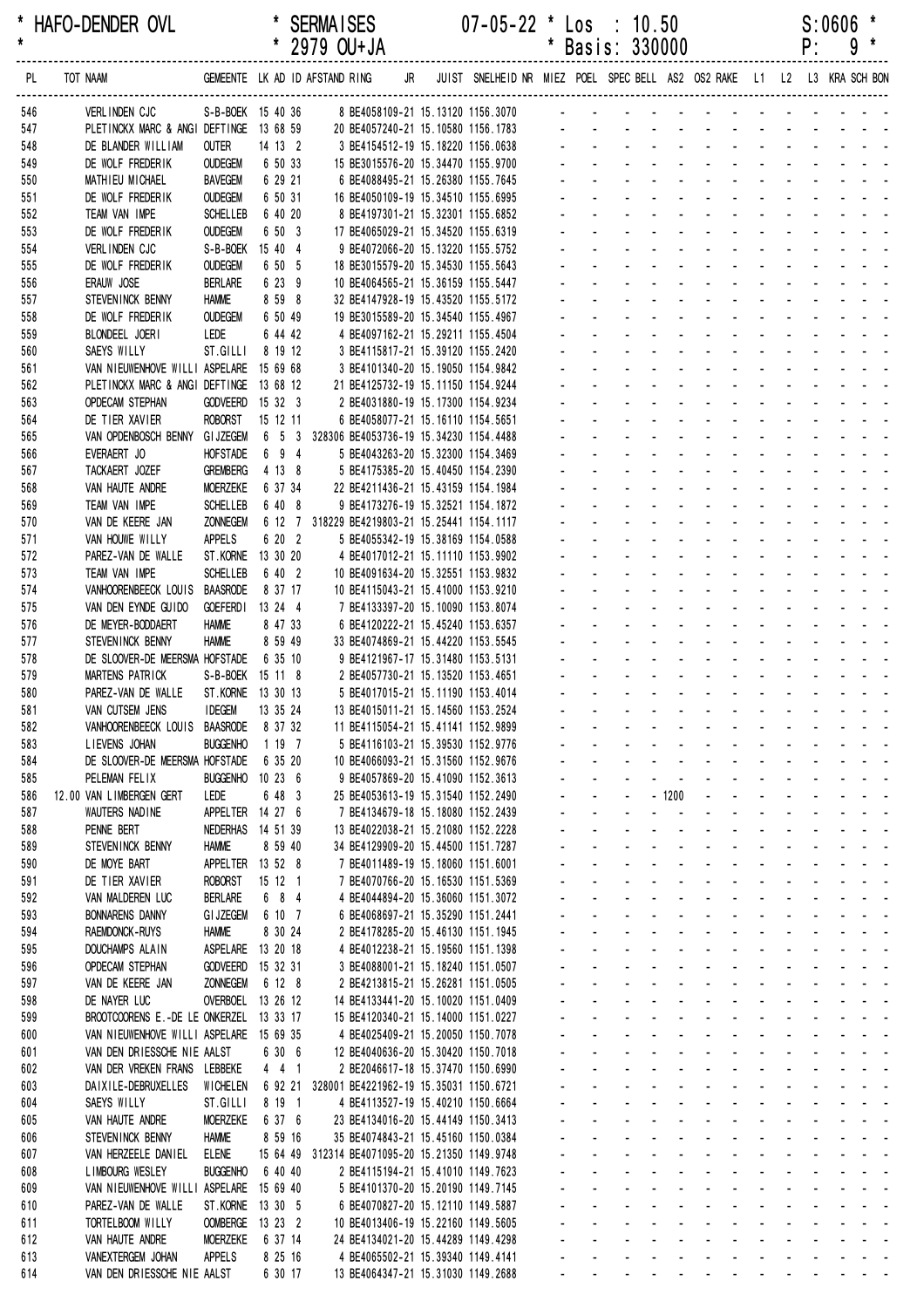\* HAFO-DENDER OVL \* SERMAISES 07-05-22 \* Los : 10.50 S:0606 \* \* 2979 OU+JA \* Basis: 330000 ------------------------------------------------------------------------------------------------------------------------------------------------------------------ PL TOT NAAM GEMEENTE LK AD ID AFSTAND RING JR JUIST SNELHEID NR MIEZ POEL SPEC BELL AS2 OS2 RAKE L1 L2 L3 KRA SCH BON ------------------------------------------------------------------------------------------------------------------------------------------------------------------ 615 DE MOYE BART APPELTER 13 52 34 8 BE4011976-21 15.18400 1149.1712 616 SAEYS WILLY ST.GILLI 8 19 3 5 BE4058592-20 15.40470 1148.9517 - - - - - - - - 617 VANEXTERGEM JOHAN APPELS 8 25 9 5 BE4065508-21 15.39420 1148.8851 - - - - - - - - - - - - - 618 PILLET PETER IDEGEM 14 34 3 4 BE4077127-20 15.16280 1148.8641 619 DE WOLF FREDERIK OUDEGEM 6 50 39 20 BE4050163-19 15.36330 1148.8431 - - - - - - - - - - - - - 620 PELEMAN FELIX BUGGENHO 10 23 5 10 BE4116221-19 15.42040 1148.7446 621 DE WOLF FREDERIK OUDEGEM 6 50 6 21 BE4065069-21 15.36360 1148.6427 - - - - - - - - - - - - - 622 VDELSEN DANNY&BJORN BAASRODE 8 9 5 3 BE4226516-18 15.42021 1148.6021 623 PENNE BERT NEDERHAS 14 51 7 14 BE4024134-21 15.22000 1148.5515 624 MENSCHAERT-KIEKENS STEENHUI 14 18 11 3 BE4186103-21 15.18080 1148.2011 625 CALLEBAUT GEERT HERDERSE 6 35 8 326679 BE4051997-19 15.34330 1148.0548 - - - - - - - - - - - - - 626 DAUWE PETER OVERMERE 6 13 9 5 BE3096242-21 15.38261 1148.0021 627 VAN CUTSEM JENS IDEGEM 13 35 17 14 BE4079410-20 15.16150 1147.5493 628 DE MEYER-BODDAERT HAMME 8 47 28 7 BE4120264-21 15.47000 1147.4209 629 DE MEYER-BODDAERT HAMME 8 47 13 8 BE4177367-20 15.47020 1147.2921 630 ERAUW JOSE BERLARE 6 23 4 11 BE4004788-18 15.38239 1146.9969 - - - - - - - - - - - - - 631 DE TIER XAVIER ROBORST 15 12 8 8 BE4058090-21 15.17580 1146.8815 - - - -632 VAN HAUTE ANDRE MOERZEKE 6 37 17 25 BE4174663-16 15.45169 1146.3157 633 VANEXTERGEM JOHAN APPELS 8 25 4 6 BE4042885-20 15.40240 1146.1157 634 VANHOORENBEECK LOUIS BAASRODE 8 37 6 12 BE4056626-20 15.43031 1145.8423 635 BOEYKENS ROGER VOORDE 13 18 14 6 BE4108242-15 15.19210 1145.8103 636 VAN MALDEREN LUC BERLARE 6 8 6 5 BE4067539-21 15.37290 1145.7673 - - - - - - - - - - - - - 637 VDELSEN DANNY&BJORN BAASRODE 8 9 7 4 BE4058643-20 15.42511 1145.3990 638 BLONDEEL JOERI LEDE 6 44 7 5 BE4141901-20 15.31500 1145.2762 639 BOSMAN GUSTAAF BAASRODE 8 13 2 336240 BE4013121-18 15.43370 1145.1666 640 VERLINDEN CJC S-B-BOEK 15 40 6 10 BE4072050-20 15.15470 1145.0680 641 CORTHALS ETIENNE MASSEMEN 6 21 15 3 BE4156417-19 15.31149 1145.0521 642 DE SLOOVER-DE MEERSMA HOESTADE 6 35 3 11 BE4052224-19 15 33540 1144 9806 643 VANHOORENBEECK LOUIS BAASRODE 8 37 11 13 BE4012982-18 15.43171 1144.9307 644 ERAUW JOSE BERLARE 6 23 3 12 BE4043304-20 15.38569 1144.8137 645 DE MEYER-BODDAERT HAMME 8 47 39 9 BE4120336-21 15.47410 1144.7870 646 DE MEYER-BODDAERT HAMME 8 47 43 10 BE4120252-21 15.47440 1144.5947 647 TEAM VAN IMPE SCHELLEB 6 40 24 11 BE4197307-21 15.35171 1144.4100 648 LIEVENS JOHAN BUGGENHO 1 19 5 6 004059028-20 15.42050 1144.2933 649 TEAM VAN IMPE SCHELLEB 6 40 35 12 BE4197304-21 15 35191 1144 2763 650 SAELENS FRANK ST-LIEVE 13 30 11 6 BE4006355-20 15.21111 1144.1341 651 DEMEDTS B.-STEENHOUDT MOERBEKE 13 24 19 14 BE4014954-21 15.14120 1143.4784 652 BOEYKENS FRANCOIS LEBBEKE 4 13 10 4 BE4110531-21 15.40460 1143.2432 653 BLONDEEL JOERI LEDE 6 44 22 6 BE4141965-20 15.32210 1143.1804 654 DE WOLF FREDERIK OUDEGEM 6 50 12 22 BE4065047-21 15.38000 1143.0590 - - - - - - - - - - - - - 655 DOUCHAMPS ALAIN ASPELARE 13 20 8 5 BE2028766-21 15.21520 1142.9537 656 KERRE RUDY BERLARE 6 9 2 3 BE4052861-19 15.39130 1142.8352 - - - - - - - - - - - - - 657 VAN HOUWE WILLY APPELS 6 20 8 6 BE4055334-19 15.41069 1142.8267 658 VAN NIEUWENHOVE WILLI ASPELARE 15 69 66 6 BE4126972-18 15.21590 1142.6693 659 PLATTEEUW-BRANDENO WICHELEN 6115 49 10 BE4041622-20 15.36410 1142.6580 660 VAN CAUWENBERG CHRIST IDEGEM 13 25 2 7 BE4078028-20 15.17400 1142.4994 661 PLATTEEUW-BRANDENO WICHELEN 6115 48 11 BE4041996-20 15.36440 1142.4587 662 BRAEM ROBERT OUTER 14 10 4 5 BE4172546-20 15.24260 1142.4232 663 VAN NIEUWENHOVE WILLI ASPELARE 15 69 22 7 BE4025308-21 15.22040 1142.3193 - - - - - - - - -664 BROOTCOORENS E.-DE LE ONKERZEL 13 33 24 16 BE4010885-21 15.16010 1142.2968 665 VAN CUTSEM JENS IDEGEM 13 35 12 15 BE4079397-20 15.17320 1142.0446 666 PLETINCKX MARC & ANGI DEFTINGE 13 68 20 22 BE4070949-20 15.14120 1142.0288 667 PENNE BERT NEDERHAS 14 51 23 15 BE4098533-20 15 23340 1141 9739 668 PAREZ-VAN DE WALLE ST.KORNE 13 30 9 7 BE4017007-21 15.13560 1141.9664 669 COLLYNS GEERT NEDERBRA 15 11 1 2 BE4124231-19 15 14110 1141 9456 670 DE MOYE BART 4PPELTER 13 52 9 9 8 BE4124288-18 15 20230 1141 8751 671 KEYMOLEN J.P. LEBBEKE 4 18 6 6 BE4122247-20 15.39550 1141.8074 672 PELEMAN FELIX BUGGENHO 10 23 12 11 004115496-21 15.43510 1141.7730 673 PENNE BERT NEDERHAS 14 51 17 16 BE5014481-21 15.23380 1141.6957 673 PENNE BERT NEDERHAS 14 51 25 17 BE4198922-20 15 23380 1141 6957 675 PAREZ-VAN DE WALLE ST.KORNE 13 30 3 8 BE4010666-19 15.14040 1141.3898 676 DE SLOOVER-DE MEERSMA HOFSTADE 6 35 7 12 BE4044251-20 15.34480 1141.3624 677 DE WOLF FREDERIK OUDEGEM 6 50 29 23 BE3024447-21 15.38260 1141.3417 - - - - - - - - - - - - - 678 DE SLOOVER-DE MEERSMA HOFSTADE 6 35 19 13 BE4066059-21 15.34490 1141.2956 679 CARDON C & G AALST 2 12 3 6 BE4070050-19 15.33470 1141.2087 680 VDELSEN DANNY&BJORN BAASRODE 8 9 4 5 BE4115303-19 15.43561 1141.1775 681 BLONDEEL JOERI LEDE 6 44 27 7 BE4141911-20 15.32521 1141.0857 - - - - - - - - - - - - - 682 VAN CAUWENBERG CHRIST IDEGEM 13 25 13 8 BE4078108-20 15.18000 1141.0784 683 VERGUCHT MARTIN NEDERBRA 15 9 5 3 BE4125481-19 15.13480 1141.0387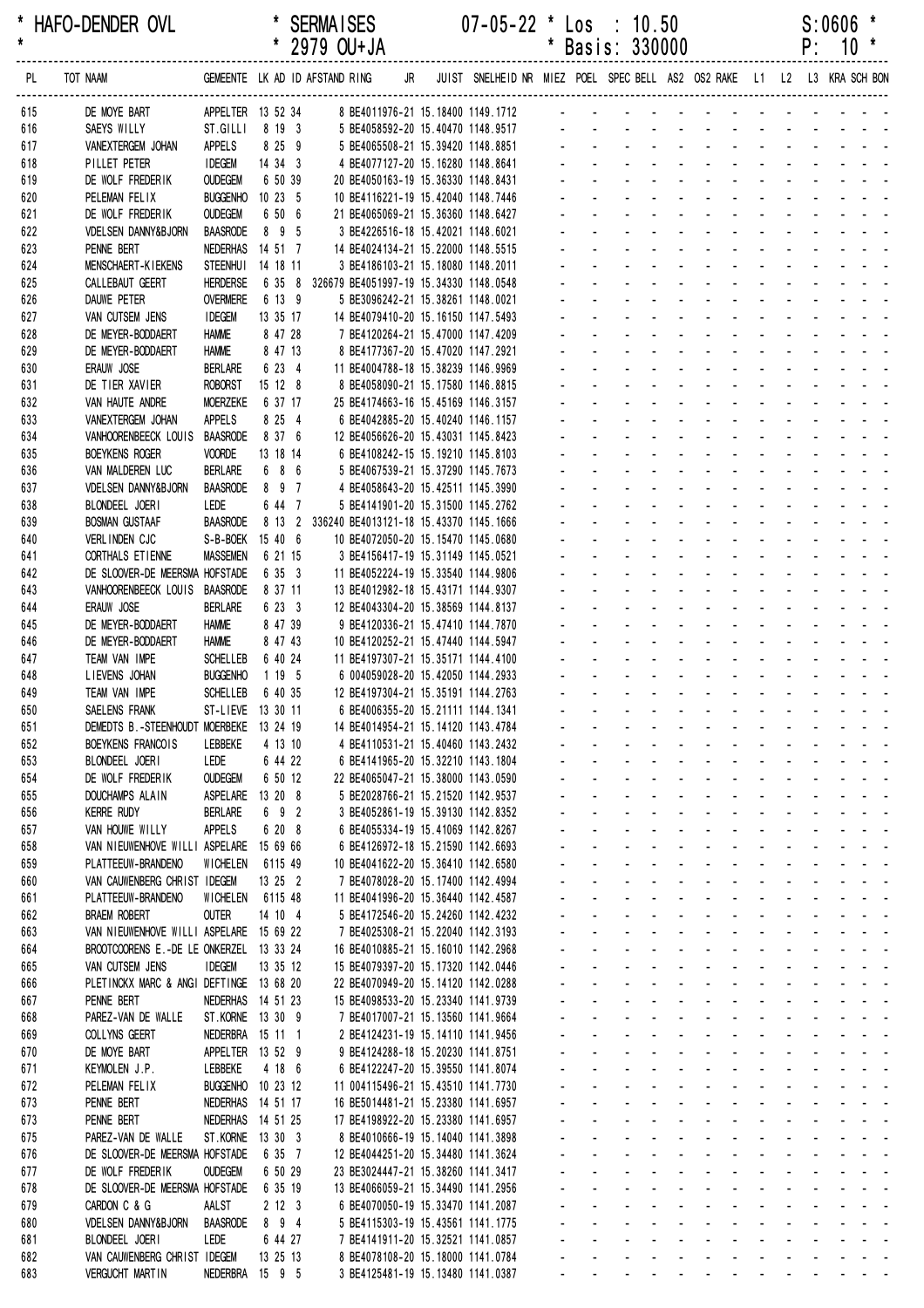\* HAFO-DENDER OVL \* SERMAISES 07-05-22 \* Los : 10.50 S:0606 \* \* 2979 OU+JA \* Basis: 330000 ------------------------------------------------------------------------------------------------------------------------------------------------------------------ PL TOT NAAM GEMEENTE LK AD ID AFSTAND RING JR JUIST SNELHEID NR MIEZ POEL SPEC BELL AS2 OS2 RAKE L1 L2 L3 KRA SCH BON ------------------------------------------------------------------------------------------------------------------------------------------------------------------ 684 VAN HOUWE WILLY APPELS 6 20 11 7 BE4064686-21 15.41349 1140.9977 685 SCHOKKAERT DANNY OORDEGEM 6 10 9 6 BE4088403-21 15.30070 1140.7854 - - - - - - - - - - - - - 686 LIMBOURG WESLEY BUGGENHO 6 40 7 3 BE4115145-21 15.43210 1140.6170 687 PLATTEEUW-BRANDENO WICHELEN 6115107 12 BE4064848-21 15.37120 1140.6024 688 DE MEYER-BODDAERT HAMME 8 47 14 11 BE4238323-17 15.48480 1140.5087 689 MANNAERT ROBERT OPDORP 10 2 2 2 BE4168144-20 15.46430 1140.4583 690 HEEREMAN ANDRE ASPELARE 14 14 1 3 BE4172650-20 15.22350 1140.4402 691 DE MEYER-BODDAERT HAMME 8 47 41 12 BE4120261-21 15.48500 1140.3815 692 BLONDEFL JOERI LEDE 6 44 23 8 BE4141957-20 15 33051 1140 2123 693 TEAM VAN IMPE SCHELLEB 6 40 12 13 BE4091601-20 15.36231 1140.0143 694 OPDECAM STEPHAN GODVEERD 15 32 4 4 BE4031845-19 15.21020 1139.8672 695 KERRE RUDY BERLARE 6 9 5 4 BE4052866-19 15.40020 1139.6173 - - - - - - - - - - - - - 696 CALLEBAUT GUY&ALFONS HERDERSE 6 16 2 3 BE4050056-19 15.36410 1139.5535 697 VANHOORENBEECK LOUIS BAASRODE 8 37 3 14 BE4056650-20 15.44411 1139.4913 698 BOEYKENS KRIS BUGGENHO 10 41 11 5 BE4116007-19 15.42210 1139.2167 699 CALLAERT DE RIDDER LEBBEKE 4 9 9 2 BE4110919-21 15.41230 1138.6959 - - - - - - - - - - - - - 700 PLETINCKX MARC & ANGI DEFTINGE 13 68 14 23 BE4070915-20 15.14590 1138.6527 - - - - - - - - - - - - - 701 V.D.BEKEN-DE LOOR S-M-HORE 15 32 20 5 BE4058283-21 15.17580 1138.5968 702 DE WOLF FREDERIK OUDEGEM 6 50 7 24 BE4065008-21 15.39090 1138.5129 703 BLONDEEL JOERI LEDE 6 44 19 9 BE4165040-20 15.33320 1138.4094 704 VAN LIMBERGEN GERT LEDE 6 48 2 26 BE4040114-20 15.35200 1138.3843 705 SCHUDDINCK BENNY MELDERT 6 28 2 10 BE4082223-20 15.36192 1138.2788 706 VAN CUTSEM JENS IDEGEM 13 35 32 16 BE4015021-21 15.18310 1137.8623 707 CALLEBAUT GEERT HERDERSE 6 35 12 2 BE4044581-20 15.37070 1137.7918 - - - - - - - - - - - - - 708 FRANCOIS WILLY SERSKAMP 6 7 2 5 BE6022613-19 15.35120 1137.7279 709 STEVENINCK BENNY HAMME 8 59 35 36 BE4129876-20 15.48300 1137.5812 710 DE WOLF FREDERIK OUDEGEM 6 50 38 25 BE3024449-21 15.39270 1137.3329 711 WAUTERS NADINE APPELTER 14 27 18 8 BE4185228-21 15.21390 1137.3274 712 VAN HAUTE ANDRE MOERZEKE 6 37 4 26 BE4134020-20 15.47389 1137.2011 713 VAN NIEUWENHOVE WILLI ASPELARE 15 69 62 8 BE4219925-20 15.23180 1137.1643 714 DE MOYE BART APPELTER 13 52 20 10 BE4075301-20 15.21320 1137.0390 715 BOEYKENS KRIS BUGGENHO 10 41 41 6 BE4006620-21 15.42550 1137.0128 716 VAN CAUWENBERG CHRIST IDEGEM 13 25 9 9 9 BE4078057-20 15.18580 1136.9773 717 VEKENS FREDDY-ELKE S-K-HORE 15 13 7 3 BE4043041-17 15.14350 1136.9159 718 BUYLE ETIENNE BERLARE 6 16 8 3 BE4062287-21 15 40510 1136 7028 719 VERGUCHT MARTIN NEDERBRA 15 9 6 4 BE4217145-18 15.14500 1136.5865 - - - - - - - - - - - - - 720 DE WOLF FREDERIK OUDEGEM 6 50 24 26 BE4065053-21 15.39400 1136.4822 721 PENNE BERT NEDERHAS 14 51 4 18 BE4198921-20 15.24540 1136.4351 722 DE WOLF FREDERIK OUDEGEM 6 50 40 27 BE4065058-21 15.39410 1136.4168 723 MENSCHAERT-KIEKENS STEENHUI 14 18 17 4 BE4186127-21 15.20580 1136.1951 724 VAN DEN DRIESSCHE NIE AALST 6 30 1 14 BE4040588-20 15.34180 1136.1308 725 PAREZ-VAN DE WALLE ST.KORNE 13 30 7 9 BE4070804-20 15.15190 1136.0123 - - - - - - - - - - - - - 726 VAN HOUWE WILLY APPELS 6 20 1 8 BE4123141-17 15.42529 1135.9332 727 VAN HOUWE WILLY APPELS 6 20 13 9 BE4064669-21 15.42549 1135.8039 728 FAMILIE DE KERPEL MOORSEL 4 17 4 4 BE4080738-20 15.36550 1135.8037 729 COOREMAN STEFAAN BUGGENHO 6 18 3 4 BE4018139-18 15.44251 1135.7819 730 VAN NIEUWENHOVE WILLI ASPELARE 15 69 57 9 BE4101366-20 15.23380 1135.7790 731 VAN DAMME DANY BAASRODE 4 10 7 2 BE4122185-20 15.45210 1135.7271 - - - - - - - - - - - - - 732 SOEN-HAAK MOERBEKE 13 16 13 6 BE4012365-21 15.14590 1135.6639 - - - - - - - - - - - - - 733 VANEXTERGEM JOHAN APPELS 8 25 3 7 BE4042911-20 15.43060 1135.5578 - - - - - - - - - - - - - 734 DE SLOOVER-DE MEERSMA HOFSTADE 6 35 15 14 BE4004337-18 15.36200 1135.2503 735 PLATTEEUW-BRANDENO WICHELEN 6115108 13 BE4089771-21 15.38390 1134.8727 736 DE SLOOVER-DE MEERSMA HOFSTADE 6 35 9 15 BE4044281-20 15.36270 1134.7879 737 PLETINCKX GUY ZANDBERG 13 8 7 3 BE4014702-21 15.20100 1134.7514 738 HOK VAN CLEEMPUTTE SINT-MAR 13 22 1 4 BE4000048-20 15.18550 1134.7381 739 COLLYNS GEERT NEDERBRA 15 11 2 3 BE4124203-19 15 15530 1134 6443 740 DE MOYE BART APPELTER 13 52 15 11 BE4011535-19 15.22070 1134.6016 741 BOEYKENS KRIS BUGGENHO 10 41 18 7 BE4006619-21 15.43370 1134.3021 742 V.D.BEKEN-DE LOOR S-M-HORE 15 32 17 6 BE4058235-21 15.18590 1134.2933 743 CARDON C & G AALST 2 12 7 7 BE4139284-18 15.35310 1134.2805 744 VERLEYEN WILFRIED ST.GILLI 8 10 3 2 BE4019487-18 15.44200 1134.2650 745 DE WOLF FREDERIK OUDEGEM 6 50 9 28 BE4214172-20 15.40140 1134.2632 746 VANDENELSEN YAELLE BAASRODE 8 8 4 3 BE6020951-21 15.46560 1134.1670 - - - - - - - - - - - - - 747 CAMPHIJN ERIC NINOVE 14 37 26 13 BE4118101-21 15.24570 1133.8753 748 KEYMOLEN J.P. LEBBEKE 4 18 11 7 BE4109993-21 15.41570 1133.8551 749 BOEYKENS KRIS BUGGENHO 10 41 9 8 BE4116017-19 15.43450 1133.7872 750 DAIXILE-DEBRUXELLES WICHELEN 6 92 23 2 BE4028553-18 15.39181 1133.7681 751 SAELENS FRANK ST-LIEVE 13 30 8 7 BE4031926-19 15.23441 1133.4758

752 PLATTEEUW-BRANDENO WICHELEN 6115109 14 BE4089773-21 15.39010 1133.4329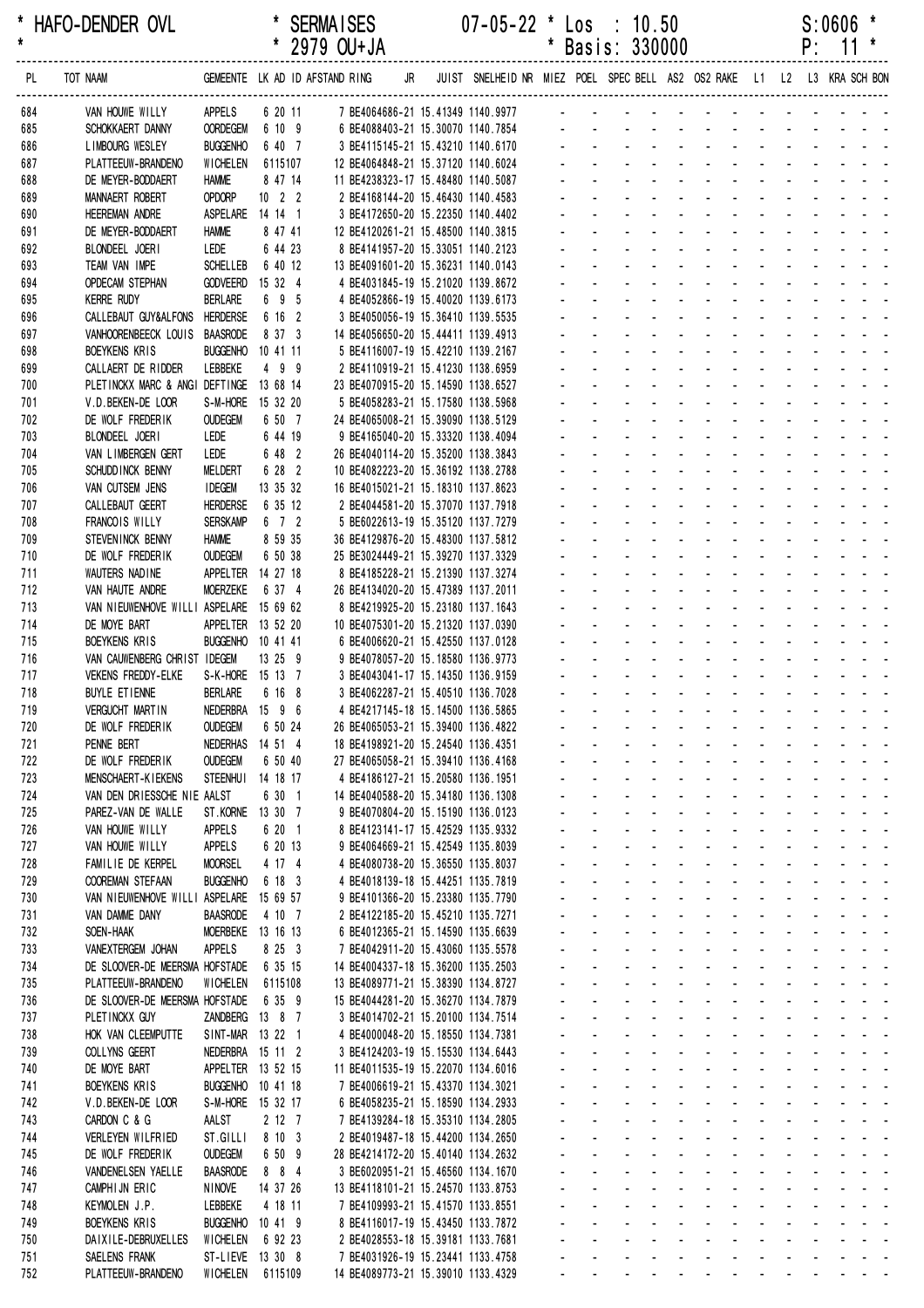\* HAFO-DENDER OVL \* SERMAISES 07-05-22 \* Los : 10.50 S:0606 \* \* 2979 OU+JA \* Basis: 330000 ------------------------------------------------------------------------------------------------------------------------------------------------------------------ PL TOT NAAM GEMEENTE LK AD ID AFSTAND RING JR JUIST SNELHEID NR MIEZ POEL SPEC BELL AS2 OS2 RAKE L1 L2 L3 KRA SCH BON ------------------------------------------------------------------------------------------------------------------------------------------------------------------ 753 VAN DEN DRIESSCHE NIE AALST 6 30 28 15 BE4064344-21 15.34590 1133.4066 754 KERRE RUDY BERLARE 6 9 7 5 BE4214308-20 15.41410 1133.1707 - - - - - - - - - - - - - 755 PLETINCKX GUY ZANDBERG 13 8 5 4 BE4010333-19 15.20380 1132.7947 756 ROELANDT DANNY DENDERHO 14 38 1 9 BE4219027-21 15.27280 1132.7667 757 BLONDEEL JOERI LEDE 6 44 4 10 BE4141924-20 15.34581 1132.6767 758 VANHOORENBEECK LOUIS BAASRODE 8 37 16 15 BE4115046-21 15.46281 1132.6370 759 DE MOYE BART APPELTER 13 52 18 12 BE4011511-19 15.22380 1132.4514 760 VAN DE VELDE EDDY SINT-MAR 13 8 3 305247 BE4113855-20 15.19350 1132.2918 761 VANHOORENBEECK LOUIS BAASRODE 8 37 4 16 BE4056643-20 15 46370 1132 0706 762 DE MEYER-BODDAERT HAMME 8 47 1 13 BE4177351-20 15.51090 1131.6088 763 THYS EDDY ASPELARE 13 15 14 10 BE4100103-21 15.24538 1131.5488 764 BLONDEEL JOERI LEDE 6 44 5 11 BE4141952-20 15.35161 1131.4856 765 VAN NIEUWENHOVE WILLI ASPELARE 15 69 67 10 BE4101389-20 15.24440 1131.2315 766 EEMAN CHRIS LEEUWERG 15 15 6 310710 BE4211515-20 15.24400 1131.2257 767 VAN LIMBERGEN GERT LEDE 6 48 43 27 BE4002513-18 15.37090 1131.1823 768 ERAUW JOSE BERLARE 6 23 6 13 BE4043329-20 15.42259 1131.1771 - - - - - - - - - - - - - 768 ERAUW JOSE BERLARE 6 23 20 14 BE4064521-21 15.42259 1131.1771 - - - -770 SCHOKKAERT DANNY OORDEGEM 6 10 1 7 BE4088435-21 15.32310 1131.0943 771 MAES WILLY **ROBORST** 15 12 7 6 BE4059173-21 15.21500 1131.0239 772 BOEYKENS ROGER VOORDE 13 18 17 7 BE4108281-15 15.22560 1130.7670 773 DE MEYER-BODDAERT HAMME 8 47 5 14 BE4138414-19 15.51290 1130.3577 774 VERLEYEN WILFRIED ST.GILLI 8 10 4 3 BE4136441-17 15.45230 1130.2330 775 LIMBOURG WESLEY BUGGENHO 6 40 2 4 BE4018873-18 15.46040 1130.1509 776 STEVENINCK BENNY HAMME 8 59 56 37 BE4129832-20 15.50300 1130.0100 777 BERT LESLY ST-GILLI 8 62 37 3 BE2110432-19 15.45560 1129.8761 778 TEAM VAN IMPE SCHELLEB 6 40 7 14 BE4185747-20 15.38581 1129.8228 779 VANHOORENBEECK LOUIS BAASRODE 8 37 26 17 BE4115002-21 15.47160 1129.5952 780 PLATTEEUW-BRANDENO WICHELEN 6115 36 15 BE4064775-21 15.40000 1129.5897 781 PLATTEEUW-BRANDENO WICHELEN 6115110 16 BE3016469-21 15 40010 1129 5247 782 MATHIFU MICHAFI BAVEGEM 6 29 13 7 BE4006882-20 15 33040 1129 4972 783 BOUDAER FREDDY HAALTERT 13 25 22 5 BE4191859-21 15.32270 1129.4742 784 DE SMET-DE WAELE LEDE 6 14 5 3 BE4191844-18 15.37220 1129.4421 785 RASSCHAERT ETIENNE S-BL-BOE 15 5 3 304155 BE4080184-20 15.19180 1129.4281 786 BOUDAER FREDDY HAALTERT 13 25 3 6 BE4187903-20 15.32310 1129.2077 787 CORTHALS FTIENNE MASSEMEN 6 21 13 4 BE4123551-20 15 35129 1129 1271 788 BOEYKENS ROGER VOORDE 13 18 5 8 BE4010997-19 15 23200 1129 1122 789 TEAM VAN IMPE SCHELLEB 6 40 1 15 BE4091622-20 15.39091 1129.1064 790 PILLET PETER IDEGEM 14 34 34 5 BE4028227-21 15.21080 1129.0902 791 PLATTEEUW-BRANDENO WICHELEN 6115 57 17 BE3019813-21 15.40090 1129.0057 792 COOREMAN AUGUST LEBBEKE 4 10 3 4 BE4196018-20 15.43470 1128.8523 793 BLONDEEL JOERI LEDE 6 44 8 12 BE4206353-20 15.36061 1128.1899 794 CALLAERT DE RIDDER LEBBEKE 4 9 2 3 BE4123110-20 15.44080 1128.0496 - - - - - - - - - - - - - 795 PAREZ-VAN DE WALLE ST.KORNE 13 30 24 10 BE4017039-21 15.17120 1128.0052 796 LIMBOURG WESLEY BUGGENHO 6 40 18 5 BE4116921-19 15.46400 1127.8652 797 ROELANDT DANNY DENDERHO 14 38 8 10 BE4028508-21 15.28430 1127.6864 798 PLETINCKX MARC & ANGI DEFTINGE 13 68 41 24 BE5071512-21 15.17350 1127.5889 799 VAN DE KEERE JAN ZONNEGEM 6 12 10 3 BE4213810-21 15.32141 1127.5320 800 BOEYKENS KRIS BUGGENHO 10 41 10 9 BE4017613-18 15.45250 1127.3907 801 OPDECAM STEPHAN GODVEERD 15 32 11 5 BE4009223-20 15.24030 1127.3198 - - - - - - - -802 DAIXILE-DEBRUXELLES WICHELEN 6 92 32 3 BE4055887-19 15.40581 1127.2739 803 BUYLE ETIENNE BERLARE 6 16 9 4 BE4062258-21 15.43170 1127.2717 804 VANHOORENBEECK LOUIS BAASRODE 8 37 31 18 BE4115075-21 15.47530 1127.2568 805 PENNE BERT NEDERHAS 14 51 15 19 BE4024218-21 15.27110 1127.0735 806 PAREZ-VAN DE WALLE ST.KORNE 13 30 30 11 BE4070803-20 15.17260 1127.0211 807 DE PREZ E & W. CONFINGE 13 5 4 2 BE4085656-21 15 18171 1126 9769 808 ERAUW JOSE BERLARE 6 23 21 15 BE4064563-21 15 43319 1126 9380 808 PENNE BERT NEDERHAS 14 51 46 20 BE5014492-21 15.27130 1126.9380 810 RAEMDONCK-RUYS HAMME 8 30 30 3 BE4178262-20 15.52360 1126.9101 811 SAEYS WILLY ST.GILLI 8 19 15 6 BE4115809-21 15.46300 1126.7993 812 MATHIEU MICHAEL BAVEGEM 6 29 16 8 BE4088480-21 15.33450 1126.7771 813 VAN DEN DRIESSCHE NIE AALST 6 30 7 16 BE4040504-20 15.36400 1126.7512 814 DE WOLF DORINDA WICHELEN 6 25 1 2 BE4024042-17 15.40540 1126.5246 815 VAN DEN DRIESSCHE NIE AALST 6 30 23 17 BE4064329-21 15.36440 1126.4892 816 VAN NIEUWENHOVE WILLI ASPELARE 15 69 47 11 BE4101377-20 15.25540 1126.4480 817 PLATTEEUW-BRANDENO WICHELEN 6115 32 18 BE4001476-18 15.40500 1126.3530 818 CALLEBAUT GEERT HERDERSE 6 35 2 3 BE4044586-20 15.40040 1126.2204 819 VAN HAUTE ANDRE MOERZEKE 6 37 2 27 BE4163962-19 15.50339 1126.1657 820 VAN LIMBERGEN GERT LEDE 6 48 38 28 BE4040133-20 15.38260 1126.1493 821 OPDECAM STEPHAN GODVEERD 15 32 5 6 BE4002936-20 15.24220 1126.0187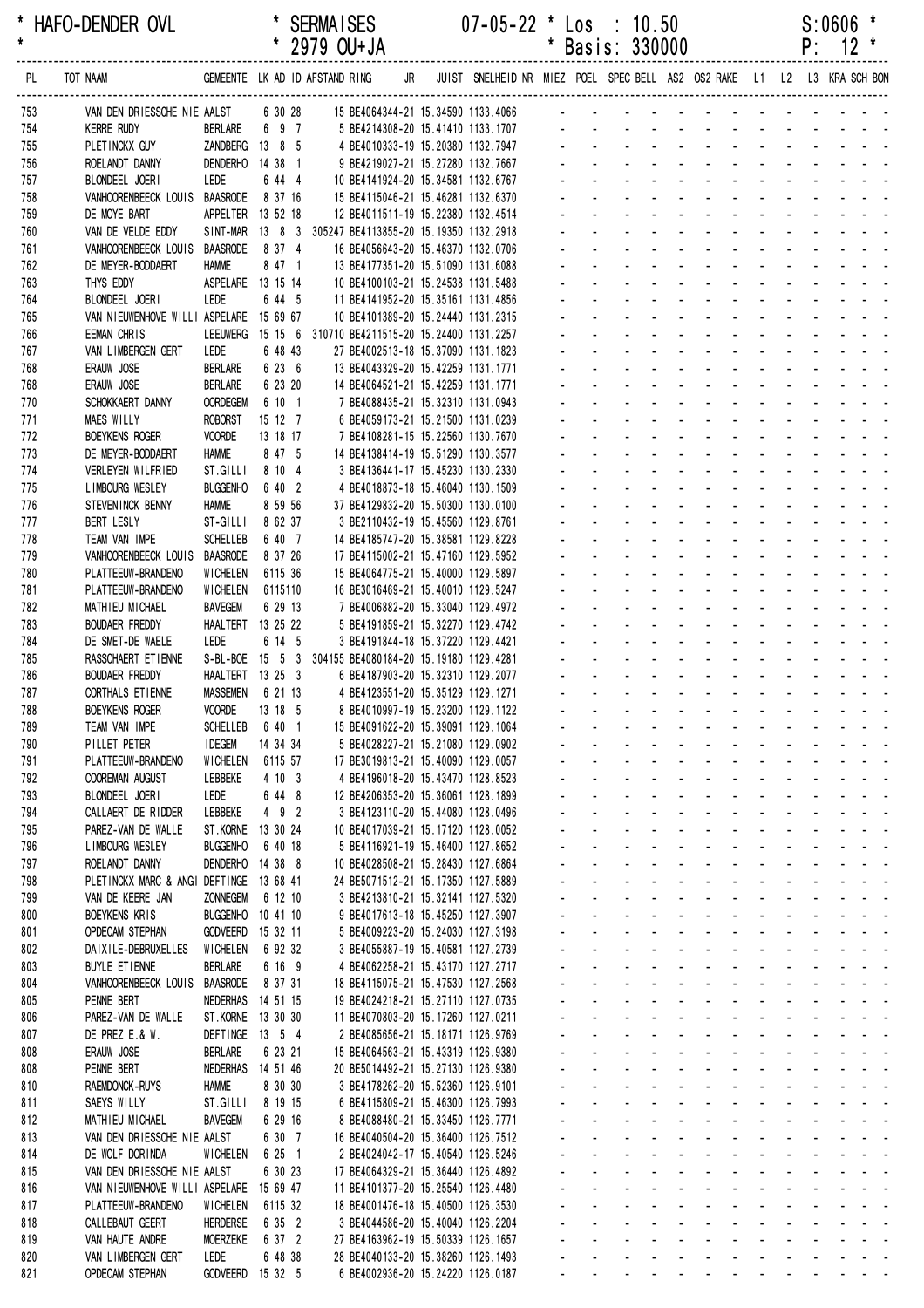\* HAFO-DENDER OVL \* SERMAISES 07-05-22 \* Los : 10.50 S:0606 \* \* 2979 OU+JA \* Basis: 330000 ------------------------------------------------------------------------------------------------------------------------------------------------------------------ PL TOT NAAM GEMEENTE LK AD ID AFSTAND RING JR JUIST SNELHEID NR MIEZ POEL SPEC BELL AS2 OS2 RAKE L1 L2 L3 KRA SCH BON ------------------------------------------------------------------------------------------------------------------------------------------------------------------ 822 VANHOORENBEECK LOUIS BAASRODE 8 37 10 19 BE4148103-17 15.48141 1125.9275 823 VEKENS FREDDY-ELKE S-K-HORE 15 13 4 4 BE4124402-19 15.17100 1125.9226 - - - - - - - - - - -824 VAN LIMBERGEN GERT LEDE 6 48 42 29 BE4214345-20 15.38310 1125.8240 825 VAN BEVER DIRK SINT-MAR 13 21 3 3 BE4077528-20 15.21049 1125.6350 826 PLATTEEUW-BRANDENO WICHELEN 6115 23 19 BE3119584-19 15.41040 1125.4501 827 DE SMET-DE WAELE LEDE 6 14 1 4 BE4054705-19 15.38250 1125.3303 828 PLATTEEUW-BRANDENO WICHELEN 6115 5 20 BE3119061-19 15.41120 1124.9348 829 DE MEYER-BODDAERT HAMME 8 47 15 15 BE4177371-20 15.52590 1124.7615 830 VAN LIMBERGEN GERT LEDE 6 48 10 30 BE4040069-20 15 38500 1124 5897 831 DE MEYER-BODDAERT HAMME 8 47 27 16 BE4120212-21 15.53020 1124.5760 832 BLONDEEL JOERI LEDE 6 44 24 13 BE4206336-20 15.37051 1124.3255 833 SAELENS FRANK ST-LIEVE 13 30 10 8 BE4006363-20 15.25581 1124.3029 834 STEVENINCK BENNY HAMME 8 59 51 38 BE4147995-21 15.52030 1124.2112 835 TACKAERT JOZEF GREMBERG 4 13 1 6 BE4023971-18 15.48330 1124.0831 836 OPDECAM STEPHAN GODVEERD 15 32 17 7 BE4088029-21 15.24530 1123.9023 837 VANEXTERGEM JOHAN APPELS 8 25 10 8 BE4065510-21 15.46120 1123.6732 - - - - - - - - - - - - - 838 BUYLE ETIENNE BERLARE 6 16 13 5 BE4062209-21 15.44170 1123.4411 - - - -839 DOUCHAMPS ALAIN ASPELARE 13 20 4 6 BE2009039-19 15.26390 1123.1918 840 VAN NIEUWENHOVE WILLI ASPELARE 15 69 64 12 BE4101362-20 15.26430 1123.1235 841 SAEYS WILLY ST.GILLI 8 19 5 7 BE4058567-20 15.47290 1123.0747 842 CALLEBAUT GEERT HERDERSE 6 35 3 4 BE4044851-20 15.40540 1122.9942 843 VAN CUTSEM JENS IDEGEM 13 35 11 17 BE4133174-18 15.22060 1122.8776 844 COOREMAN AUGUST LEBBEKE 4 10 1 5 BE4152104-17 15.45210 1122.8644 845 OPDECAM STEPHAN GODVEERD 15 32 1 8 BE4031855-19 15.25090 1122.8130 846 CALLEBAUT GUY&ALFONS HERDERSE 6 16 8 4 BE4069347-21 15.40590 1122.7138 847 WAUTERS NADINE APPELTER 14 27 3 9 BE4183551-20 15.25120 1122.6563 848 WAUTERS NADINE APPELTER 14 27 9 10 BF4154240-19 15 25130 1122 5883 849 BOEYKENS KRIS BUGGENHO 10 41 8 10 BE4017730-18 15.46420 1122.5143 850 ERAUW JOSE BERLARE 6 23 11 16 BE4064580-21 15 44419 1122 4767 851 V.D. BEKEN-DE LOOR S-M-HORE 15 32 3 7 BE4071813-20 15 21500 1122 4010 852 MATHIEU MICHAEL BAVEGEM 6 29 20 9 BE4088481-21 15.34530 1122.2945 853 DE WOLF FREDERIK OUDEGEM 6 50 16 29 BE4065020-21 15.43210 1122.2124 854 PLETINCKX MARC & ANGI DEFTINGE 13 68 17 25 BE4070969-20 15.18570 1121.8591 855 CORTHALS ETIENNE MASSEMEN 6 21 6 5 BE4117683-17 15.37049 1121.7853 856 CALLEBAUT GEERT HERDERSE 6 35 32 5 BE4067889-21 15 41130 1121 7730 857 VAN LIMBERGEN GERT LEDE 6 48 37 31 BE4040045-20 15.39340 1121.7417 858 VERLEYEN WILFRIED ST.GILLI 8 10 6 4 BE4019470-18 15.47380 1121.6889 859 BOEYKENS ROGER VOORDE 13 18 10 9 BE4036314-17 15.25110 1121.5214 860 VAN NIEUWENHOVE WILLI ASPELARE 15 69 50 13 BE4126960-18 15.27070 1121.5024 861 STEVENINCK BENNY HAMME 8 59 50 39 BE4147985-21 15.52470 1121.4884 862 DE MEYER-BODDAERT HAMME 8 47 21 17 BE4120250-21 15.54010 1120.9385 863 MATHIEU MICHAEL BAVEGEM 6 29 29 10 BE4088475-21 15.35160 1120.7864 - - - - - - - - - - - - - 864 VAN NIEUWENHOVE WILLI ASPELARE 15 69 41 14 BE4075866-19 15.27180 1120.7609 865 OPDECAM STEPHAN GODVEERD 15 32 9 9 BE4009243-20 15.25410 1120.6408 866 PLATTEEUW-BRANDENO WICHELEN 6115 7 21 BE4041737-20 15.42190 1120.6374 867 FAMILIE DE KERPEL MOORSEL 4 17 5 5 BE4125553-17 15.40480 1120.6362 868 DE MEYER-BODDAERT HAMME 8 47 10 18 BE4177981-20 15.54060 1120.6314 869 SCHUDD INCK BENNY MELDERT 6 28 16 11 BE4108638-21 15.40512 1120.5373 870 VAN HAUTE ANDRE MOERZEKE 6 37 27 28 BE4165129-21 15.52060 1120.4436 871 DE WOLF FREDERIK OUDEGEM 6 50 41 30 BE4065046-21 15.43510 1120.3029 872 KERRE RUDY BERLARE 6 9 8 6 BE4044134-20 15.45030 1120.2406 873 DE WOLF FREDERIK OUDEGEM 6 50 43 31 BE4065009-21 15.43520 1120.2393 874 KEYMOLEN J.P. LEBBEKE 4 18 7 8 BE4059820-20 15.45300 1120.2335 875 BOEYKENS KRIS BUGGENHO 10 41 13 11 BE4056446-20 15.47190 1120.1861 876 DE MEYER-BODDAERT HAMME 8 47 16 19 BE4177347-20 15.54170 1119.9562 877 VANHOORENBEECK LOUIS BAASRODE 8 37 12 20 BE4056666-20 15 49510 1119 8633 878 STEVENINCK BENNY HAMME 8 59 34 40 BE4147991-19 15.53140 1119.8241 879 EVERAERT JO HOFSTADE 6 9 3 6 BE4043255-20 15.41170 1119.5388 - - - - - - - - - - - - - 880 VERLINDEN CJC S-B-BOEK 15 40 31 11 BE4014935-19 15.21530 1119.3772 881 DE MEYER-BODDAERT HAMME 8 47 30 20 BE4120262-21 15 54290 1119 2205 882 VAN NIEUWENHOVE WILLI ASPELARE 15 69 17 15 BE4025381-21 15.27410 1119.2137 883 VAN NIEUWENHOVE WILLI ASPELARE 15 69 65 16 BE4101358-20 15.27420 1119.1466 884 ERAUW JOSE BERLARE 6 23 19 17 BE4064526-21 15.45349 1119.1222 885 VAN WEYENBERGHE KAMIE NIEUWERK 13 9 4 3 BE4212288-20 15.36420 1119.0582 886 BROOTCOORENS E.-DE LE ONKERZEL 13 33 33 17 004010869-21 15.21360 1118.8144 887 LIMBOURG WESLEY BUGGENHO 6 40 6 6 BE4168769-20 15.49040 1118.8141 888 VERLEYEN WILFRIED ST.GILLI 8 10 7 5 BE4116423-21 15.48240 1118.8070 889 DAUWE PETER OVERMERE 6 13 8 6 BE4141473-21 15.46041 1118.4040

890 CAMPHIJN ERIC NINOVE 14 37 12 14 BE4011105-21 15.28460 1118.3511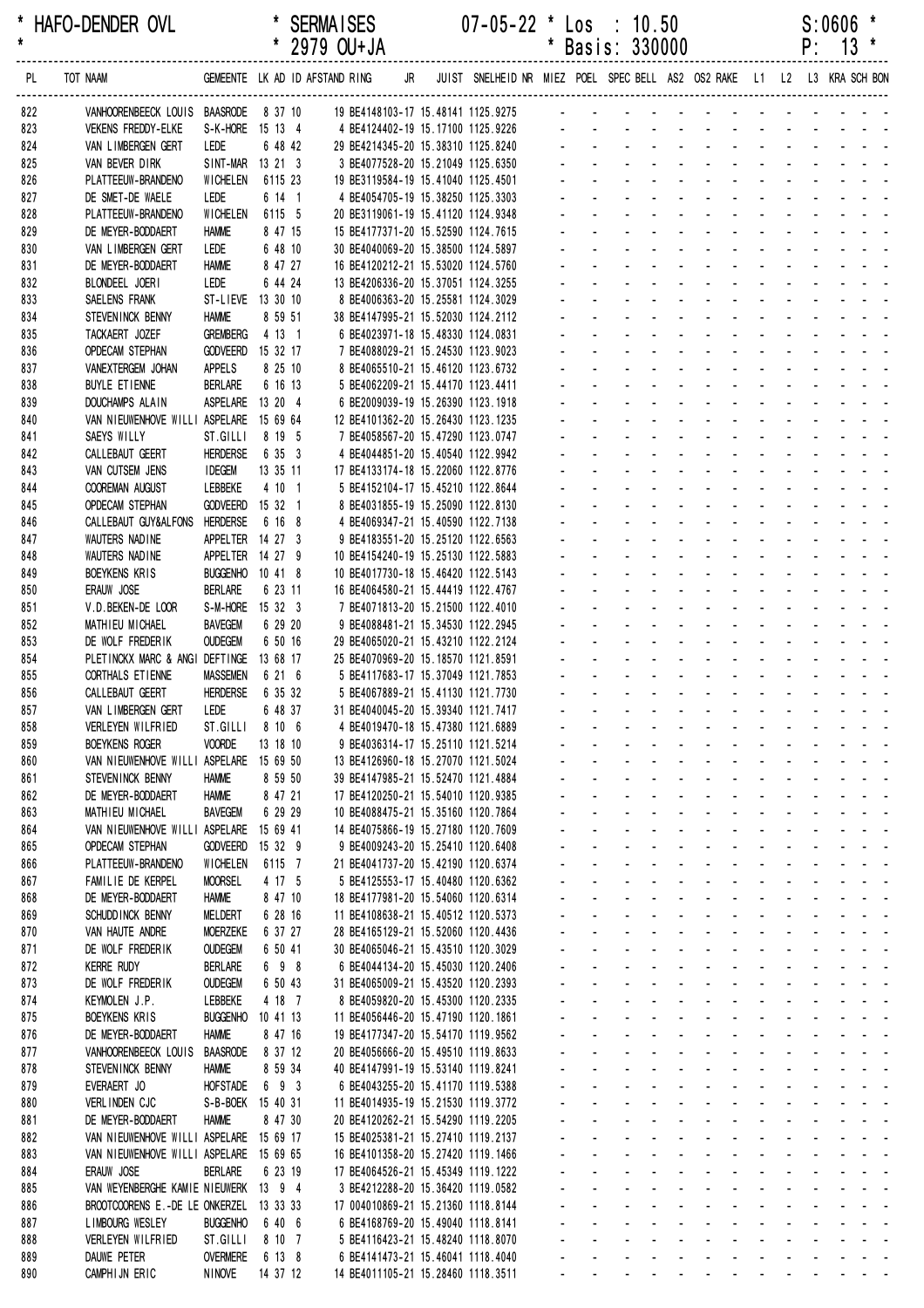\* HAFO-DENDER OVL \* SERMAISES 07-05-22 \* Los : 10.50 S:0606 \* \* 2979 OU+JA \* Basis: 330000 ------------------------------------------------------------------------------------------------------------------------------------------------------------------ PL TOT NAAM GEMEENTE LK AD ID AFSTAND RING JR JUIST SNELHEID NR MIEZ POEL SPEC BELL AS2 OS2 RAKE L1 L2 L3 KRA SCH BON ------------------------------------------------------------------------------------------------------------------------------------------------------------------ 891 FAMILIE DE KERPEL MOORSEL 4 17 10 6 BE4109115-21 15.41260 1118.2008 892 VAN HOUWE WILLY APPELS 6 20 5 10 BE4001556-18 15.47349 1117.9923 - - - - - - - - - 893 VANEXTERGEM JOHAN APPELS 8 25 1 9 BE4042840-20 15.47440 1117.8863 - - - - - - - - - - - - - 894 BOEYKENS FRANCOIS LEBBEKE 4 13 2 5 BE4122892-20 15.47270 1117.5559 895 VAN NIEUWENHOVE WILLI ASPELARE 15 69 69 17 BE4101310-20 15.28080 1117.4029 896 MATHIEU MICHAEL BAVEGEM 6 29 12 11 BE4006912-20 15.36100 1117.2615 897 MEERSCHAUT GERDY ROBORST 15 3 2 307984 BE4072892-20 15.25399 1117.2401 898 VANDERROOST - ULIN APPELTER 14 8 8 308654 BE4186628-21 15.26180 1117.0974 899 SAEYS WILLY ST. GILLI 8 19 7 8 BF4113528-19 15 49130 1116 5688 900 VANDERROOST - ULIN APPELTER 14 8 4 2 BE4186623-21 15.26260 1116.5585 901 VANHOORENBEECK LOUIS BAASRODE 8 37 34 21 BE4115088-21 15.50471 1116.3821 902 SCHELFHOUT GLENN & ZA OVERBOEL 13 8 7 2 BE4015074-19 15.17310 1116.3566 903 BOONE-VAN EXTERGEM UITBERGE 6 14 1 3 BE4092025-19 15.44320 1116.2472 904 DE WOLF DORINDA WICHELEN 6 25 3 3 BE4052695-19 15.43350 1116.2282 905 MATHIEU MICHAEL BAVEGEM 6 29 1 12 BE4006917-20 15.36300 1115.9616 906 SCHUDDINCK BENNY MELDERT 6 28 21 12 BE4108634-21 15.42032 1115.9332 907 BROOTCOORENS E.-DE LE ONKERZEL 13 33 13 18 BE4074068-20 15.22190 1115.8700 908 DAIXILE-DEBRUXELLES WICHELEN 6 92 30 4 BE4221816-19 15.43591 1115.7066 909 SAELENS FRANK ST-LIEVE 13 30 13 9 BE4087108-21 15.28091 1115.4778 910 TEAM VAN IMPE SCHELLEB 6 40 10 16 BE4091633-20 15.42411 1115.4757 911 TEAM VAN IMPE SCHELLEB 6 40 26 17 BE4197337-21 15.42431 1115.3487 912 DE SLOOVER-DE MEERSMA HOFSTADE 6 35 24 16 BE4066023-21 15.41300 1115.1286 913 BLONDEEL JOERL LEDE 6 44 26 14 BE4206464-19 15 39300 1114 9465 914 PAREZ-VAN DE WALLE ST.KORNE 13 30 6 12 BE4070866-20 15.20210 1114.8622 915 ARNO AGNES GERAARDS 13 11 8 3 BE4011019-21 15.20280 1114.8472 916 CAMPHIJN ERIC NINOVE 14 37 18 15 BE4075659-20 15.29410 1114.6857 917 STEVENINCK BENNY HAMME 8 59 26 41 BE4074980-21 15.54380 1114.6778 918 ANCKAERT FREDDY GRIMMING 13 16 6 5 BE4010941-21 15.23491 1114.6113 919 VAN DEN DRIESSCHE NIE AALST 6 30 22 18 BE4064207-21 15 39480 1114 5687 920 OPDECAM STEPHAN GODVEERD 15 32 8 10 BE4002941-20 15.27150 1114.3084 921 PLATTEEUW-BRANDENO WICHELEN 6115 3 22 BE3059594-18 15.44000 1114.2211 922 OPDECAM STEPHAN GODVEERD 15 32 30 11 BE4088066-21 15.27200 1113.9736 923 BUYLE ETIENNE BERLARE 6 16 2 6 BE4141889-20 15.46540 1113.5399 924 TORCK WERNER PARIKE 13 21 2 11 BE4158033-19 15.20050 1113.3119 925 BEKE GENTIL S-M-LIER 15 21 5 303809 BE4166141-17 15 22540 1113 2613 926 VAN DEN DRIESSCHE NIE AALST 6 30 30 19 BE4064318-21 15 40100 1113 1603 927 ROELANDT DANNY DENDERHO 14 38 9 11 BE4028473-21 15.32220 1113.1094 928 DE BLANDER WILLIAM OUTER 14 13 12 4 BE4185462-21 15.28440 1113.0674 929 COOREMAN STEFAAN BUGGENHO 6 18 11 5 BE4115358-21 15.50261 1113.0361 930 PLETINCKX MARC & ANGI DEFTINGE 13 68 55 26 BE4059606-21 15.21060 1112.9620 931 VAN HOUWE WILLY APPELS 6 20 10 11 BE4001582-18 15.48559 1112.9433 932 DE MEYER-BODDAERT HAMME 8 47 6 21 BE4238322-17 15.56130 1112.8852 933 DE MEYER-BODDAERT HAMME 8 47 2 22 BE3020979-17 15.56170 1112.6430 934 DAIXILE-DEBRUXELLES WICHELEN 6 92 4 5 BE4232513-17 15.44501 1112.4900 935 VAN DEN DRIESSCHE NIE AALST 6 30 26 20 BE4064333-21 15.40210 1112.4574 936 VAN NIEUWENHOVE WILLI ASPELARE 15 69 21 18 BE4025363-21 15.29230 1112.4035 937 PENNE BERT NEDERHAS 14 51 49 21 BE4024155-21 15.30550 1112.0949 938 STEVENINCK BENNY HAMME 8 59 55 42 BE4129975-20 15.55210 1112.0616 939 LIMBOURG WESLEY BUGGENHO 6 40 1 7 BE4018882-18 15.50560 1111.8742 940 FAMILIE DE KERPEL MOORSEL 4 17 12 7 BE4109100-21 15.43070 1111.7792 941 V.D.BEKEN-DE LOOR S-M-HORE 15 32 22 8 BE4059642-21 15.24280 1111.6323 942 RAEMDONCK-RUYS HAMME 8 30 8 4 BE4159366-18 15 56530 1111 1812 943 PENNE BERT NEDERHAS 14 51 13 22 BE4024176-21 15.31090 1111.1720 944 BOEYKENS ROGER VOORDE 13 18 16 10 BE4010965-19 15.27460 1111.0908 945 DE WOLF DORINDA WICHELEN 6 25 2 4 BE4002032-18 15 44580 1110 9933 946 VERGUCHT MARTIN NEDERBRA 15 9 7 5 BE4072627-20 15 20570 1110 9282 947 DE SMET-DE WAELE LEDE 6 14 3 5 BE4001716-18 15.42100 1110.8865 948 VAN DEN DRIESSCHE NIE AALST 6 30 10 21 BE4064282-21 15.40460 1110.8632 949 WAUTERS NADINE APPELTER 14 27 23 11 BE4185263-21 15.28090 1110.7496 950 RAEMDONCK-RUYS HAMME 8 30 23 5 BE4138035-19 15 57010 1110 6987 951 COOREMAN STEFAAN BUGGENHO 6 18 7 6 BE4058112-20 15.51081 1110.4488 952 PAREZ-VAN DE WALLE ST.KORNE 13 30 17 13 BE4017002-21 15.21270 1110.3444 953 DE MEYER-BODDAERT HAMME 8 47 29 23 BE4120280-21 15.56570 1110.2264 953 DE MEYER-BODDAERT HAMME 8 47 46 24 BE4120213-21 15.56570 1110.2264 955 PLATTEEUW-BRANDENO WICHELEN 6115 88 23 BE4064844-21 15.45040 1110.1932

956 VAN DE KEERE JAN ZONNEGEM 6 12 12 4 BE4098939-21 15.36451 1109.7721 957 DE SLOOVER-DE MEERSMA HOFSTADE 6 35 27 17 BE4066008-21 15.42560 1109.6723 958 DE MOYE BART APPELTER 13 52 14 13 BE4011460-19 15.28140 1109.6586 959 DE KLERCK LOTAR-STEVE APPELTER 14 44 5 308649 BE4172304-20 15.28090 1109.6495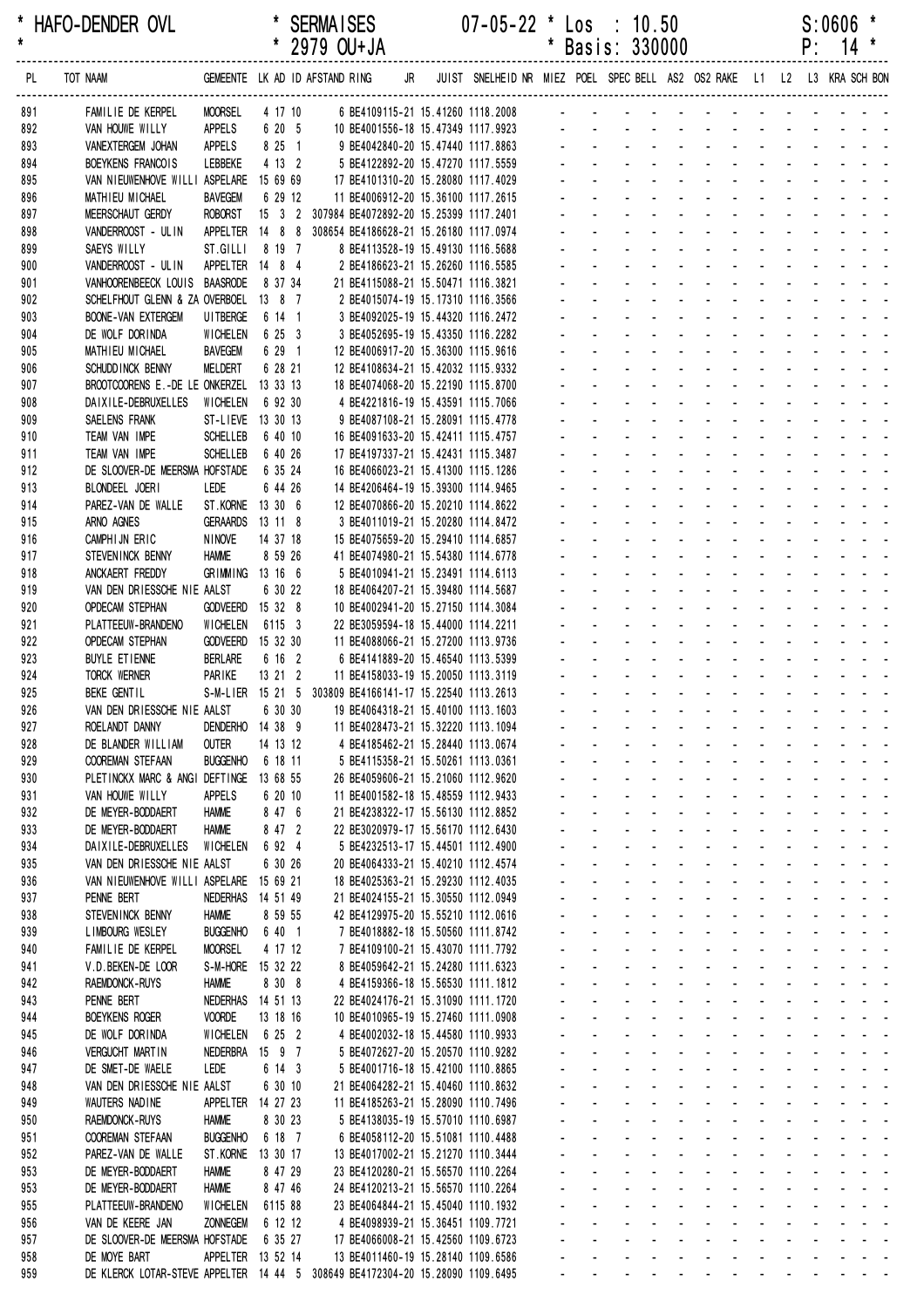| *<br>$\pmb{\star}$ | HAFO-DENDER OVL                         |                                |         |         | <b>SERMAISES</b> | * 2979 OU+JA |    | $07 - 05 - 22$ * Los : 10.50                                            | * Basis: 330000 |  |          |                             |             | S:0606<br>$P: 15 *$ | * |  |
|--------------------|-----------------------------------------|--------------------------------|---------|---------|------------------|--------------|----|-------------------------------------------------------------------------|-----------------|--|----------|-----------------------------|-------------|---------------------|---|--|
| PL                 | TOT NAAM                                | GEMEENTE LK AD ID AFSTAND RING |         |         |                  |              | JR | JUIST SNELHEID NR MIEZ POEL SPEC BELL AS2 OS2 RAKE L1 L2 L3 KRA SCH BON |                 |  |          |                             |             |                     |   |  |
| 960                | TORTELBOOM WILLY                        | OOMBERGE 13 23 4               |         |         |                  |              |    | 11 BE4013477-19 15.32050 1109.5551                                      |                 |  | <u>.</u> |                             |             |                     |   |  |
| 961                | TACKAERT JOZEF                          | <b>GREMBERG</b>                | 4 13 13 |         |                  |              |    | 7 BE4199795-21 15.52290 1109.4661                                       |                 |  |          |                             |             |                     |   |  |
| 962                | PLETINCKX MARC & ANGI DEFTINGE 13 68 67 |                                |         |         |                  |              |    | 27 BE4057285-21 15.21580 1109.4154                                      |                 |  |          |                             |             |                     |   |  |
| 963                | LIEVENS JOHAN                           | <b>BUGGENHO</b>                | 1192    |         |                  |              |    | 7 BE4018566-18 15.51160 1109.4125                                       |                 |  |          |                             |             |                     |   |  |
| 964                | VAN DEN DRIESSCHE NIE AALST             |                                |         | 6 30 11 |                  |              |    | 22 BE4064304-21 15.41090 1109.4007                                      |                 |  |          |                             |             |                     |   |  |
| 965                | <b>MARTENS PATRICK</b>                  | S-B-BOEK 15 11 3               |         |         |                  |              |    | 3 BE4057738-21 15.24230 1109.2547                                       |                 |  |          |                             |             |                     |   |  |
| 966                | <b>RAEMDONCK-RUYS</b>                   | <b>HAMME</b>                   | 8 30 1  |         |                  |              |    | 6 BE4229178-19 15.57300 1108.9528                                       |                 |  |          |                             |             |                     |   |  |
| 967                | DE WOLF FREDERIK                        | <b>OUDEGEM</b>                 | 6 50 45 |         |                  |              |    | 32 BE4029240-18 15.46530 1108.8565                                      |                 |  |          |                             |             |                     |   |  |
| 968                | KEYMOLEN J.P.                           | LEBBEKE                        | 4 18 10 |         |                  |              |    | 9 BE4109969-21 15.48350 1108.6654                                       |                 |  |          |                             |             |                     |   |  |
| 969                | VANEXTERGEM JOHAN                       | <b>APPELS</b>                  | 8 25 15 |         |                  |              |    | 10 BE4065613-21 15.50140 1108.5778                                      |                 |  |          |                             |             |                     |   |  |
| 970                | DAIXILE-DEBRUXELLES                     | WICHELEN                       | 6 92 41 |         |                  |              |    | 6 BE4055974-19 15.45561 1108.3549                                       |                 |  |          |                             |             |                     |   |  |
| 971                | PELEMAN FELIX                           | BUGGENHO 10 23 1               |         |         |                  |              |    | 12 BE4116223-19 15.52440 1108.2691                                      |                 |  |          |                             |             |                     |   |  |
| 972                | CALLAERT DE RIDDER                      | LEBBEKE                        | 4 9 1   |         |                  |              |    | 4 BE4173782-16 15.49250 1108.1447                                       |                 |  |          |                             |             |                     |   |  |
| 973                | <b>BOSMAN GUSTAAF</b>                   | <b>BAASRODE</b>                | 8 13 1  |         |                  |              |    | 2 BE4013120-18 15.53270 1108.0573                                       |                 |  |          |                             |             |                     |   |  |
| 974                | VAN DRIESSCHE LUC                       | <b>HOFSTADE</b>                |         |         |                  |              |    | 6 11 5 325270 BE4044934-20 15.43330 1108.0565                           |                 |  |          |                             |             |                     |   |  |
| 975                | <b>RAEMDONCK-RUYS</b>                   | <b>HAMME</b>                   | 8 30 25 |         |                  |              |    | 7 BE4178244-20 15.57450 1108.0520                                       |                 |  |          |                             |             |                     |   |  |
| 976                | VAN BEVER DIRK                          | SINT-MAR 13 21 8               |         |         |                  |              |    | 4 BE4077526-20 15.25259 1107.8574                                       |                 |  |          |                             |             |                     |   |  |
| 977                | <b>VERLINDEN CJC</b>                    | S-B-BOEK 15 40 3               |         |         |                  |              |    | 12 BE4072053-20 15.24440 1107.7651                                      |                 |  |          |                             |             |                     |   |  |
| 978                | COOREMAN AUGUST                         | LEBBEKE                        | 4 10 6  |         |                  |              |    | 6 BE4200647-21 15.49230 1107.7370                                       |                 |  |          |                             |             |                     |   |  |
| 979                | PLETINCKX GUY                           | ZANDBERG 13 8 4                |         |         |                  |              |    | 5 BE4014701-21 15.26480 1107.5578                                       |                 |  |          |                             |             |                     |   |  |
| 980                | MARTENS PATRICK                         | S-B-BOEK 15 11 2               |         |         |                  |              |    | 4 BE4010355-19 15.24500 1107.4384                                       |                 |  |          |                             |             |                     |   |  |
| 981                | V.DAMME FRANS                           | LEBBEKE                        |         | 441     |                  |              |    | 333137 BE4110953-21 15.50499 1107.3867                                  |                 |  |          |                             |             |                     |   |  |
| 982                | <b>VERGUCHT MARTIN</b>                  | NEDERBRA 15 9 8                |         |         |                  |              |    | 6 BE4125500-19 15.21490 1107.3861                                       |                 |  |          | $\mathcal{L}^{\mathcal{L}}$ |             |                     |   |  |
| 983                | HOK VAN CLEEMPUTTE                      | SINT-MAR 13 22 6               |         |         |                  |              |    | 5 BE5025621-20 15.25380 1107.0867                                       |                 |  |          |                             |             |                     |   |  |
| 984                | BROOTCOORENS E.-DE LE ONKERZEL 13 33 10 |                                |         |         |                  |              |    | 19 BE4077978-20 15.24300 1106.9945                                      |                 |  |          |                             |             |                     |   |  |
| 985                | PLETINCKX MARC & ANGI DEFTINGE 13 68 3  |                                |         |         |                  |              |    | 28 BE5001171-19 15.22370 1106.7702                                      |                 |  |          |                             |             |                     |   |  |
| 986                | TEAM VAN IMPE                           | <b>SCHELLEB</b>                | 6 40 34 |         |                  |              |    | 18 BE4197303-21 15.45001 1106.7158                                      |                 |  |          |                             |             |                     |   |  |
| 987                | <b>COOREMAN STEFAAN</b>                 | <b>BUGGENHO</b>                | 6 18 1  |         |                  |              |    | 7 BE4169045-16 15.52121 1106.5293                                       |                 |  |          |                             |             |                     |   |  |
| 988                | DE MOYE BART                            | APPELTER 13 52 47              |         |         |                  |              |    | 14 BE4011937-21 15.29070 1106.1468                                      |                 |  |          |                             |             |                     |   |  |
| 989                | LIEVENS JOHAN                           | <b>BUGGENHO</b>                | 1 19 6  |         |                  |              |    | 8 BE4059015-20 15.52130 1105.9251                                       |                 |  |          |                             | and a state |                     |   |  |
| 990                | VANEXTERGEM JOHAN                       | <b>APPELS</b>                  | 8 25 6  |         |                  |              |    | 11 BE4042857-20 15.51010 1105.6929                                      |                 |  |          |                             |             |                     |   |  |
| 991                | DEMEDTS B.-STEENHOUDT MOERBEKE 13 24 21 |                                |         |         |                  |              |    | 15 BE4014957-21 15.23230 1105.0674                                      |                 |  |          |                             |             |                     |   |  |
| 992                | CORTHALS ET IENNE                       | <b>MASSEMEN</b>                | 6 21 11 |         |                  |              |    | 6 BE4044233-21 15.41259 1105.0412                                       |                 |  |          |                             |             |                     |   |  |
| 993                | DE WOLF DORINDA                         | WICHELEN                       | 6 25 10 |         |                  |              |    | 5 BE4041526-20 15.46370 1104.8132                                       |                 |  |          |                             |             |                     |   |  |
|                    |                                         |                                |         |         |                  |              |    |                                                                         |                 |  |          |                             |             |                     |   |  |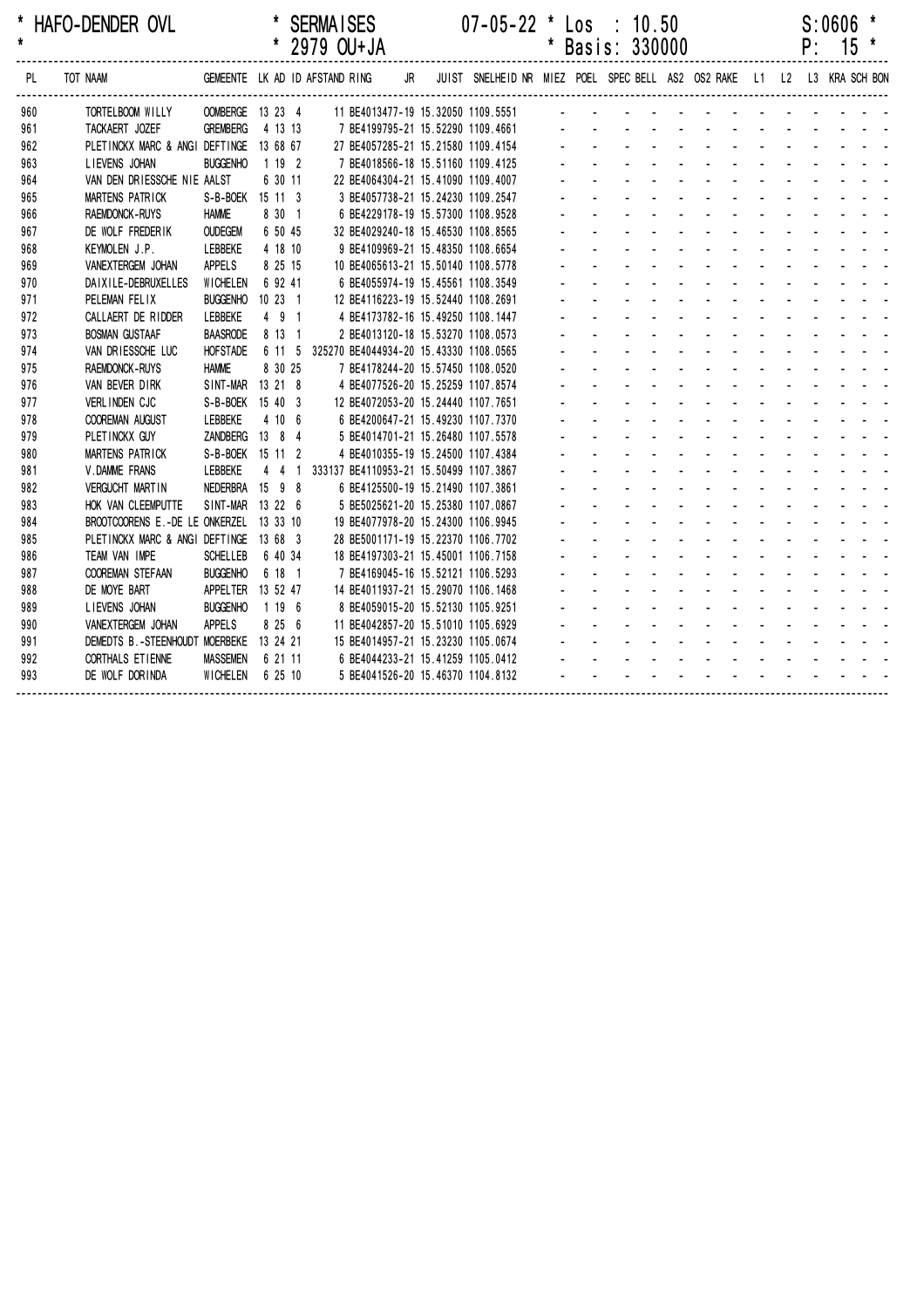| $\star$                  |                       | * HAFO-DENDER OVL                                                                                                                                   |                                       |                                    |       |                                | <b>SERMAISES</b><br>* 1412 OUDE                                                                         |                                                                        |  |  | $07 - 05 - 22$ * Los : 10.50 | * Basis: 330000                            |                                                        |                                                 |                                                  |                                                                                                                                                                                                                                                                                |                                                  |                                                 | P: | S:0606                                                                                                                                                                                                                                                                                                                                                                                                                                                                                                |                                                             |  |
|--------------------------|-----------------------|-----------------------------------------------------------------------------------------------------------------------------------------------------|---------------------------------------|------------------------------------|-------|--------------------------------|---------------------------------------------------------------------------------------------------------|------------------------------------------------------------------------|--|--|------------------------------|--------------------------------------------|--------------------------------------------------------|-------------------------------------------------|--------------------------------------------------|--------------------------------------------------------------------------------------------------------------------------------------------------------------------------------------------------------------------------------------------------------------------------------|--------------------------------------------------|-------------------------------------------------|----|-------------------------------------------------------------------------------------------------------------------------------------------------------------------------------------------------------------------------------------------------------------------------------------------------------------------------------------------------------------------------------------------------------------------------------------------------------------------------------------------------------|-------------------------------------------------------------|--|
|                          |                       | 0.25 0.50 0.75 1 2 3 4 5 0.25 0.50 0.75 1.00 1.50 2.00 4.00 8.00 12.00 20.00 KRA SCH BON                                                            |                                       |                                    |       |                                |                                                                                                         |                                                                        |  |  |                              |                                            |                                                        |                                                 |                                                  |                                                                                                                                                                                                                                                                                |                                                  |                                                 |    |                                                                                                                                                                                                                                                                                                                                                                                                                                                                                                       |                                                             |  |
| 6<br>6<br>$6\phantom{a}$ | 0<br>$6^{\circ}$<br>6 | 0 BELLES 0 0<br>6 AS2<br>6 OS2<br>$6\degree$<br>6 RAKEND * (C)2022w Data Technology Deerlijk * 129 Deelnemers * KLACHTEN IN HET LOKAAL TOT WOENSDAG | $0$ 0<br>$\mathbf{0}$<br>$\mathbf{0}$ | $\mathbf 0$<br>$\pmb{0}$           | $0$ 0 | $\overline{0}$<br>$\mathbf{0}$ |                                                                                                         |                                                                        |  |  |                              |                                            |                                                        |                                                 |                                                  | 0 0 MIEZEN 0                                                                                                                                                                                                                                                                   |                                                  | $\mathbf 0$                                     |    | 6 DIVERS                                                                                                                                                                                                                                                                                                                                                                                                                                                                                              |                                                             |  |
| PL                       |                       | TOT NAAM                                                                                                                                            |                                       |                                    |       |                                |                                                                                                         |                                                                        |  |  |                              |                                            |                                                        |                                                 |                                                  | GEMEENTE LK AD ID AFSTAND RING JR JUIST SNELHEID NR MIEZ POEL SPEC BELL AS2 OS2 RAKE L1 L2 L3 KRA SCH BON                                                                                                                                                                      |                                                  |                                                 |    |                                                                                                                                                                                                                                                                                                                                                                                                                                                                                                       |                                                             |  |
| $\mathbf{1}$             |                       | THYS EDDY                                                                                                                                           |                                       |                                    |       |                                | ASPELARE 13 9 2 311059 BE4081814-18 14.52088 1284.5892 - - - - - -                                      |                                                                        |  |  |                              |                                            |                                                        |                                                 |                                                  |                                                                                                                                                                                                                                                                                |                                                  |                                                 |    |                                                                                                                                                                                                                                                                                                                                                                                                                                                                                                       |                                                             |  |
| $\overline{2}$           |                       | DE NAYER LUC                                                                                                                                        |                                       |                                    |       |                                | OVERBOEL 13 12 2 299309 BE4133470-20 14.44020 1278.9161                                                 |                                                                        |  |  |                              |                                            |                                                        |                                                 |                                                  |                                                                                                                                                                                                                                                                                |                                                  |                                                 |    |                                                                                                                                                                                                                                                                                                                                                                                                                                                                                                       |                                                             |  |
| $\mathbf{3}$             |                       | DEMEDTS B.-STEENHOUDT MOERBEKE 13 13 8 302107 BE4013639-19 14.48100 1268.4689 - - - - - - - -<br>DE NAYER LUC                                       |                                       | OVERBOEL 13 12 1                   |       |                                |                                                                                                         | 2 BE4133453-20 14.46490 1263.8849                                      |  |  |                              |                                            |                                                        |                                                 |                                                  |                                                                                                                                                                                                                                                                                |                                                  |                                                 |    |                                                                                                                                                                                                                                                                                                                                                                                                                                                                                                       |                                                             |  |
| 5                        |                       | CAMPHIJN ERIC                                                                                                                                       |                                       | <b>NINOVE</b>                      |       |                                | 14 13 4 311759 BE4014305-19 14.57190 1260.5661                                                          |                                                                        |  |  |                              |                                            |                                                        |                                                 |                                                  |                                                                                                                                                                                                                                                                                |                                                  |                                                 |    |                                                                                                                                                                                                                                                                                                                                                                                                                                                                                                       |                                                             |  |
| 6                        |                       | VAN DEN EYNDE GUIDO GOEFERDI 13 10 2 300163 BE4153661-19 14.48590 1255.9997                                                                         |                                       |                                    |       |                                |                                                                                                         |                                                                        |  |  |                              |                                            |                                                        |                                                 |                                                  |                                                                                                                                                                                                                                                                                |                                                  |                                                 |    |                                                                                                                                                                                                                                                                                                                                                                                                                                                                                                       |                                                             |  |
| $\overline{1}$           |                       | CAMPHIJN ERIC                                                                                                                                       |                                       | <b>NINOVE</b>                      |       |                                | 14 13 1                                                                                                 | 2 BE4014351-19 14.58440 1253.3865                                      |  |  |                              |                                            |                                                        |                                                 |                                                  |                                                                                                                                                                                                                                                                                |                                                  |                                                 |    |                                                                                                                                                                                                                                                                                                                                                                                                                                                                                                       |                                                             |  |
| 8<br>9                   |                       | CAMPHIJN ERIC<br>BROOTCOORENS E.-DE LE ONKERZEL 13 17 1 303870 BE4077940-20 14.52590 1250.5796                                                      |                                       | <b>NINOVE</b>                      |       | 14 13 8                        |                                                                                                         | 3 BE4014387-19 14.58460 1253.2185                                      |  |  |                              |                                            |                                                        |                                                 |                                                  |                                                                                                                                                                                                                                                                                |                                                  |                                                 |    |                                                                                                                                                                                                                                                                                                                                                                                                                                                                                                       |                                                             |  |
| 10                       |                       | TORCK WERNER                                                                                                                                        |                                       | PARIKE                             |       |                                | 13 11 3 300687 BE4117318-18 14.51270 1245.3386                                                          |                                                                        |  |  |                              |                                            |                                                        |                                                 |                                                  |                                                                                                                                                                                                                                                                                |                                                  |                                                 |    |                                                                                                                                                                                                                                                                                                                                                                                                                                                                                                       |                                                             |  |
| 11                       |                       | STEENHOUDT ST.-DEMEDT MOERBEKE 13 6 1 301203 BE4074136-20 14.51550 1245.0692                                                                        |                                       |                                    |       |                                |                                                                                                         |                                                                        |  |  |                              |                                            |                                                        |                                                 |                                                  |                                                                                                                                                                                                                                                                                |                                                  |                                                 |    |                                                                                                                                                                                                                                                                                                                                                                                                                                                                                                       |                                                             |  |
| 12<br>13                 |                       | DE NAYER LUC<br>MENSCHAERT-KIEKENS STEENHUI 14 9 6 307871 BE4172817-20 14.58110 1240.4983                                                           |                                       | OVERBOEL 13 12 8                   |       |                                |                                                                                                         | 3 BE4133467-20 14.50580 1242.1179                                      |  |  |                              |                                            |                                                        |                                                 |                                                  |                                                                                                                                                                                                                                                                                |                                                  |                                                 |    |                                                                                                                                                                                                                                                                                                                                                                                                                                                                                                       |                                                             |  |
| 14                       |                       | DE MOYE BART                                                                                                                                        |                                       |                                    |       |                                | APPELTER 13 20 6 308744 BE4011568-19 14.59130 1238.8578                                                 |                                                                        |  |  |                              |                                            |                                                        |                                                 |                                                  |                                                                                                                                                                                                                                                                                |                                                  |                                                 |    |                                                                                                                                                                                                                                                                                                                                                                                                                                                                                                       |                                                             |  |
| 15                       |                       | VAN DER MAELEN SONIA ASPELARE 14 2 1 310196 BE4065104-18 15.00460 1236.9906                                                                         |                                       |                                    |       |                                |                                                                                                         |                                                                        |  |  |                              |                                            |                                                        |                                                 |                                                  |                                                                                                                                                                                                                                                                                |                                                  |                                                 |    |                                                                                                                                                                                                                                                                                                                                                                                                                                                                                                       |                                                             |  |
| 16<br>17                 |                       | DE WOLF FREDERIK<br>VAN CUTSEM JENS                                                                                                                 |                                       | <b>OUDEGEM</b><br><b>IDEGEM</b>    |       |                                | 6 25 10 329201 BE4214171-20 15.16110 1236.7454<br>13 18 5 305535 BE4177185-19 14.57200 1235.3167        |                                                                        |  |  |                              |                                            |                                                        |                                                 |                                                  |                                                                                                                                                                                                                                                                                |                                                  |                                                 |    |                                                                                                                                                                                                                                                                                                                                                                                                                                                                                                       |                                                             |  |
| 18                       |                       | VAN CUTSEM JENS                                                                                                                                     |                                       | <b>IDEGEM</b>                      |       |                                | 13 18 6                                                                                                 | 2 BE4079376-20 14.57250 1234.9006                                      |  |  |                              |                                            |                                                        |                                                 |                                                  |                                                                                                                                                                                                                                                                                |                                                  |                                                 |    |                                                                                                                                                                                                                                                                                                                                                                                                                                                                                                       |                                                             |  |
| 19                       |                       | CAMPHIJN ERIC                                                                                                                                       |                                       | <b>NINOVE</b>                      |       | 14 13 2                        |                                                                                                         | 4 BE4075517-20 15.02290 1234.7706                                      |  |  |                              |                                            |                                                        |                                                 |                                                  |                                                                                                                                                                                                                                                                                |                                                  |                                                 |    |                                                                                                                                                                                                                                                                                                                                                                                                                                                                                                       |                                                             |  |
| 20<br>21                 |                       | ANCKAERT FREDDY<br>DE NAYER LUC                                                                                                                     |                                       | OVERBOEL 13 12 11                  |       |                                | GRIMMING 13 4 2 305201 BE4078189-20 14.57151 1234.3739                                                  |                                                                        |  |  |                              |                                            |                                                        |                                                 |                                                  |                                                                                                                                                                                                                                                                                |                                                  |                                                 |    |                                                                                                                                                                                                                                                                                                                                                                                                                                                                                                       |                                                             |  |
| 22                       |                       | PLETINCKX MARC & ANGI DEFTINGE 13 22 11 301724 BE5010402-19 14.54500 1232.3649                                                                      |                                       |                                    |       |                                |                                                                                                         | 4 BE4133447-20 14.52450 1232.9928                                      |  |  |                              |                                            |                                                        |                                                 |                                                  |                                                                                                                                                                                                                                                                                |                                                  |                                                 |    |                                                                                                                                                                                                                                                                                                                                                                                                                                                                                                       |                                                             |  |
| 23                       |                       | <b>MORREN SARAH</b>                                                                                                                                 |                                       |                                    |       |                                | DEFTINGE 13 3 2 301122 BE4073620-20 14.54230 1232.1708                                                  |                                                                        |  |  |                              |                                            |                                                        |                                                 |                                                  |                                                                                                                                                                                                                                                                                |                                                  |                                                 |    |                                                                                                                                                                                                                                                                                                                                                                                                                                                                                                       |                                                             |  |
| 24                       |                       | VAN LIMBERGEN GERT                                                                                                                                  |                                       | <b>LEDE</b>                        |       |                                | 6 38 12 324819 BE4040219-20 15.13460 1231.4634                                                          |                                                                        |  |  |                              |                                            |                                                        |                                                 |                                                  |                                                                                                                                                                                                                                                                                |                                                  | $\mathcal{L}^{\mathcal{L}}$                     |    |                                                                                                                                                                                                                                                                                                                                                                                                                                                                                                       |                                                             |  |
| 25<br>26                 |                       | MATHIEU MICHAEL<br>VANHOORENBEECK LOUIS BAASRODE 8 14 2 335791 BE4056665-20 15.23020 1229.8535                                                      |                                       | BAVEGEM                            |       |                                | 6 7 3 319723 BE4006909-20 15.09490 1230.5716                                                            |                                                                        |  |  |                              |                                            |                                                        |                                                 |                                                  |                                                                                                                                                                                                                                                                                |                                                  |                                                 |    |                                                                                                                                                                                                                                                                                                                                                                                                                                                                                                       |                                                             |  |
| 27                       |                       | BROOTCOORENS E.-DE LE ONKERZEL 13 17 3 2 BE4012319-19 14.57110 1229.3305                                                                            |                                       |                                    |       |                                |                                                                                                         |                                                                        |  |  |                              |                                            |                                                        |                                                 |                                                  |                                                                                                                                                                                                                                                                                |                                                  |                                                 |    |                                                                                                                                                                                                                                                                                                                                                                                                                                                                                                       |                                                             |  |
| 28                       |                       | VAN CUTSEM JENS                                                                                                                                     |                                       | idegem                             |       | 13 18 9                        |                                                                                                         | 3 BE4133161-18 14.58490 1227.9523                                      |  |  |                              |                                            |                                                        |                                                 |                                                  |                                                                                                                                                                                                                                                                                |                                                  |                                                 |    |                                                                                                                                                                                                                                                                                                                                                                                                                                                                                                       |                                                             |  |
| 29                       |                       | BROOTCOORENS E.-DE LE ONKERZEL 13 17 9 3 BE4077965-20 14.57290 1227.8403<br>BROOTCOORENS E.-DE LE ONKERZEL 13 17 5                                  |                                       |                                    |       |                                |                                                                                                         |                                                                        |  |  |                              |                                            |                                                        |                                                 |                                                  | a construction of the construction of the construction of the construction of the construction of the construction of the construction of the construction of the construction of the construction of the construction of the                                                  |                                                  |                                                 |    |                                                                                                                                                                                                                                                                                                                                                                                                                                                                                                       |                                                             |  |
| 30<br>31                 |                       | <b>VERGUCHT MARTIN</b>                                                                                                                              |                                       |                                    |       |                                | NEDERBRA 15 9 3 301006 BE4072617-20 14.55120 1227.5938                                                  | 4 BE4077928-20 14.57310 1227.6749                                      |  |  |                              |                                            | $\mathcal{L}^{\text{max}}$                             |                                                 |                                                  | and a straightful control of the state                                                                                                                                                                                                                                         |                                                  |                                                 |    | and a state of                                                                                                                                                                                                                                                                                                                                                                                                                                                                                        |                                                             |  |
| 32                       |                       | VAN CUTSEM JENS                                                                                                                                     |                                       | <b>IDEGEM</b>                      |       | 13 18 16                       |                                                                                                         | 4 BE4177167-19 14.59040 1226.7198                                      |  |  |                              |                                            |                                                        |                                                 |                                                  | والموارد والموارد والموارد والموارد والموارد                                                                                                                                                                                                                                   |                                                  | $\omega_{\rm{max}}$                             |    | $\mathbf{1}^{\prime}$ , $\mathbf{1}^{\prime}$ , $\mathbf{1}^{\prime}$ , $\mathbf{1}^{\prime}$ , $\mathbf{1}^{\prime}$ , $\mathbf{1}^{\prime}$                                                                                                                                                                                                                                                                                                                                                         |                                                             |  |
| 33                       |                       | DE NAYER LUC                                                                                                                                        |                                       | OVERBOEL 13 12 3                   |       |                                |                                                                                                         | 5 BE4133506-20 14.54020 1226.5087                                      |  |  |                              |                                            | $\omega_{\rm{max}}$                                    | <b>Service</b> State                            |                                                  | <b>All Contracts</b>                                                                                                                                                                                                                                                           | $\sim 100$                                       |                                                 |    |                                                                                                                                                                                                                                                                                                                                                                                                                                                                                                       |                                                             |  |
| 34<br>35                 |                       | VAN LIMBERGEN GERT<br>VAN HAUTE ANDRE                                                                                                               | LEDE                                  | <b>MOERZEKE</b>                    |       | 6 38 15                        | 6 22 11 338486 BE4163901-19 15.26209 1224.8527                                                          | 2 BE4232894-18 15.15030 1225.5008                                      |  |  |                              |                                            | $\mathbf{r} = \mathbf{r}$<br>$\mathbf{L}^{\text{max}}$ | <b>Service</b> State<br><b>All States</b>       |                                                  | and a straight and start                                                                                                                                                                                                                                                       |                                                  |                                                 |    | and a state of                                                                                                                                                                                                                                                                                                                                                                                                                                                                                        |                                                             |  |
| 36                       |                       | TORCK WERNER                                                                                                                                        |                                       | PARIKE                             |       | 13 11 1                        |                                                                                                         | 2 BE4117359-18 14.55340 1224.4618                                      |  |  |                              |                                            | $\Delta \sim 100$                                      | $\Delta \sim 100$                               | $\sim$<br>$\Delta \sim 100$                      | and the state of the state of                                                                                                                                                                                                                                                  |                                                  |                                                 |    | and a strain and a                                                                                                                                                                                                                                                                                                                                                                                                                                                                                    |                                                             |  |
| 37                       |                       | BROOTCOORENS E.-DE LE ONKERZEL 13 17 6                                                                                                              |                                       |                                    |       |                                |                                                                                                         | 5 BE4200689-20 14.58170 1223.8840                                      |  |  |                              | a.                                         | $\Delta \sim 100$                                      |                                                 |                                                  | and a series of the contract of the                                                                                                                                                                                                                                            |                                                  |                                                 |    |                                                                                                                                                                                                                                                                                                                                                                                                                                                                                                       |                                                             |  |
| 38<br>39                 |                       | DE NAYER LUC<br>DE WOLF FREDERIK                                                                                                                    |                                       | OVERBOEL 13 12 4<br><b>OUDEGEM</b> |       | 6 25 1                         |                                                                                                         | 6 BE4133493-20 14.54340 1223.8340<br>2 BE3015596-20 15.19250 1221.9029 |  |  |                              |                                            | $\omega_{\rm{max}}$<br>$\mathbf{a} = \mathbf{a}$       | $\mathbf{z} = \mathbf{z}$<br>$\Delta \sim 10^4$ | $\mathbf{L}^{\text{max}}$<br>$\omega_{\rm{max}}$ | and a state<br>$\sim 100$<br>$\Delta \sim 100$                                                                                                                                                                                                                                 | <b>Service</b> State<br>$\Delta \phi = 0.01$ and |                                                 |    | and a strain and a<br>and a strain and a                                                                                                                                                                                                                                                                                                                                                                                                                                                              |                                                             |  |
| 40                       |                       | <b>BONNARENS DANNY</b>                                                                                                                              |                                       | <b>GI JZEGEM</b>                   |       |                                | 6 5 3 328661 BE4040478-20 15.19140 1220.7292                                                            |                                                                        |  |  |                              |                                            |                                                        | <b>Service</b> State                            |                                                  |                                                                                                                                                                                                                                                                                |                                                  |                                                 |    | $\omega_{\rm{eff}}=2.00\pm0.00$ km $^{-1}$                                                                                                                                                                                                                                                                                                                                                                                                                                                            |                                                             |  |
| 41                       |                       | <b>HEEREMAN ANDRE</b>                                                                                                                               |                                       | ASPELARE                           |       |                                | 14 14 2 310865 BE4154791-19 15.04440 1220.3546                                                          |                                                                        |  |  |                              | $\mathcal{L}^{\pm}$                        |                                                        | <b>All Service</b>                              |                                                  |                                                                                                                                                                                                                                                                                | $\sim 100$                                       |                                                 |    | $\label{eq:2.1} \begin{array}{cccccccccc} \mathbf{1} & \mathbf{1} & \mathbf{1} & \mathbf{1} & \mathbf{1} & \mathbf{1} & \mathbf{1} & \mathbf{1} & \mathbf{1} & \mathbf{1} & \mathbf{1} & \mathbf{1} & \mathbf{1} & \mathbf{1} & \mathbf{1} & \mathbf{1} & \mathbf{1} & \mathbf{1} & \mathbf{1} & \mathbf{1} & \mathbf{1} & \mathbf{1} & \mathbf{1} & \mathbf{1} & \mathbf{1} & \mathbf{1} & \mathbf{1} & \mathbf{1} & \mathbf{1}$                                                                     |                                                             |  |
| 42                       |                       | DE BLANDER WILLIAM                                                                                                                                  | <b>OUTER</b>                          |                                    |       |                                | 14 6 4 310249 004172169-20 15.04140 1220.3317                                                           |                                                                        |  |  |                              |                                            | $\Delta \sim 100$                                      | and a state                                     |                                                  | and a state                                                                                                                                                                                                                                                                    | $\omega_{\rm{max}}$ , $\omega_{\rm{max}}$        | $\mathcal{L}^{\mathcal{A}}$                     |    | and a state of                                                                                                                                                                                                                                                                                                                                                                                                                                                                                        |                                                             |  |
| 43<br>44                 |                       | <b>BOMBEKE RUDY</b><br>STEVEN INCK BENNY                                                                                                            | <b>HAMME</b>                          |                                    |       |                                | NIEUWEKE 14 6 5 320506 BE4053186-18 15.12420 1220.0457<br>8 30 2 339568 BE4129821-20 15.28200 1220.0048 |                                                                        |  |  |                              | $\mathcal{L}^{\pm}$<br>$\omega_{\rm{max}}$ | $\Delta \sim 100$<br>$\mathbf{L}^{\text{max}}$         | <b>Service</b> State                            |                                                  | and a straight and a straight<br>and a straight                                                                                                                                                                                                                                |                                                  | $\mathcal{L}^{\text{max}}$<br>$\Delta \sim 100$ |    | and the state of the                                                                                                                                                                                                                                                                                                                                                                                                                                                                                  | $\mathcal{L}^{\text{max}}$ , and $\mathcal{L}^{\text{max}}$ |  |
| 45                       |                       | VAN MALDEREN LUC                                                                                                                                    |                                       | BERLARE                            |       | $6\quad 5\quad 1$              |                                                                                                         | 329389 BE4044892-20 15.20019 1219.8162                                 |  |  |                              | $\mathbf{L}^{\text{max}}$                  | and the company                                        |                                                 |                                                  | and the company                                                                                                                                                                                                                                                                |                                                  |                                                 |    |                                                                                                                                                                                                                                                                                                                                                                                                                                                                                                       |                                                             |  |
| 46                       |                       | <b>DELBAUF PATRIK</b>                                                                                                                               |                                       |                                    |       |                                | SINT-MAR 14 4 1 304710 BE4167683-17 14.59511 1219.5636                                                  |                                                                        |  |  |                              |                                            | $\mathbf{r} = \mathbf{r}$                              | <b>Service</b> State                            |                                                  | and a straight and                                                                                                                                                                                                                                                             |                                                  |                                                 |    |                                                                                                                                                                                                                                                                                                                                                                                                                                                                                                       |                                                             |  |
| 47<br>48                 |                       | PENNE BERT<br>STEVENINCK BENNY                                                                                                                      | <b>HAMME</b>                          |                                    |       | 8 30 1                         | NEDERHAS  14  13  3  312406 BE4098577-20  15.06170  1218.9868                                           | 2 BE4129979-20 15.28530 1217.5988                                      |  |  |                              |                                            | $\mathbf{L}^{\text{max}}$<br>$\Delta \sim 100$         | <b>All States</b><br>and a state                |                                                  | and the company of the com-<br>and a strategies and                                                                                                                                                                                                                            |                                                  | $\sim$                                          |    | and a state of<br>and a strain and a                                                                                                                                                                                                                                                                                                                                                                                                                                                                  |                                                             |  |
| 49                       |                       | VAN CUTSEM JENS                                                                                                                                     |                                       | <b>IDEGEM</b>                      |       | 13 18 10                       |                                                                                                         | 5 BE4079403-20 15.01020 1217.1093                                      |  |  |                              | $\mathcal{L}^{\mathcal{A}}$<br>¥.          |                                                        | $\mathbf{z} = \mathbf{z}$                       | $\Delta \sim 100$                                | and a straight and straight                                                                                                                                                                                                                                                    |                                                  |                                                 |    | and a strain and a                                                                                                                                                                                                                                                                                                                                                                                                                                                                                    |                                                             |  |
| 50                       |                       | PLETINCKX MARC & ANGI DEFTINGE 13 22 6                                                                                                              |                                       |                                    |       |                                |                                                                                                         | 2 BE4070967-20 14.57590 1216.7108                                      |  |  |                              |                                            | $\omega_{\rm{max}}$                                    | $\Delta \sim 100$                               | $\Delta \sim 100$                                | and a strain and a                                                                                                                                                                                                                                                             |                                                  |                                                 |    | and a strain and a                                                                                                                                                                                                                                                                                                                                                                                                                                                                                    |                                                             |  |
| 51                       |                       | SCHUDD INCK BENNY                                                                                                                                   |                                       | <b>MELDERT</b>                     |       | 6 10 4                         |                                                                                                         | 325912 BE6056403-19 15.17542 1216.5283                                 |  |  |                              |                                            | $\mathbf{L}^{\text{max}}$                              | $\Delta \sim 100$                               | $\Delta \sim 100$                                | $\Delta \sim 100$<br>$\sim 100$                                                                                                                                                                                                                                                | $\sim 100$                                       | $\Delta \sim 100$                               |    | $\mathbf{z} = \left\{ \mathbf{z}_1, \ldots, \mathbf{z}_n \right\}$ , where                                                                                                                                                                                                                                                                                                                                                                                                                            |                                                             |  |
| 52<br>53                 |                       | DE WOLF FREDERIK<br>CAMPHIJN ERIC                                                                                                                   |                                       | <b>OUDEGEM</b><br><b>NINOVE</b>    |       | 6 25 2<br>14 13 3              |                                                                                                         | 3 BE3015572-20 15.20460 1215.8107<br>5 BE4075530-20 15.06260 1215.7507 |  |  |                              | $\mathcal{L}^{\pm}$                        |                                                        | <b>Service</b> State<br><b>All Service</b>      | $\mathcal{L}$                                    | $\sim$<br>$\Delta \phi = 0.0000$                                                                                                                                                                                                                                               | $\Delta \phi = 0.01$                             |                                                 |    | $\mathbf{z} = \mathbf{z} + \mathbf{z} + \mathbf{z} + \mathbf{z}$<br>$\label{eq:2.1} \begin{array}{cccccccccc} \mathbf{1} & \mathbf{1} & \mathbf{1} & \mathbf{1} & \mathbf{1} & \mathbf{1} & \mathbf{1} & \mathbf{1} & \mathbf{1} & \mathbf{1} & \mathbf{1} & \mathbf{1} & \mathbf{1} & \mathbf{1} & \mathbf{1} & \mathbf{1} & \mathbf{1} & \mathbf{1} & \mathbf{1} & \mathbf{1} & \mathbf{1} & \mathbf{1} & \mathbf{1} & \mathbf{1} & \mathbf{1} & \mathbf{1} & \mathbf{1} & \mathbf{1} & \mathbf{1}$ |                                                             |  |
| 54                       |                       | VAN CAUWENBERG CHRIST IDEGEM                                                                                                                        |                                       |                                    |       |                                | 13 21 11 305809 BE4013921-19 15.01340 1215.6181                                                         |                                                                        |  |  |                              |                                            | $\Delta \sim 100$                                      | and a state                                     |                                                  | and a state                                                                                                                                                                                                                                                                    | $\Delta \phi = 0.01$ and                         | $\sim$                                          |    | and a state of                                                                                                                                                                                                                                                                                                                                                                                                                                                                                        |                                                             |  |
| 55                       |                       | DE NAYER LUC                                                                                                                                        |                                       | OVERBOEL 13 12 10                  |       |                                |                                                                                                         | 7 BE4133499-20 14.56270 1214.4816                                      |  |  |                              | $\mathcal{L}^{\pm}$                        | $\Delta \sim 100$                                      |                                                 |                                                  | and a straight and a straight                                                                                                                                                                                                                                                  |                                                  |                                                 |    | <b>Contract Contract Contract</b>                                                                                                                                                                                                                                                                                                                                                                                                                                                                     |                                                             |  |
| 56<br>57                 |                       | THYS EDDY<br>BOEYKENS FRANCOIS                                                                                                                      |                                       | ASPELARE 13 9 4<br>LEBBEKE         |       |                                | 4 6 1 332417 BE4024288-19 15.23510 1213.8653                                                            | 2 BE4199058-20 15.06148 1213.9046                                      |  |  |                              | $\mathbf{L}^{\text{max}}$                  | $\mathbf{L}^{\text{max}}$<br>and the company           | <b>Service</b> State                            |                                                  | and a straight of<br>and the company                                                                                                                                                                                                                                           |                                                  | $\mathbf{L}^{\text{max}}$<br>$\Delta \sim 100$  |    | and a state of                                                                                                                                                                                                                                                                                                                                                                                                                                                                                        |                                                             |  |
| 58                       |                       | STEVEN INCK BENNY                                                                                                                                   | <b>HAMME</b>                          |                                    |       | 8 30 11                        |                                                                                                         | 3 BE4129986-20 15.29470 1213.6820                                      |  |  |                              |                                            | $\mathbf{z} = \mathbf{z}$ .                            | <b>Service</b> State                            |                                                  | and a straightful contract and a                                                                                                                                                                                                                                               |                                                  |                                                 |    |                                                                                                                                                                                                                                                                                                                                                                                                                                                                                                       |                                                             |  |
| 59                       |                       | VAN LIMBERGEN GERT                                                                                                                                  | LEDE                                  |                                    |       | 6 38 26                        |                                                                                                         | 3 BE4002569-18 15.17380 1213.6717                                      |  |  |                              |                                            | $\omega_{\rm{max}}$                                    |                                                 |                                                  | and a series of the series of the series of                                                                                                                                                                                                                                    |                                                  |                                                 |    |                                                                                                                                                                                                                                                                                                                                                                                                                                                                                                       |                                                             |  |
| 60                       |                       | WAUTERS NADINE                                                                                                                                      |                                       |                                    |       |                                | APPELTER 14 16 8 308955 BE4134681-18 15.04350 1213.5712                                                 |                                                                        |  |  |                              | $\Delta \sim 100$                          |                                                        |                                                 |                                                  | a construction of the construction of the construction of the construction of the construction of the construction of the construction of the construction of the construction of the construction of the construction of the<br>and a series of the contract of the series of |                                                  |                                                 |    |                                                                                                                                                                                                                                                                                                                                                                                                                                                                                                       |                                                             |  |
| 61<br>62                 |                       | ERAUW JOSE<br>CAMPHIJN ERIC                                                                                                                         |                                       | BERLARE<br>NINOVE                  |       |                                | 6 7 2 330792 BE4043362-20 15.22449 1212.8103<br>14 13 11                                                | 6 BE4014366-19 15.07060 1212.5982                                      |  |  |                              |                                            |                                                        |                                                 |                                                  | the contract of the contract of the contract of                                                                                                                                                                                                                                |                                                  |                                                 |    |                                                                                                                                                                                                                                                                                                                                                                                                                                                                                                       |                                                             |  |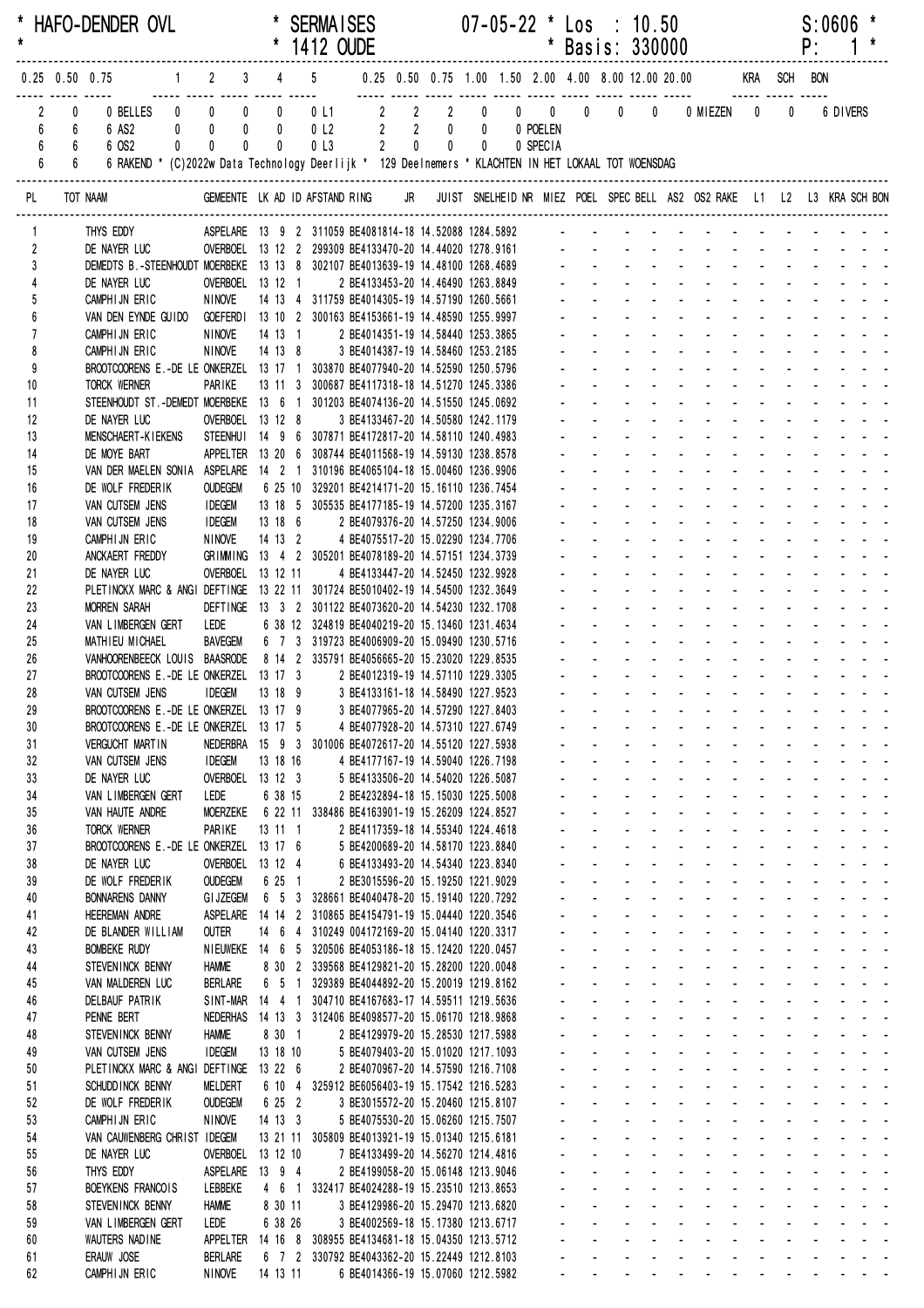|            |                                                                     |                              |                    | 1412 OUDE |                                                                                              |  |                                                                                                     |                      |                              | Basis: 330000                                                                 |                                                            |                                                             |                                                              |                                   | ۲:                                |                           |                                                                  |
|------------|---------------------------------------------------------------------|------------------------------|--------------------|-----------|----------------------------------------------------------------------------------------------|--|-----------------------------------------------------------------------------------------------------|----------------------|------------------------------|-------------------------------------------------------------------------------|------------------------------------------------------------|-------------------------------------------------------------|--------------------------------------------------------------|-----------------------------------|-----------------------------------|---------------------------|------------------------------------------------------------------|
| PL         | TOT NAAM                                                            |                              |                    |           |                                                                                              |  | GEMEENTE LKAD IDAFSTANDRING JR JUIST SNELHEIDNR MIEZ POEL SPECBELL AS2 OS2 RAKE L1 L2 L3 KRA SCHBON |                      |                              |                                                                               |                                                            |                                                             |                                                              |                                   |                                   |                           |                                                                  |
| 63         | CAMPHIJN ERIC                                                       | NINOVE                       |                    |           |                                                                                              |  | 14 13 7 7 BE4127065-18 15.07100 1212.2839 -                                                         |                      |                              |                                                                               |                                                            |                                                             |                                                              |                                   |                                   |                           |                                                                  |
| 64         | STEVENINCK BENNY                                                    | <b>HAMME</b>                 | 8 30 3             |           | 4 BE4147935-19 15.30070 1212.2378                                                            |  |                                                                                                     |                      |                              |                                                                               |                                                            |                                                             |                                                              |                                   |                                   |                           |                                                                  |
| 65         | PLETINCKX MARC & ANGI DEFTINGE 13 22 21                             |                              |                    |           | 3 BE4211582-20 14.58590 1211.8241                                                            |  |                                                                                                     |                      |                              |                                                                               |                                                            |                                                             |                                                              |                                   |                                   |                           |                                                                  |
| 66         | VAN HOUWE WILLY                                                     | <b>APPELS</b>                |                    |           | 6 10 6 332694 BE4001588-18 15.24369 1211.4925                                                |  |                                                                                                     |                      |                              |                                                                               |                                                            |                                                             |                                                              |                                   |                                   |                           |                                                                  |
| 67         | VAN LIMBERGEN GERT                                                  | LEDE                         | 6 38 8             |           | 4 BE4053507-19 15.18230 1210.2801                                                            |  |                                                                                                     |                      |                              |                                                                               |                                                            |                                                             |                                                              |                                   |                                   |                           |                                                                  |
| 68         | DEMEDTS B.-STEENHOUDT MOERBEKE 13 13 6                              |                              |                    |           | 2 BE4121231-18 14.59380 1210.2030                                                            |  |                                                                                                     |                      |                              |                                                                               |                                                            |                                                             |                                                              |                                   |                                   |                           |                                                                  |
| 69<br>70   | DEMEDTS B.-STEENHOUDT MOERBEKE 13 13 4<br>WAUTERS NADINE            | APPELTER 14 16 10            |                    |           | 3 BE4074110-20 14.59410 1209.9606<br>2 BE4146949-19 15.05270 1209.4539                       |  |                                                                                                     |                      |                              |                                                                               |                                                            |                                                             |                                                              |                                   |                                   |                           |                                                                  |
| 71         | DE TIER XAVIER                                                      | ROBORST                      |                    |           | 15 4 3 307326 BE4070767-20 15.04180 1208.5175                                                |  |                                                                                                     |                      |                              |                                                                               |                                                            |                                                             |                                                              |                                   |                                   |                           |                                                                  |
| 72         | VAN MALDEREN LUC                                                    | <b>BERLARE</b>               | $6\quad 5\quad 2$  |           | 2 BE4044897-20 15.22429 1207.8140                                                            |  |                                                                                                     |                      |                              |                                                                               |                                                            |                                                             | $\mathbf{r}$                                                 |                                   |                                   |                           |                                                                  |
| 73         | HOK VAN CLEEMPUTTE                                                  |                              |                    |           | SINT-MAR 13 6 3 305150 NL1634404-20 15.02390 1207.7973                                       |  |                                                                                                     |                      |                              |                                                                               |                                                            |                                                             |                                                              |                                   |                                   |                           |                                                                  |
| 74         | BROOTCOORENS E.-DE LE ONKERZEL 13 17 12                             |                              |                    |           | 6 BE4077968-20 15.01370 1207.6704                                                            |  |                                                                                                     |                      |                              |                                                                               |                                                            |                                                             |                                                              |                                   |                                   |                           |                                                                  |
| 75         | THYS EDDY                                                           | ASPELARE 13 9 5              |                    |           | 3 BE4081819-18 15.07408 1207.1523                                                            |  |                                                                                                     |                      |                              |                                                                               |                                                            |                                                             |                                                              |                                   |                                   |                           |                                                                  |
| 76<br>77   | BROOTCOORENS E.-DE LE ONKERZEL 13 17 2<br>ERAUW JOSE                | <b>BERLARE</b>               | 6 7 1              |           | 7 BE4077990-20 15.01450 1207.0308<br>2 BE4043361-20 15.24219 1205.6640                       |  |                                                                                                     |                      |                              |                                                                               |                                                            |                                                             |                                                              |                                   |                                   |                           |                                                                  |
| 78         | SAELENS FRANK                                                       |                              |                    |           | ST-LIEVE 13 11 3 310272 BE4066828-18 15.07211 1205.6343                                      |  |                                                                                                     |                      |                              |                                                                               |                                                            |                                                             | $\overline{a}$                                               |                                   |                                   |                           |                                                                  |
| 79         | HOK VAN CLEEMPUTTE                                                  | SINT-MAR 13 6 5              |                    |           | 2 BE5025512-20 15.03080 1205.4912                                                            |  |                                                                                                     |                      |                              |                                                                               |                                                            |                                                             |                                                              |                                   |                                   |                           |                                                                  |
| 80         | LIEVENS JOHAN                                                       | <b>BUGGENHO</b>              |                    |           | 1 10 3 334229 BE4059001-20 15.27230 1204.9354                                                |  |                                                                                                     |                      |                              |                                                                               |                                                            |                                                             |                                                              |                                   |                                   |                           |                                                                  |
| 81         | VANHOORENBEECK LOUIS                                                | <b>BAASRODE</b>              | 8 14 8             |           | 2 BE4056653-20 15.28420 1204.8475                                                            |  |                                                                                                     |                      |                              |                                                                               |                                                            |                                                             |                                                              |                                   |                                   |                           |                                                                  |
| 82         | TORCK WERNER                                                        | PARIKE                       | $13 \t11 \t5$      |           | 3 BE4113202-20 14.59350 1204.7559                                                            |  |                                                                                                     |                      |                              |                                                                               |                                                            |                                                             |                                                              |                                   |                                   |                           |                                                                  |
| 83<br>84   | BUYLE ETIENNE                                                       | <b>BERLARE</b><br>MOERZEKE   | 6 22 5             |           | 6 3 1 330610 BE4005716-18 15.24310 1204.3349                                                 |  |                                                                                                     |                      |                              |                                                                               |                                                            |                                                             |                                                              |                                   |                                   |                           |                                                                  |
| 85         | VAN HAUTE ANDRE<br>STEENHOUDT ST. - DEMEDT MOERBEKE 13 6 4          |                              |                    |           | 2 BE4026852-18 15.31049 1204.2265<br>2 BE4074113-20 15.00110 1203.9291                       |  |                                                                                                     |                      |                              |                                                                               |                                                            |                                                             |                                                              |                                   |                                   |                           |                                                                  |
| 86         | VAN LIMBERGEN GERT                                                  | LEDE                         | 6 38 21            |           | 5 BE4053517-19 15.19520 1203.6277                                                            |  |                                                                                                     |                      |                              |                                                                               |                                                            |                                                             |                                                              |                                   |                                   |                           |                                                                  |
| 87         | CAMPHIJN ERIC                                                       | NINOVE                       | 14 13 5            |           | 8 BE4033028-17 15.09030 1203.4704                                                            |  |                                                                                                     |                      |                              |                                                                               |                                                            |                                                             |                                                              |                                   |                                   |                           |                                                                  |
| 88         | VAN CUTSEM JENS                                                     | <b>IDEGEM</b>                | 13 18 13           |           | 6 BE4177169-19 15.03590 1202.9726                                                            |  |                                                                                                     |                      |                              |                                                                               |                                                            |                                                             |                                                              |                                   |                                   |                           |                                                                  |
| 89         | STEENHOUDT ST. - DEMEDT MOERBEKE 13 6 6                             |                              |                    |           | 3 BE4074135-20 15.00260 1202.7273                                                            |  |                                                                                                     |                      |                              |                                                                               |                                                            |                                                             |                                                              |                                   |                                   |                           |                                                                  |
| 90         | DEMEDTS B.-STEENHOUDT MOERBEKE 13 13 10                             |                              |                    |           | 4 BE4072729-20 15.01150 1202.4159                                                            |  |                                                                                                     |                      |                              |                                                                               |                                                            |                                                             | $\overline{a}$                                               |                                   | and the state of the state of the |                           |                                                                  |
| 91<br>92   | STEVENINCK BENNY<br>BLONDEEL JOERI                                  | <b>HAMME</b><br>LEDE         | 8 30 23            |           | 5 BE4129804-20 15.32310 1201.9397<br>6 29 17 322777 BE4206462-19 15.18351 1201.7685          |  |                                                                                                     |                      |                              |                                                                               |                                                            |                                                             |                                                              |                                   |                                   |                           |                                                                  |
| 93         | <b>BOUDAER FREDDY</b>                                               | <b>HAALTERT</b>              | 13 9 4             |           | 319020 BE4187183-20 15.15340 1201.2803                                                       |  |                                                                                                     |                      |                              |                                                                               |                                                            |                                                             |                                                              |                                   |                                   |                           |                                                                  |
| 94         | DE SMET-DE WAELE                                                    | LEDE                         | 6 6 4              |           | 324564 BE4232197-17 15.20110 1201.2732                                                       |  |                                                                                                     |                      |                              |                                                                               |                                                            |                                                             |                                                              |                                   |                                   |                           |                                                                  |
| 95         | <b>VEKENS FREDDY-ELKE</b>                                           |                              |                    |           | S-K-HORE 15 10 3 300809 BE4124411-19 15.00269 1201.0821                                      |  |                                                                                                     |                      |                              |                                                                               |                                                            |                                                             |                                                              |                                   |                                   |                           |                                                                  |
| 96         | VANHOORENBEECK LOUIS BAASRODE                                       |                              | 8 14 9             |           | 3 BE4056628-20 15.29360 1200.9692                                                            |  |                                                                                                     |                      |                              |                                                                               |                                                            |                                                             | $\mathbf{r}$<br>$\sim$                                       |                                   | $\mathbf{L} = \mathbf{L}$         |                           |                                                                  |
| 97         | DEMEDTS B.-STEENHOUDT MOERBEKE 13 13 12                             |                              |                    |           | 5 BE4074109-20 15.01340 1200.9023                                                            |  |                                                                                                     |                      |                              |                                                                               |                                                            |                                                             |                                                              |                                   |                                   |                           |                                                                  |
| 98         | VAN CAUWENBERG CHRIST IDEGEM                                        |                              | 13 21 12           |           | 2 BE4013989-19 15.04410 1200.7421                                                            |  |                                                                                                     |                      |                              |                                                                               |                                                            |                                                             |                                                              |                                   | $\sim 10$                         |                           |                                                                  |
| 99<br>100  | KEYMOLEN J.P.<br>BROOTCOORENS E.-DE LE ONKERZEL 13 17 16            | LEBBEKE                      |                    |           | 4 8 1 331029 BE4122236-20 15.25420 1200.6855<br>8 BE4012331-19 15.03050 1200.6717            |  |                                                                                                     |                      |                              |                                                                               |                                                            | $\mathcal{L}_{\text{max}}$ , and $\mathcal{L}_{\text{max}}$ | <b>Contract Contract</b><br>and the state of the state       |                                   | $\omega_{\rm{max}}$ and           |                           |                                                                  |
| 101        | V.CAUWENBERGH F.                                                    | LEBBEKE                      |                    |           | 4 3 2 332644 BE4168968-20 15.27060 1200.4475                                                 |  |                                                                                                     |                      |                              |                                                                               |                                                            |                                                             |                                                              |                                   |                                   |                           |                                                                  |
| 102        | <b>TORCK WERNER</b>                                                 | PARIKE                       | 13 11 7            |           | 4 BE4117351-18 15.00340 1200.0279                                                            |  |                                                                                                     |                      | $\overline{\phantom{a}}$     | $\mathbf{r}$<br>$\mathbf{r}$                                                  | $\mathbf{r}$                                               | <b>Contract Contract</b>                                    | $\sim$                                                       |                                   |                                   |                           | and the state of the state of the state of                       |
| 103        | V.D. BEKEN-DE LOOR                                                  |                              |                    |           | S-M-HORE 15 6 4 305106 BE4071856-20 15.04160 1199.9449                                       |  |                                                                                                     |                      | L.                           | $\mathcal{L}^{\mathcal{A}}$<br>$\mathbf{r}$                                   |                                                            | and a straight and a straight                               |                                                              |                                   |                                   |                           | $\omega_{\rm{max}}$ , and $\omega_{\rm{max}}$                    |
| 104        | STEENHOUDT ST. - DEMEDT MOERBEKE 13 6 5                             |                              |                    |           | 4 BE4074133-20 15.01030 1199.7730                                                            |  |                                                                                                     |                      | ¥.                           | $\mathcal{L}^{\text{max}}$                                                    | $\sim$                                                     | $\omega_{\rm{max}}$<br>$\sim 100$                           | $\omega_{\rm{max}}$                                          | $\Delta \sim 100$                 | $\Delta \sim 100$                 | $\mathbf{z} = \mathbf{z}$ |                                                                  |
| 105        | PAREZ-VAN DE WALLE                                                  |                              |                    |           | ST.KORNE 13 15 4 301403 BE4070873-20 15.01160 1199.5344                                      |  |                                                                                                     |                      | $\mathbf{r}$                 | $\sim$                                                                        |                                                            | $\Delta \phi = 0.000$ and                                   | <b>All Service</b>                                           |                                   |                                   |                           |                                                                  |
| 106        | ERAUW JOSE<br>DEMEDTS B.-STEENHOUDT MOERBEKE 13 13 2                | <b>BERLARE</b>               | 6 7 5              |           | 3 BE4043341-20 15.25509 1199.1807                                                            |  |                                                                                                     |                      | $\mathbf{r}$                 |                                                                               |                                                            | $\mathcal{L}(\mathcal{A})$ and $\mathcal{A}(\mathcal{A})$   | $\mathbf{r}$                                                 | and a state                       |                                   |                           |                                                                  |
| 107<br>108 | <b>COOREMAN STEFAAN</b>                                             | <b>BUGGENHO</b>              |                    |           | 6 BE4074168-20 15.02100 1198.0449<br>6 8 2 334395 BE4018108-18 15.29181 1197.2539            |  |                                                                                                     |                      | $\sim$                       | $\mathbf{r}$<br>$\mathbf{r}$                                                  |                                                            | $\sim 100$                                                  | $\sim$<br>$\sim$                                             |                                   |                                   |                           | and the state of the state of                                    |
| 109        | <b>BONNARENS DANNY</b>                                              | <b>GI JZEGEM</b>             | $6\quad 5\quad 2$  |           | 2 BE4040483-20 15.24360 1196.8718                                                            |  |                                                                                                     | $\mathbf{r}$         | ÷.                           | a.                                                                            | $\Delta \sim 100$                                          | and a strain and a strain and                               |                                                              |                                   |                                   |                           |                                                                  |
| 110        | <b>TORCK WERNER</b>                                                 | PARIKE                       | 13 11 11           |           | 5 BE4113238-20 15.01150 1196.7642                                                            |  |                                                                                                     | ÷.                   | $\mathcal{L}^{\mathcal{A}}$  | $\mathbf{L}^{\text{max}}$                                                     | $\Delta \sim 100$                                          | $\Delta \sim 100$<br>$\Delta \sim 100$                      | and a straight and a straight                                |                                   |                                   |                           |                                                                  |
| 111        | MANNAERT ROBERT                                                     | <b>OPDORP</b>                | $10 \t2 \t1$       |           | 338393 BE4168111-20 15.32470 1196.6511                                                       |  |                                                                                                     | $\blacksquare$       | $\mathbf{r}$                 | $\mathcal{L}^{\text{max}}$                                                    | $\sim$<br>$\Delta \sim 10^4$                               | $\sim$                                                      | $\mathbf{a} = \mathbf{0}$                                    | All Carolina                      |                                   |                           | and a state of                                                   |
| 112        | SCHUDD INCK BENNY                                                   | <b>MELDERT</b>               | 6 10 3             |           | 2 BE4082291-20 15.22232 1196.5050                                                            |  |                                                                                                     |                      |                              |                                                                               | $\sim$                                                     | $\sim$                                                      |                                                              |                                   |                                   |                           |                                                                  |
| 113        | BERT LESLY                                                          | ST-GILLI                     |                    |           | 8 36 27 334368 BE6204498-20 15.29290 1196.3790                                               |  |                                                                                                     |                      | ÷,                           |                                                                               |                                                            | $\Delta \phi = 0.01$                                        | $\blacksquare$                                               |                                   |                                   |                           | and a straight and a straight                                    |
| 114<br>115 | DE WOLF FREDERIK                                                    | <b>OUDEGEM</b>               | 6 25 13<br>8 30 18 |           | 4 BE3089497-19 15.25120 1196.2246                                                            |  |                                                                                                     | $\mathbf{r}$         | $\sim$<br>$\omega$           | ÷.<br>÷.<br>$\mathcal{L}^{\mathcal{A}}$                                       | ÷.                                                         | and and<br><b>Contractor</b>                                | $\mathcal{L}^{\mathcal{A}}$<br>$\mathcal{L}$                 | <b>Contract Contract Contract</b> |                                   |                           | and a strain and a strain and                                    |
| 116        | STEVENINCK BENNY<br>STEVENINCK BENNY                                | <b>HAMME</b><br><b>HAMME</b> | 8 30 22            |           | 6 BE4129807-20 15.33530 1196.1533<br>7 BE4147918-19 15.33550 1196.0129                       |  |                                                                                                     |                      | $\omega_{\rm{max}}$          | $\omega_{\rm{max}}$<br>$\mathbf{L}^{\text{max}}$                              | $\mathcal{L}^{\text{max}}$                                 | <b>All Cards</b>                                            | and a straight                                               |                                   |                                   |                           | and a state of the                                               |
| 117        | <b>BOEYKENS ROGER</b>                                               | <b>VOORDE</b>                | 13 18 6            |           | 308624 BE4036316-17 15.08050 1195.8308                                                       |  |                                                                                                     | $\mathbf{r}$         | $\mathcal{L}^{\pm}$          | $\mathbf{L}^{\text{max}}$                                                     | $\mathcal{L}^{\text{max}}$                                 | $\Delta \sim 100$<br>$\sim 100$                             | <b>All Service</b>                                           |                                   | $\Delta \sim 10^4$                |                           |                                                                  |
| 118        | VAN HAUTE ANDRE                                                     | <b>MOERZEKE</b>              | 6 22 9             |           | 3 BE4026809-18 15.33079 1195.5074                                                            |  |                                                                                                     |                      |                              |                                                                               |                                                            | $\Delta \sim 10^4$<br>$\sim$                                |                                                              |                                   |                                   |                           |                                                                  |
| 119        | HUYS CHRISTIAAN                                                     | <b>SERSKAMP</b>              | 6 3 1              |           | 326178 BE4140349-20 15.22540 1195.2290                                                       |  |                                                                                                     |                      | $\mathbf{r}$                 |                                                                               | $\mathbf{r}$                                               |                                                             | ä,                                                           |                                   |                                   |                           | and a straight and a straight                                    |
| 120        | VAN HAUTE ANDRE                                                     | <b>MOERZEKE</b>              | 6 22 18            |           | 4 BE4134092-20 15.33119 1195.2260                                                            |  |                                                                                                     |                      | $\mathcal{L}^{\mathcal{A}}$  | ÷.<br>$\sim$                                                                  |                                                            | $\sim$                                                      | $\mathbf{r}$                                                 |                                   |                                   |                           | and a strong control of the strong strong                        |
| 121        | <b>TORCK WERNER</b>                                                 | PARIKE                       | 13 11 6            |           | 6 BE4113215-20 15.01380 1194.9411                                                            |  |                                                                                                     | $\blacksquare$       | $\omega$                     | ÷.<br>$\mathcal{L}^{\mathcal{A}}$                                             | $\mathcal{L}$                                              | <b>Contractor</b>                                           | $\mathbf{r}$                                                 |                                   |                                   |                           | and a straight and a straight                                    |
| 122<br>123 | DEMEDTS B.-STEENHOUDT MOERBEKE 13 13 5<br><b>VEKENS FREDDY-ELKE</b> | S-K-HORE 15 10 1             |                    |           | 7 BE4033179-17 15.02530 1194.6497<br>2 BE4119002-18 15.01519 1194.3263                       |  |                                                                                                     | ÷.<br>$\blacksquare$ | $\mathbf{r}$                 | $\omega_{\rm{max}}$<br>$\mathbf{L}^{\text{max}}$<br>$\mathbf{L}^{\text{max}}$ | $\mathcal{L}^{\text{max}}$<br>$\sim$<br>$\Delta \sim 10^4$ | <b>All Cards</b><br>$\sim$                                  | and a straightful contract and<br>$\mathcal{L}^{\text{max}}$ |                                   | $\mathcal{L}^{\text{max}}$        |                           |                                                                  |
| 124        | DUBOIS MICHEL                                                       | STRIJPEN 15 8 6              |                    |           | 308544 BE4071408-20 15.08250 1193.9787                                                       |  |                                                                                                     |                      |                              |                                                                               | $\sim$                                                     | $\sim$                                                      |                                                              |                                   |                                   |                           |                                                                  |
| 125        | BROOTCOORENS E.-DE LE ONKERZEL 13 17 8                              |                              |                    |           | 9 BE4012317-19 15.04330 1193.7537                                                            |  |                                                                                                     |                      | $\omega$                     |                                                                               |                                                            | $\Delta \sim 10^4$<br>$\sim$                                | $\blacksquare$                                               | <b>All States</b>                 |                                   |                           |                                                                  |
| 126        | DE MOYE BART                                                        | APPELTER 13 20 13            |                    |           | 2 BE4124331-18 15.08380 1193.7518                                                            |  |                                                                                                     |                      | $\sim$                       | ÷.                                                                            |                                                            | $\sim$                                                      | $\mathcal{L}^{\mathcal{A}}$                                  | and a state                       |                                   |                           | and a state of                                                   |
| 127        | STEVENINCK BENNY                                                    | <b>HAMME</b>                 | 8 30 4             |           | 8 BE4129917-20 15.34380 1193.0015                                                            |  |                                                                                                     |                      | $\mathbf{r}$                 | $\mathcal{L}^{\mathcal{A}}$<br>$\mathbf{r}$                                   | ä,                                                         | $\sim$                                                      | $\mathbf{r}$<br>$\sim$                                       |                                   | $\Delta \sim 100$                 |                           |                                                                  |
| 128        | VAN HAUTE ANDRE                                                     | MOERZEKE                     | 6 22 13            |           | 5 BE4134001-20 15.33469 1192.7691                                                            |  |                                                                                                     |                      |                              | $\omega_{\rm{max}}$<br>$\mathcal{L}^{\text{max}}$                             | $\mathcal{L}^{\text{max}}$                                 | $\omega_{\rm{max}}$<br>$\sim 100$                           | $\omega_{\rm{max}}$                                          | $\Delta \sim 100$                 | $\Delta \sim 10^{-1}$             |                           | and a state and                                                  |
| 129        | THYS EDDY                                                           | ASPELARE 13 9 3              |                    |           | 4 BE4199015-20 15.10488 1192.6499                                                            |  |                                                                                                     |                      | $\mathcal{L}_{\mathrm{max}}$ | $\omega_{\rm{max}}$                                                           | $\mathcal{L}^{\text{max}}$                                 | $\Delta \sim 10^4$<br>$\Delta \sim 10^4$                    | <b>All Service</b>                                           |                                   | $\Delta \sim 10^{-1}$             |                           | $\mathbf{z} = \mathbf{z} + \mathbf{z} + \mathbf{z} + \mathbf{z}$ |
| 130<br>131 | DE WOLF FREDERIK<br>VERLINDEN CJC                                   | <b>OUDEGEM</b>               | 6 25 19            |           | 5 BE4042335-20 15.26030 1192.5412<br>S-B-BOEK 15 12 5 304340 BE4014971-19 15.05140 1192.3991 |  |                                                                                                     |                      |                              |                                                                               | $\blacksquare$                                             | $\sim 100$                                                  | $\blacksquare$                                               |                                   |                                   |                           |                                                                  |
|            |                                                                     |                              |                    |           |                                                                                              |  |                                                                                                     |                      |                              |                                                                               |                                                            |                                                             |                                                              |                                   |                                   |                           |                                                                  |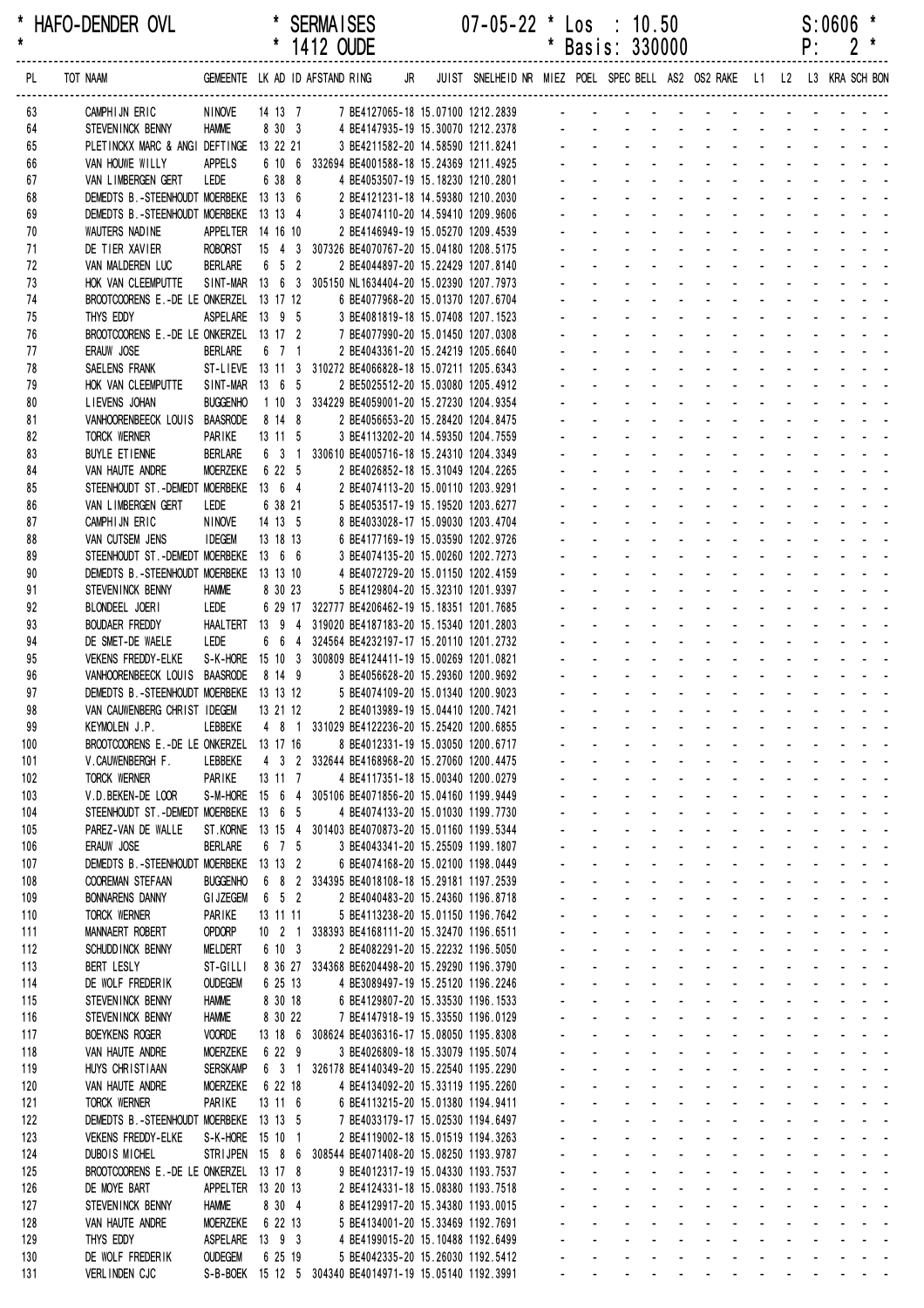|            |                                                                                                |                                      |                     | 1412 OUDE                                                                                   |  |                                                                            |              |                                | Basis: 330000                                              |                                 |                                                                           |                                                      |                                        | ۲:                        |                       |                  |  |
|------------|------------------------------------------------------------------------------------------------|--------------------------------------|---------------------|---------------------------------------------------------------------------------------------|--|----------------------------------------------------------------------------|--------------|--------------------------------|------------------------------------------------------------|---------------------------------|---------------------------------------------------------------------------|------------------------------------------------------|----------------------------------------|---------------------------|-----------------------|------------------|--|
| PL.        | TOT NAAM                                                                                       |                                      |                     | GEMEENTE LK AD ID AFSTAND RING                                                              |  | JR JUIST SNELHEID NR MIEZ POEL SPEC BELL AS2 OS2 RAKE L1 L2 L3 KRA SCH BON |              |                                |                                                            |                                 |                                                                           |                                                      |                                        |                           |                       |                  |  |
| 132        | LIEVENS JOHAN                                                                                  |                                      |                     | BUGGENHO  1 10  4  2  BE4059029-20  15.30280  1191.6889  -                                  |  |                                                                            |              |                                |                                                            |                                 |                                                                           |                                                      |                                        |                           |                       |                  |  |
| 133        | VAN CUTSEM JENS                                                                                | <b>IDEGEM</b>                        | 13 18 2             | 7 BE4079363-20 15.06250 1191.5567                                                           |  |                                                                            |              |                                |                                                            |                                 |                                                                           |                                                      |                                        |                           |                       |                  |  |
| 134        | DE MOYE BART                                                                                   | APPELTER 13 20 3                     |                     | 3 BE4124263-18 15.09140 1190.9888                                                           |  |                                                                            |              |                                |                                                            |                                 |                                                                           |                                                      |                                        |                           |                       |                  |  |
| 135        | STEENHOUDT ST. - DEMEDT MOERBEKE 13 6 2                                                        |                                      |                     | 5 BE4074140-20 15.02580 1190.6826                                                           |  |                                                                            |              |                                |                                                            |                                 |                                                                           |                                                      |                                        |                           |                       |                  |  |
| 136<br>137 | VAN DEN DRIESSCHE NIE AALST<br>LIEVENS JOHAN                                                   | <b>BUGGENHO</b>                      | 1108                | 6 7 2 323002 BE4040587-20 15.21180 1190.5713<br>3 BE4059014-20 15.30460 1190.4155           |  |                                                                            |              |                                |                                                            |                                 |                                                                           |                                                      |                                        |                           |                       |                  |  |
| 138        | DOUCHAMPS ALAIN                                                                                |                                      |                     | ASPELARE  13  4  2  310731 BE2009045-19  15.11020  1190.3882                                |  |                                                                            |              |                                |                                                            |                                 |                                                                           |                                                      |                                        |                           |                       |                  |  |
| 139        | <b>OPDECAM STEPHAN</b>                                                                         |                                      |                     | GODVEERD 15 11 2 308942 BE4002924-20 15.09480 1189.1532                                     |  |                                                                            |              |                                |                                                            |                                 |                                                                           |                                                      |                                        |                           |                       |                  |  |
| 140        | DE SLOOVER-DE MEERSMA HOFSTADE                                                                 |                                      |                     | 6 16 14 325060 BE4044247-20 15.23230 1189.0264                                              |  |                                                                            |              |                                |                                                            |                                 |                                                                           |                                                      |                                        |                           |                       |                  |  |
| 141        | DEMEDTS B.-STEENHOUDT MOERBEKE 13 13 13                                                        |                                      |                     | 8 BE4074127-20 15.04070 1188.8516                                                           |  |                                                                            |              |                                |                                                            |                                 |                                                                           |                                                      |                                        |                           |                       |                  |  |
| 142        | PLATTEEUW-BRANDENO                                                                             | <b>WICHELEN</b>                      |                     | 6 58 50 327581 BE4041705-20 15.25340 1188.7541                                              |  |                                                                            |              |                                |                                                            |                                 |                                                                           |                                                      |                                        |                           |                       |                  |  |
| 143<br>144 | VANHOORENBEECK LOUIS BAASRODE<br>LANSSENS WILFRIED                                             |                                      | 8 14 5              | 4 BE4148130-17 15.32410 1187.8698<br>SINT-LIE 14 3 1 310680 BE4209441-20 15.11341 1187.7585 |  |                                                                            |              |                                |                                                            |                                 |                                                                           |                                                      |                                        |                           |                       |                  |  |
| 145        | <b>BONNARENS DANNY</b>                                                                         | <b>GIJZEGEM</b>                      | 6 5 1               | 3 BE4136398-18 15.26440 1187.6451                                                           |  |                                                                            |              |                                |                                                            |                                 |                                                                           |                                                      |                                        |                           |                       |                  |  |
| 146        | <b>BONNARENS DANNY</b>                                                                         | <b>GI JZEGEM</b>                     | 6 5 4               | 4 BE4040496-20 15.26470 1187.4306                                                           |  |                                                                            |              |                                |                                                            |                                 |                                                                           |                                                      |                                        |                           |                       |                  |  |
| 147        | <b>MAES WILLY</b>                                                                              | <b>ROBORST</b>                       |                     | 15 4 2 307450 BE4004068-19 15.08570 1187.2948                                               |  |                                                                            |              |                                |                                                            |                                 |                                                                           |                                                      |                                        |                           |                       |                  |  |
| 148        | DE WOLF FREDERIK                                                                               | <b>OUDEGEM</b>                       | 6 25 18             | 6 BE3015587-20 15.27170 1187.2369                                                           |  |                                                                            |              |                                |                                                            |                                 |                                                                           |                                                      |                                        |                           |                       |                  |  |
| 149        | <b>KERRE RUDY</b>                                                                              | <b>BERLARE</b>                       | 6 9 1               | 330527 BE4221217-17 15.28299 1186.8186                                                      |  |                                                                            |              |                                |                                                            |                                 |                                                                           |                                                      |                                        |                           |                       |                  |  |
| 150        | PAREZ-VAN DE WALLE                                                                             | ST. KORNE 13 15 9<br><b>SCHELLEB</b> | 6 19 4              | 2 BE4070874-20 15.03590 1186.7039<br>326483 BE4091624-20 15.25081 1186.6284                 |  |                                                                            |              |                                |                                                            |                                 |                                                                           |                                                      |                                        |                           |                       |                  |  |
| 151<br>152 | TEAM VAN IMPE<br><b>MAES WILLY</b>                                                             | <b>ROBORST</b>                       | 15 4 1              | 2 BE4036065-20 15.09150 1185.9209                                                           |  |                                                                            |              |                                |                                                            |                                 |                                                                           |                                                      |                                        |                           |                       |                  |  |
| 153        | TORTELBOOM WILLY                                                                               |                                      |                     | OOMBERGE  13  6  5  312987 BE4078203-20  15.13580  1185.7065                                |  |                                                                            |              |                                |                                                            |                                 |                                                                           |                                                      |                                        |                           |                       |                  |  |
| 154        | TORTELBOOM WILLY                                                                               | OOMBERGE 13 6 3                      |                     | 2 BE4013409-19 15.13590 1185.6317                                                           |  |                                                                            |              |                                |                                                            |                                 |                                                                           |                                                      |                                        |                           |                       |                  |  |
| 155        | VAN CUTSEM JENS                                                                                | <b>IDEGEM</b>                        | 13 18 7             | 8 BE4079393-20 15.07450 1185.3928                                                           |  |                                                                            |              |                                |                                                            |                                 |                                                                           |                                                      |                                        |                           |                       |                  |  |
| 156        | <b>COOREMAN STEFAAN</b>                                                                        | <b>BUGGENHO</b>                      | 6 8 4               | 2 BE4058107-20 15.32151 1184.7406                                                           |  |                                                                            |              |                                |                                                            |                                 |                                                                           |                                                      |                                        |                           |                       |                  |  |
| 157        | VAN DEN DRIESSCHE NIE AALST<br>VAN HAUTE ANDRE                                                 | <b>MOERZEKE</b>                      | $6$ 7 $3$<br>6 22 7 | 2 BE4045762-20 15.22400 1184.6039                                                           |  |                                                                            |              |                                |                                                            |                                 |                                                                           |                                                      |                                        |                           |                       |                  |  |
| 158<br>159 | RAEMDONCK-RUYS                                                                                 | <b>HAMME</b>                         |                     | 6 BE4026811-18 15.35479 1184.3526<br>8 30 27 341003 BE4177611-20 15.37590 1184.1067         |  |                                                                            |              |                                |                                                            |                                 |                                                                           |                                                      |                                        |                           |                       |                  |  |
| 160        | LIEVENS JOHAN                                                                                  | <b>BUGGENHO</b>                      | 1101                | 4 BE4059003-20 15.32190 1183.8798                                                           |  |                                                                            |              |                                |                                                            |                                 |                                                                           |                                                      |                                        |                           |                       |                  |  |
| 161        | PLETINCKX MARC & ANGI DEFTINGE                                                                 |                                      | 13 22 4             | 4 BE4070934-20 15.04550 1183.6182                                                           |  |                                                                            |              |                                |                                                            |                                 |                                                                           |                                                      |                                        |                           |                       |                  |  |
| 162        | <b>BOEYKENS KRIS</b>                                                                           |                                      |                     | BUGGENHO 10 17 16 333050 BE4116076-19 15.31230 1183.6167                                    |  |                                                                            |              |                                |                                                            |                                 |                                                                           |                                                      |                                        |                           |                       |                  |  |
| 163        | SAELENS FRANK                                                                                  | ST-LIEVE 13 11 4                     |                     | 2 BE4031922-19 15.12101 1183.4839                                                           |  |                                                                            |              |                                |                                                            |                                 |                                                                           |                                                      |                                        |                           |                       |                  |  |
| 164<br>165 | STEVENINCK BENNY<br>FAMILIE DE KERPEL                                                          | <b>HAMME</b><br><b>MOORSEL</b>       | 8 30 30             | 9 BE4147997-19 15.36560 1183.4387<br>4 5 3 325881 BE4080732-20 15.25239 1183.3078           |  |                                                                            |              |                                |                                                            |                                 |                                                                           |                                                      | $\sim$                                 |                           |                       |                  |  |
| 166        | <b>MAES WILLY</b>                                                                              | <b>ROBORST</b>                       | 15 4 4              | 3 BE4036006-20 15.09520 1183.1067                                                           |  |                                                                            |              |                                |                                                            |                                 |                                                                           |                                                      |                                        |                           |                       |                  |  |
| 167        | STEVENINCK BENNY                                                                               | <b>HAMME</b>                         | 8 30 7              | 10 BE4129959-20 15.37030 1182.9577                                                          |  |                                                                            |              |                                |                                                            |                                 |                                                                           |                                                      |                                        |                           |                       |                  |  |
| 168        | VAN LIMBERGEN GERT                                                                             | <b>LEDE</b>                          | 6 38 24             | 6 BE4040236-20 15.24410 1182.5217                                                           |  |                                                                            |              |                                |                                                            |                                 |                                                                           |                                                      |                                        |                           |                       |                  |  |
| 169        | DE SLOOVER-DE MEERSMA HOFSTADE                                                                 |                                      | 6 16 6              | 2 BE4052267-19 15.24540 1182.4664                                                           |  |                                                                            |              |                                |                                                            |                                 | $\omega_{\rm{max}}=0.01$                                                  | <b>Contractor</b>                                    | $\sim$                                 |                           |                       |                  |  |
| 170        | EVERAERT JO                                                                                    | <b>HOFSTADE</b>                      | 6 6 1               | 326103 BE4054345-19 15.25470 1182.4609                                                      |  |                                                                            |              |                                |                                                            |                                 |                                                                           |                                                      |                                        |                           |                       |                  |  |
| 171<br>172 | DUBOIS MICHEL<br>VAN HAUTE ANDRE                                                               | STRIJPEN 15 8 2<br><b>MOERZEKE</b>   | 6 22 19             | 2 BE4125766-19 15.10590 1182.2364<br>7 BE4134101-20 15.36189 1182.2154                      |  |                                                                            |              |                                |                                                            | $\omega$                        | $\sim$<br>$\mathbf{r}$<br><b>Contractor</b><br>$\omega$                   | $\sim$<br>$\mathbf{L}^{\text{max}}$                  | $\Delta \sim 100$<br>$\Delta \sim 100$ | $\sim$                    |                       |                  |  |
| 173        | CARDON C & G                                                                                   | AALST                                |                     | 2 12 4 323856 BE4070233-19 15.24030 1181.7406                                               |  |                                                                            |              | $\mathbf{r}$                   | $\mathbf{r}$                                               | $\mathbf{r}$                    | $\sim 100$<br>$\blacksquare$                                              | $\mathbf{L}^{\text{max}}$                            | $\mathcal{L}^{\text{max}}$             |                           |                       |                  |  |
| 174        | VAN CAUWENBERG CHRIST IDEGEM                                                                   |                                      | 13 21 6             | 3 BE4078048-20 15.08480 1181.6422                                                           |  |                                                                            |              | $\blacksquare$                 | $\sim$                                                     | $\sim$                          | $\sim$<br>$\blacksquare$                                                  |                                                      |                                        |                           |                       |                  |  |
| 175        | VAN LIMBERGEN GERT                                                                             | LEDE                                 | 6 38 30             | 7 BE4214333-20 15.25000 1181.1600                                                           |  |                                                                            |              |                                |                                                            |                                 |                                                                           |                                                      |                                        |                           |                       |                  |  |
| 176        | COOREMAN AUGUST                                                                                | LEBBEKE                              | $4\quad 5\quad 5$   | 331638 BE4196009-20 15.30470 1181.1171                                                      |  |                                                                            |              |                                |                                                            |                                 |                                                                           |                                                      |                                        |                           |                       |                  |  |
| 177        | CORTHALS ET IENNE                                                                              | <b>MASSEMEN</b>                      | 6 14 1              | 322044 BE4123575-20 15.22429 1180.8811                                                      |  |                                                                            |              | $\sim$                         | $\mathbf{r}$<br>$\overline{a}$                             |                                 | $\sim$<br>$\blacksquare$                                                  | $\mathbf{r}$                                         |                                        | $\sim$ $\sim$             |                       |                  |  |
| 178<br>179 | <b>BOUDAER FREDDY</b><br>STEVENINCK BENNY                                                      | <b>HAALTERT</b><br><b>HAMME</b>      | 13 9 8<br>8 30 27   | 2 BE4187902-20 15.20100 1180.8267<br>11 BE4129930-20 15.37350 1180.7638                     |  |                                                                            |              | $\mathbf{r}$                   | ÷.<br>$\sim 100$                                           | $\mathcal{L}$<br>$\sim 100$     | <b>Contractor</b><br>$\mathcal{L}$<br>$\Delta \sim 10^{-1}$<br>$\sim 100$ | $\omega_{\rm{max}}$<br>$\mathbf{z}$ and $\mathbf{z}$ | $\omega_{\rm{max}}$                    |                           | $\Delta \phi = 0.000$ |                  |  |
| 180        | VAN DEN DRIESSCHE NIE AALST                                                                    |                                      | 6 7 4               | 3 BE4040570-20 15.23390 1180.3472                                                           |  |                                                                            | $\mathbf{r}$ | $\blacksquare$                 | $\sim$                                                     | $\blacksquare$                  | $\sim$                                                                    |                                                      | $\sim 10$                              |                           |                       |                  |  |
| 181        | PENNE BERT                                                                                     | NEDERHAS                             | 14 13 7             | 2 BE4098517-20 15.14420 1180.2267                                                           |  |                                                                            |              |                                |                                                            | $\mathcal{L}$                   |                                                                           |                                                      |                                        |                           |                       |                  |  |
| 182        | VAN HAUTE ANDRE                                                                                | <b>MOERZEKE</b>                      | 6 22 15             | 8 BE4163944-19 15.36519 1179.9488                                                           |  |                                                                            |              |                                |                                                            |                                 |                                                                           |                                                      |                                        |                           |                       |                  |  |
| 183        | STEVENINCK BENNY                                                                               | <b>HAMME</b>                         | 8 30 17             | 12 BE4129983-20 15.37470 1179.9432                                                          |  |                                                                            |              |                                |                                                            |                                 | $\sim$<br>$\mathbf{r}$                                                    |                                                      | $\Delta \sim 100$                      | $\sim$                    |                       |                  |  |
| 184        | <b>VDELSEN DANNY&amp;BJORN</b>                                                                 | <b>BAASRODE</b>                      | 8 9 3               | 335432 BE4226513-18 15.34181 1179.8454                                                      |  |                                                                            |              | $\overline{\phantom{a}}$<br>¥. | $\mathbf{r}$<br>$\mathcal{L}^{\text{max}}$<br>$\mathbf{r}$ | $\blacksquare$<br>$\mathbf{r}$  | $\sim$<br>$\mathbf{r}$<br>$\sim 100$<br>$\mathbf{r}$                      |                                                      | $\sim 100$                             |                           |                       |                  |  |
| 185<br>186 | TACKAERT JOZEF<br>VAN WEYENBERGHE KAMIE NIEUWERK 13 9 3 320834 BE4101527-20 15.22050 1179.1755 | <b>GREMBERG</b>                      | 4 8 4               | 335595 BE4175377-20 15.34350 1179.2504                                                      |  |                                                                            |              | $\sim$                         | $\sim$                                                     | $\blacksquare$                  | $\sim$<br>$\blacksquare$                                                  |                                                      |                                        |                           |                       |                  |  |
| 187        | ANCKAERT FREDDY                                                                                | GRIMMING 13 4 1                      |                     | 2 BE4078151-20 15.08521 1178.9816                                                           |  |                                                                            |              |                                |                                                            |                                 |                                                                           |                                                      |                                        |                           |                       |                  |  |
| 188        | DE WOLF FREDERIK                                                                               | <b>OUDEGEM</b>                       | 6 25 9              | 7 BE4042397-20 15.29290 1177.8913                                                           |  |                                                                            |              |                                |                                                            |                                 |                                                                           |                                                      |                                        |                           |                       |                  |  |
| 189        | VANHOORENBEECK LOUIS                                                                           | <b>BAASRODE</b>                      | 8 14 13             | 5 BE4056647-20 15.35061 1177.7939                                                           |  |                                                                            |              |                                | ÷.                                                         |                                 | $\sim$                                                                    |                                                      |                                        | and a strain and a        |                       |                  |  |
| 190        | SCHUDD INCK BENNY                                                                              | <b>MELDERT</b>                       | 6 10 5              | 3 BE6224205-20 15.26432 1177.7681                                                           |  |                                                                            | $\mathbf{r}$ |                                |                                                            |                                 | $\sim$<br>$\mathcal{L}$                                                   |                                                      |                                        |                           |                       |                  |  |
| 191        | DE MOYE BART<br>DE MOYE BART                                                                   | APPELTER 13 20 5<br>APPELTER 13 20 4 |                     | 4 BE4075342-20 15.12110 1177.5882<br>5 BE4075363-20 15.12130 1177.4385                      |  |                                                                            | ÷.<br>÷.     | $\mathbf{r}$<br>$\omega$       | $\mathcal{L}^{\text{max}}$<br>$\sim$                       | $\sim 100$                      | $\Delta \sim 10^{-1}$<br>$\sim 100$<br>$\sim$                             | $\sim 100$<br>$\mathbf{z}$ and $\mathbf{z}$          | $\omega_{\rm{max}}$<br>$\sim 10$       |                           |                       | and a strain and |  |
| 192<br>193 | <b>VDELSEN DANNY&amp;BJORN</b>                                                                 | <b>BAASRODE</b>                      | 891                 | 2 BE4164030-19 15.34531 1177.4295                                                           |  |                                                                            |              |                                |                                                            | $\blacksquare$<br>$\mathcal{L}$ |                                                                           |                                                      |                                        |                           |                       |                  |  |
| 194        | DE NAYER LUC                                                                                   | OVERBOEL 13 12 5                     |                     | 8 BE4133462-20 15.04130 1177.3776                                                           |  |                                                                            |              |                                |                                                            |                                 |                                                                           |                                                      | $\sim$                                 |                           |                       |                  |  |
| 195        | VAN DEN EYNDE GUIDO                                                                            | GOEFERDI 13 10 5                     |                     | 2 BE4153667-19 15.05010 1177.0329                                                           |  |                                                                            |              |                                |                                                            |                                 |                                                                           |                                                      | $\sim$                                 | ÷.                        |                       |                  |  |
| 196        | DE PAUW FILIP                                                                                  |                                      |                     | DENDEHOU 14 6 2 314870 BE4072600-19 15.17311 1177.0034                                      |  |                                                                            |              |                                | $\mathbf{r}$                                               |                                 | $\sim$<br>$\omega$                                                        |                                                      |                                        |                           |                       |                  |  |
| 197        | DE MOYE BART                                                                                   | APPELTER 13 20 7                     |                     | 6 BE4011467-19 15.12190 1176.9896                                                           |  |                                                                            |              | $\mathcal{L}^{\pm}$            | $\mathcal{L}^{\text{max}}$<br>$\mathbf{r}$                 | $\mathcal{L}_{\mathcal{A}}$     | $\sim 100$<br>$\blacksquare$                                              |                                                      | $\mathcal{L}^{\text{max}}$             | $\mathbf{z} = \mathbf{z}$ |                       |                  |  |
| 198<br>199 | BOEYKENS FRANCOIS<br>STEVENINCK BENNY                                                          | LEBBEKE<br><b>HAMME</b>              | 4 6 5<br>8 30 12    | 2 BE4122878-20 15.32260 1176.9751<br>13 BE4129985-20 15.38360 1176.6043                     |  |                                                                            |              |                                | $\mathbf{L}^{\text{max}}$<br>$\sim 100$<br>$\sim 100$      | $\blacksquare$                  | $\sim$                                                                    | $\sim 100$                                           |                                        |                           |                       |                  |  |
| 200        | VAN LIMBERGEN GERT                                                                             | LEDE                                 | 6 38 11             | 8 BE4053578-19 15.26070 1176.3832                                                           |  |                                                                            |              |                                | and a state                                                |                                 | design and a state of the state of                                        |                                                      |                                        |                           |                       |                  |  |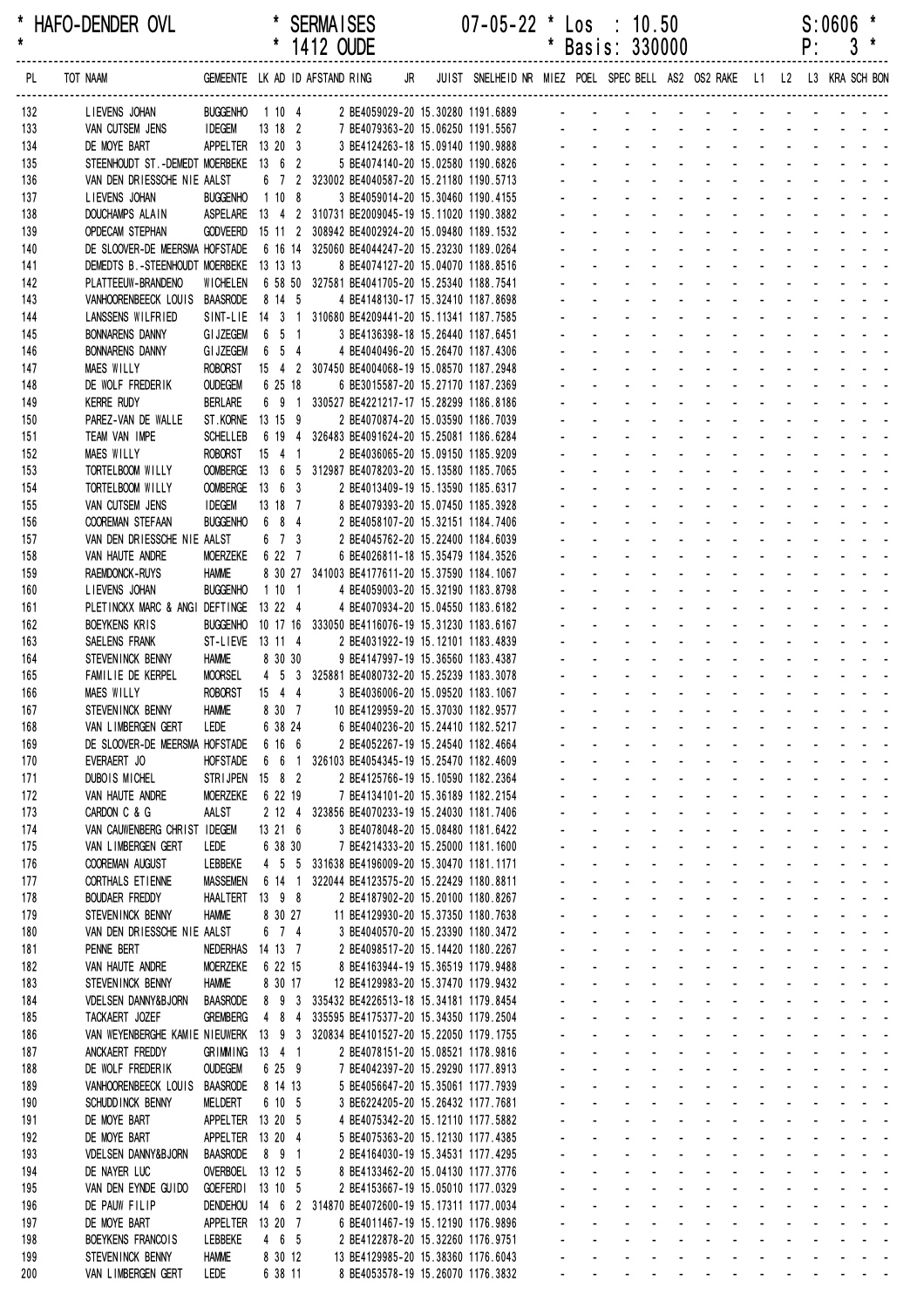|            |                                                                              |                                  |                     | 1412 OUDE |                                                                                                    |  |                                                                            |                |                           | Basis: 330000                                                                          |                                 |                                                    |                                                    |                             |                         | ۲.                         |                                                           |
|------------|------------------------------------------------------------------------------|----------------------------------|---------------------|-----------|----------------------------------------------------------------------------------------------------|--|----------------------------------------------------------------------------|----------------|---------------------------|----------------------------------------------------------------------------------------|---------------------------------|----------------------------------------------------|----------------------------------------------------|-----------------------------|-------------------------|----------------------------|-----------------------------------------------------------|
| PL         | TOT NAAM                                                                     | GEMEENTE LK AD ID AFSTAND RING   |                     |           |                                                                                                    |  | JR JUIST SNELHEID NR MIEZ POEL SPEC BELL AS2 OS2 RAKE L1 L2 L3 KRA SCH BON |                |                           |                                                                                        |                                 |                                                    |                                                    |                             |                         |                            |                                                           |
| 201        | CALLEBAUT GUY&ALFONS HERDERSE 6 5 3 326691 BE4050055-19 15.27430 1176.3464 - |                                  |                     |           |                                                                                                    |  |                                                                            |                |                           |                                                                                        |                                 |                                                    |                                                    |                             |                         |                            |                                                           |
| 202        | <b>BOEYKENS ROGER</b>                                                        | <b>VOORDE</b>                    | 13 18 8             |           | 2 BE4108294-15 15.12220 1176.3080                                                                  |  |                                                                            |                |                           |                                                                                        |                                 |                                                    |                                                    |                             |                         |                            |                                                           |
| 203        | RADEV STEFAN & DENISL ZANDBERG 13 8 1 306555 BE4124441-18 15.10410 1175.9670 |                                  |                     |           |                                                                                                    |  |                                                                            |                |                           |                                                                                        |                                 |                                                    |                                                    |                             |                         |                            |                                                           |
| 204        | PENNE BERT                                                                   | NEDERHAS 14 13 6                 |                     |           | 3 BE4098661-20 15.15400 1175.9322                                                                  |  |                                                                            |                |                           |                                                                                        |                                 |                                                    |                                                    |                             |                         |                            |                                                           |
| 205        | <b>BRAEM ROBERT</b><br>WAUTERS NADINE                                        | <b>OUTER</b><br>APPELTER 14 16 2 |                     |           | 14 5 1 313519 BE4187909-20 15.16370 1175.9167                                                      |  |                                                                            |                |                           |                                                                                        |                                 |                                                    |                                                    |                             |                         |                            |                                                           |
| 206<br>207 | PLETINCKX GUY                                                                |                                  |                     |           | 3 BE4051301-17 15.12460 1175.7770<br>ZANDBERG  13  5  2  306572  BE4010329-19  15.10560  1174.9055 |  |                                                                            |                |                           |                                                                                        |                                 |                                                    |                                                    |                             |                         |                            |                                                           |
| 208        | WAUTERS NADINE                                                               | APPELTER 14 16 14                |                     |           | 4 BE4183642-20 15.13060 1174.2873                                                                  |  |                                                                            |                |                           |                                                                                        |                                 |                                                    |                                                    |                             |                         |                            |                                                           |
| 209        | WAUTERS NADINE                                                               | APPELTER 14 16 15                |                     |           | 5 BE4183542-20 15.13090 1174.0642                                                                  |  |                                                                            |                |                           |                                                                                        |                                 |                                                    |                                                    |                             |                         |                            |                                                           |
| 210        | EVERAERT JO                                                                  | <b>HOFSTADE</b>                  | 6 6 2               |           | 2 BE4003748-18 15.27530 1173.5249                                                                  |  |                                                                            |                |                           |                                                                                        |                                 |                                                    | $\sim$                                             |                             |                         |                            |                                                           |
| 211        | FRANCOIS WILLY                                                               | <b>SERSKAMP</b>                  |                     |           | 6 3 3 324480 BE4140179-20 15.26310 1173.4555                                                       |  |                                                                            |                |                           |                                                                                        |                                 |                                                    |                                                    |                             |                         |                            |                                                           |
| 212        | <b>COOREMAN AUGUST</b>                                                       | LEBBEKE                          | $4\quad 5\quad 4$   |           | 2 BE4196006-20 15.32440 1172.9710                                                                  |  |                                                                            |                |                           |                                                                                        |                                 |                                                    |                                                    |                             |                         |                            |                                                           |
| 213        | TACKAERT JOZEF                                                               | GREMBERG                         | 4 8 6               |           | 2 BE4175395-20 15.36100 1172.7257                                                                  |  |                                                                            |                |                           |                                                                                        |                                 |                                                    |                                                    |                             |                         |                            |                                                           |
| 214<br>215 | KEYMOLEN J.P.<br>STEVENINCK BENNY                                            | LEBBEKE<br><b>HAMME</b>          | 483<br>8 30 21      |           | 2 BE4122271-20 15.32210 1172.4066<br>14 BE4129994-20 15.39380 1172.4065                            |  |                                                                            |                |                           |                                                                                        |                                 |                                                    |                                                    |                             |                         |                            |                                                           |
| 216        | DE WOLF FREDERIK                                                             | <b>OUDEGEM</b>                   | 6 25 7              |           | 8 BE3015592-20 15.30510 1172.1595                                                                  |  |                                                                            |                |                           |                                                                                        |                                 |                                                    |                                                    |                             |                         |                            |                                                           |
| 217        | VAN CAUWENBERG CHRIST IDEGEM                                                 |                                  | 13 21 8             |           | 4 BE4078109-20 15.10550 1172.0562                                                                  |  |                                                                            |                |                           |                                                                                        |                                 |                                                    |                                                    |                             |                         |                            |                                                           |
| 218        | TORCK WERNER                                                                 | PARIKE                           | 13 11 4             |           | 7 BE4113236-20 15.06350 1171.8883                                                                  |  |                                                                            |                |                           |                                                                                        |                                 |                                                    |                                                    |                             |                         |                            |                                                           |
| 219        | BROOTCOORENS E.-DE LE ONKERZEL 13 17 14                                      |                                  |                     |           | 10 BE4018362-19 15.09200 1171.7352                                                                 |  |                                                                            |                |                           |                                                                                        |                                 |                                                    |                                                    |                             |                         |                            |                                                           |
| 220        | DE NAYER LUC                                                                 | OVERBOEL 13 12 9                 |                     |           | 9 BE4133503-20 15.05270 1171.6931                                                                  |  |                                                                            |                |                           |                                                                                        |                                 |                                                    |                                                    |                             |                         |                            |                                                           |
| 221        | DE SLOOVER-DE MEERSMA HOFSTADE                                               |                                  | 6 16 5              |           | 3 BE4052203-19 15.27260 1171.6689                                                                  |  |                                                                            |                |                           |                                                                                        |                                 |                                                    |                                                    |                             |                         |                            |                                                           |
| 222        | VAN CUTSEM JENS                                                              | <b>IDEGEM</b>                    | 13 18 8             |           | 9 BE4079374-20 15.10480 1171.5299                                                                  |  |                                                                            |                |                           |                                                                                        |                                 |                                                    |                                                    |                             |                         |                            |                                                           |
| 223        | VAN LIMBERGEN GERT<br>PLATTEEUW-BRANDENO                                     | Lede<br>WICHELEN                 | 6 38 27<br>6 58 53  |           | 9 BE4040003-20 15.27240 1170.9409                                                                  |  |                                                                            |                |                           |                                                                                        |                                 |                                                    |                                                    |                             |                         |                            |                                                           |
| 224<br>225 | WILLAERT EDDY                                                                | <b>MOERZEKE</b>                  |                     |           | 2 BE4041987-20 15.29460 1170.9079<br>6 6 3 337972 BE4133967-20 15.38430 1170.6009                  |  |                                                                            |                |                           |                                                                                        |                                 |                                                    |                                                    |                             |                         |                            |                                                           |
| 226        | <b>VERGUCHT MARTIN</b>                                                       | NEDERBRA 15 9 2                  |                     |           | 2 BE4125498-19 15.07090 1170.5464                                                                  |  |                                                                            |                |                           |                                                                                        |                                 |                                                    |                                                    |                             |                         |                            |                                                           |
| 227        | VAN CAUWENBERG CHRIST IDEGEM                                                 |                                  | 13 21 3             |           | 5 BE4013935-19 15.11190 1170.2621                                                                  |  |                                                                            |                |                           |                                                                                        |                                 |                                                    |                                                    |                             |                         |                            |                                                           |
| 228        | VAN LIMBERGEN GERT                                                           | LEDE                             | 6 38 16             |           | 10 BE4053500-19 15.27370 1170.0270                                                                 |  |                                                                            |                |                           |                                                                                        |                                 |                                                    |                                                    |                             |                         | and the state of the state |                                                           |
| 229        | SAELENS FRANK                                                                | ST-LIEVE 13 11 2                 |                     |           | 3 BE4066843-18 15.15141 1169.8004                                                                  |  |                                                                            |                |                           |                                                                                        |                                 |                                                    |                                                    |                             |                         |                            |                                                           |
| 230        | PLATTEEUW-BRANDENO                                                           | <b>WICHELEN</b>                  | 6 58 37             |           | 3 BE4052453-19 15.30030 1169.7233                                                                  |  |                                                                            |                |                           |                                                                                        |                                 |                                                    |                                                    |                             |                         |                            |                                                           |
| 231        | PILLET PETER                                                                 | <b>IDEGEM</b>                    |                     |           | 14 8 7 306134 BE4013487-19 15.11430 1169.7153                                                      |  |                                                                            |                |                           |                                                                                        |                                 |                                                    |                                                    |                             |                         |                            |                                                           |
| 232        | VAN LIMBERGEN GERT                                                           | LEDE                             | 6 38 18             |           | 11 BE4053599-19 15.27420 1169.6759                                                                 |  |                                                                            |                |                           |                                                                                        |                                 |                                                    |                                                    |                             |                         |                            |                                                           |
| 233<br>234 | CARDON C & G<br>5.00 VAN LIMBERGEN GERT                                      | AALST<br>LEDE                    | 2 12 10<br>6 38 4   |           | 2 BE4139093-18 15.27000 1169.1552<br>12 BE4040079-20 15.27560 1168.6939                            |  |                                                                            |                |                           |                                                                                        |                                 | $\Delta \phi = 0.01$                               | $\sim$                                             |                             | <b>Contractor</b>       | ÷.                         | $-500$                                                    |
| 235        | VAN LIMBERGEN GERT                                                           | LEDE                             | 6 38 19             |           | 13 BE4053494-19 15.27580 1168.5538                                                                 |  |                                                                            |                |                           |                                                                                        |                                 |                                                    |                                                    |                             |                         |                            |                                                           |
| 236        | VAN MALDEREN LUC                                                             | <b>BERLARE</b>                   | 6 5 5               |           | 3 BE4044891-20 15.31550 1168.3914                                                                  |  |                                                                            |                |                           |                                                                                        |                                 |                                                    | $\Delta \sim 10^4$                                 |                             |                         |                            |                                                           |
| 237        | VAN HAUTE ANDRE                                                              | <b>MOERZEKE</b>                  | 6 22 10             |           | 9 BE4134064-20 15.39439 1168.2741                                                                  |  |                                                                            |                |                           |                                                                                        |                                 | $\Delta \phi = 0.01$                               | <b>Contractor</b>                                  |                             |                         | and a straight and         |                                                           |
| 238        | BOEYKENS KRIS                                                                | <b>BUGGENHO</b>                  | 10 17 14            |           | 2 BE4017654-18 15.35070 1168.1183                                                                  |  |                                                                            |                |                           |                                                                                        |                                 |                                                    |                                                    |                             |                         |                            | and a series of the series of the series                  |
| 239        | STEVEN INCK BENNY                                                            | <b>HAMME</b>                     | 8 30 6              |           | 15 BE4129928-20 15.40460 1167.8368                                                                 |  |                                                                            |                |                           |                                                                                        |                                 |                                                    | and a straight                                     |                             |                         |                            | and a straightful and a                                   |
| 240        | VAN DER VREKEN FRANS                                                         | LEBBEKE                          |                     |           | 4 4 4 331152 BE4030185-18 15.33400 1167.3984                                                       |  |                                                                            |                |                           |                                                                                        | $\sim$                          |                                                    |                                                    |                             |                         |                            | design and a state of the state of                        |
| 241<br>242 | <b>BOEYKENS ROGER</b><br>VAN CAUWENBERG CHRIST IDEGEM                        | <b>VOORDE</b>                    | 13 18 1<br>13 21 14 |           | 3 BE4062385-20 15.14250 1167.1882<br>6 BE4078053-20 15.12010 1167.1357                             |  |                                                                            | ä,             | $\omega_{\rm{max}}$       | $\omega_{\rm{max}}$<br>$\omega_{\rm{max}}$<br>$\Delta \sim 100$<br>$\omega_{\rm{max}}$ | $\Delta \sim 100$               | $\Delta \sim 100$                                  | $\Delta \phi = \Delta \phi$ and $\Delta \phi$      |                             | $\Delta \phi = 0.000$ . | $\omega_{\rm{max}}$        | and a series of the series of the series                  |
| 243        | TEAM VAN IMPE                                                                | <b>SCHELLEB</b>                  | 6 19 14             |           | 2 BE4091660-20 15.29481 1166.8372                                                                  |  |                                                                            |                | $\sim$                    | $\sim 100$                                                                             | <b>Contractor</b><br>$\sim$     |                                                    | $\Delta \sim 100$<br>$\Delta \sim 100$             |                             | <b>All Cards</b>        |                            |                                                           |
| 244        | STEVENINCK BENNY                                                             | <b>HAMME</b>                     | 8 30 5              |           | 16 BE4129847-20 15.41020 1166.7667                                                                 |  |                                                                            |                |                           | <b>All Service</b>                                                                     |                                 | $\omega_{\rm{max}}$<br>$\mathcal{L}^{\mathcal{L}}$ |                                                    |                             |                         |                            | and a straightful and a                                   |
| 245        | CARDON C & G                                                                 | AALST                            | 2128                |           | 3 BE4070089-19 15.27420 1166.2081                                                                  |  |                                                                            |                |                           | $\omega_{\rm{max}}$                                                                    | $\mathcal{L}_{\rm{max}}$        | $\mathcal{L}^{\mathcal{L}}$                        | $\mathbf{r}$                                       |                             |                         |                            | المنابذ المنابذ المنابذ والمنابذ                          |
| 246        | VAN BEVER DIRK                                                               |                                  |                     |           | SINT-MAR 13 14 13 305139 BE4077537-20 15.11419 1165.9952                                           |  |                                                                            |                | $\sim$                    | $\mathcal{L}^{\mathcal{A}}$<br>$\sim 100$                                              |                                 | $\omega_{\rm{max}}$ and $\omega_{\rm{max}}$        | $\mathcal{L}$                                      | $\mathcal{L}^{\mathcal{A}}$ |                         |                            | and the state of the state of the state of                |
| 247        | ANCKAERT FREDDY                                                              | GRIMMING 13 4 3                  |                     |           | 3 BE4078185-20 15.11451 1165.9945                                                                  |  |                                                                            | ä,             |                           | $\omega_{\rm{max}}$                                                                    |                                 |                                                    |                                                    |                             |                         |                            | and a strain and a strain and a                           |
| 248        | KEYMOLEN J.P.                                                                | LEBBEKE                          | 4 8 8               |           | 3 BE4059810-20 15.33560 1165.8687                                                                  |  |                                                                            | $\blacksquare$ |                           | $\Delta \sim 100$<br>$\omega_{\rm{max}}$                                               | $\Delta \sim 100$               | $\omega_{\rm{max}}$                                | $\Delta \sim 100$<br>$\Delta \sim 100$             |                             |                         |                            | and a straight and a                                      |
| 249        | VAN BEVER DIRK                                                               | SINT-MAR 13 14 9                 |                     |           | 2 BE4077506-20 15.11439 1165.8467                                                                  |  |                                                                            | $\blacksquare$ | $\sim$                    | $\omega_{\rm{max}}$                                                                    | $\sim 100$<br>$\Delta \sim 100$ |                                                    | $\omega_{\rm{max}}$<br>$\Delta \sim 100$           |                             |                         |                            | and a straightful and a                                   |
| 250<br>251 | <b>BOEYKENS ROGER</b><br>CARDON C & G                                        | <b>VOORDE</b><br>AALST           | 13 18 12<br>2 12 2  |           | 4 BE4075186-20 15.14440 1165.7920<br>4 BE4139090-18 15.27510 1165.5785                             |  |                                                                            |                |                           | $\omega_{\rm{max}}$                                                                    |                                 | $\sim 100$<br>$\sim$                               | $\Delta\phi=0.25\pm0.02$                           |                             |                         |                            | and a straightful and a<br>and a straightful and a        |
| 252        | <b>BOUDAER FREDDY</b>                                                        | HAALTERT 13 9 2                  |                     |           | 3 BE4140138-19 15.23480 1165.1570                                                                  |  |                                                                            | $\blacksquare$ |                           | $\Delta \sim 10^4$                                                                     |                                 |                                                    | and the company                                    |                             |                         |                            | and a straight and a straight and                         |
| 253        | VAN WEYENBERGHE KAMIE NIEUWERK 13 9 2                                        |                                  |                     |           | 2 BE4101504-20 15.25240 1164.9746                                                                  |  |                                                                            | $\blacksquare$ | $\sim$                    | $\Delta \sim 100$                                                                      | and a straight and              |                                                    |                                                    |                             | and a state             |                            |                                                           |
| 254        | DE BLANDER WILLIAM                                                           | <b>OUTER</b>                     | 14 6 5              |           | 2 BE4154442-19 15.16190 1164.9628                                                                  |  |                                                                            |                | $\omega_{\rm{max}}$       | $\Delta \sim 100$<br>$\omega_{\rm{max}}$                                               | and a straight and              |                                                    |                                                    | $\Delta \sim 100$           | $\sim 100$              |                            | and a straight                                            |
| 255        | CALLEBAUT GUY&ALFONS HERDERSE                                                |                                  | 6 5 1               |           | 2 BE4045947-20 15.30300 1164.6738                                                                  |  |                                                                            |                | $\omega_{\rm{max}}$       | $\Delta \sim 100$                                                                      | and a straightful and state     |                                                    |                                                    | $\Delta \sim 100$           |                         |                            |                                                           |
| 256        | DE WOLF FREDERIK                                                             | <b>OUDEGEM</b>                   | 6 25 6              |           | 9 BE3015588-20 15.32410 1164.5575                                                                  |  |                                                                            |                |                           | $\Delta \sim 100$                                                                      | and a straightful and state     |                                                    |                                                    |                             |                         |                            | and a straightful and a                                   |
| 257        | VAN DEN EYNDE GUIDO                                                          | <b>GOEFERDI</b>                  | 13 10 8             |           | 3 BE4153723-19 15.07460 1164.4756                                                                  |  |                                                                            |                |                           | $\Delta \sim 10^{-1}$<br>$\Delta \sim 100$                                             |                                 | <b>Service</b> State                               | $\sim$                                             |                             |                         |                            | and a straightful and a                                   |
| 258        | TACKAERT JOZEF                                                               | <b>GREMBERG</b>                  | 483                 |           | 3 BE4175363-20 15.38140 1164.3171                                                                  |  |                                                                            | $\blacksquare$ |                           | $\Delta \sim 10^4$<br>$\Delta \sim 100$<br>$\omega_{\rm{max}}$ , $\omega_{\rm{max}}$   | $\sim$                          | <b>Service</b> State                               | $\Delta \sim 100$<br>and the state of the state of |                             |                         |                            | and a straight and a straight<br>and a strain and a       |
| 259<br>260 | PLETINCKX MARC & ANGI DEFTINGE 13 22 7<br>DE WOLF FREDERIK                   | <b>OUDEGEM</b>                   | 6 25 12             |           | 5 BE6025129-20 15.09090 1164.2832<br>10 BE3015575-20 15.32450 1164.2829                            |  |                                                                            | $\blacksquare$ | $\omega_{\rm{max}}$       | $\Delta \sim 100$<br>$\Delta \sim 100$                                                 |                                 |                                                    |                                                    |                             |                         |                            | المنافذ والمستنقذ والمستنقذ والمستنقذ والمستنقذ والمستنقذ |
| 261        | TACKAERT JOZEF                                                               | <b>GREMBERG</b>                  | 4 8 5               |           | 4 BE4175370-20 15.38170 1164.1152                                                                  |  |                                                                            | $\blacksquare$ | $\mathcal{L}^{\pm}$       |                                                                                        | and a straight                  |                                                    | $\mathbf{z} = \mathbf{z} + \mathbf{z}$ .           |                             |                         |                            | and a straightful and a                                   |
| 262        | PLATTEEUW-BRANDENO                                                           | <b>WICHELEN</b>                  | 6 58 33             |           | 4 BE4001407-18 15.31250 1164.0426                                                                  |  |                                                                            |                | $\omega$                  |                                                                                        |                                 | $\mathbf{u} = \mathbf{u} \cdot \mathbf{u}$         |                                                    | $\mathbf{r}$                |                         |                            | and a series of the series of                             |
| 263        | PENNE BERT                                                                   | NEDERHAS 14 13 13                |                     |           | 4 BE4098546-20 15.18240 1163.9568                                                                  |  |                                                                            |                | $\mathcal{L}^{\pm}$       | $\omega_{\rm{max}}$                                                                    |                                 |                                                    | and the control                                    |                             |                         |                            | and a straightful and a                                   |
| 264        | VAN DEN EYNDE GUIDO                                                          | GOEFERDI 13 10 10                |                     |           | 4 BE4133404-20 15.07540 1163.8736                                                                  |  |                                                                            |                | $\sim$                    | $\Delta \sim 10^4$                                                                     |                                 | All Carolina                                       | $\sim$                                             |                             |                         |                            | and a strain and a                                        |
| 265        | <b>BRAEM ROBERT</b>                                                          | OUTER                            | 14 5 2              |           | 2 BE4172953-20 15.19230 1163.8396                                                                  |  |                                                                            |                | $\mathcal{L}^{\pm}$       | $\mathcal{L}^{\mathcal{L}}$                                                            | $\sim 100$                      | $\Delta \phi = \Delta \phi = 0.01$                 | $\Delta \sim 100$                                  |                             | and a con-              |                            | an na hair a                                              |
| 266        | PELEMAN FELIX                                                                | BUGGENHO 10 6 3                  |                     |           | 335510 BE4116229-19 15.38220 1163.4840                                                             |  |                                                                            |                | $\mathbf{a} = \mathbf{0}$ | $\Delta \sim 100$<br>$\omega_{\rm{max}}$                                               | and a straight and              |                                                    |                                                    | $\Delta \sim 100$           | $\Delta \sim 10^4$      |                            | and a straight                                            |
| 267        | PLATTEEUW-BRANDENO                                                           | <b>WICHELEN</b><br>LEDE          | 6 58 2              |           | 5 BE4041800-20 15.31360 1163.2848<br>14 BE4176359-20 15.29150 1163.1835                            |  |                                                                            |                | $\Delta \sim 100$         | $\Delta \sim 100$                                                                      | and a straightful and state     |                                                    |                                                    |                             |                         |                            | and a strain and a state                                  |
| 268<br>269 | VAN LIMBERGEN GERT<br>DE SLOOVER-DE MEERSMA HOFSTADE 6 16 2                  |                                  | 6 38 13             |           | 4 BE4044224-20 15.29290 1163.0747                                                                  |  |                                                                            |                | $\sim 100$                | $\blacksquare$<br>and a series of the series of the series of                          |                                 |                                                    |                                                    |                             |                         |                            |                                                           |
|            |                                                                              |                                  |                     |           |                                                                                                    |  |                                                                            |                |                           |                                                                                        |                                 |                                                    |                                                    |                             |                         |                            |                                                           |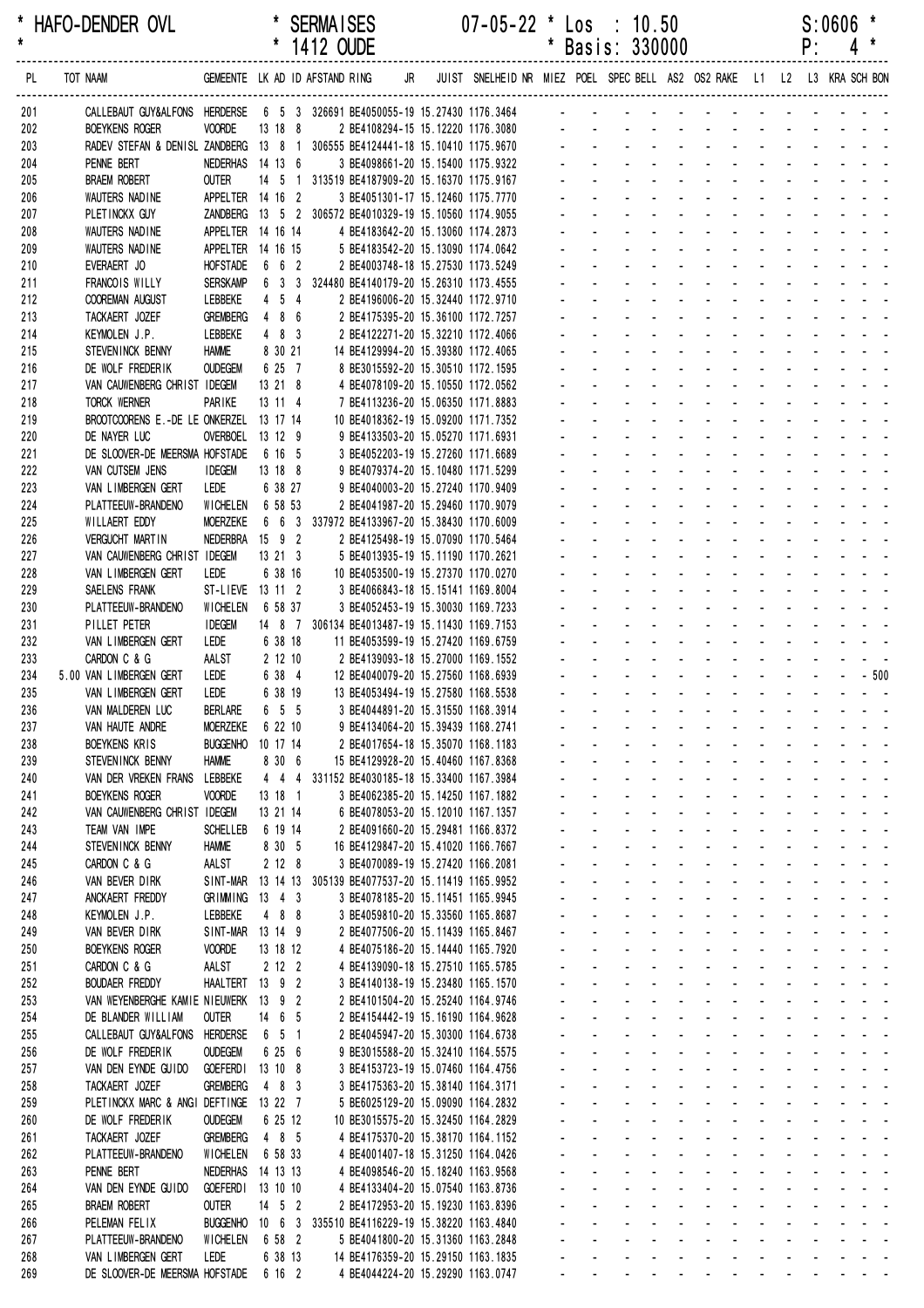|            |                                                                                |                                     |                          |                     | 1412 OUDE                                                                   |    |                                                                         |                      |                                | Basis: 330000        |                |                              |                                                             |                             |                 |                                             | ۲:                         | C                                         |                                                                                                                                                                  |
|------------|--------------------------------------------------------------------------------|-------------------------------------|--------------------------|---------------------|-----------------------------------------------------------------------------|----|-------------------------------------------------------------------------|----------------------|--------------------------------|----------------------|----------------|------------------------------|-------------------------------------------------------------|-----------------------------|-----------------|---------------------------------------------|----------------------------|-------------------------------------------|------------------------------------------------------------------------------------------------------------------------------------------------------------------|
| PL         | TOT NAAM<br>-------------------------------                                    |                                     |                          |                     | GEMEENTE LK AD ID AFSTAND RING<br>-------------------------------           | JR | JUIST SNELHEID NR MIEZ POEL SPEC BELL AS2 OS2 RAKE L1 L2 L3 KRA SCH BON |                      |                                |                      |                |                              |                                                             |                             |                 |                                             |                            |                                           |                                                                                                                                                                  |
| 270        | VAN LIMBERGEN GERT                                                             | LEDE                                |                          | 6 38 9              | 15 BE4040243-20 15.29180 1162.9753                                          |    |                                                                         |                      |                                |                      |                |                              |                                                             |                             |                 |                                             |                            |                                           |                                                                                                                                                                  |
| 271        | KEYMOLEN J.P.                                                                  | LEBBEKE                             | 4 8 4                    |                     | 4 BE4122248-20 15.34400 1162.8653                                           |    |                                                                         |                      |                                |                      |                |                              |                                                             |                             |                 |                                             |                            |                                           |                                                                                                                                                                  |
| 272        | CORTVRINDT GUIDO                                                               | WELLE                               |                          |                     | 14 4 4 318599 004096216-20 15.24010 1162.6993                               |    |                                                                         |                      |                                |                      |                |                              |                                                             |                             |                 |                                             |                            |                                           |                                                                                                                                                                  |
| 273        | <b>BOEYKENS ROGER</b>                                                          | <b>VOORDE</b>                       | 13 18 15                 |                     | 5 BE4002733-19 15.15270 1162.6446                                           |    |                                                                         |                      |                                |                      |                |                              |                                                             |                             |                 |                                             |                            |                                           |                                                                                                                                                                  |
| 274        | FRANCOIS WILLY                                                                 | <b>SERSKAMP</b>                     |                          | $6 \quad 3 \quad 2$ | 2 BE4089146-19 15.29070 1162.5246                                           |    |                                                                         |                      |                                |                      |                |                              |                                                             |                             |                 |                                             |                            |                                           |                                                                                                                                                                  |
| 275<br>276 | <b>KERRE RUDY</b><br>VAN HAUTE ANDRE                                           | <b>BERLARE</b><br><b>MOERZEKE</b>   | 6 22 8                   | 6 9 3               | 2 BE4044122-20 15.34200 1162.4631<br>10 BE4163987-19 15.41169 1162.0573     |    |                                                                         |                      |                                |                      |                |                              |                                                             |                             |                 |                                             |                            |                                           |                                                                                                                                                                  |
| 277        | COOREMAN AUGUST                                                                | LEBBEKE                             |                          | $4\quad 5\quad 2$   | 3 BE4032966-18 15.35250 1161.9434                                           |    |                                                                         |                      |                                |                      |                |                              |                                                             |                             |                 |                                             |                            |                                           |                                                                                                                                                                  |
| 278        | <b>BOMBEKE RUDY</b>                                                            | NIEUWEKE 14 6 2                     |                          |                     | 2 BE4139211-19 15.25510 1161.8851                                           |    |                                                                         |                      |                                |                      |                |                              |                                                             |                             |                 |                                             |                            |                                           |                                                                                                                                                                  |
| 279        | VAN LIMBERGEN GERT                                                             | LEDE                                | 6 38 32                  |                     | 16 BE4040154-20 15.29370 1161.6582                                          |    |                                                                         |                      |                                |                      |                |                              |                                                             |                             |                 |                                             |                            |                                           |                                                                                                                                                                  |
| 280        | DE MEYER-BODDAERT                                                              | <b>HAMME</b>                        |                          |                     | 8 19 12 340784 BE4177996-20 15.43220 1161.6316                              |    |                                                                         |                      |                                |                      |                |                              |                                                             |                             |                 |                                             |                            |                                           |                                                                                                                                                                  |
| 281        | VANHOORENBEECK LOUIS                                                           | BAASRODE                            | 8 14 1                   |                     | 6 BE4056616-20 15.39060 1161.5047                                           |    |                                                                         |                      |                                |                      |                |                              |                                                             |                             |                 |                                             |                            |                                           |                                                                                                                                                                  |
| 282        | CARDON C & G                                                                   | AALST                               |                          | 2121                | 5 BE4139051-18 15.28510 1161.3986                                           |    |                                                                         |                      |                                |                      |                |                              |                                                             |                             |                 |                                             |                            |                                           |                                                                                                                                                                  |
| 283<br>284 | DE MEYER-BODDAERT<br>PLATTEEUW-BRANDENO                                        | <b>HAMME</b><br>WICHELEN            | 8 19 19<br>6 58 10       |                     | 2 BE4158085-18 15.43270 1161.3018                                           |    |                                                                         |                      |                                |                      |                |                              |                                                             |                             |                 |                                             |                            |                                           |                                                                                                                                                                  |
| 285        | PLETINCKX MARC & ANGI DEFTINGE 13 22 5                                         |                                     |                          |                     | 6 BE4052560-19 15.32050 1161.2916<br>6 BE4125740-19 15.09530 1160.9979      |    |                                                                         |                      |                                |                      |                |                              |                                                             |                             |                 |                                             |                            |                                           |                                                                                                                                                                  |
| 286        | DE TIER XAVIER                                                                 | <b>ROBORST</b>                      | $15 \t 4 \t 2$           |                     | 2 BE4070770-20 15.14430 1160.9620                                           |    |                                                                         |                      |                                |                      |                |                              |                                                             |                             |                 |                                             |                            |                                           |                                                                                                                                                                  |
| 287        | VAN HAUTE ANDRE                                                                | <b>MOERZEKE</b>                     | 6 22 22                  |                     | 11 BE4134030-20 15.41339 1160.9281                                          |    |                                                                         |                      |                                |                      |                |                              |                                                             |                             |                 |                                             |                            |                                           |                                                                                                                                                                  |
| 288        | <b>HEEREMAN ANDRE</b>                                                          | ASPELARE 14 14 13                   |                          |                     | 2 BE4172623-20 15.17480 1160.8103                                           |    |                                                                         |                      |                                |                      |                |                              |                                                             |                             |                 |                                             |                            |                                           |                                                                                                                                                                  |
| 289        | BOEYKENS FRANCOIS                                                              | LEBBEKE                             | 466                      |                     | 3 BE4122871-20 15.36230 1160.7414                                           |    |                                                                         |                      |                                |                      |                |                              |                                                             |                             |                 |                                             |                            |                                           |                                                                                                                                                                  |
| 290        | VAN DEN EYNDE GUIDO                                                            | <b>GOEFERDI</b>                     | 13 10 6                  |                     | 5 BE4153695-19 15.08380 1160.5735                                           |    |                                                                         |                      |                                |                      |                |                              |                                                             |                             |                 |                                             |                            |                                           |                                                                                                                                                                  |
| 291        | <b>BOEYKENS KRIS</b>                                                           | <b>BUGGENHO</b>                     | 10 17 12                 |                     | 3 BE4056401-20 15.36590 1160.5204                                           |    |                                                                         |                      |                                |                      |                |                              |                                                             |                             |                 |                                             |                            |                                           |                                                                                                                                                                  |
| 292<br>293 | SCHUDD INCK BENNY<br>PENNE BERT                                                | MELDERT<br>NEDERHAS 14 13 5         | 6 10 1                   |                     | 4 BE4020973-18 15.30522 1160.3660<br>5 BE4098516-20 15.19160 1160.2104      |    |                                                                         |                      |                                |                      |                |                              |                                                             |                             |                 |                                             |                            |                                           |                                                                                                                                                                  |
| 294        | EVERAERT JO                                                                    | <b>HOFSTADE</b>                     | 666                      |                     | 3 BE4043258-20 15.31050 1160.1648                                           |    |                                                                         |                      |                                |                      |                |                              |                                                             |                             |                 |                                             |                            |                                           |                                                                                                                                                                  |
| 295        | SCHELFHOUT GLENN & ZA OVERBOEL 13 8 6                                          |                                     |                          |                     | 298644 BE4133347-20 15.07300 1159.7825                                      |    |                                                                         |                      |                                |                      |                |                              |                                                             |                             |                 |                                             |                            |                                           |                                                                                                                                                                  |
| 296        | FAMILIE DE KERPEL                                                              | <b>MOORSEL</b>                      | $4\quad 5\quad 1$        |                     | 2 BE4080731-20 15.31060 1159.3063                                           |    |                                                                         |                      |                                |                      |                |                              |                                                             |                             |                 |                                             |                            |                                           |                                                                                                                                                                  |
| 297        | VERLEYEN WILFRIED                                                              | ST.GILLI                            |                          |                     | 8 6 2 333852 BE4056213-20 15.38000 1159.2083                                |    |                                                                         |                      |                                |                      |                |                              |                                                             |                             |                 |                                             |                            |                                           |                                                                                                                                                                  |
| 298        | MATHIEU MICHAEL                                                                | <b>BAVEGEM</b>                      |                          | 6 7 6               | 2 BE4006930-20 15.25590 1158.4866                                           |    |                                                                         |                      |                                |                      |                |                              |                                                             |                             |                 |                                             |                            |                                           |                                                                                                                                                                  |
| 299        | V.CAUWENBERGH F.                                                               | LEBBEKE                             |                          | $4 \quad 3 \quad 1$ | 2 BE4168969-20 15.37090 1158.4329                                           |    |                                                                         |                      |                                |                      |                |                              |                                                             |                             |                 |                                             |                            |                                           |                                                                                                                                                                  |
| 300        | <b>COLLYNS GEERT</b>                                                           | NEDERBRA                            |                          |                     | 15 11 3 301683 BE4124217-19 15.10290 1158.1662                              |    |                                                                         | $\blacksquare$       |                                |                      |                |                              |                                                             | $\mathbf{r}$                |                 |                                             |                            |                                           |                                                                                                                                                                  |
| 301<br>302 | 21.25 VAN LIMBERGEN GERT<br>THYS EDDY                                          | LEDE<br>ASPELARE 13 9 9             |                          | 6 38 1              | 17 BE4040213-20 15.30280 1158.1376 8<br>5 BE4120978-19 15.18428 1157.5868   |    |                                                                         | 450                  | 225                            | 075 075              |                |                              | $-1200$                                                     |                             |                 |                                             |                            |                                           | $-100$                                                                                                                                                           |
| 303        | VAN HAUTE ANDRE                                                                | <b>MOERZEKE</b>                     | 6 22 1                   |                     | 12 BE4163995-19 15.42249 1157.5535                                          |    |                                                                         |                      |                                |                      |                |                              |                                                             |                             |                 | $\sim$                                      | $\mathcal{L}^{\text{max}}$ |                                           |                                                                                                                                                                  |
| 304        | DE SLOOVER-DE MEERSMA HOFSTADE                                                 |                                     | 6 16 12                  |                     | 5 BE4044467-20 15.30550 1157.1403                                           |    |                                                                         |                      |                                |                      |                |                              |                                                             |                             |                 |                                             |                            |                                           |                                                                                                                                                                  |
| 305        | <b>BRAEM ROBERT</b>                                                            | <b>OUTER</b>                        | 14 5 5                   |                     | 3 BE4172560-20 15.20570 1157.1102                                           |    |                                                                         |                      |                                |                      |                |                              |                                                             |                             |                 |                                             |                            |                                           |                                                                                                                                                                  |
| 306        | VAN LIMBERGEN GERT                                                             | LEDE                                |                          | 6 38 20             | 18 BE4053506-19 15.30430 1157.1062                                          |    |                                                                         |                      |                                |                      |                |                              |                                                             |                             |                 |                                             |                            |                                           |                                                                                                                                                                  |
| 307        | VAN HAUTE ANDRE                                                                | <b>MOERZEKE</b>                     | 6 22 16                  |                     | 13 BE4026803-18 15.42329 1157.0259                                          |    |                                                                         |                      |                                |                      |                |                              | $\mathcal{L}_{\text{max}}$ , and $\mathcal{L}_{\text{max}}$ | <b>Contractor</b>           | $\sim$ 10 $\pm$ |                                             |                            |                                           |                                                                                                                                                                  |
| 308<br>309 | KEYMOLEN J.P.<br><b>BOMBEKE RUDY</b>                                           | LEBBEKE                             | $\overline{4}$<br>14 6 1 | 8 5                 | 5 BE4122238-20 15.36070 1156.9721                                           |    |                                                                         |                      |                                |                      |                |                              | $\omega_{\rm{max}}=0.1$                                     | $\mathbf{u}$                | $\mathbf{r}$    | $\sim 100$                                  | <b>Contract Contract</b>   | and the state of the state                |                                                                                                                                                                  |
| 310        | TEAM VAN IMPE                                                                  | NIEUWEKE<br><b>SCHELLEB</b>         | 6 19 9                   |                     | 3 BE4139231-19 15.27020 1156.9222<br>3 BE4173333-19 15.32151 1156.7088      |    |                                                                         | ä,                   | $\mathbf{r}$                   | ä,                   |                |                              | $\omega_{\rm{max}}=0.1$                                     | $\Delta \sim 100$           |                 | $\omega_{\rm{max}}$ and $\omega_{\rm{max}}$ |                            | $\omega_{\rm{max}}$ , $\omega_{\rm{max}}$ |                                                                                                                                                                  |
| 311        | TEAM VAN IMPE                                                                  | <b>SCHELLEB</b>                     | 6 19 15                  |                     | 4 BE4091649-20 15.32171 1156.5723                                           |    |                                                                         | ÷.                   | $\mathbf{r}$                   | $\blacksquare$       |                | $\mathcal{L}^{\text{max}}$   | ÷.                                                          | $\mathcal{L}^{\mathcal{L}}$ | $\blacksquare$  |                                             | $\mathcal{L}^{\text{max}}$ |                                           |                                                                                                                                                                  |
| 312        | STEVENINCK BENNY                                                               | <b>HAMME</b>                        | 8 30 9                   |                     | 17 BE4147818-19 15.43360 1156.5668                                          |    |                                                                         |                      | $\blacksquare$                 |                      | $\blacksquare$ | $\blacksquare$               |                                                             | $\sim$                      | $\blacksquare$  |                                             |                            |                                           |                                                                                                                                                                  |
| 313        | SCHUDD INCK BENNY                                                              | <b>MELDERT</b>                      |                          | 6 10 7              | 5 BE4082220-20 15.31502 1156.3861                                           |    |                                                                         |                      |                                |                      |                |                              |                                                             |                             |                 |                                             |                            |                                           | $\mathbf{r} = \mathbf{r} + \mathbf{r} + \mathbf{r}$ .                                                                                                            |
| 314        | <b>HERMANS FRANS&amp;JOSE</b>                                                  | <b>MOERZEKE</b>                     |                          |                     | 8 9 2 339012 BE4134695-20 15.43111 1156.3075                                |    |                                                                         |                      |                                |                      |                | $\omega$                     |                                                             |                             | $\blacksquare$  |                                             | $\sim 10^{-10}$            |                                           | $\omega_{\rm{eff}}=0.01$ and $\omega_{\rm{eff}}=0.01$                                                                                                            |
| 315        | DE BLANDER WILLIAM                                                             | <b>OUTER</b>                        | 14 6 2                   |                     | 3 BE4154512-19 15.18220 1156.0638                                           |    |                                                                         |                      | $\mathbf{r}$                   | $\mathbf{r}$         |                | $\mathbf{r}$                 | $\sim$                                                      | $\sim$                      | $\mathbf{r}$    | $\sim$ 100 $\mu$                            |                            | and the state of the state of             |                                                                                                                                                                  |
| 316        | DE WOLF FREDERIK                                                               | <b>OUDEGEM</b>                      | 6 25 16<br>6 25 14       |                     | 11 BE3015576-20 15.34470 1155.9700                                          |    |                                                                         | ä,                   | $\mathbf{r}$<br>$\blacksquare$ | ä,<br>$\blacksquare$ |                | $\mathcal{L}^{\text{max}}$   | $\mathbf{r}$<br>$\Delta \sim 100$<br>÷.                     | $\mathbf{r}$<br>÷.          | $\mathbf{r}$    |                                             | and a state                |                                           | and a straight and a                                                                                                                                             |
| 317<br>318 | DE WOLF FREDERIK<br>VERLINDEN CJC                                              | <b>OUDEGEM</b><br>S-B-BOEK          | 15 12 4                  |                     | 12 BE4050109-19 15.34510 1155.6995<br>2 BE4072066-20 15.13220 1155.5752     |    |                                                                         | $\blacksquare$<br>ä, | $\blacksquare$                 | $\blacksquare$       |                | $\blacksquare$               |                                                             | $\blacksquare$              | $\blacksquare$  |                                             | $\omega_{\rm{max}}$        |                                           | $\omega_{\rm{eff}}$ , $\omega_{\rm{eff}}$ , $\omega_{\rm{eff}}$                                                                                                  |
| 319        | DE WOLF FREDERIK                                                               | <b>OUDEGEM</b>                      | 6 25 3                   |                     | 13 BE3015579-20 15.34530 1155.5643                                          |    |                                                                         |                      |                                |                      |                | ä,                           |                                                             |                             |                 |                                             |                            |                                           | $\sim$ $ \sim$ $ -$                                                                                                                                              |
| 320        | STEVEN INCK BENNY                                                              | <b>HAMME</b>                        | 8 30 8                   |                     | 18 BE4147928-19 15.43520 1155.5172                                          |    |                                                                         |                      |                                |                      |                | $\mathbf{r}$                 |                                                             |                             |                 |                                             | $\mathcal{L}^{\text{max}}$ |                                           |                                                                                                                                                                  |
| 321        | DE WOLF FREDERIK                                                               | <b>OUDEGEM</b>                      | 6 25 25                  |                     | 14 BE3015589-20 15.34540 1155.4967                                          |    |                                                                         |                      |                                |                      |                | ÷.                           | $\mathbf{r}$                                                |                             |                 | $\sim$                                      |                            | $\omega_{\rm{max}}$ , $\omega_{\rm{max}}$ |                                                                                                                                                                  |
| 322        | VAN NIEUWENHOVE WILLI ASPELARE 15 34 33 310787 BE4101340-20 15.19050 1154.9842 |                                     |                          |                     |                                                                             |    |                                                                         |                      | $\blacksquare$                 | ä,                   |                | ÷.                           | $\mathbf{r}$                                                | $\mathbf{r}$                | ä,              | $\sim$                                      | ÷.                         |                                           |                                                                                                                                                                  |
| 323        | PLETINCKX MARC & ANGI DEFTINGE 13 22 12                                        |                                     |                          |                     | 7 BE4125732-19 15.11150 1154.9244                                           |    |                                                                         |                      | $\mathbf{r}$                   | ÷.                   |                | $\mathcal{L}_{\mathrm{max}}$ | $\mathbf{r}$                                                | $\omega$                    | $\blacksquare$  |                                             | $\mathcal{L}^{\text{max}}$ |                                           |                                                                                                                                                                  |
| 324        | <b>OPDECAM STEPHAN</b>                                                         | GODVEERD 15 11 3                    |                          |                     | 2 BE4031880-19 15.17300 1154.9234                                           |    |                                                                         |                      | $\blacksquare$                 | $\blacksquare$       | $\blacksquare$ | $\blacksquare$               |                                                             | $\blacksquare$              | $\blacksquare$  |                                             |                            |                                           |                                                                                                                                                                  |
| 325<br>326 | VAN OPDENBOSCH BENNY<br>EVERAERT JO                                            | <b>GI JZEGEM</b><br><b>HOFSTADE</b> | 6 6 4                    | 6 3 3               | 328306 BE4053736-19 15.34230 1154.4488<br>4 BE4043263-20 15.32300 1154.3469 |    |                                                                         |                      | ÷.                             |                      |                | $\blacksquare$               |                                                             |                             |                 |                                             | <b>Contractor</b>          |                                           |                                                                                                                                                                  |
| 327        | TACKAERT JOZEF                                                                 | <b>GREMBERG</b>                     | 488                      |                     | 5 BE4175385-20 15.40450 1154.2390                                           |    |                                                                         |                      |                                |                      |                |                              | $\mathbf{r}$                                                |                             |                 | $\sim$                                      |                            | $\omega_{\rm{max}}$ , $\omega_{\rm{max}}$ |                                                                                                                                                                  |
| 328        | TEAM VAN IMPE                                                                  | <b>SCHELLEB</b>                     | 6 19 8                   |                     | 5 BE4173276-19 15.32521 1154.1872                                           |    |                                                                         | ä,                   | $\omega$                       | ä,                   |                | ÷.                           | $\mathcal{L}^{\mathcal{A}}$                                 | $\sim$                      | $\mathbf{r}$    | $\Delta \sim 100$                           | $\Delta \sim 10^{-1}$      |                                           |                                                                                                                                                                  |
| 329        | VAN HOUWE WILLY                                                                | <b>APPELS</b>                       |                          | 6 10 2              | 2 BE4055342-19 15.38169 1154.0588                                           |    |                                                                         | ä,                   | $\blacksquare$                 | ÷.                   |                | $\mathcal{L}^{\text{max}}$   | $\mathbf{r}$                                                | $\mathbf{u}$                | ÷.              | $\omega_{\rm{max}}$                         | $\mathbf{L}^{\text{max}}$  |                                           |                                                                                                                                                                  |
| 330        | TEAM VAN IMPE                                                                  | <b>SCHELLEB</b>                     | 6 19 2                   |                     | 6 BE4091634-20 15.32551 1153.9832                                           |    |                                                                         | ä,                   | $\blacksquare$                 | $\blacksquare$       |                | $\blacksquare$               |                                                             | $\blacksquare$              | $\blacksquare$  |                                             |                            |                                           | $\sim$ $ \sim$                                                                                                                                                   |
| 331        | VAN DEN EYNDE GUIDO                                                            | <b>GOEFERD</b> I                    | 13 10 4                  |                     | 6 BE4133397-20 15.10090 1153.8074                                           |    |                                                                         |                      |                                |                      |                | ä,                           |                                                             |                             |                 |                                             |                            |                                           | $\sim$ $ \sim$ $ -$                                                                                                                                              |
| 332        | DE SLOOVER-DE MEERSMA HOFSTADE                                                 |                                     | 6 16 10                  |                     | 6 BE4121967-17 15.31480 1153.5131                                           |    |                                                                         |                      |                                |                      |                | $\blacksquare$               |                                                             |                             | $\blacksquare$  |                                             | $\omega_{\rm{max}}$        |                                           | $\sim 100$ km s $^{-1}$                                                                                                                                          |
| 333<br>334 | PELEMAN FELIX<br>24.00 VAN LIMBERGEN GERT                                      | <b>BUGGENHO</b><br>LEDE             | $10$ 6 6<br>6 38 3       |                     | 2 BE4057869-20 15.41090 1152.3613<br>19 BE4053613-19 15.31540 1152.2490     |    |                                                                         |                      | $\blacksquare$                 | ÷,                   |                | $\blacksquare$<br>$-1200$    | ÷.                                                          | $-1200$                     | ä,              | $\sim$<br>÷.                                | $\omega_{\rm{max}}$        |                                           | $\begin{array}{cccccccccccccc} \bullet & \bullet & \bullet & \bullet & \bullet & \bullet & \bullet \end{array}$<br>$\mathbf{u} = \mathbf{u} + \mathbf{u}$ . Then |
| 335        | WAUTERS NADINE                                                                 | APPELTER 14 16 6                    |                          |                     | 6 BE4134679-18 15.18080 1152.2439                                           |    |                                                                         |                      | $\omega$                       | ä,                   |                | ä,                           | $\blacksquare$                                              | $\blacksquare$              |                 |                                             | $\omega_{\rm{max}}$        |                                           |                                                                                                                                                                  |
| 336        | STEVENINCK BENNY                                                               | <b>HAMME</b>                        | 8 30 20                  |                     | 19 BE4129909-20 15.44500 1151.7287                                          |    |                                                                         |                      | $\blacksquare$                 | $\blacksquare$       | $\blacksquare$ | $\blacksquare$               |                                                             | $\blacksquare$              |                 |                                             |                            |                                           |                                                                                                                                                                  |
| 337        | DE MOYE BART                                                                   | APPELTER 13 20 8                    |                          |                     | 7 BE4011489-19 15.18060 1151.6001                                           |    |                                                                         |                      |                                |                      |                |                              |                                                             |                             |                 |                                             |                            |                                           |                                                                                                                                                                  |
| 338        | DE TIER XAVIER                                                                 | <b>ROBORST</b>                      | $15$ 4 1                 |                     | 3 BE4070766-20 15.16530 1151.5369                                           |    |                                                                         |                      |                                | ä,                   |                | $\blacksquare$               |                                                             |                             |                 |                                             |                            |                                           |                                                                                                                                                                  |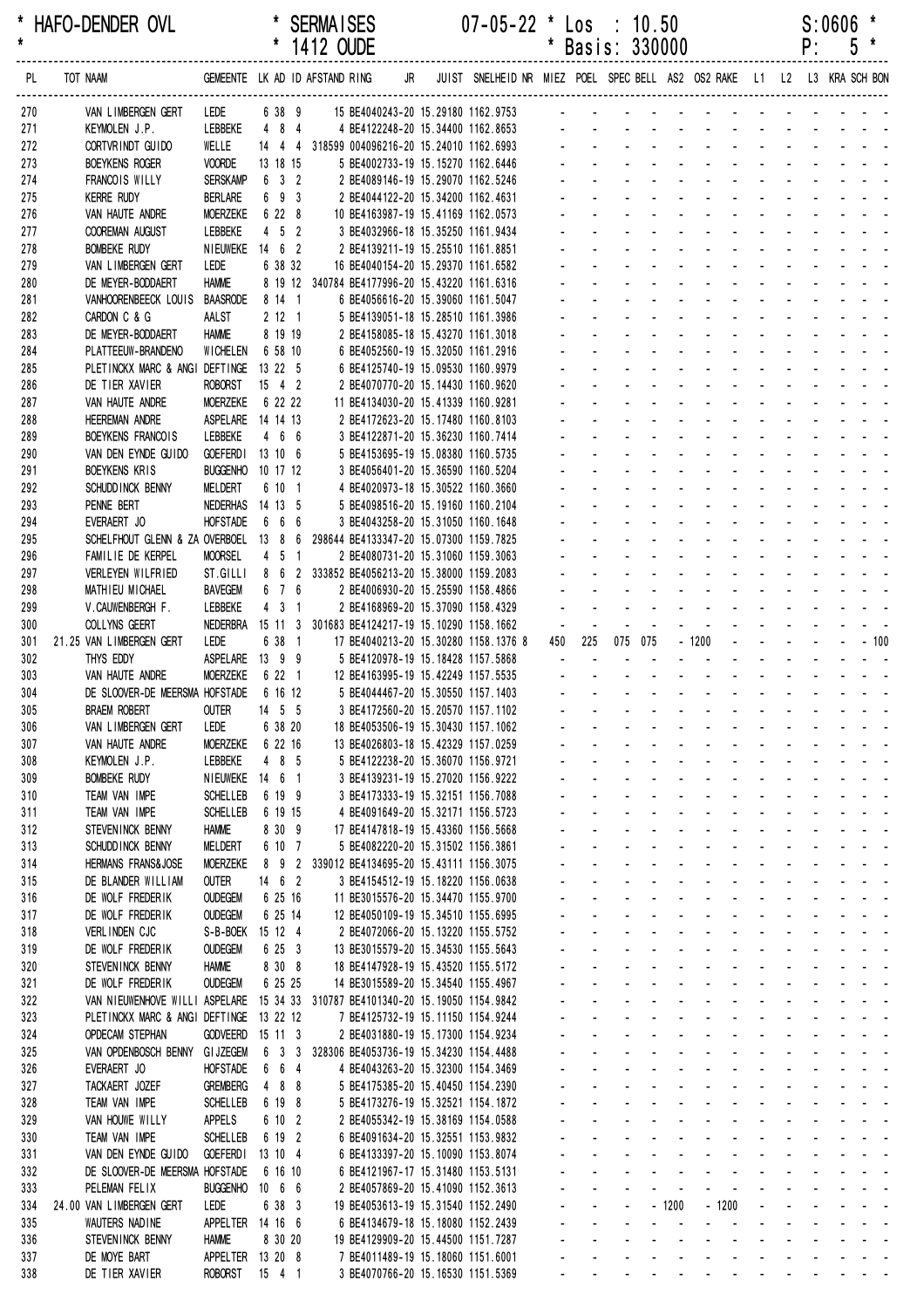|            |                                                            |                                       |                      | 1412 OUDE |                                                                                     |  |                                                                            |                      |                               | Basis: 330000                                                                  |                              |                                                                                 |                                                                |                           |                                | ۲.                        |                                                                                      | 0                                                                                                                                                                                                                              |
|------------|------------------------------------------------------------|---------------------------------------|----------------------|-----------|-------------------------------------------------------------------------------------|--|----------------------------------------------------------------------------|----------------------|-------------------------------|--------------------------------------------------------------------------------|------------------------------|---------------------------------------------------------------------------------|----------------------------------------------------------------|---------------------------|--------------------------------|---------------------------|--------------------------------------------------------------------------------------|--------------------------------------------------------------------------------------------------------------------------------------------------------------------------------------------------------------------------------|
| PL         | GEMEENTE LK AD ID AFSTAND RING<br>TOT NAAM                 |                                       |                      |           |                                                                                     |  | JR JUIST SNELHEID NR MIEZ POEL SPEC BELL AS2 OS2 RAKE L1 L2 L3 KRA SCH BON |                      |                               |                                                                                |                              |                                                                                 |                                                                |                           |                                |                           |                                                                                      |                                                                                                                                                                                                                                |
| 339        | VAN MALDEREN LUC                                           | <b>BERLARE</b>                        |                      |           |                                                                                     |  | 6 5 4 4 BE4044894-20 15.36060 1151.3072 - - - - - - -                      |                      |                               |                                                                                |                              |                                                                                 |                                                                |                           |                                |                           |                                                                                      |                                                                                                                                                                                                                                |
| 340        | RAEMDONCK-RUYS                                             | <b>HAMME</b>                          | 8 30 24              |           | 2 BE4178285-20 15.46130 1151.1945                                                   |  |                                                                            |                      |                               |                                                                                |                              |                                                                                 |                                                                |                           |                                |                           |                                                                                      |                                                                                                                                                                                                                                |
| 341        | DE NAYER LUC                                               | OVERBOEL 13 12 12                     |                      |           | 10 BE4133441-20 15.10020 1151.0409                                                  |  |                                                                            |                      |                               | design and a state of the state of                                             |                              |                                                                                 |                                                                |                           |                                |                           |                                                                                      |                                                                                                                                                                                                                                |
| 342        | VAN DEN DRIESSCHE NIE AALST                                |                                       | 6 7 6                |           | 4 BE4040636-20 15.30420 1150.7018                                                   |  |                                                                            |                      |                               |                                                                                |                              |                                                                                 |                                                                |                           |                                |                           |                                                                                      | and a straight and a                                                                                                                                                                                                           |
| 343<br>344 | VAN DER VREKEN FRANS LEBBEKE<br>DAIXILE-DEBRUXELLES        | WICHELEN                              | 441                  |           | 2 BE2046617-18 15.37470 1150.6990<br>6 41 17 328001 BE4221962-19 15.35031 1150.6721 |  |                                                                            |                      |                               |                                                                                |                              |                                                                                 |                                                                |                           |                                | and a straight and        |                                                                                      |                                                                                                                                                                                                                                |
| 345        | <b>SAEYS WILLY</b>                                         | ST.GILLI                              |                      |           | 8 11 1 334096 BE4113527-19 15.40210 1150.6664                                       |  |                                                                            |                      |                               |                                                                                |                              |                                                                                 |                                                                |                           |                                |                           |                                                                                      |                                                                                                                                                                                                                                |
| 346        | VAN HAUTE ANDRE                                            | MOERZEKE                              | 6 22 6               |           | 14 BE4134016-20 15.44149 1150.3413                                                  |  |                                                                            |                      |                               |                                                                                |                              |                                                                                 |                                                                |                           |                                |                           |                                                                                      |                                                                                                                                                                                                                                |
| 347        | VAN HERZEELE DANIEL                                        | elene                                 |                      |           | 15 54 49 312314 BE4071095-20 15.21350 1149.9748                                     |  |                                                                            |                      |                               |                                                                                |                              |                                                                                 |                                                                |                           |                                |                           |                                                                                      |                                                                                                                                                                                                                                |
| 348        | VAN NIEUWENHOVE WILLI ASPELARE 15 34 5                     |                                       |                      |           | 2 BE4101370-20 15.20190 1149.7145                                                   |  |                                                                            |                      |                               |                                                                                |                              | $\mathbf{L} = \mathbf{L} \mathbf{L}$                                            | $\mathbf{r}$                                                   |                           |                                |                           |                                                                                      |                                                                                                                                                                                                                                |
| 349        | PAREZ-VAN DE WALLE                                         | ST. KORNE 13 15 5                     |                      |           | 3 BE4070827-20 15.12110 1149.5887                                                   |  |                                                                            |                      |                               |                                                                                |                              |                                                                                 |                                                                |                           |                                |                           |                                                                                      |                                                                                                                                                                                                                                |
| 350        | TORTELBOOM WILLY                                           | OOMBERGE 13 6 2                       |                      |           | 3 BE4013406-19 15.22160 1149.5605                                                   |  |                                                                            |                      |                               |                                                                                |                              |                                                                                 | $\mathcal{L}^{\mathcal{A}}$                                    |                           |                                |                           |                                                                                      |                                                                                                                                                                                                                                |
| 351        | VAN HAUTE ANDRE<br>SAEYS WILLY                             | <b>MOERZEKE</b><br>ST.GILLI           | 6 22 14<br>8 11 3    |           | 15 BE4134021-20 15.44289 1149.4298<br>2 BE4058592-20 15.40470 1148.9517             |  |                                                                            |                      |                               |                                                                                |                              |                                                                                 |                                                                |                           |                                |                           |                                                                                      |                                                                                                                                                                                                                                |
| 352<br>353 | PILLET PETER                                               | <b>IDEGEM</b>                         | $14 \quad 8 \quad 3$ |           | 2 BE4077127-20 15.16280 1148.8641                                                   |  |                                                                            |                      |                               |                                                                                |                              |                                                                                 |                                                                |                           |                                |                           |                                                                                      |                                                                                                                                                                                                                                |
| 354        | DE WOLF FREDERIK                                           | <b>OUDEGEM</b>                        | 6 25 20              |           | 15 BE4050163-19 15.36330 1148.8431                                                  |  |                                                                            |                      |                               |                                                                                |                              |                                                                                 |                                                                |                           |                                |                           |                                                                                      |                                                                                                                                                                                                                                |
| 355        | PELEMAN FELIX                                              | BUGGENHO 10 6 5                       |                      |           | 3 BE4116221-19 15.42040 1148.7446                                                   |  |                                                                            |                      |                               |                                                                                |                              |                                                                                 |                                                                |                           |                                |                           | $\mathcal{L}^{\text{max}}$ and $\mathcal{L}^{\text{max}}$                            |                                                                                                                                                                                                                                |
| 356        | <b>VDELSEN DANNY&amp;BJORN</b>                             | <b>BAASRODE</b>                       | 8 9 5                |           | 3 BE4226516-18 15.42021 1148.6021                                                   |  |                                                                            |                      |                               |                                                                                |                              |                                                                                 |                                                                |                           |                                |                           |                                                                                      |                                                                                                                                                                                                                                |
| 357        | CALLEBAUT GEERT                                            | <b>HERDERSE</b>                       |                      |           | 6 15 8 326679 BE4051997-19 15.34330 1148.0548                                       |  |                                                                            |                      |                               |                                                                                |                              |                                                                                 |                                                                |                           |                                |                           |                                                                                      |                                                                                                                                                                                                                                |
| 358        | VAN CUTSEM JENS                                            | <b>IDEGEM</b>                         | 13 18 17             |           | 10 BE4079410-20 15.16150 1147.5493                                                  |  |                                                                            |                      |                               |                                                                                |                              |                                                                                 |                                                                |                           |                                |                           |                                                                                      |                                                                                                                                                                                                                                |
| 359        | DE MEYER-BODDAERT<br>ERAUW JOSE                            | <b>HAMME</b>                          | 8 19 13<br>6 7 4     |           | 3 BE4177367-20 15.47020 1147.2921                                                   |  |                                                                            |                      |                               |                                                                                |                              |                                                                                 | $\sim$                                                         |                           |                                |                           |                                                                                      |                                                                                                                                                                                                                                |
| 360<br>361 | VAN HAUTE ANDRE                                            | <b>BERLARE</b><br><b>MOERZEKE</b>     | 6 22 17              |           | 4 BE4004788-18 15.38239 1146.9969<br>16 BE4174663-16 15.45169 1146.3157             |  |                                                                            |                      |                               |                                                                                |                              |                                                                                 |                                                                |                           |                                |                           |                                                                                      |                                                                                                                                                                                                                                |
| 362        | VANEXTERGEM JOHAN                                          | <b>APPELS</b>                         |                      |           | 8 6 4 332832 BE4042885-20 15.40240 1146.1157                                        |  |                                                                            |                      |                               |                                                                                |                              |                                                                                 |                                                                |                           |                                |                           |                                                                                      |                                                                                                                                                                                                                                |
| 363        | VANHOORENBEECK LOUIS                                       | <b>BAASRODE</b>                       | 8 14 6               |           | 7 BE4056626-20 15.43031 1145.8423                                                   |  |                                                                            |                      |                               |                                                                                |                              |                                                                                 |                                                                |                           |                                |                           |                                                                                      |                                                                                                                                                                                                                                |
| 364        | <b>BOEYKENS ROGER</b>                                      | <b>VOORDE</b>                         | 13 18 14             |           | 6 BE4108242-15 15.19210 1145.8103                                                   |  |                                                                            |                      |                               |                                                                                |                              |                                                                                 |                                                                |                           |                                |                           |                                                                                      |                                                                                                                                                                                                                                |
| 365        | <b>VDELSEN DANNY&amp;BJORN</b>                             | <b>BAASRODE</b>                       | 897                  |           | 4 BE4058643-20 15.42511 1145.3990                                                   |  |                                                                            |                      |                               |                                                                                |                              |                                                                                 |                                                                |                           |                                |                           |                                                                                      |                                                                                                                                                                                                                                |
| 366        | BLONDEEL JOERI                                             | LEDE                                  | 6 29 7               |           | 2 BE4141901-20 15.31500 1145.2762                                                   |  |                                                                            |                      |                               |                                                                                |                              |                                                                                 | $\mathbf{r}$                                                   |                           |                                |                           | and the state of the state                                                           |                                                                                                                                                                                                                                |
| 367        | <b>BOSMAN GUSTAAF</b>                                      | <b>BAASRODE</b>                       |                      |           | 8 13 2 336240 BE4013121-18 15.43370 1145.1666                                       |  |                                                                            |                      |                               |                                                                                |                              |                                                                                 |                                                                |                           |                                |                           | $\mathbf{L} = \mathbf{L} \mathbf{L} + \mathbf{L} \mathbf{L} + \mathbf{L} \mathbf{L}$ |                                                                                                                                                                                                                                |
| 368<br>369 | VERLINDEN CJC<br>CORTHALS ETIENNE                          | S-B-BOEK 15 12 6<br><b>MASSEMEN</b>   | 6 14 8               |           | 3 BE4072050-20 15.15470 1145.0680<br>2 BE4156417-19 15.31149 1145.0521              |  |                                                                            |                      |                               |                                                                                |                              |                                                                                 |                                                                |                           |                                |                           | $\omega_{\rm{max}}$ , $\omega_{\rm{max}}$                                            |                                                                                                                                                                                                                                |
| 370        | DE SLOOVER-DE MEERSMA HOFSTADE                             |                                       | 6 16 3               |           | 7 BE4052224-19 15.33540 1144.9806                                                   |  |                                                                            |                      |                               |                                                                                |                              |                                                                                 |                                                                |                           |                                |                           |                                                                                      |                                                                                                                                                                                                                                |
| 371        | VANHOORENBEECK LOUIS BAASRODE                              |                                       | 8 14 11              |           | 8 BE4012982-18 15.43171 1144.9307                                                   |  |                                                                            |                      |                               |                                                                                |                              |                                                                                 |                                                                |                           |                                |                           |                                                                                      |                                                                                                                                                                                                                                |
| 372        | ERAUW JOSE                                                 | Berlare                               | 6 7 3                |           | 5 BE4043304-20 15.38569 1144.8137                                                   |  |                                                                            |                      |                               |                                                                                |                              | $\omega_{\rm{max}}=0.1$                                                         | $\sim$                                                         | $\sim$                    |                                |                           | <b>Contract Contract</b>                                                             |                                                                                                                                                                                                                                |
| 373        | LIEVENS JOHAN                                              | <b>BUGGENHO</b>                       | 1105                 |           | 5 004059028-20 15.42050 1144.2933                                                   |  |                                                                            |                      |                               |                                                                                |                              |                                                                                 | $\mathcal{L}^{\text{max}}$                                     |                           | <b>Contractor</b>              |                           | $\mathbf{L}^{\text{max}}$ and $\mathbf{L}^{\text{max}}$                              |                                                                                                                                                                                                                                |
| 374        | SAELENS FRANK                                              | ST-LIEVE 13 11 11                     |                      |           | 4 BE4006355-20 15.21111 1144.1341                                                   |  |                                                                            |                      |                               |                                                                                |                              |                                                                                 | $\Delta \sim 10^4$                                             |                           |                                |                           | $\omega_{\rm{max}}$ , $\omega_{\rm{max}}$                                            |                                                                                                                                                                                                                                |
| 375        | BLONDEEL JOERI                                             | LEDE                                  | 6 29 22              |           | 3 BE4141965-20 15.32210 1143.1804                                                   |  |                                                                            |                      |                               | <b>Contact Contact</b>                                                         |                              |                                                                                 | and a straight                                                 |                           |                                | and a straight and        |                                                                                      |                                                                                                                                                                                                                                |
| 376        | KERRE RUDY                                                 | BERLARE                               | 692                  |           | 3 BE4052861-19 15.39130 1142.8352                                                   |  |                                                                            |                      |                               |                                                                                |                              |                                                                                 | the company of the company                                     |                           |                                |                           |                                                                                      | and the state of the state                                                                                                                                                                                                     |
| 377<br>378 | VAN HOUWE WILLY<br>VAN NIEUWENHOVE WILLI ASPELARE 15 34 31 | APPELS                                | 6 10 8               |           | 3 BE4055334-19 15.41069 1142.8267<br>3 BE4126972-18 15.21590 1142.6693              |  |                                                                            |                      | $\mathcal{L}^{\pm}$           | $\sim$                                                                         |                              | $\mathbf{r} = \mathbf{r} + \mathbf{r}$ , where $\mathbf{r}$<br><b>All Cards</b> | $\Delta \sim 100$                                              |                           |                                |                           |                                                                                      | and a straightful and a<br>and a strain and a strain                                                                                                                                                                           |
| 379        | PLATTEEUW-BRANDENO                                         | WICHELEN                              | 6 58 47              |           | 7 BE4041622-20 15.36410 1142.6580                                                   |  |                                                                            |                      |                               | $\omega_{\rm{max}}$<br>$\mathcal{L}^{\mathcal{L}}$                             | $\sim 100$                   |                                                                                 |                                                                |                           |                                |                           |                                                                                      | and a strain and a strain and a                                                                                                                                                                                                |
| 380        | VAN CAUWENBERG CHRIST IDEGEM                               |                                       | 13 21 2              |           | 7 BE4078028-20 15.17400 1142.4994                                                   |  |                                                                            | ÷.                   |                               | $\Delta \sim 100$<br>$\omega_{\rm{max}}$                                       | $\sim 100$                   | $\omega_{\rm{max}}$                                                             | $\Delta \sim 10^4$<br>$\omega_{\rm{max}}$                      |                           | $\Delta \phi = 0.000$ .        | $\mathbf{L}^{\text{max}}$ |                                                                                      |                                                                                                                                                                                                                                |
| 381        | PLATTEEUW-BRANDENO                                         | <b>WICHELEN</b>                       | 6 58 46              |           | 8 BE4041996-20 15.36440 1142.4587                                                   |  |                                                                            |                      | $\sim$                        | $\sim 100$<br>$\sim$                                                           |                              | $\omega_{\rm{max}}$<br>$\mathcal{L}^{\pm}$                                      | $\omega_{\rm{max}}$                                            | $\sim 100$                | $\sim$                         |                           |                                                                                      |                                                                                                                                                                                                                                |
| 382        | <b>BRAEM ROBERT</b>                                        | <b>OUTER</b>                          | $14 \quad 5 \quad 4$ |           | 4 BE4172546-20 15.24260 1142.4232                                                   |  |                                                                            |                      |                               | $\omega$<br>$\sim$                                                             | $\sim 100$                   | $\blacksquare$                                                                  |                                                                |                           |                                |                           |                                                                                      | المنابذ المنابذ المنابذة                                                                                                                                                                                                       |
| 383        | VAN CUTSEM JENS                                            | <b>IDEGEM</b>                         | 13 18 12             |           | 11 BE4079397-20 15.17320 1142.0446                                                  |  |                                                                            |                      | $\mathcal{L}^{\pm}$           | $\omega_{\rm{max}}$                                                            | $\sim$                       | $\mathcal{L}^{\mathcal{L}}$                                                     | $\mathbf{r}$                                                   |                           |                                |                           |                                                                                      | and the company of the second                                                                                                                                                                                                  |
| 384        | PLETINCKX MARC & ANGI DEFTINGE 13 22 20                    |                                       |                      |           | 8 BE4070949-20 15.14120 1142.0288                                                   |  |                                                                            |                      | $\mathcal{L}^{\pm}$           | $\mathcal{L}^{\mathcal{A}}$<br>$\sim$                                          |                              | $\Delta \sim 100$<br>$\sim$                                                     | $\mathcal{L}$                                                  | $\mathbf{r}$              |                                |                           |                                                                                      | in the contract of the contract of the contract of the contract of the contract of the contract of the contract of the contract of the contract of the contract of the contract of the contract of the contract of the contrac |
| 385<br>386 | PENNE BERT<br>COLLYNS GEERT                                | NEDERHAS 14 13 10<br>NEDERBRA 15 11 1 |                      |           | 6 BE4098533-20 15.23340 1141.9739<br>2 BE4124231-19 15.14110 1141.9456              |  |                                                                            | $\blacksquare$<br>÷. |                               | $\omega_{\rm{max}}$<br>and a state<br>$\Delta \sim 100$<br>$\omega_{\rm{max}}$ | $\sim 100$                   | $\Delta \phi = \Delta \phi = 0.01$<br>$\omega_{\rm{max}}$                       | $\Delta \sim 10^4$<br>$\Delta \sim 100$<br>$\omega_{\rm{max}}$ |                           |                                |                           |                                                                                      | and a strain and a<br>المنابذ المنابذ المنابذ والمنا                                                                                                                                                                           |
| 387        | DE MOYE BART                                               | APPELTER 13 20 9                      |                      |           | 8 BE4124288-18 15.20230 1141.8751                                                   |  |                                                                            | $\blacksquare$       | $\sim$                        | $\omega_{\rm{max}}$<br>$\sim$                                                  | $\mathcal{L}^{\text{max}}$   | $\sim$                                                                          | $\sim$                                                         | $\omega_{\rm{max}}$       |                                |                           |                                                                                      | and a strain and a                                                                                                                                                                                                             |
| 388        | KEYMOLEN J.P.                                              | LEBBEKE                               | 4 8 6                |           | 6 BE4122247-20 15.39550 1141.8074                                                   |  |                                                                            |                      | $\blacksquare$                |                                                                                | $\mathcal{L}_{\rm{max}}$     | $\blacksquare$                                                                  |                                                                | $\omega$                  |                                |                           |                                                                                      | المناسب والمستنبذ والمستنبذ                                                                                                                                                                                                    |
| 389        | PENNE BERT                                                 | NEDERHAS 14 13 11                     |                      |           | 7 BE4198922-20 15.23380 1141.6957                                                   |  |                                                                            |                      |                               | $\mathbf{r}$                                                                   | $\Delta \sim 100$            | $\Delta \sim 100$                                                               | $\mathbf{r}$                                                   |                           |                                |                           |                                                                                      | the company of the company                                                                                                                                                                                                     |
| 390        | PAREZ-VAN DE WALLE                                         | ST. KORNE 13 15 3                     |                      |           | 4 BE4010666-19 15.14040 1141.3898                                                   |  |                                                                            | $\blacksquare$       |                               | ÷.                                                                             |                              | $\Delta \phi = 0.01$ and                                                        | $\sim$                                                         |                           |                                |                           |                                                                                      | and a strain and a                                                                                                                                                                                                             |
| 391        | DE SLOOVER-DE MEERSMA HOFSTADE                             |                                       | 6 16 7               |           | 8 BE4044251-20 15.34480 1141.3624                                                   |  |                                                                            |                      | $\sim$                        | $\mathcal{L}^{\mathcal{L}}$<br>$\sim$                                          |                              | and a strategies                                                                |                                                                |                           | and a state                    |                           |                                                                                      | and a straight                                                                                                                                                                                                                 |
| 392        | CARDON C & G                                               | AALST                                 | $2 \t12 \t3$         |           | 6 BE4070050-19 15.33470 1141.2087                                                   |  |                                                                            |                      | $\mathbf{a} = \mathbf{0}$     | $\Delta \sim 100$<br>$\Delta \sim 100$                                         | $\Delta \sim 100$            |                                                                                 | and a state of                                                 | $\Delta \sim 100$         | $\Delta \sim 10^4$             |                           |                                                                                      | and a straight                                                                                                                                                                                                                 |
| 393        | <b>VDELSEN DANNY&amp;BJORN</b>                             | <b>BAASRODE</b>                       | 8 9 4                |           | 5 BE4115303-19 15.43561 1141.1775                                                   |  |                                                                            |                      | $\omega_{\rm{max}}$           | $\Delta \sim 100$<br>$\omega_{\rm{max}}$                                       | <b>All Carl Carl Co</b>      |                                                                                 | $\sim 100$                                                     | $\omega_{\rm{max}}$       |                                |                           |                                                                                      |                                                                                                                                                                                                                                |
| 394<br>395 | BLONDEEL JOERI<br>VAN CAUWENBERG CHRIST IDEGEM             | LEDE                                  | 6 29 27<br>13 21 13  |           | 4 BE4141911-20 15.32521 1141.0857<br>8 BE4078108-20 15.18000 1141.0784              |  |                                                                            |                      | $\sim$<br>$\sim$              | $\omega_{\rm{max}}=0.1$<br>$\omega_{\rm{max}}$                                 | $\Delta \sim 10$             | <b>Contract Contract</b><br>$\sim$                                              | $\sim$                                                         |                           | $\Delta \phi = 0.01$           |                           |                                                                                      | and the state of the<br>and the state of                                                                                                                                                                                       |
| 396        | <b>VERGUCHT MARTIN</b>                                     | NEDERBRA 15 9 5                       |                      |           | 3 BE4125481-19 15.13480 1141.0387                                                   |  |                                                                            |                      |                               | $\Delta \sim 10^4$<br>$\Delta \sim 100$<br>$\sim$                              |                              | $\omega_{\rm{max}}$ , $\omega_{\rm{max}}$                                       | $\sim$                                                         |                           |                                |                           |                                                                                      | and a straight and a straight                                                                                                                                                                                                  |
| 397        | DE MEYER-BODDAERT                                          | <b>HAMME</b>                          | 8 19 14              |           | 4 BE4238323-17 15.48480 1140.5087                                                   |  |                                                                            | $\mathbf{r}$         |                               | $\Delta \sim 100$<br>$\Delta \sim 10^4$<br>$\mathbb{Z}^2$                      |                              | and a state                                                                     | $\mathbf{r}$                                                   |                           |                                |                           |                                                                                      | and a strain and a                                                                                                                                                                                                             |
| 398        | MANNAERT ROBERT                                            | <b>OPDORP</b>                         | $10$ 2 2             |           | 2 BE4168144-20 15.46430 1140.4583                                                   |  |                                                                            |                      | $\omega_{\rm{max}}$           | $\Delta \sim 100$<br><b>All States</b>                                         |                              |                                                                                 | and a straight                                                 |                           |                                |                           |                                                                                      | and a strain and a                                                                                                                                                                                                             |
| 399        | <b>HEEREMAN ANDRE</b>                                      | ASPELARE                              | 14 14 1              |           | 3 BE4172650-20 15.22350 1140.4402                                                   |  |                                                                            | $\blacksquare$       | $\sim$                        | $\omega_{\rm{max}}$<br>$\sim$                                                  | $\Delta \sim 100$            |                                                                                 | $\omega_{\rm{max}}$<br>$\sim 100$                              | $\omega_{\rm{max}}$       | $\Delta \sim 10^4$             |                           |                                                                                      | and a state of                                                                                                                                                                                                                 |
| 400        | BLONDEEL JOERI                                             | LEDE                                  | 6 29 23              |           | 5 BE4141957-20 15.33051 1140.2123                                                   |  |                                                                            |                      | $\omega$                      |                                                                                | $\Delta \sim 100$            | $\omega$                                                                        |                                                                | $\omega$                  |                                |                           |                                                                                      | and the company of the company of                                                                                                                                                                                              |
| 401        | TEAM VAN IMPE                                              | <b>SCHELLEB</b>                       | 6 19 12              |           | 7 BE4091601-20 15.36231 1140.0143                                                   |  |                                                                            |                      | $\mathcal{L}_{\mathcal{A}}$   | $\mathbf{r}$                                                                   | $\mathcal{L}_{\mathrm{max}}$ | $\sim 10^{-11}$                                                                 | $\mathbf{r}$                                                   | $\omega_{\rm{max}}$       |                                |                           |                                                                                      | the company of the company of                                                                                                                                                                                                  |
| 402<br>403 | <b>OPDECAM STEPHAN</b><br><b>KERRE RUDY</b>                | <b>GODVEERD</b><br><b>BERLARE</b>     | 15 11 4<br>6 9 5     |           | 3 BE4031845-19 15.21020 1139.8672<br>4 BE4052866-19 15.40020 1139.6173              |  |                                                                            | $\blacksquare$       | $\sim$<br>$\mathcal{L}^{\pm}$ | ÷.<br>$\mathcal{L}^{\mathcal{L}}$<br>$\mathbf{r}$                              |                              | $\omega_{\rm{max}}=0.1$<br>$\omega_{\rm{max}}$<br>$\mathcal{L}^{\mathcal{L}}$   | $\sim$<br>$\mathbf{r}$                                         | $\mathbb{Z}^{\mathbb{Z}}$ | and a state<br><b>Contract</b> |                           |                                                                                      | and a state of<br>an na hair a                                                                                                                                                                                                 |
| 404        | CALLEBAUT GUY&ALFONS                                       | HERDERSE                              | $6\quad 5\quad 2$    |           | 3 BE4050056-19 15.36410 1139.5535                                                   |  |                                                                            |                      | $\mathbf{L}^{\text{max}}$     | $\Delta \sim 100$<br>$\omega_{\rm{max}}$                                       | $\Delta \sim 100$            | $\omega_{\rm{max}}$                                                             | $\omega_{\rm{max}}$<br>$\Delta \sim 100$                       | $\Delta \sim 100$         | $\Delta \sim 10^4$             |                           |                                                                                      | and a straight                                                                                                                                                                                                                 |
| 405        | VANHOORENBEECK LOUIS                                       | <b>BAASRODE</b>                       | 8 14 3               |           | 9 BE4056650-20 15.44411 1139.4913                                                   |  |                                                                            |                      | $\mathcal{L}^{\text{max}}$    | $\mathcal{L}^{\text{max}}$<br><b>All Service</b>                               |                              | $\omega_{\rm{max}}$                                                             | <b>All States</b>                                              |                           | <b>All States</b>              |                           |                                                                                      | $\Delta_{\rm{eff}}=2.01\pm0.001$ and                                                                                                                                                                                           |
| 406        | <b>BOEYKENS KRIS</b>                                       | BUGGENHO 10 17 11                     |                      |           | 4 BE4116007-19 15.42210 1139.2167                                                   |  |                                                                            |                      |                               |                                                                                |                              |                                                                                 |                                                                |                           |                                |                           |                                                                                      |                                                                                                                                                                                                                                |
| 407        | PLETINCKX MARC & ANGI DEFTINGE 13 22 14                    |                                       |                      |           | 9 BE4070915-20 15.14590 1138.6527                                                   |  |                                                                            |                      |                               | $\Delta \sim 100$                                                              |                              |                                                                                 |                                                                |                           |                                |                           |                                                                                      | design and a state of the state of the                                                                                                                                                                                         |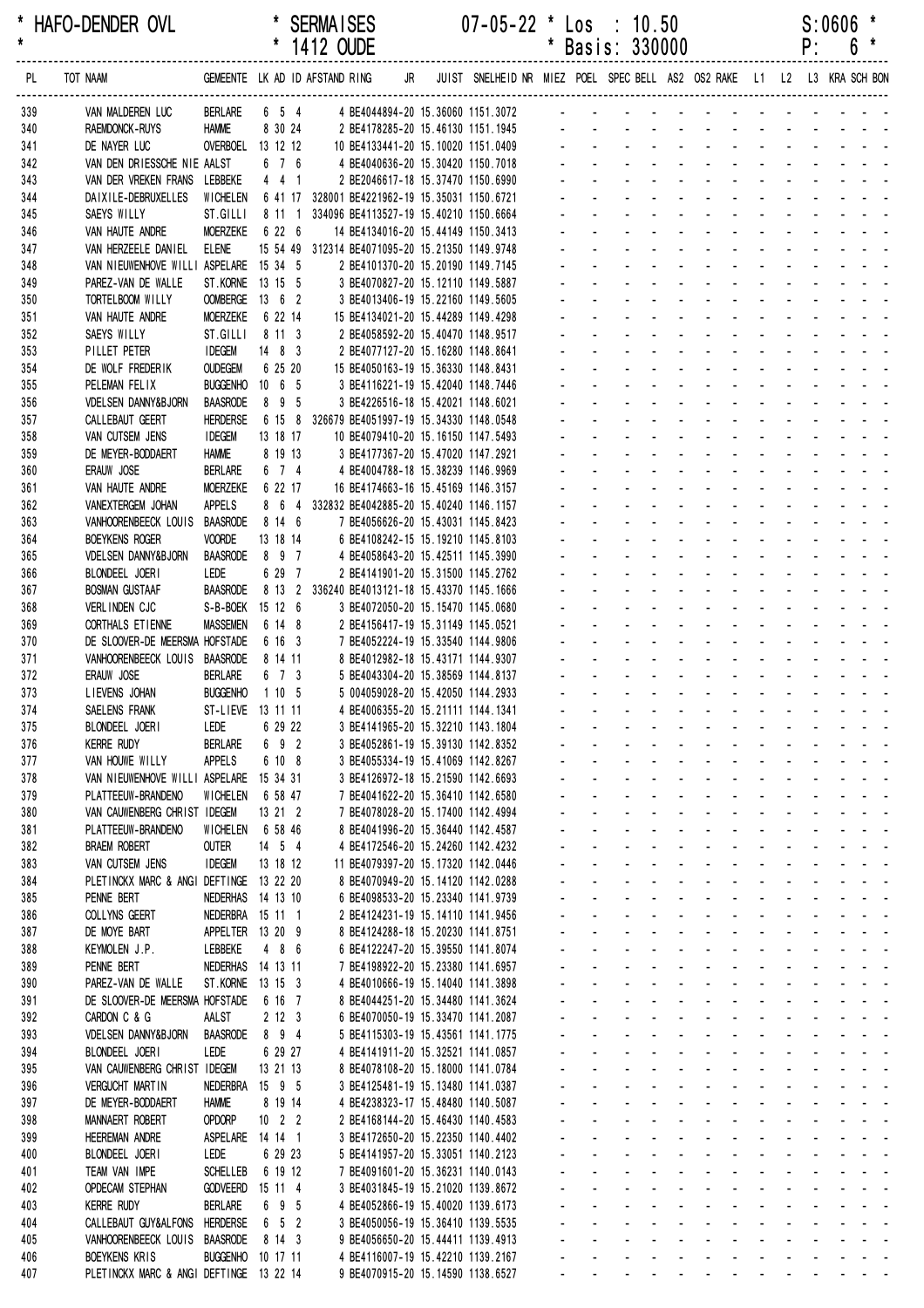|            |                                            |                                    |                             | 1412 OUDE                                                                                    |  |                                                                            |                |              | Basis: 330000                                                  |                                            |                                                  |                        |                           |                       | ۲:                                                           |                                           |                                                                                                                      |
|------------|--------------------------------------------|------------------------------------|-----------------------------|----------------------------------------------------------------------------------------------|--|----------------------------------------------------------------------------|----------------|--------------|----------------------------------------------------------------|--------------------------------------------|--------------------------------------------------|------------------------|---------------------------|-----------------------|--------------------------------------------------------------|-------------------------------------------|----------------------------------------------------------------------------------------------------------------------|
| PL         | TOT NAAM                                   |                                    |                             | GEMEENTE LK AD ID AFSTAND RING                                                               |  | JR JUIST SNELHEID NR MIEZ POEL SPEC BELL AS2 OS2 RAKE L1 L2 L3 KRA SCH BON |                |              |                                                                |                                            |                                                  |                        |                           |                       |                                                              |                                           |                                                                                                                      |
| 408        | BLONDEEL JOERI                             | LEDE                               | 6 29 19                     |                                                                                              |  | 6 BE4165040-20 15.33320 1138.4094 -                                        |                |              |                                                                |                                            |                                                  |                        |                           |                       |                                                              |                                           |                                                                                                                      |
| 409        | VAN LIMBERGEN GERT                         | LEDE                               | 6 38 2                      | 20 BE4040114-20 15.35200 1138.3843                                                           |  |                                                                            |                |              |                                                                |                                            |                                                  |                        |                           |                       |                                                              |                                           |                                                                                                                      |
| 410        | SCHUDD INCK BENNY                          | MELDERT                            | 6 10 2                      | 6 BE4082223-20 15.36192 1138.2788                                                            |  |                                                                            |                |              |                                                                |                                            |                                                  |                        |                           |                       |                                                              |                                           |                                                                                                                      |
| 411        | CALLEBAUT GEERT                            | <b>HERDERSE</b>                    | 6 15 12                     | 2 BE4044581-20 15.37070 1137.7918                                                            |  |                                                                            |                |              |                                                                |                                            |                                                  |                        |                           |                       |                                                              |                                           |                                                                                                                      |
| 412        | FRANCOIS WILLY                             | <b>SERSKAMP</b>                    | 6 3 1                       | 3 BE6022613-19 15.35120 1137.7279                                                            |  |                                                                            |                |              |                                                                |                                            |                                                  |                        |                           |                       |                                                              |                                           |                                                                                                                      |
| 413<br>414 | STEVENINCK BENNY<br>VAN HAUTE ANDRE        | <b>HAMME</b><br><b>MOERZEKE</b>    | 8 30 15<br>6 22 4           | 20 BE4129876-20 15.48300 1137.5812<br>17 BE4134020-20 15.47389 1137.2011                     |  |                                                                            |                |              |                                                                |                                            |                                                  |                        |                           |                       |                                                              |                                           |                                                                                                                      |
| 415        | VAN NIEUWENHOVE WILLI ASPELARE             |                                    | 15 34 27                    | 4 BE4219925-20 15.23180 1137.1643                                                            |  |                                                                            |                |              |                                                                |                                            |                                                  |                        |                           |                       |                                                              |                                           |                                                                                                                      |
| 416        | DE MOYE BART                               | APPELTER 13 20 20                  |                             | 9 BE4075301-20 15.21320 1137.0390                                                            |  |                                                                            |                |              |                                                                |                                            |                                                  |                        |                           |                       |                                                              |                                           |                                                                                                                      |
| 417        | VAN CAUWENBERG CHRIST IDEGEM               |                                    | 13 21 9                     | 9 BE4078057-20 15.18580 1136.9773                                                            |  |                                                                            |                |              |                                                                |                                            |                                                  | $\sim$                 |                           |                       |                                                              |                                           |                                                                                                                      |
| 418        | <b>VEKENS FREDDY-ELKE</b>                  | S-K-HORE 15 10 7                   |                             | 3 BE4043041-17 15.14350 1136.9159                                                            |  |                                                                            |                |              |                                                                |                                            |                                                  |                        |                           |                       |                                                              |                                           |                                                                                                                      |
| 419        | <b>VERGUCHT MARTIN</b>                     | NEDERBRA 15 9 6                    |                             | 4 BE4217145-18 15.14500 1136.5865                                                            |  |                                                                            |                |              |                                                                |                                            |                                                  |                        |                           |                       |                                                              |                                           |                                                                                                                      |
| 420        | PENNE BERT                                 | NEDERHAS 14 13 4                   |                             | 8 BE4198921-20 15.24540 1136.4351                                                            |  |                                                                            |                |              |                                                                |                                            |                                                  |                        |                           |                       |                                                              |                                           |                                                                                                                      |
| 421        | VAN DEN DRIESSCHE NIE AALST                |                                    | 6 7 1                       | 5 BE4040588-20 15.34180 1136.1308                                                            |  |                                                                            |                |              |                                                                |                                            |                                                  |                        |                           |                       |                                                              |                                           |                                                                                                                      |
| 422        | PAREZ-VAN DE WALLE<br>VAN HOUWE WILLY      | ST. KORNE 13 15 7                  |                             | 5 BE4070804-20 15.15190 1136.0123                                                            |  |                                                                            |                |              |                                                                |                                            |                                                  |                        |                           |                       |                                                              |                                           |                                                                                                                      |
| 423<br>424 | FAMILIE DE KERPEL                          | <b>APPELS</b><br><b>MOORSEL</b>    | 6 10 1<br>$4\quad 5\quad 4$ | 4 BE4123141-17 15.42529 1135.9332<br>3 BE4080738-20 15.36550 1135.8037                       |  |                                                                            |                |              |                                                                |                                            |                                                  |                        |                           |                       |                                                              |                                           |                                                                                                                      |
| 425        | <b>COOREMAN STEFAAN</b>                    | <b>BUGGENHO</b>                    | 6 8 3                       | 3 BE4018139-18 15.44251 1135.7819                                                            |  |                                                                            |                |              |                                                                |                                            |                                                  |                        |                           |                       |                                                              |                                           |                                                                                                                      |
| 426        | VAN NIEUWENHOVE WILLI ASPELARE             |                                    | 15 34 22                    | 5 BE4101366-20 15.23380 1135.7790                                                            |  |                                                                            |                |              |                                                                |                                            |                                                  |                        |                           |                       |                                                              |                                           |                                                                                                                      |
| 427        | VAN DAMME DANY                             | <b>BAASRODE</b>                    |                             | 4 5 2 335437 BE4122185-20 15.45210 1135.7271                                                 |  |                                                                            |                |              |                                                                |                                            |                                                  |                        |                           |                       |                                                              |                                           |                                                                                                                      |
| 428        | VANEXTERGEM JOHAN                          | <b>APPELS</b>                      | 8 6 3                       | 2 BE4042911-20 15.43060 1135.5578                                                            |  |                                                                            |                |              |                                                                |                                            |                                                  |                        |                           |                       |                                                              |                                           |                                                                                                                      |
| 429        | DE SLOOVER-DE MEERSMA HOFSTADE             |                                    | 6 16 15                     | 9 BE4004337-18 15.36200 1135.2503                                                            |  |                                                                            |                |              |                                                                |                                            |                                                  | $\sim$                 |                           |                       |                                                              |                                           |                                                                                                                      |
| 430        | DE SLOOVER-DE MEERSMA HOFSTADE             |                                    | 6 16 9                      | 10 BE4044281-20 15.36270 1134.7879                                                           |  |                                                                            |                |              |                                                                |                                            |                                                  |                        |                           |                       |                                                              |                                           |                                                                                                                      |
| 431        | HOK VAN CLEEMPUTTE                         | SINT-MAR 13 6 1                    |                             | 3 BE4000048-20 15.18550 1134.7381                                                            |  |                                                                            |                |              |                                                                |                                            |                                                  |                        |                           |                       |                                                              |                                           |                                                                                                                      |
| 432        | COLLYNS GEERT                              | NEDERBRA 15 11 2                   |                             | 3 BE4124203-19 15.15530 1134.6443                                                            |  |                                                                            |                |              |                                                                |                                            |                                                  |                        |                           |                       |                                                              |                                           |                                                                                                                      |
| 433<br>434 | DE MOYE BART<br>CARDON C & G               | APPELTER 13 20 15<br>AALST         | 2127                        | 10 BE4011535-19 15.22070 1134.6016<br>7 BE4139284-18 15.35310 1134.2805                      |  |                                                                            |                |              |                                                                |                                            |                                                  |                        |                           |                       |                                                              |                                           |                                                                                                                      |
| 435        | VERLEYEN WILFRIED                          | ST.GILLI                           | 8 6 3                       | 2 BE4019487-18 15.44200 1134.2650                                                            |  |                                                                            |                |              |                                                                |                                            |                                                  |                        |                           |                       |                                                              |                                           |                                                                                                                      |
| 436        | DE WOLF FREDERIK                           | <b>OUDEGEM</b>                     | 6 25 5                      | 16 BE4214172-20 15.40140 1134.2632                                                           |  |                                                                            |                |              |                                                                |                                            |                                                  |                        |                           |                       |                                                              |                                           |                                                                                                                      |
| 437        | <b>BOEYKENS KRIS</b>                       | BUGGENHO 10 17 9                   |                             | 5 BE4116017-19 15.43450 1133.7872                                                            |  |                                                                            |                |              |                                                                |                                            |                                                  |                        |                           |                       |                                                              |                                           |                                                                                                                      |
| 438        | DAIXILE-DEBRUXELLES                        | WICHELEN                           | 6 41 19                     | 2 BE4028553-18 15.39181 1133.7681                                                            |  |                                                                            |                |              |                                                                |                                            |                                                  |                        |                           |                       |                                                              |                                           |                                                                                                                      |
| 439        | SAELENS FRANK                              | ST-LIEVE 13 11 8                   |                             | 5 BE4031926-19 15.23441 1133.4758                                                            |  |                                                                            |                |              |                                                                |                                            |                                                  |                        |                           |                       |                                                              |                                           |                                                                                                                      |
| 440        | <b>KERRE RUDY</b>                          | <b>BERLARE</b>                     | 6 9 7                       | 5 BE4214308-20 15.41410 1133.1707                                                            |  |                                                                            |                |              |                                                                |                                            |                                                  |                        |                           |                       |                                                              |                                           |                                                                                                                      |
| 441        | PLETINCKX GUY                              | ZANDBERG 13 5 4                    |                             | 2 BE4010333-19 15.20380 1132.7947                                                            |  |                                                                            |                |              |                                                                |                                            | $\mathbf{r}$                                     | $\sim$                 |                           | $\sim 100$            | $\sim$                                                       |                                           |                                                                                                                      |
| 442        | BLONDEEL JOERI                             | LEDE                               | 6 29 4                      | 7 BE4141924-20 15.34581 1132.6767                                                            |  |                                                                            |                |              |                                                                |                                            |                                                  |                        |                           |                       |                                                              |                                           |                                                                                                                      |
| 443<br>444 | DE MOYE BART<br>VAN DE VELDE EDDY          | APPELTER 13 20 18                  |                             | 11 BE4011511-19 15.22380 1132.4514<br>SINT-MAR 13 8 3 305247 BE4113855-20 15.19350 1132.2918 |  |                                                                            |                |              |                                                                |                                            |                                                  | $\mathbf{r}$           | $\sim$                    | $\sim$                |                                                              |                                           |                                                                                                                      |
| 445        | VANHOORENBEECK LOUIS                       | BAASRODE                           | 8 14 4                      | 10 BE4056643-20 15.46370 1132.0706                                                           |  |                                                                            |                |              |                                                                |                                            |                                                  |                        |                           |                       |                                                              |                                           |                                                                                                                      |
| 446        | DE MEYER-BODDAERT                          | <b>HAMME</b>                       | 8 19 1                      | 5 BE4177351-20 15.51090 1131.6088                                                            |  |                                                                            |                |              |                                                                |                                            |                                                  |                        |                           |                       |                                                              |                                           |                                                                                                                      |
| 447        | BLONDEEL JOERI                             | LEDE                               | 6 29 5                      | 8 BE4141952-20 15.35161 1131.4856                                                            |  |                                                                            |                |              |                                                                |                                            | $\sim 100$                                       | $\sim$                 | $\mathbf{r}$              |                       |                                                              |                                           | and the state of the state of the                                                                                    |
| 448        | VAN NIEUWENHOVE WILLI ASPELARE             |                                    | 15 34 32                    | 6 BE4101389-20 15.24440 1131.2315                                                            |  |                                                                            |                |              |                                                                |                                            | $\sim$                                           | ÷.                     | ÷.                        | <b>Contractor</b>     |                                                              | $\omega_{\rm{max}}$ , $\omega_{\rm{max}}$ |                                                                                                                      |
| 449        | <b>EEMAN CHRIS</b>                         | LEEUWERG                           |                             | 15 12 6 310710 BE4211515-20 15.24400 1131.2257                                               |  |                                                                            |                |              |                                                                |                                            | $\omega_{\rm{max}}$<br>$\mathbf{z} = \mathbf{z}$ | $\sim$                 | $\mathbf{r}$              |                       | $\sim 100$                                                   |                                           |                                                                                                                      |
| 450        | VAN LIMBERGEN GERT                         | LEDE                               | 6 38 34                     | 21 BE4002513-18 15.37090 1131.1823                                                           |  |                                                                            |                | $\sim$       |                                                                |                                            |                                                  |                        |                           |                       |                                                              |                                           |                                                                                                                      |
| 451        | ERAUW JOSE                                 | <b>BERLARE</b>                     | 6 7 6                       | 6 BE4043329-20 15.42259 1131.1771                                                            |  |                                                                            |                |              |                                                                |                                            |                                                  |                        |                           |                       |                                                              |                                           |                                                                                                                      |
| 452        | <b>BOEYKENS ROGER</b>                      | <b>VOORDE</b><br><b>HAMME</b>      | 13 18 17<br>8 19 5          | 7 BE4108281-15 15.22560 1130.7670                                                            |  |                                                                            |                |              |                                                                |                                            |                                                  | $\sim$                 |                           |                       |                                                              |                                           | and a strain and a<br>and the second control of the second                                                           |
| 453<br>454 | DE MEYER-BODDAERT<br>VERLEYEN WILFRIED     | ST.GILLI                           | 8 6 4                       | 6 BE4138414-19 15.51290 1130.3577<br>3 BE4136441-17 15.45230 1130.2330                       |  |                                                                            |                |              |                                                                |                                            | ÷.                                               |                        |                           |                       |                                                              |                                           | and a strain and a                                                                                                   |
| 455        | LIMBOURG WESLEY                            | <b>BUGGENHO</b>                    |                             | 6 14 2 334600 BE4018873-18 15.46040 1130.1509                                                |  |                                                                            |                |              | $\mathcal{L}^{\text{max}}$                                     | $\sim 100$                                 | $\omega_{\rm{max}}$                              | $\sim 100$             | $\mathbf{L}^{\text{max}}$ |                       |                                                              | and a state of                            |                                                                                                                      |
| 456        | STEVENINCK BENNY                           | <b>HAMME</b>                       | 8 30 29                     | 21 BE4129832-20 15.50300 1130.0100                                                           |  |                                                                            | $\blacksquare$ | $\mathbf{r}$ | $\mathbf{r}$                                                   | $\blacksquare$                             |                                                  |                        |                           | $\Delta \sim 10^4$    |                                                              | <b>All States</b>                         |                                                                                                                      |
| 457        | BERT LESLY                                 | ST-GILLI                           | 8 36 22                     | 2 BE2110432-19 15.45560 1129.8761                                                            |  |                                                                            |                |              |                                                                |                                            |                                                  |                        |                           |                       |                                                              |                                           |                                                                                                                      |
| 458        | TEAM VAN IMPE                              | <b>SCHELLEB</b>                    | 6 19 7                      | 8 BE4185747-20 15.38581 1129.8228                                                            |  |                                                                            |                |              |                                                                |                                            |                                                  |                        |                           |                       |                                                              | <b>Carl Carl</b>                          |                                                                                                                      |
| 459        | MATHIEU MICHAEL                            | <b>BAVEGEM</b>                     | 6 7 5                       | 3 BE4006882-20 15.33040 1129.4972                                                            |  |                                                                            |                |              |                                                                |                                            | $\Delta \phi$                                    |                        |                           |                       | $\mathbf{L} = \mathbf{L} \mathbf{L} + \mathbf{L} \mathbf{L}$ |                                           |                                                                                                                      |
| 460        | DE SMET-DE WAELE                           | Lede                               | 6 6 5                       | 2 BE4191844-18 15.37220 1129.4421                                                            |  |                                                                            |                |              |                                                                |                                            |                                                  |                        |                           |                       |                                                              |                                           |                                                                                                                      |
| 461        | RASSCHAERT ETIENNE                         |                                    |                             | S-BL-BOE 15 5 3 304155 BE4080184-20 15.19180 1129.4281                                       |  |                                                                            |                | $\sim$       | $\sim 100$                                                     |                                            | $\Delta \sim 100$<br>$\mathbf{z} = \mathbf{0}$   | $\Delta \sim 10^{-11}$ | $\mathbf{L}^{\text{max}}$ | $\Delta \sim 10^{-1}$ |                                                              | <b>All States</b>                         |                                                                                                                      |
| 462        | <b>BOUDAER FREDDY</b><br>CORTHALS ET IENNE | HAALTERT 13 9 3<br><b>MASSEMEN</b> | 6 14 7                      | 4 BE4187903-20 15.32310 1129.2077<br>3 BE4123551-20 15.35129 1129.1271                       |  |                                                                            |                | $\sim$       | $\sim 100$                                                     | $\mathcal{L}^{\text{max}}$<br>$\mathbf{r}$ |                                                  |                        |                           |                       |                                                              |                                           |                                                                                                                      |
| 463<br>464 | <b>BOEYKENS ROGER</b>                      | <b>VOORDE</b>                      | 13 18 5                     | 8 BE4010997-19 15.23200 1129.1122                                                            |  |                                                                            |                |              |                                                                |                                            |                                                  |                        |                           |                       |                                                              | <b>Contract Contract</b>                  |                                                                                                                      |
| 465        | TEAM VAN IMPE                              | <b>SCHELLEB</b>                    | 6 19 1                      | 9 BE4091622-20 15.39091 1129.1064                                                            |  |                                                                            |                |              |                                                                |                                            |                                                  |                        |                           |                       |                                                              |                                           | and the contract of the contract of                                                                                  |
| 466        | <b>COOREMAN AUGUST</b>                     | LEBBEKE                            | $4\quad 5\quad 3$           | 4 BE4196018-20 15.43470 1128.8523                                                            |  |                                                                            |                |              |                                                                |                                            |                                                  |                        |                           |                       |                                                              | <b>Service</b>                            |                                                                                                                      |
| 467        | BLONDEEL JOERI                             | LEDE                               | 6 29 8                      | 9 BE4206353-20 15.36061 1128.1899                                                            |  |                                                                            |                |              | $\mathcal{L}^{\text{max}}$                                     | $\sim 100$                                 | $\sim$                                           | $\mathbf{r}$           | $\omega_{\rm{max}}$       |                       |                                                              |                                           | and a straight and                                                                                                   |
| 468        | CALLAERT DE RIDDER                         | LEBBEKE                            |                             | 4 2 2 331797 BE4123110-20 15.44080 1128.0496                                                 |  |                                                                            | $\blacksquare$ | $\sim$       | $\mathcal{L}^{\text{max}}$                                     | $\sim$                                     |                                                  |                        |                           |                       |                                                              |                                           | and a straight and                                                                                                   |
| 469        | LIMBOURG WESLEY                            | <b>BUGGENHO</b>                    | 6 14 5                      | 2 BE4116921-19 15.46400 1127.8652                                                            |  |                                                                            |                |              |                                                                |                                            |                                                  |                        |                           |                       |                                                              |                                           | and the company of the company of                                                                                    |
| 470        | BOEYKENS KRIS                              | BUGGENHO 10 17 10                  |                             | 6 BE4017613-18 15.45250 1127.3907                                                            |  |                                                                            | $\blacksquare$ |              | $\omega_{\rm{max}}$                                            |                                            | and the company                                  |                        |                           |                       |                                                              |                                           | and a straight and a<br>$\mathbf{L} = \mathbf{L} \times \mathbf{L} = \mathbf{L} \times \mathbf{L} \times \mathbf{L}$ |
| 471        | <b>OPDECAM STEPHAN</b>                     | GODVEERD 15 11 11                  |                             | 4 BE4009223-20 15.24030 1127.3198                                                            |  |                                                                            | $\mathbf{r}$   |              | $\omega_{\rm{max}}$ , $\omega_{\rm{max}}$<br>$\Delta \sim 100$ |                                            | and a state of the                               |                        |                           |                       |                                                              |                                           |                                                                                                                      |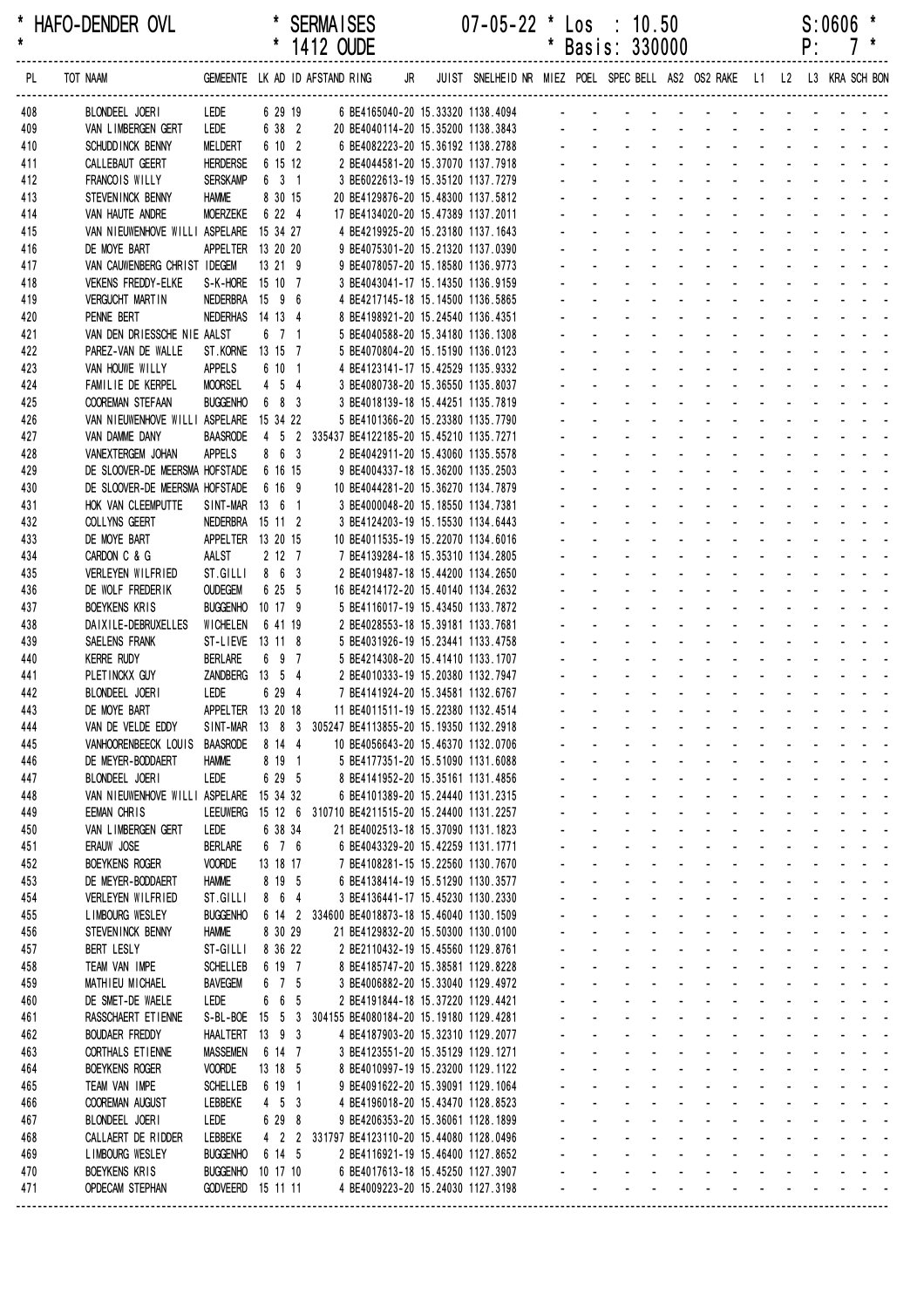| $\star$        |                |                          | * HAFO-DENDER OVL                                                                                   |                                                                                                           |                               |                                               | <b>SERMAISES</b><br>* 1567 JAARSE                                                                                   |                |                                        |                                                                                                             |                | $07 - 05 - 22$ * Los : 10.50        | * Basis: 330000                           |                                                |                                                         |                                     |                                                                                                                                                                                                                                                                                                                                                                                                                                                                |                                                        |                                                                            | P:                                  | S:0606   |                                                                                                                 |  |
|----------------|----------------|--------------------------|-----------------------------------------------------------------------------------------------------|-----------------------------------------------------------------------------------------------------------|-------------------------------|-----------------------------------------------|---------------------------------------------------------------------------------------------------------------------|----------------|----------------------------------------|-------------------------------------------------------------------------------------------------------------|----------------|-------------------------------------|-------------------------------------------|------------------------------------------------|---------------------------------------------------------|-------------------------------------|----------------------------------------------------------------------------------------------------------------------------------------------------------------------------------------------------------------------------------------------------------------------------------------------------------------------------------------------------------------------------------------------------------------------------------------------------------------|--------------------------------------------------------|----------------------------------------------------------------------------|-------------------------------------|----------|-----------------------------------------------------------------------------------------------------------------|--|
|                |                |                          | $0.25$ 0.50 0.75                                                                                    | $1 \qquad 2 \qquad 3 \qquad 4 \qquad 5$                                                                   |                               |                                               |                                                                                                                     |                |                                        | 0.25  0.50  0.75  1.00  1.50  2.00  4.00  8.00  12.00  20.00   KRA   SCH   BON                              |                |                                     |                                           |                                                |                                                         |                                     |                                                                                                                                                                                                                                                                                                                                                                                                                                                                |                                                        |                                                                            |                                     |          |                                                                                                                 |  |
|                | 4<br>4         | 0<br>4<br>$\overline{4}$ | 0 BELLES 0 0<br>4 AS2<br>4 OS2<br>$\mathbf{0}$                                                      | <br>$0\qquad 0$<br>$\mathbf{0}$                                                                           | $\mathbf 0$<br>$\pmb{0}$<br>0 | $\overline{0}$<br>$\mathbf 0$<br>$\mathbf{0}$ | 0L1<br>0 <sub>l</sub> 2<br>0 <sub>l</sub>                                                                           | $\overline{1}$ | $\overline{1}$<br>$1 \quad 1$<br>$1 -$ | $\overline{0}$                                                                                              | $0$ 0<br>$0$ 0 | 1 0 0 0 0 0<br>0 POELEN<br>0 SPECIA |                                           |                                                |                                                         |                                     | 0 0 MIEZEN 0                                                                                                                                                                                                                                                                                                                                                                                                                                                   |                                                        |                                                                            | $\mathbf 0$                         | 4 DIVERS |                                                                                                                 |  |
|                | $\overline{4}$ | $\overline{4}$           | 4 RAKEND * (C)2022w Data Technology Deerlijk * 113 Deelnemers * KLACHTEN IN HET LOKAAL TOT WOENSDAG |                                                                                                           |                               |                                               |                                                                                                                     |                |                                        |                                                                                                             |                |                                     |                                           |                                                |                                                         |                                     |                                                                                                                                                                                                                                                                                                                                                                                                                                                                |                                                        |                                                                            |                                     |          |                                                                                                                 |  |
| PL             |                |                          | TOT NAAM                                                                                            | GEMEENTE LK AD ID AFSTAND RING JR JUIST SNELHEID NR MIEZ POEL SPEC BELL AS2 OS2 RAKE L1 L2 L3 KRA SCH BON |                               |                                               |                                                                                                                     |                |                                        |                                                                                                             |                |                                     |                                           |                                                |                                                         |                                     |                                                                                                                                                                                                                                                                                                                                                                                                                                                                |                                                        |                                                                            |                                     |          |                                                                                                                 |  |
|                | 1              |                          | BROOTCOORENS E.-DE LE ONKERZEL 13 16 3 303870 BE4010821-21 14.49340 1268.4152                       |                                                                                                           |                               |                                               |                                                                                                                     |                |                                        |                                                                                                             |                |                                     |                                           |                                                |                                                         |                                     |                                                                                                                                                                                                                                                                                                                                                                                                                                                                |                                                        |                                                                            |                                     |          |                                                                                                                 |  |
|                | 2<br>3         |                          | VAN CUTSEM JENS<br>CAMPHIJN ERIC                                                                    | <b>IDEGEM</b><br>NINOVE                                                                                   |                               |                                               | 13 17 1 305535 BE4015047-21 14.51520 1263.2373 - - -<br>14 24 18 311759 BE4011134-21 14.56590 1262.2674 - - - - - - |                |                                        |                                                                                                             |                |                                     |                                           |                                                |                                                         |                                     |                                                                                                                                                                                                                                                                                                                                                                                                                                                                |                                                        |                                                                            |                                     |          |                                                                                                                 |  |
|                |                |                          | STEVENINCK BENNY                                                                                    | <b>HAMME</b>                                                                                              |                               |                                               | 8 29 1 339568 BE4074917-21 15.19590 1257.7369 - - - - - -                                                           |                |                                        |                                                                                                             |                |                                     |                                           |                                                |                                                         |                                     |                                                                                                                                                                                                                                                                                                                                                                                                                                                                |                                                        |                                                                            |                                     |          |                                                                                                                 |  |
| 6              | 5              |                          | VAN CUTSEM JENS<br>STEENHOUDT ST. -DEMEDT MOERBEKE 13 10 6 301203 BE4014962-21 14.50460 1251.0162   | <b>IDEGEM</b>                                                                                             |                               | 13 17 4                                       |                                                                                                                     |                |                                        | 2 BE4015045-21 14.54050 1251.7651                                                                           |                |                                     |                                           |                                                |                                                         |                                     |                                                                                                                                                                                                                                                                                                                                                                                                                                                                |                                                        |                                                                            |                                     |          |                                                                                                                 |  |
| $\overline{1}$ |                |                          | SCHUDD INCK BENNY                                                                                   | MELDERT                                                                                                   |                               |                                               | 6 18 3 325912 BE4108645-21 15.11002 1248.6890                                                                       |                |                                        |                                                                                                             |                |                                     |                                           |                                                |                                                         |                                     |                                                                                                                                                                                                                                                                                                                                                                                                                                                                |                                                        |                                                                            |                                     |          |                                                                                                                 |  |
| 8              |                |                          | DEMEDTS B.-STEENHOUDT MOERBEKE 13 11 2 302107 BE4014955-21 14.51580 1248.5480                       |                                                                                                           |                               |                                               |                                                                                                                     |                |                                        |                                                                                                             |                |                                     |                                           |                                                |                                                         |                                     |                                                                                                                                                                                                                                                                                                                                                                                                                                                                |                                                        |                                                                            |                                     |          |                                                                                                                 |  |
| 9<br>10        |                |                          | VAN LIMBERGEN GERT<br>DE NAYER LUC                                                                  | LEDE<br>OVERBOEL 13 14 6 299309 BE4157641-21 14.49570 1247.3807                                           |                               |                                               | 6 10 6 324819 BE4065766-21 15.10110 1248.4235                                                                       |                |                                        |                                                                                                             |                |                                     |                                           |                                                |                                                         |                                     |                                                                                                                                                                                                                                                                                                                                                                                                                                                                |                                                        |                                                                            |                                     |          |                                                                                                                 |  |
| 11             |                |                          | THYS EDDY                                                                                           | ASPELARE  13 6 2 311059 BE4100107-21 14.59258 1247.0793                                                   |                               |                                               |                                                                                                                     |                |                                        |                                                                                                             |                |                                     |                                           |                                                |                                                         |                                     |                                                                                                                                                                                                                                                                                                                                                                                                                                                                |                                                        |                                                                            |                                     |          |                                                                                                                 |  |
| 12<br>13       |                |                          | DE NAYER LUC<br>STEENHOUDT ST. - DEMEDT MOERBEKE 13 10 10                                           | OVERBOEL 13 14 14                                                                                         |                               |                                               |                                                                                                                     |                |                                        | 2 BE4157654-21 14.50150 1245.8231<br>2 BE4014976-21 14.51570 1244.8977                                      |                |                                     |                                           |                                                |                                                         |                                     |                                                                                                                                                                                                                                                                                                                                                                                                                                                                |                                                        |                                                                            |                                     |          |                                                                                                                 |  |
| 14             |                |                          | PLETINCKX MARC & ANGI DEFTINGE 13 46 7 301724 BE4057160-21 14.52370 1243.6244                       |                                                                                                           |                               |                                               |                                                                                                                     |                |                                        |                                                                                                             |                |                                     |                                           |                                                |                                                         |                                     |                                                                                                                                                                                                                                                                                                                                                                                                                                                                |                                                        |                                                                            |                                     |          |                                                                                                                 |  |
| 15             |                |                          | <b>DOUCHAMPS ALAIN</b>                                                                              | ASPELARE 13 16 2 310731 BE4012230-21 15.00320 1240.2781                                                   |                               |                                               |                                                                                                                     |                |                                        |                                                                                                             |                |                                     |                                           |                                                |                                                         |                                     |                                                                                                                                                                                                                                                                                                                                                                                                                                                                |                                                        |                                                                            |                                     |          |                                                                                                                 |  |
| 16<br>17       |                |                          | DEMEDTS B.-STEENHOUDT MOERBEKE 13 11 3<br>DOUCHAMPS ALAIN                                           | ASPELARE 13 16 11                                                                                         |                               |                                               |                                                                                                                     |                |                                        | 2 BE4014973-21 14.53430 1239.5828                                                                           |                |                                     |                                           |                                                |                                                         |                                     |                                                                                                                                                                                                                                                                                                                                                                                                                                                                |                                                        |                                                                            |                                     |          |                                                                                                                 |  |
| 18             |                |                          | CAMPHIJN ERIC                                                                                       | NINOVE                                                                                                    |                               | 14 24 1                                       |                                                                                                                     |                |                                        | 2 BE3064119-21 15.00480 1238.9593<br>2 BE4011199-21 15.01590 1237.2207<br>3 BE4014983-21 14.54400 1234.7698 |                |                                     |                                           |                                                |                                                         |                                     |                                                                                                                                                                                                                                                                                                                                                                                                                                                                |                                                        |                                                                            |                                     |          |                                                                                                                 |  |
| 19             |                |                          | DEMEDTS B.-STEENHOUDT MOERBEKE 13 11 10                                                             |                                                                                                           |                               |                                               |                                                                                                                     |                |                                        |                                                                                                             |                |                                     |                                           |                                                |                                                         |                                     |                                                                                                                                                                                                                                                                                                                                                                                                                                                                |                                                        |                                                                            |                                     |          |                                                                                                                 |  |
| 20<br>21       |                |                          | DEMEDTS B.-STEENHOUDT MOERBEKE 13 11 5<br>SEGHERS JOHAN                                             | DEFTINGE 13 6 1 302120 BE4035124-21 14.54558 1233.4953                                                    |                               |                                               |                                                                                                                     |                |                                        | 4 BE4014960-21 14.54540 1233.5933                                                                           |                |                                     |                                           |                                                |                                                         |                                     |                                                                                                                                                                                                                                                                                                                                                                                                                                                                |                                                        |                                                                            |                                     |          |                                                                                                                 |  |
| 22             |                |                          | 13.25 VAN LIMBERGEN GERT                                                                            | LEDE                                                                                                      |                               | 6 10 1                                        |                                                                                                                     |                |                                        | 2 BE6056747-21 15.13200 1233.4899 8                                                                         |                | 450                                 | 225                                       |                                                | 075 075                                                 |                                     |                                                                                                                                                                                                                                                                                                                                                                                                                                                                |                                                        |                                                                            | $- - - - - 500$                     |          |                                                                                                                 |  |
| 23             |                |                          | DE TIER XAVIER                                                                                      | ROBORST 15 8 2 307326 BE4058083-21 14.59110 1233.3329                                                     |                               |                                               |                                                                                                                     |                |                                        |                                                                                                             |                |                                     |                                           |                                                |                                                         |                                     |                                                                                                                                                                                                                                                                                                                                                                                                                                                                |                                                        | $\mathbf{L} = \mathbf{L} \times \mathbf{L} = \mathbf{L} \times \mathbf{L}$ |                                     |          |                                                                                                                 |  |
| 24<br>25       |                |                          | ROELANDT DANNY<br>VAN DER MAELEN SONIA ASPELARE 14 4 4 310196 BE4087420-21 15.02030 1230.6923       | DENDERHO 14 38 2 314305 BE4219032-21 15.05090 1231.8440                                                   |                               |                                               |                                                                                                                     |                |                                        |                                                                                                             |                |                                     |                                           |                                                |                                                         |                                     |                                                                                                                                                                                                                                                                                                                                                                                                                                                                |                                                        |                                                                            |                                     |          |                                                                                                                 |  |
| 26             |                |                          | BROOTCOORENS E.-DE LE ONKERZEL 13 16 6                                                              |                                                                                                           |                               |                                               |                                                                                                                     |                |                                        | 2 BE4010893-21 14.57090 1229.4963                                                                           |                |                                     | and a state                               |                                                |                                                         |                                     |                                                                                                                                                                                                                                                                                                                                                                                                                                                                | $\Delta \sim 100$                                      |                                                                            |                                     |          |                                                                                                                 |  |
| 27             |                |                          | TORTELBOOM WILLY                                                                                    | OOMBERGE 13 17 9 312987 BE4015315-21 15.04340 1229.4893                                                   |                               |                                               |                                                                                                                     |                |                                        |                                                                                                             |                |                                     |                                           |                                                |                                                         |                                     |                                                                                                                                                                                                                                                                                                                                                                                                                                                                |                                                        |                                                                            |                                     |          |                                                                                                                 |  |
| 28<br>29       |                |                          | WAUTERS NADINE<br>PENNE BERT                                                                        | APPELTER 14 11 6 308955 BE4185288-21 15.01360 1227.9610<br><b>NEDERHAS</b>                                |                               |                                               | 14 38 6 312406 BE4024135-21 15.04580 1225.2817                                                                      |                |                                        |                                                                                                             |                |                                     |                                           |                                                |                                                         |                                     | and a straightful and straightful                                                                                                                                                                                                                                                                                                                                                                                                                              |                                                        |                                                                            |                                     |          | $\begin{array}{cccccccccccccc} \bullet & \bullet & \bullet & \bullet & \bullet & \bullet & \bullet \end{array}$ |  |
| 30             |                |                          | PELEMAN FELIX                                                                                       |                                                                                                           |                               |                                               | BUGGENHO 10 17 5 335510 BE4115467-21 15.24050 1224.1168                                                             |                |                                        |                                                                                                             |                |                                     |                                           |                                                |                                                         |                                     | والمتابع المتابع المتابعة المتابعة المتابعة المتابعة                                                                                                                                                                                                                                                                                                                                                                                                           |                                                        |                                                                            |                                     |          |                                                                                                                 |  |
| 31             |                |                          | SCHUDD INCK BENNY                                                                                   | <b>MELDERT</b>                                                                                            |                               | 6 18 10                                       |                                                                                                                     |                |                                        | 2 BE4108683-21 15.16172 1223.9141                                                                           |                |                                     | $\mathbf{L}^{\text{max}}$                 | $\Delta \sim 100$<br>$\mathbf{L}^{\text{max}}$ |                                                         |                                     | a construction of the construction of the construction of the construction of the construction of the construction of the construction of the construction of the construction of the construction of the construction of the<br>and a straight and a straight                                                                                                                                                                                                 |                                                        | $\Delta \sim 10^4$                                                         |                                     |          |                                                                                                                 |  |
| 32<br>33       |                |                          | PLETINCKX MARC & ANGI DEFTINGE 13 46 2<br>STEVENINCK BENNY                                          | <b>HAMME</b>                                                                                              |                               | 8 29 8                                        |                                                                                                                     |                |                                        | 2 BE4057159-21 14.56400 1223.2054<br>2 BE4074881-21 15.27470 1222.4204                                      |                |                                     | a control                                 | $\mathbf{L}^{\text{max}}$                      | <b>All Service</b>                                      |                                     | and the con-                                                                                                                                                                                                                                                                                                                                                                                                                                                   |                                                        |                                                                            |                                     |          | and a state of                                                                                                  |  |
| 34             |                |                          | PENNE BERT                                                                                          | NEDERHAS 14 38 12                                                                                         |                               |                                               |                                                                                                                     |                |                                        | 2 BE5014493-21 15.05370 1222.1660                                                                           |                |                                     |                                           |                                                | <b>All States</b>                                       |                                     | <b>All Cards</b>                                                                                                                                                                                                                                                                                                                                                                                                                                               |                                                        |                                                                            |                                     |          |                                                                                                                 |  |
| 35             |                |                          | VAN HOUWE WILLY                                                                                     | <b>APPELS</b><br>OVERBOEL 13 14 4                                                                         |                               |                                               | 6 10 6 332694 BE4069699-21 15.22179 1221.7996                                                                       |                |                                        |                                                                                                             |                |                                     |                                           | $\Delta \sim 100$<br>$\Delta \sim 100$         | and a state<br>and a state                              |                                     | and a straight<br>design and a state of the state of                                                                                                                                                                                                                                                                                                                                                                                                           |                                                        |                                                                            |                                     |          | $\mathcal{L}^{\text{max}}(\mathcal{L}^{\text{max}}(\mathcal{L}^{\text{max}}))$                                  |  |
| 36<br>37       |                |                          | DE NAYER LUC<br>CAMPHIJN ERIC                                                                       | <b>NINOVE</b>                                                                                             |                               | 14 24 11                                      |                                                                                                                     |                |                                        | 3 BE4157589-21 14.55030 1221.4201<br>3 BE4011138-21 15.05230 1220.7492                                      |                |                                     | ÷.                                        | $\mathcal{L}^{\text{max}}$                     | $\Delta \phi = \Delta \phi = 0.01$                      |                                     | and a strain and a strain and                                                                                                                                                                                                                                                                                                                                                                                                                                  |                                                        |                                                                            |                                     |          |                                                                                                                 |  |
| 38             |                |                          | SOEN-HAAK                                                                                           |                                                                                                           |                               |                                               | MOERBEKE 13 12 7 300932 BE4012401-21 14.56580 1218.5126                                                             |                |                                        |                                                                                                             |                |                                     | and the                                   | $\mathbf{L}^{\text{max}}$                      | and a state                                             |                                     | and a state of the state of the state of the state of the state of the state of the state of the state of the                                                                                                                                                                                                                                                                                                                                                  |                                                        |                                                                            |                                     |          |                                                                                                                 |  |
| 39             |                |                          | PENNE BERT                                                                                          | NEDERHAS 14 38 4                                                                                          |                               |                                               |                                                                                                                     |                |                                        | 3 BE4024113-21 15.06250 1218.3529                                                                           |                |                                     | $\mathcal{L}^{\pm}$                       | $\mathbf{L}^{\text{max}}$<br>and the company   | <b>Service</b> State                                    |                                     | <b>All Cards</b><br><b>Service Control</b>                                                                                                                                                                                                                                                                                                                                                                                                                     | $\mathbf{L}^{\text{max}}$<br>$\mathbf{L}^{\text{max}}$ | والوالو الواردون والمرابط                                                  | فالقائف القاربية                    |          |                                                                                                                 |  |
| 40<br>41       |                |                          | STEVENINCK BENNY<br><b>BOEYKENS KRIS</b>                                                            | <b>HAMME</b>                                                                                              |                               | 8 29 7                                        | BUGGENHO 10 24 8 333050 BE4006641-21 15.23530 1216.0287                                                             |                |                                        | 3 BE4074944-21 15.28560 1217.3805                                                                           |                |                                     |                                           |                                                |                                                         |                                     | and the company of the company of                                                                                                                                                                                                                                                                                                                                                                                                                              |                                                        |                                                                            | and the state of the state of       |          |                                                                                                                 |  |
| 42             |                |                          | VAN DEN DRIESSCHE NIE AALST                                                                         |                                                                                                           |                               |                                               | 6 23 1 323002 BE4064295-21 15.15400 1215.8168                                                                       |                |                                        |                                                                                                             |                |                                     |                                           | $\Delta \sim 100$                              |                                                         |                                     | and a strain and a strain and a                                                                                                                                                                                                                                                                                                                                                                                                                                |                                                        |                                                                            |                                     |          |                                                                                                                 |  |
| 43<br>44       |                |                          | ANCKAERT FREDDY<br>VAN CUTSEM JENS                                                                  | GRIMMING 13 12 10 305201 004010922-21 15.01031 1215.6900<br><b>IDEGEM</b>                                 |                               | 13 17 9                                       |                                                                                                                     |                |                                        | 3 BE4015008-21 15.01200 1215.6565                                                                           |                |                                     | $\mathbf{L}^{\text{max}}$<br>and the con- | $\Delta \sim 100$                              |                                                         |                                     | a construction of the construction of the construction of the construction of the construction of the construction of the construction of the construction of the construction of the construction of the construction of the<br>a construction of the construction of the construction of the construction of the construction of the construction of the construction of the construction of the construction of the construction of the construction of the |                                                        |                                                                            |                                     |          |                                                                                                                 |  |
| 45             |                |                          | PAREZ-VAN DE WALLE                                                                                  |                                                                                                           |                               |                                               | ST.KORNE 13 15 9 301403 BE4017060-21 14.58010 1215.2530                                                             |                |                                        |                                                                                                             |                |                                     | $\mathbf{L}^{\text{max}}$                 | $\mathbf{z}$ and $\mathbf{z}$                  | $\sim 100$                                              |                                     | والوالو الواليون والواليون والمرابط المرابط                                                                                                                                                                                                                                                                                                                                                                                                                    |                                                        |                                                                            |                                     |          |                                                                                                                 |  |
| 46             |                |                          | 36.00 VAN LIMBERGEN GERT                                                                            | LEDE                                                                                                      |                               | 6 10 2                                        |                                                                                                                     |                |                                        | 3 BE4065806-21 15.17210 1214.9579                                                                           |                |                                     | $\mathbf{L}^{\text{max}}$                 | $\omega_{\rm{max}}=0.1$                        |                                                         |                                     | - 1200 1200 1200                                                                                                                                                                                                                                                                                                                                                                                                                                               |                                                        | والوالو الواردون والمرابط                                                  |                                     |          |                                                                                                                 |  |
| 47<br>48       |                |                          | <b>BUYLE ETIENNE</b><br>THYS EDDY                                                                   | <b>BERLARE</b><br>ASPELARE 13 6 4                                                                         |                               |                                               | 6 13 1 330610 BE4062245-21 15.22290 1213.3219                                                                       |                |                                        | 2 BE4012226-21 15.06278 1212.8790                                                                           |                |                                     | and a state                               | $\Delta \sim 100$                              | $\sim$<br>$\Delta \phi = \Delta \phi$ and $\Delta \phi$ | $\blacksquare$                      | design and a state of the state                                                                                                                                                                                                                                                                                                                                                                                                                                | <b>Service Control</b>                                 |                                                                            | and the contract of the contract of |          |                                                                                                                 |  |
| 49             |                |                          | LANSSENS WILFRIED                                                                                   |                                                                                                           |                               |                                               | SINT-LIE 14 8 1 310680 BE4086474-21 15.06161 1212.3230                                                              |                |                                        |                                                                                                             |                |                                     | a.                                        | $\Delta \sim 100$                              | $\mathbf{L}^{\text{max}}$                               | $\Delta \sim 100$                   | and a straight and a straight and                                                                                                                                                                                                                                                                                                                                                                                                                              |                                                        |                                                                            |                                     |          |                                                                                                                 |  |
| 50             |                |                          | <b>TORCK WERNER</b>                                                                                 | PARIKE                                                                                                    |                               |                                               | 13 10 7 300687 BE4034824-21 14.58050 1212.0403                                                                      |                |                                        |                                                                                                             |                |                                     | $\mathbf{L}^{\text{max}}$                 | $\mathcal{L}^{\text{max}}$                     |                                                         |                                     | <u>.</u>                                                                                                                                                                                                                                                                                                                                                                                                                                                       |                                                        |                                                                            |                                     |          |                                                                                                                 |  |
| 51             |                |                          | LANSSENS WILFRIED<br>DE PREZ E.& W.                                                                 | SINT-LIE 14 8 6                                                                                           |                               |                                               | DEFTINGE 13 4 2 302351 BE4085339-21 14.59551 1209.7992                                                              |                |                                        | 2 BE4086467-21 15.06331 1210.9841                                                                           |                |                                     | $\mathcal{L}^{\mathcal{L}}$<br>$\sim$     | $\omega_{\rm{max}}$                            | <b>Service</b> State<br>$\mathbf{z} = \mathbf{z}$       | $\Delta \sim 100$<br>$\blacksquare$ | and a straight<br>$\sim 100$                                                                                                                                                                                                                                                                                                                                                                                                                                   | $\mathcal{L}^{\text{max}}$                             | والوالو الواردون والمرابط                                                  |                                     |          | $\omega_{\rm{eff}}=0.01$ , and $\omega_{\rm{eff}}=0.01$                                                         |  |
| 52<br>53       |                |                          | PILLET PETER                                                                                        | <b>IDEGEM</b>                                                                                             |                               |                                               | 14 26 5 306134 BE4028218-21 15.03130 1208.9805                                                                      |                |                                        |                                                                                                             |                |                                     |                                           | $\mathbf{r}$ .                                 | and a state                                             |                                     | and a straight                                                                                                                                                                                                                                                                                                                                                                                                                                                 |                                                        |                                                                            |                                     |          | and the state of the                                                                                            |  |
| 54             |                |                          | DE NAYER LUC                                                                                        | OVERBOEL 13 14 9                                                                                          |                               |                                               |                                                                                                                     |                |                                        | 4 BE4157659-21 14.57470 1207.9465                                                                           |                |                                     |                                           | $\Delta \sim 100$                              |                                                         |                                     | and a strain and a strain                                                                                                                                                                                                                                                                                                                                                                                                                                      |                                                        |                                                                            |                                     |          | and a state of                                                                                                  |  |
| 55<br>56       |                |                          | PLATTEEUW-BRANDENO<br>PELEMAN FELIX                                                                 | BUGGENHO 10 17 14                                                                                         |                               |                                               | WICHELEN 6 57 4 327581 BE4064854-21 15.21480 1205.2281                                                              |                |                                        | 2 BE4115408-21 15.28230 1205.2086                                                                           |                |                                     | $\sim$<br>$\mathbf{L}^{\text{max}}$       | $\Delta \sim 100$<br>$\Delta \sim 100$         |                                                         |                                     | and a straight and state<br>and a straight and a straight                                                                                                                                                                                                                                                                                                                                                                                                      | $\Delta \sim 100$                                      | $\mathcal{L}^{\mathcal{A}}$<br>$\Delta \sim 100$                           |                                     |          | and a state of<br>and a strain a                                                                                |  |
| 57             |                |                          | VAN STERTHEM KURT                                                                                   |                                                                                                           |                               |                                               | ZOTTEGEM  15  5  2  308324 BE4032035-21  15.06020  1204.2338                                                        |                |                                        |                                                                                                             |                |                                     | $\mathbf{L}^{\text{max}}$                 |                                                |                                                         |                                     | and the company of the company                                                                                                                                                                                                                                                                                                                                                                                                                                 |                                                        |                                                                            | and a series of the series of       |          |                                                                                                                 |  |
| 58             |                |                          | VAN DER MAELEN SONIA                                                                                | ASPELARE 14 4 3                                                                                           |                               |                                               |                                                                                                                     |                |                                        | 2 BE4087467-21 15.07410 1203.7876                                                                           |                |                                     |                                           |                                                |                                                         |                                     | and the company of the company of                                                                                                                                                                                                                                                                                                                                                                                                                              |                                                        |                                                                            | والوالو الوارد والمراد              |          |                                                                                                                 |  |
| 59<br>60       |                |                          | STEVENINCK BENNY<br>VAN HAUTE ANDRE                                                                 | <b>HAMME</b><br>MOERZEKE                                                                                  |                               | 8 29 12                                       | 6 15 10 338486 BE4165126-21 15.31159 1203.4416                                                                      |                |                                        | 4 BE4074909-21 15.32060 1203.7150                                                                           |                |                                     |                                           |                                                |                                                         |                                     | والمناول والمناول والمناول والمناول والمناول<br>a construction of the construction of the construction of the construction of the construction of the construction of the construction of the construction of the construction of the construction of the construction of the                                                                                                                                                                                  |                                                        |                                                                            |                                     |          |                                                                                                                 |  |
| 61             |                |                          | PLETINCKX MARC & ANGI DEFTINGE 13 46 6                                                              |                                                                                                           |                               |                                               |                                                                                                                     |                |                                        | 3 BE4057217-21 15.00450 1203.2861                                                                           |                |                                     |                                           |                                                |                                                         |                                     | and a strong contract and a strong con-                                                                                                                                                                                                                                                                                                                                                                                                                        |                                                        |                                                                            |                                     |          |                                                                                                                 |  |
| 62             |                |                          | THYS EDDY                                                                                           | ASPELARE 13 6 6                                                                                           |                               |                                               |                                                                                                                     |                |                                        | 3 BE4100161-21 15.08368 1202.7957                                                                           |                |                                     |                                           |                                                |                                                         |                                     | والمناور والمناور والمناور والمناور والمناور والمناور                                                                                                                                                                                                                                                                                                                                                                                                          |                                                        |                                                                            |                                     |          |                                                                                                                 |  |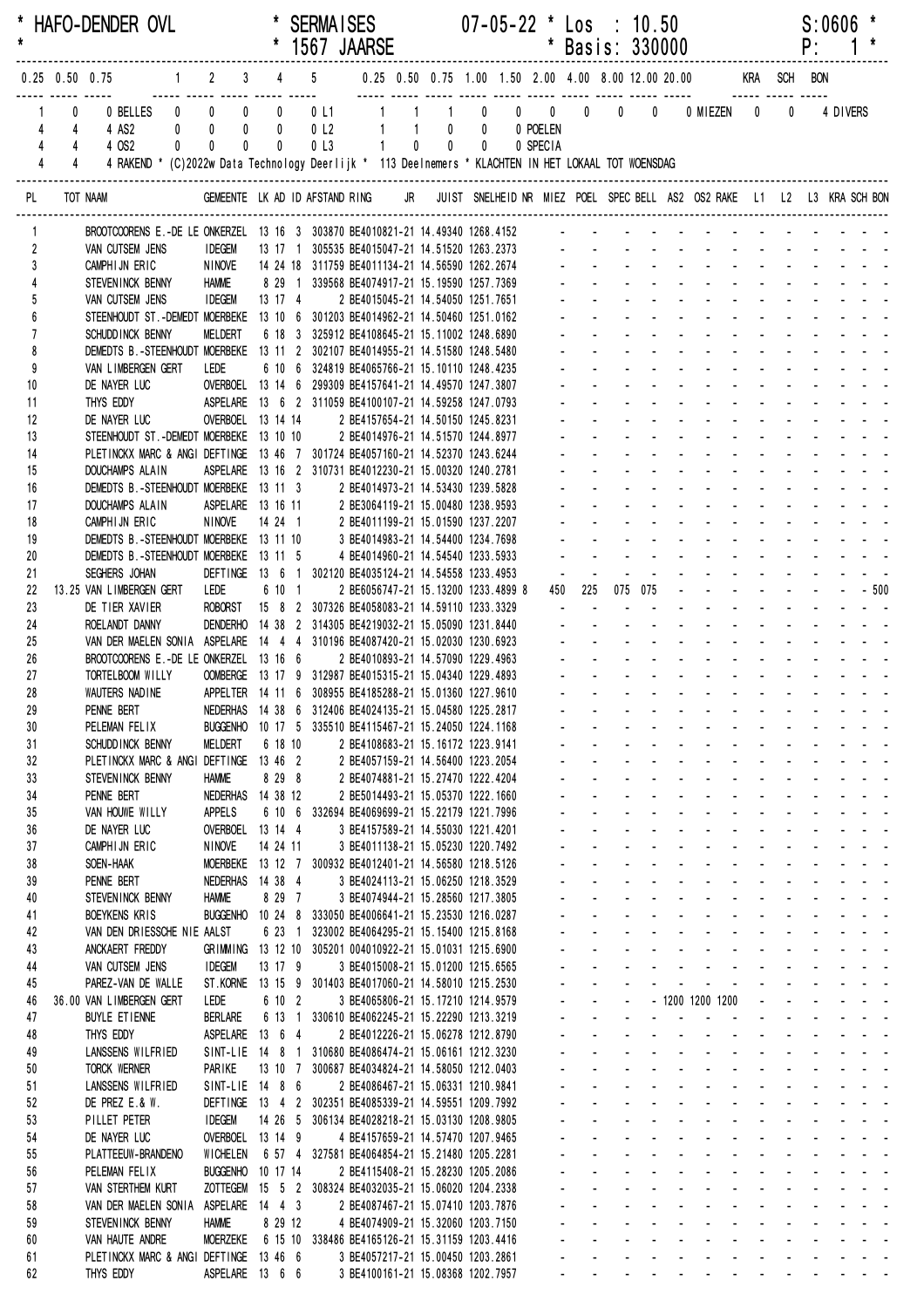|            |                                                                                       |                                     |                      |  | 1567 JAARSE                                                                                             |  |                                                                                                         |                                  |                                                          | Basis: 330000                                                             |                                                    |                                                       |                                |                                                  |                                               | ۲.                         |                                           |                                                                                                                |  |
|------------|---------------------------------------------------------------------------------------|-------------------------------------|----------------------|--|---------------------------------------------------------------------------------------------------------|--|---------------------------------------------------------------------------------------------------------|----------------------------------|----------------------------------------------------------|---------------------------------------------------------------------------|----------------------------------------------------|-------------------------------------------------------|--------------------------------|--------------------------------------------------|-----------------------------------------------|----------------------------|-------------------------------------------|----------------------------------------------------------------------------------------------------------------|--|
| PL         | TOT NAAM                                                                              |                                     |                      |  |                                                                                                         |  | GEMEENTE LK AD ID AFSTAND RING JR JUIST SNELHEID NR MIEZ POEL SPECBELL AS2 OS2 RAKE L1 L2 L3 KRA SCHBON |                                  |                                                          |                                                                           |                                                    |                                                       |                                |                                                  |                                               |                            |                                           |                                                                                                                |  |
| 63         | VAN DEN DRIESSCHE NIE AALST 6 23 18 2 BE4064263-21 15.18330 1202.7630 - - - - - - - - |                                     |                      |  |                                                                                                         |  |                                                                                                         |                                  |                                                          |                                                                           |                                                    |                                                       |                                |                                                  |                                               |                            |                                           |                                                                                                                |  |
| 64         | PLETINCKX MARC & ANGI DEFTINGE 13 46 27 4 BE5071536-21 15.00520 1202.7265             |                                     |                      |  |                                                                                                         |  |                                                                                                         |                                  |                                                          |                                                                           |                                                    |                                                       |                                |                                                  |                                               |                            |                                           |                                                                                                                |  |
| 65         | STEVENINCK BENNY                                                                      | <b>HAMME</b>                        | 8 29 2               |  | 5 BE4074820-21 15.32200 1202.7202                                                                       |  |                                                                                                         |                                  |                                                          |                                                                           |                                                    |                                                       |                                |                                                  |                                               |                            |                                           |                                                                                                                |  |
| 66         | STEVENINCK BENNY                                                                      | <b>HAMME</b>                        | 8 29 10              |  | 6 BE4074904-21 15.32320 1201.8688                                                                       |  |                                                                                                         |                                  |                                                          |                                                                           |                                                    |                                                       |                                |                                                  |                                               |                            |                                           | de la provincia de la provincia de                                                                             |  |
| 67<br>68   | VAN LIMBERGEN GERT<br>SCHOKKAERT DANNY                                                | LEDE<br><b>OORDEGEM</b>             | 6 10 7               |  | 4 BE4065737-21 15.20180 1201.6981<br>6 10 3 319553 BE4088436-21 15.16030 1201.1013                      |  |                                                                                                         |                                  |                                                          |                                                                           |                                                    |                                                       |                                |                                                  |                                               |                            |                                           |                                                                                                                |  |
| 69         | PELEMAN FELIX                                                                         | <b>BUGGENHO</b>                     | $10 \t17 \t1$        |  | 3 BE4115466-21 15.29320 1200.2504                                                                       |  |                                                                                                         |                                  |                                                          |                                                                           |                                                    |                                                       |                                |                                                  |                                               |                            |                                           |                                                                                                                |  |
| 70         | VAN HAUTE ANDRE                                                                       | <b>MOERZEKE</b>                     | 6 15 1               |  | 2 BE4165133-21 15.32049 1199.9575                                                                       |  |                                                                                                         |                                  |                                                          |                                                                           |                                                    |                                                       |                                |                                                  |                                               |                            |                                           |                                                                                                                |  |
| 71         | ROELANDT DANNY                                                                        | <b>DENDERHO</b>                     | 14 38 3              |  | 2 BE4028410-21 15.12070 1199.1035                                                                       |  |                                                                                                         |                                  |                                                          |                                                                           |                                                    |                                                       |                                |                                                  |                                               |                            |                                           |                                                                                                                |  |
| 72         | MATHIEU MICHAEL                                                                       | BAVEGEM                             |                      |  | 6 22 3 319723 BE4088535-21 15.16440 1198.6616                                                           |  |                                                                                                         |                                  |                                                          |                                                                           |                                                    |                                                       | $\sim$                         |                                                  |                                               |                            |                                           |                                                                                                                |  |
| 73         | DE WOLF FREDERIK                                                                      | <b>OUDEGEM</b>                      |                      |  | 6 25 9 329201 BE4065030-21 15.24440 1198.2565                                                           |  |                                                                                                         |                                  |                                                          |                                                                           |                                                    |                                                       |                                |                                                  |                                               |                            |                                           |                                                                                                                |  |
| 74         | VAN HAUTE ANDRE                                                                       | <b>MOERZEKE</b>                     | 6 15 8               |  | 3 BE4165113-21 15.32299 1198.1876                                                                       |  |                                                                                                         |                                  |                                                          |                                                                           |                                                    |                                                       |                                |                                                  |                                               |                            |                                           |                                                                                                                |  |
| 75         | ROELANDT DANNY                                                                        | <b>DENDERHO</b><br><b>SERSKAMP</b>  | 14 38 15             |  | 3 BE4028431-21 15.12210 1198.0370                                                                       |  |                                                                                                         |                                  |                                                          |                                                                           |                                                    |                                                       |                                |                                                  |                                               |                            |                                           |                                                                                                                |  |
| 76<br>77   | FRANCOIS WILLY<br>VERLINDEN CJC                                                       |                                     |                      |  | 6 4 2 324480 BE4061431-21 15.20550 1197.7115<br>S-B-BOEK 15 28 7 304340 BE4058199-21 15.04070 1197.6389 |  |                                                                                                         |                                  |                                                          |                                                                           |                                                    |                                                       |                                |                                                  |                                               |                            |                                           |                                                                                                                |  |
| 78         | ERAUW JOSE                                                                            | <b>BERLARE</b>                      |                      |  | 6 16 1 330792 BE4064523-21 15.26129 1197.5888                                                           |  |                                                                                                         |                                  |                                                          |                                                                           |                                                    |                                                       | $\sim$                         |                                                  |                                               |                            |                                           | $\mathbf{r} = \mathbf{r} + \mathbf{r} + \mathbf{r} + \mathbf{r} + \mathbf{r}$                                  |  |
| 79         | VAN HAUTE ANDRE                                                                       | <b>MOERZEKE</b>                     | 6 15 9               |  | 4 BE4165146-21 15.32449 1197.1282                                                                       |  |                                                                                                         |                                  |                                                          |                                                                           |                                                    |                                                       |                                |                                                  |                                               |                            |                                           |                                                                                                                |  |
| 80         | LANSSENS WILFRIED                                                                     | SINT-LIE 14 8 4                     |                      |  | 3 BE4086475-21 15.09321 1197.0640                                                                       |  |                                                                                                         |                                  |                                                          |                                                                           |                                                    |                                                       |                                |                                                  |                                               |                            |                                           |                                                                                                                |  |
| 81         | VAN LIMBERGEN GERT                                                                    | LEDE                                | 6 10 5               |  | 5 BE4065867-21 15.21280 1196.5336                                                                       |  |                                                                                                         |                                  |                                                          |                                                                           |                                                    |                                                       |                                |                                                  |                                               |                            |                                           |                                                                                                                |  |
| 82         | PLETINCKX MARC & ANGI DEFTINGE 13 46 11                                               |                                     |                      |  | 5 BE4057247-21 15.02140 1196.2099                                                                       |  |                                                                                                         |                                  |                                                          |                                                                           |                                                    |                                                       |                                |                                                  |                                               |                            |                                           |                                                                                                                |  |
| 83         | STEVENINCK BENNY                                                                      | <b>HAMME</b>                        | 8 29 9               |  | 7 BE4074940-21 15.33540 1196.0831                                                                       |  |                                                                                                         |                                  |                                                          |                                                                           |                                                    |                                                       |                                |                                                  |                                               |                            |                                           |                                                                                                                |  |
| 84         | ERAUW JOSE                                                                            | <b>BERLARE</b>                      | 6 16 7               |  | 2 BE4064568-21 15.26359 1195.9291                                                                       |  |                                                                                                         |                                  |                                                          |                                                                           |                                                    |                                                       | ÷.                             |                                                  |                                               |                            |                                           |                                                                                                                |  |
| 85<br>86   | <b>MAES WILLY</b><br>EVERAERT JO                                                      | ROBORST<br><b>HOFSTADE</b>          | $15 \quad 8 \quad 1$ |  | 307450 BE4059157-21 15.07050 1195.9157<br>6 3 2 326103 BE4066962-21 15.22410 1195.9037                  |  |                                                                                                         |                                  |                                                          |                                                                           |                                                    |                                                       |                                |                                                  |                                               |                            |                                           |                                                                                                                |  |
| 87         | TORTELBOOM WILLY                                                                      | OOMBERGE 13 17 15                   |                      |  | 2 BE1101907-21 15.11520 1195.2151                                                                       |  |                                                                                                         |                                  |                                                          |                                                                           |                                                    |                                                       |                                |                                                  |                                               |                            |                                           |                                                                                                                |  |
| 88         | TEAM VAN IMPE                                                                         | <b>SCHELLEB</b>                     |                      |  | 6 21 3 326483 BE4197376-21 15.23111 1195.0986                                                           |  |                                                                                                         |                                  |                                                          |                                                                           |                                                    |                                                       |                                |                                                  |                                               |                            |                                           |                                                                                                                |  |
| 89         | VAN DEN DRIESSCHE NIE AALST                                                           |                                     | 6 23 20              |  | 3 BE4064321-21 15.20220 1194.6813                                                                       |  |                                                                                                         |                                  |                                                          |                                                                           |                                                    |                                                       |                                |                                                  |                                               |                            |                                           |                                                                                                                |  |
| 90         | DAUWE PETER                                                                           | OVERMERE                            |                      |  | 6 13 7 331124 BE4141461-21 15.27131 1194.4520                                                           |  |                                                                                                         |                                  |                                                          |                                                                           |                                                    |                                                       | $\mathbf{r}$                   |                                                  |                                               |                            |                                           |                                                                                                                |  |
| 91         | PLETINCKX MARC & ANGI DEFTINGE 13 46 5                                                |                                     |                      |  | 6 BE4057163-21 15.02380 1194.3159                                                                       |  |                                                                                                         |                                  |                                                          |                                                                           |                                                    |                                                       |                                |                                                  |                                               |                            |                                           |                                                                                                                |  |
| 92         | TORTELBOOM WILLY                                                                      | OOMBERGE 13 17 7                    |                      |  | 3 BE4015322-21 15.12160 1193.3922                                                                       |  |                                                                                                         |                                  |                                                          |                                                                           |                                                    |                                                       |                                |                                                  |                                               |                            |                                           |                                                                                                                |  |
| 93<br>94   | SCHOKKAERT DANNY<br>ERAUW JOSE                                                        | <b>OORDEGEM</b><br><b>BERLARE</b>   | 6 10 7<br>6 16 5     |  | 2 BE4088416-21 15.17480 1193.2524<br>3 BE4064540-21 15.27179 1192.9102                                  |  |                                                                                                         |                                  |                                                          |                                                                           |                                                    |                                                       |                                |                                                  |                                               |                            |                                           |                                                                                                                |  |
| 95         | MATHIEU MICHAEL                                                                       | <b>BAVEGEM</b>                      | 6 22 1               |  | 2 BE4088507-21 15.18050 1192.6254                                                                       |  |                                                                                                         |                                  |                                                          |                                                                           |                                                    |                                                       | $\sim 100$                     |                                                  |                                               |                            |                                           |                                                                                                                |  |
| 96         | CAMPHIJN ERIC                                                                         | NINOVE                              | 14 24 8              |  | 4 BE4011159-21 15.11260 1192.4990                                                                       |  |                                                                                                         |                                  |                                                          |                                                                           |                                                    | <b>Contract</b>                                       | $\Delta \sim 100$              | $\Delta$                                         |                                               |                            |                                           | and the state of the state of the                                                                              |  |
| 97         | PENNE BERT                                                                            | NEDERHAS 14 38 2                    |                      |  | 4 BE4022008-21 15.12050 1192.0102                                                                       |  |                                                                                                         |                                  |                                                          |                                                                           |                                                    |                                                       |                                |                                                  |                                               |                            |                                           |                                                                                                                |  |
| 98         | VERLINDEN CJC                                                                         | S-B-BOEK 15 28 22                   |                      |  | 2 BE4058212-21 15.05230 1191.6988                                                                       |  |                                                                                                         |                                  |                                                          |                                                                           |                                                    |                                                       | $\Delta \sim 100$              |                                                  |                                               |                            | $\omega_{\rm{max}}$ , $\omega_{\rm{max}}$ |                                                                                                                |  |
| 99         | VAN DEN DRIESSCHE NIE AALST                                                           |                                     | 6 23 7               |  | 4 BE4064255-21 15.21080 1191.3032                                                                       |  |                                                                                                         | $\mathbf{r}$                     | $\sim$                                                   |                                                                           |                                                    | and a strain and a strain and                         |                                |                                                  |                                               |                            |                                           |                                                                                                                |  |
| 100        | PENNE BERT                                                                            | <b>NEDERHAS</b>                     | 14 38 24             |  | 5 BE4024121-21 15.12290 1190.1937                                                                       |  |                                                                                                         |                                  |                                                          |                                                                           |                                                    | $\omega_{\rm{max}}=0.5$                               | $\sim 100$                     |                                                  |                                               |                            |                                           |                                                                                                                |  |
| 101<br>102 | DE SLOOVER-DE MEERSMA HOFSTADE<br>ERAUW JOSE                                          | <b>BERLARE</b>                      | 6 16 6               |  | 6 19 18 325060 BE4066034-21 15.23250 1188.8814                                                          |  |                                                                                                         |                                  |                                                          |                                                                           |                                                    | and an                                                | $\blacksquare$<br>$\mathbf{r}$ | $\sim$                                           |                                               |                            |                                           | in the state of the state of the state of the state of the state of the state of the state of the state of the |  |
| 103        | VANHOORENBEECK LOUIS BAASRODE                                                         |                                     | 8 23 1               |  | 4 BE4064524-21 15.28179 1188.6237<br>335791 BE4115048-21 15.32361 1188.2131                             |  |                                                                                                         | $\omega$                         | $\mathbb{Z}^2$                                           | $\mathcal{L}^{\mathcal{A}}$                                               | $\mathbf{r}$                                       | and a state                                           | $\Delta \sim 100$              |                                                  | and a state                                   |                            |                                           | and a state of                                                                                                 |  |
| 104        | DE TIER XAVIER                                                                        | <b>ROBORST</b>                      | 15 8 5               |  | 2 BE4058091-21 15.08470 1187.5803                                                                       |  |                                                                                                         |                                  | $\mathbb{Z}^{\mathbb{Z}}$                                | ÷.                                                                        | $\mathbf{r}$                                       | $\omega_{\rm{max}}$<br>$\sim 100$                     | $\omega_{\rm{max}}$            | $\mathbf{L}^{\text{max}}$                        | $\Delta \sim 10^4$                            | $\mathcal{L}^{\text{max}}$ |                                           |                                                                                                                |  |
| 105        | HUYS CHRISTIAAN                                                                       | <b>SERSKAMP</b>                     |                      |  | 6 7 5 326178 BE4061595-21 15.24410 1187.4692                                                            |  |                                                                                                         |                                  | $\blacksquare$                                           | $\blacksquare$                                                            | $\blacksquare$<br>$\sim$                           | $\sim$                                                | $\mathbf{u} = \mathbf{u}$      | $\sim$                                           |                                               |                            |                                           |                                                                                                                |  |
| 106        | DEMEDTS B.-STEENHOUDT MOERBEKE 13 11 11                                               |                                     |                      |  | 5 BE4014968-21 15.04260 1187.3719                                                                       |  |                                                                                                         |                                  |                                                          |                                                                           |                                                    |                                                       |                                |                                                  |                                               |                            |                                           |                                                                                                                |  |
| 107        | VAN DEN DRIESSCHE NIE AALST                                                           |                                     | 6 23 2               |  | 5 BE4064341-21 15.22030 1187.2891                                                                       |  |                                                                                                         |                                  |                                                          |                                                                           | $\blacksquare$                                     |                                                       | $\omega$                       |                                                  | $\sim$ $-$                                    |                            |                                           | and the state of the state of                                                                                  |  |
| 108        | <b>COOREMAN STEFAAN</b>                                                               | <b>BUGGENHO</b>                     | 6 10 5               |  | 334395 BE4115376-21 15.31391 1187.2644                                                                  |  |                                                                                                         |                                  | $\mathbf{r}$                                             | $\mathbf{r}$                                                              | $\sim$<br>$\mathbf{r}$                             | $\sim 100$                                            | $\mathbf{r}$                   | ÷.                                               |                                               |                            |                                           | and the state of the state of                                                                                  |  |
| 109        | ROELANDT DANNY                                                                        | DENDERHO                            | 14 38 23             |  | 4 BE4028489-21 15.14490 1186.8777                                                                       |  |                                                                                                         | ä,                               | $\mathbb{Z}^{\mathbb{Z}}$                                | ÷.                                                                        | $\sim$                                             | $\mathbf{L} = \mathbf{L} \mathbf{L}$<br>and a state   | $\Delta \sim 10^{-1}$          |                                                  |                                               |                            |                                           | and a strain and a<br>and a state of                                                                           |  |
| 110<br>111 | SCHUDD INCK BENNY<br>DE WOLF FREDERIK                                                 | <b>MELDERT</b><br><b>OUDEGEM</b>    | 6 18 5<br>6 25 10    |  | 3 BE4108637-21 15.24362 1186.8465<br>2 BE3024444-21 15.27260 1186.5950                                  |  |                                                                                                         | $\blacksquare$<br>$\blacksquare$ | $\mathcal{L}^{\pm}$<br>$\sim$                            | $\mathbf{L}^{\text{max}}$<br>$\sim 100$                                   | $\sim 100$<br>$\mathcal{L}^{\text{max}}$<br>$\sim$ |                                                       | $\omega_{\rm{max}}$            |                                                  | All Carolina                                  |                            |                                           | and a strain and                                                                                               |  |
| 112        | VAN HAUTE ANDRE                                                                       | <b>MOERZEKE</b>                     | 6 15 3               |  | 5 BE4165176-21 15.35239 1186.0125                                                                       |  |                                                                                                         |                                  |                                                          |                                                                           |                                                    |                                                       |                                |                                                  |                                               |                            |                                           | and the state of                                                                                               |  |
| 113        | DE SMET-DE WAELE                                                                      | LEDE                                | 6 8 3                |  | 324564 BE4068032-21 15.23420 1185.8385                                                                  |  |                                                                                                         |                                  |                                                          |                                                                           | $\mathcal{L}_{\mathcal{A}}$                        | $\sim$                                                | $\mathbf{r}$                   |                                                  | $\sim$                                        |                            |                                           | and the state of the state of                                                                                  |  |
| 114        | SOEN-HAAK                                                                             | MOERBEKE 13 12 11                   |                      |  | 2 BE4012347-21 15.03470 1185.7831                                                                       |  |                                                                                                         |                                  |                                                          | $\mathbf{r}$                                                              |                                                    | $\omega_{\rm{max}}$ and $\omega_{\rm{max}}$           | $\Delta \sim 100$              |                                                  |                                               |                            |                                           | and a straight and a straight                                                                                  |  |
| 115        | PELEMAN FELIX                                                                         | <b>BUGGENHO</b>                     | 10172                |  | 4 BE6063359-21 15.32570 1185.7572                                                                       |  |                                                                                                         | $\omega$                         | $\mathcal{L}^{\mathcal{A}}$                              | ÷.                                                                        | ÷.<br>$\mathbf{r}$                                 | <b>Contractor</b>                                     | ÷.                             |                                                  | $\Delta \phi = \Delta \phi$ and $\Delta \phi$ |                            |                                           | and a state of                                                                                                 |  |
| 116        | STEVENINCK BENNY                                                                      | <b>HAMME</b>                        | 8 29 17              |  | 8 BE4074947-21 15.36250 1185.5735                                                                       |  |                                                                                                         | $\omega$                         | $\mathcal{L}^{\pm}$                                      | $\mathcal{L}^{\text{max}}$                                                | $\sim 100$                                         | $\omega_{\rm{eff}}=0.01$ and $\omega_{\rm{eff}}=0.01$ | $\Delta \sim 100$              | $\Delta \sim 100$                                | $\Delta \sim 10^4$                            |                            |                                           | and a strain and                                                                                               |  |
| 117        | STEVENINCK BENNY                                                                      | <b>HAMME</b>                        | 8 29 15              |  | 9 BE4074935-21 15.36270 1185.4355                                                                       |  |                                                                                                         | $\blacksquare$                   | $\mathcal{L}^{\pm}$                                      | $\mathcal{L}^{\text{max}}$                                                | $\mathcal{L}^{\text{max}}$<br>$\sim$               | $\sim$                                                | $\mathbf{L}^{\text{max}}$      | $\sim 100$                                       | $\sim$                                        |                            |                                           |                                                                                                                |  |
| 118        | ARNO AGNES                                                                            |                                     |                      |  | GERAARDS 13 11 4 301529 BE4011015-21 15.04290 1184.8674                                                 |  |                                                                                                         |                                  | $\blacksquare$                                           |                                                                           | $\blacksquare$<br>$\blacksquare$                   |                                                       | $\mathbf{r}$                   |                                                  |                                               |                            | <b>Contract Contract</b>                  | <b>Contract Contract</b><br>$\sim 100$ km s $^{-1}$                                                            |  |
| 119<br>120 | DAUWE PETER<br>SOEN-HAAK                                                              | <b>OVERMERE</b><br>MOERBEKE 13 12 3 | 6 13 1               |  | 2 BE4141490-21 15.29371 1184.1999<br>3 BE4012396-21 15.04090 1184.0724                                  |  |                                                                                                         | ÷.                               |                                                          | $\mathcal{L}^{\mathcal{A}}$                                               |                                                    | $\mathbf{r}$                                          | $\mathbf{r}$                   | $\sim$                                           |                                               |                            |                                           | and the state of the state of                                                                                  |  |
| 121        | PLETINCKX MARC & ANGI DEFTINGE 13 46 44                                               |                                     |                      |  | 7 BE4057300-21 15.04550 1183.6182                                                                       |  |                                                                                                         | $\blacksquare$                   | $\mathbf{r}$                                             | $\mathcal{L}^{\mathcal{A}}$                                               | ä,<br>$\sim$                                       | $\sim 100$                                            | ÷.                             | $\mathcal{L}^{\mathcal{A}}$                      |                                               |                            |                                           | and the second control of the second                                                                           |  |
| 122        | VERLINDEN CJC                                                                         | S-B-BOEK 15 28 17                   |                      |  | 3 BE4058144-21 15.07140 1183.1282                                                                       |  |                                                                                                         | ÷.                               | $\mathbf{r}$                                             | $\mathcal{L}^{\text{max}}$                                                | $\mathbf{L}^{\text{max}}$                          | $\omega_{\rm{max}}$<br>$\Delta \sim 100$              | $\omega_{\rm{max}}$            |                                                  |                                               |                            |                                           | and a straight and a straight                                                                                  |  |
| 123        | V.D. BEKEN-DE LOOR                                                                    | S-M-HORE 15 26 7                    |                      |  | 305106 BE4058270-21 15.07560 1182.8871                                                                  |  |                                                                                                         | $\blacksquare$                   | $\mathbf{r}$                                             | $\mathcal{L}^{\text{max}}$                                                | $\blacksquare$<br>$\sim$                           |                                                       |                                |                                                  | $\sim$ $-$                                    |                            |                                           | $\mathcal{L}^{\text{max}}(\mathcal{L}^{\text{max}})$ , where $\mathcal{L}^{\text{max}}$                        |  |
| 124        | DU VILLE LUC                                                                          | DEFTINGE 13 5 1                     |                      |  | 303291 BE4057385-21 15.06310 1182.3442                                                                  |  |                                                                                                         |                                  |                                                          |                                                                           |                                                    |                                                       |                                |                                                  |                                               |                            |                                           | <b>Contract Contract</b>                                                                                       |  |
| 125        | VAN LIMBERGEN GERT                                                                    | LEDE                                | 6 10 9               |  | 6 BE4065704-21 15.24440 1182.3065                                                                       |  |                                                                                                         |                                  |                                                          |                                                                           | $\mathbf{r}$                                       | $\mathcal{L}^{\mathcal{L}}$                           | $\blacksquare$                 |                                                  | $\sim$                                        |                            |                                           | and the state of the state of                                                                                  |  |
| 126        | THYS EDDY                                                                             | ASPELARE 13 6 3                     |                      |  | 4 BE4100110-21 15.13098 1181.9998                                                                       |  |                                                                                                         |                                  |                                                          |                                                                           |                                                    | $\sim$                                                | $\sim$                         | ÷.                                               | <b>Contractor</b>                             |                            |                                           | and a state of                                                                                                 |  |
| 127<br>128 | DE MEYER-BODDAERT<br>VANDENELSEN YAELLE                                               | <b>HAMME</b><br><b>BAASRODE</b>     | 8 8 1                |  | 8 28 16 340784 BE4120312-21 15.38190 1181.9781<br>336772 BE4085171-21 15.34560 1181.9326                |  |                                                                                                         | $\mathbf{r}$                     | $\mathcal{L}^{\mathcal{A}}$<br>$\mathbf{L}^{\text{max}}$ | $\mathcal{L}^{\mathcal{A}}$<br>$\omega_{\rm{max}}$<br>$\omega_{\rm{max}}$ | ä,<br>$\mathbf{r}$<br>$\sim 100$                   | <b>Contractor</b><br>and a straight                   | ÷.                             | $\mathcal{L}^{\mathcal{A}}$<br>$\Delta \sim 100$ | <b>Contractor</b><br>$\Delta \sim 10^4$       |                            |                                           | and a state of<br>and a strain and                                                                             |  |
| 129        | BLONDEEL JOERI                                                                        | LEDE                                |                      |  | 6 15 2 322777 BE4097119-21 15.23091 1181.6768                                                           |  |                                                                                                         | $\sim$                           |                                                          | $\mathbf{L}^{\text{max}}$<br>and a state                                  |                                                    | $\Delta \sim 10^4$<br>$\Delta \sim 100$               | $\sim 100$                     | $\sim 100$                                       | $\sim$                                        |                            |                                           | $\mathbf{z} = \mathbf{z} + \mathbf{z} + \mathbf{z} + \mathbf{z}$                                               |  |
| 130        | DE WOLF FREDERIK                                                                      | <b>OUDEGEM</b>                      | 6 25 7               |  | 3 BE3024441-21 15.28440 1181.0608                                                                       |  |                                                                                                         |                                  |                                                          |                                                                           |                                                    |                                                       |                                |                                                  |                                               |                            |                                           |                                                                                                                |  |
| 131        | SOEN-HAAK                                                                             | MOERBEKE 13 12 5                    |                      |  | 4 BE4012373-21 15.04490 1180.9746                                                                       |  |                                                                                                         |                                  |                                                          |                                                                           |                                                    |                                                       |                                |                                                  |                                               |                            |                                           | and a series of the series of the series of                                                                    |  |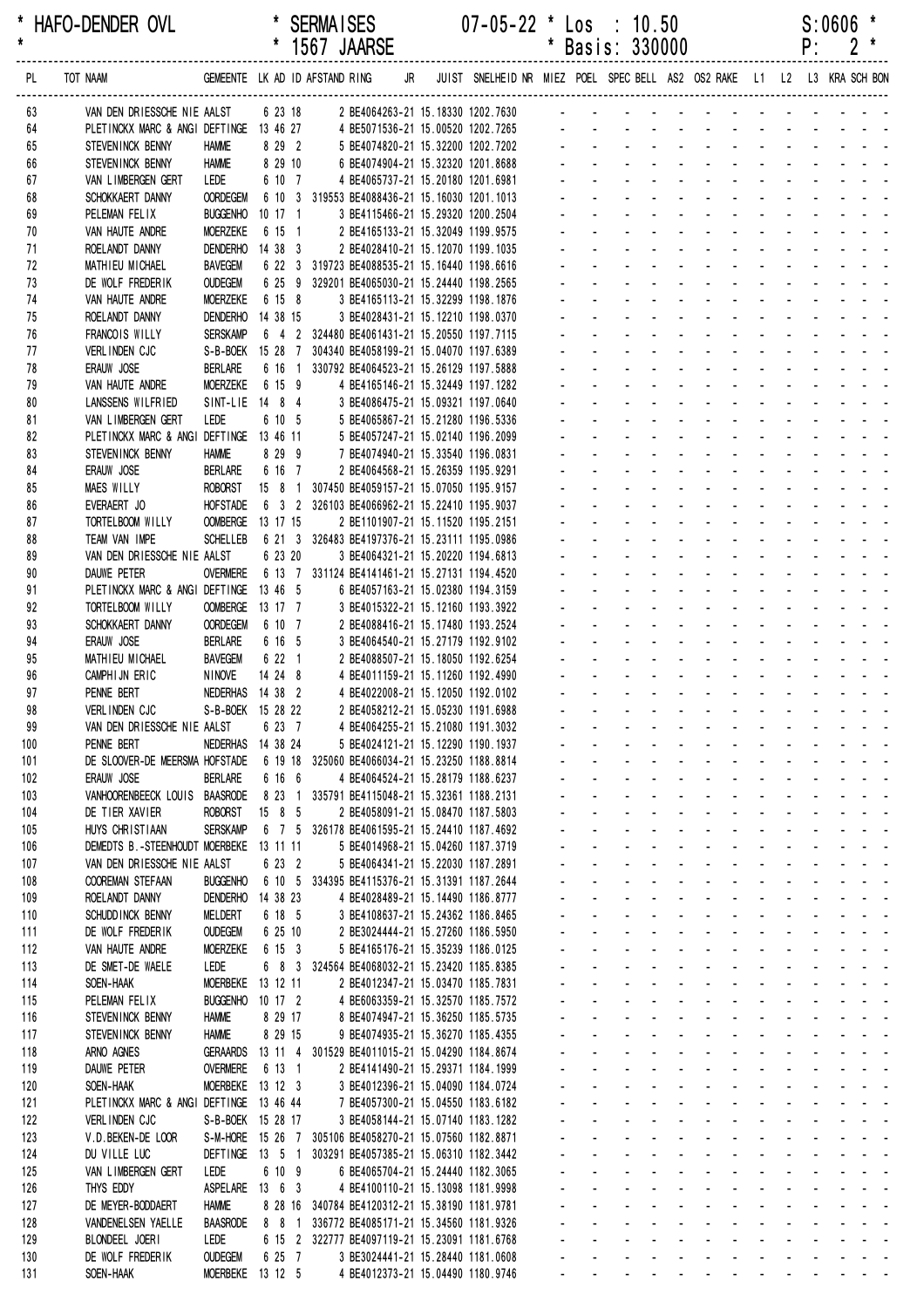| *<br>$\star$ | HAFO-DENDER OVL                                                                    |                                    | $\star$       |                     | <b>SERMAISES</b> | 1567 JAARSE                                                                                  |    | $07 - 05 - 22$ *                                                        | $^\ast$                     | Los : 10.50<br>Basis: 330000 |                           |                              |                                                                                         |                                                             |                                     |                                           |                               | P:           | S:0606<br>3                                                                                                           |                                                                                         |  |
|--------------|------------------------------------------------------------------------------------|------------------------------------|---------------|---------------------|------------------|----------------------------------------------------------------------------------------------|----|-------------------------------------------------------------------------|-----------------------------|------------------------------|---------------------------|------------------------------|-----------------------------------------------------------------------------------------|-------------------------------------------------------------|-------------------------------------|-------------------------------------------|-------------------------------|--------------|-----------------------------------------------------------------------------------------------------------------------|-----------------------------------------------------------------------------------------|--|
| PL.          | TOT NAAM                                                                           | GEMEENTE LK AD ID AFSTAND RING     |               |                     |                  |                                                                                              | JR | JUIST SNELHEID NR MIEZ POEL SPEC BELL AS2 OS2 RAKE L1 L2 L3 KRA SCH BON |                             |                              |                           |                              |                                                                                         |                                                             |                                     |                                           |                               |              |                                                                                                                       |                                                                                         |  |
| 132          | SAEYS WILLY                                                                        |                                    |               |                     |                  | ST.GILLI 8 8 5 334096 BE4115825-21 15.32550 1180.8990                                        |    |                                                                         |                             |                              |                           |                              |                                                                                         |                                                             |                                     |                                           |                               |              |                                                                                                                       |                                                                                         |  |
| 133          | <b>MENSCHAERT-KIEKENS</b>                                                          |                                    |               |                     |                  | STEENHUI 14 9 7 307871 BE4186121-21 15.10490 1180.4115                                       |    |                                                                         |                             |                              |                           |                              |                                                                                         |                                                             |                                     |                                           |                               |              |                                                                                                                       |                                                                                         |  |
| 134<br>135   | TEAM VAN IMPE<br><b>DAUWE PETER</b>                                                | <b>SCHELLEB</b><br><b>OVERMERE</b> | 6 21 11       | 6 13 3              |                  | 2 BE4197335-21 15.26351 1180.4075<br>3 BE4141493-21 15.30311 1180.4006                       |    |                                                                         |                             |                              |                           |                              |                                                                                         |                                                             |                                     |                                           |                               |              |                                                                                                                       |                                                                                         |  |
| 136          | FRANCOIS WILLY                                                                     | <b>SERSKAMP</b>                    |               | $6 \quad 4 \quad 3$ |                  | 2 BE4061460-21 15.24560 1180.2134                                                            |    |                                                                         |                             |                              |                           |                              |                                                                                         |                                                             |                                     |                                           |                               |              |                                                                                                                       |                                                                                         |  |
| 137          | VAN DEN DRIESSCHE NIE AALST                                                        |                                    |               | 6 23 11             |                  | 6 BE4064275-21 15.23410 1180.2034                                                            |    |                                                                         |                             |                              |                           |                              |                                                                                         |                                                             |                                     |                                           |                               |              |                                                                                                                       |                                                                                         |  |
| 138          | STEVENINCK BENNY                                                                   | <b>HAMME</b>                       | 8 29 18       |                     |                  | 10 BE4129809-21 15.37480 1179.8749                                                           |    |                                                                         |                             |                              |                           |                              |                                                                                         |                                                             |                                     |                                           |                               |              |                                                                                                                       |                                                                                         |  |
| 139          | PENNE BERT                                                                         | NEDERHAS 14 38 30                  |               |                     |                  | 6 BE4022017-21 15.14510 1179.5582                                                            |    |                                                                         |                             |                              |                           |                              |                                                                                         |                                                             |                                     |                                           |                               |              |                                                                                                                       |                                                                                         |  |
| 140          | VERLINDEN CJC                                                                      | S-B-BOEK 15 28 23                  |               |                     |                  | 4 BE4058203-21 15.08170 1178.3184<br>SINT-MAR 13 16 9 305150 BE4083002-21 15.08590 1178.2611 |    |                                                                         |                             |                              |                           |                              |                                                                                         |                                                             |                                     |                                           |                               |              |                                                                                                                       |                                                                                         |  |
| 141<br>142   | HOK VAN CLEEMPUTTE<br>VAN NIEUWENHOVE WILLI ASPELARE                               |                                    |               |                     |                  | 15 35 9 310787 BE4025354-21 15.13520 1177.8183                                               |    |                                                                         |                             |                              |                           |                              |                                                                                         |                                                             |                                     |                                           |                               |              |                                                                                                                       |                                                                                         |  |
| 143          | MATHIEU MICHAEL                                                                    | <b>BAVEGEM</b>                     | 6 22 18       |                     |                  | 3 BE4088558-21 15.21290 1177.6892                                                            |    |                                                                         |                             |                              |                           |                              |                                                                                         |                                                             |                                     |                                           |                               |              |                                                                                                                       |                                                                                         |  |
| 144          | ROELANDT DANNY                                                                     | DENDERHO                           | 14 38 5       |                     |                  | 5 BE4028449-21 15.16570 1177.3928                                                            |    |                                                                         |                             |                              |                           |                              |                                                                                         |                                                             |                                     |                                           |                               |              |                                                                                                                       |                                                                                         |  |
| 145          | <b>BOONE-VAN EXTERGEM</b>                                                          | <b>UITBERGE</b>                    |               |                     |                  | 6 9 2 328772 BE4141013-21 15.29150 1177.3393                                                 |    |                                                                         |                             |                              |                           |                              |                                                                                         |                                                             |                                     |                                           |                               |              |                                                                                                                       |                                                                                         |  |
| 146          | VANEXTERGEM JOHAN                                                                  | <b>APPELS</b><br><b>HAMME</b>      |               | 8 29 21             |                  | 8 19 14 332832 BE4065532-21 15.32460 1177.0553<br>11 BE4074906-21 15.38310 1176.9441         |    |                                                                         |                             |                              |                           |                              |                                                                                         |                                                             |                                     |                                           |                               |              |                                                                                                                       |                                                                                         |  |
| 147<br>148   | STEVENINCK BENNY<br>DE MEYER-BODDAERT                                              | <b>HAMME</b>                       |               | 8 28 21             |                  | 2 BE4120221-21 15.39370 1176.6726                                                            |    |                                                                         |                             |                              |                           |                              |                                                                                         |                                                             |                                     |                                           |                               |              |                                                                                                                       |                                                                                         |  |
| 149          | VAN HAUTE ANDRE                                                                    | <b>MOERZEKE</b>                    |               | 6 15 7              |                  | 6 BE4165117-21 15.37419 1176.5310                                                            |    |                                                                         |                             |                              |                           |                              |                                                                                         |                                                             |                                     |                                           |                               |              |                                                                                                                       |                                                                                         |  |
| 150          | BROOTCOORENS E.-DE LE ONKERZEL                                                     |                                    | 13 16 15      |                     |                  | 3 BE4017962-21 15.08210 1176.1951                                                            |    |                                                                         |                             |                              |                           |                              |                                                                                         |                                                             |                                     |                                           |                               |              |                                                                                                                       |                                                                                         |  |
| 151          | VAN HOUWE WILLY                                                                    | <b>APPELS</b>                      |               | 6 10 8              |                  | 2 BE4064665-21 15.32549 1175.9504                                                            |    |                                                                         |                             |                              |                           |                              |                                                                                         |                                                             |                                     |                                           |                               |              |                                                                                                                       |                                                                                         |  |
| 152          | V.D.BEKEN-DE LOOR                                                                  | S-M-HORE 15 26 25                  |               |                     |                  | 2 BE4059640-21 15.09290 1175.8212                                                            |    |                                                                         |                             |                              |                           |                              |                                                                                         |                                                             |                                     |                                           |                               |              |                                                                                                                       |                                                                                         |  |
| 153<br>154   | DE MEYER-BODDAERT<br>VAN DEN EYNDE GUIDO                                           | <b>HAMME</b><br><b>GOEFERDI</b>    | 8 28 7        |                     |                  | 3 BE4120318-21 15.39500 1175.7930<br>13 14 12 300163 BE4157764-21 15.05180 1175.7266         |    |                                                                         |                             |                              |                           |                              |                                                                                         |                                                             |                                     |                                           |                               |              |                                                                                                                       |                                                                                         |  |
| 155          | PILLET PETER                                                                       | <b>IDEGEM</b>                      | 14 26 23      |                     |                  | 2 BE4028262-21 15.10250 1175.5546                                                            |    |                                                                         |                             |                              |                           |                              |                                                                                         |                                                             |                                     |                                           |                               |              |                                                                                                                       |                                                                                         |  |
| 156          | STEVENINCK BENNY                                                                   | <b>HAMME</b>                       | 8 29 29       |                     |                  | 12 BE4074982-21 15.38550 1175.3147                                                           |    |                                                                         |                             |                              |                           |                              |                                                                                         |                                                             |                                     |                                           |                               |              |                                                                                                                       |                                                                                         |  |
| 157          | VERLINDEN CJC                                                                      | S-B-BOEK 15 28 3                   |               |                     |                  | 5 BE4058219-21 15.08570 1175.2848                                                            |    |                                                                         |                             |                              |                           |                              |                                                                                         |                                                             |                                     |                                           |                               |              |                                                                                                                       |                                                                                         |  |
| 158          | PLETINCKX GUY                                                                      | ZANDBERG                           |               |                     |                  | 13 3 2 306572 BE4014712-21 15.10520 1175.2057                                                |    |                                                                         |                             |                              |                           |                              |                                                                                         |                                                             |                                     |                                           |                               |              |                                                                                                                       |                                                                                         |  |
| 159<br>160   | VANDENELSEN YAELLE<br>PLETINCKX MARC & ANGI DEFTINGE                               | <b>BAASRODE</b>                    | 13 46 40      | $8 \quad 8 \quad 2$ |                  | 2 BE4115535-21 15.36460 1174.3764<br>8 BE4057251-21 15.06560 1174.3280                       |    |                                                                         |                             |                              |                           |                              |                                                                                         |                                                             |                                     |                                           |                               |              |                                                                                                                       |                                                                                         |  |
| 161          | SAELENS FRANK                                                                      |                                    |               |                     |                  | ST-LIEVE 13 19 7 310272 BE4087156-21 15.14141 1174.2275                                      |    |                                                                         |                             |                              |                           |                              |                                                                                         |                                                             |                                     |                                           |                               |              |                                                                                                                       |                                                                                         |  |
| 162          | FAMILIE DE KERPEL                                                                  | <b>MOORSEL</b>                     |               |                     |                  | 4 12 3 325881 BE4109089-21 15.27409 1173.5777                                                |    |                                                                         |                             |                              |                           |                              |                                                                                         |                                                             |                                     |                                           |                               |              |                                                                                                                       |                                                                                         |  |
| 163          | VAN DEN DRIESSCHE NIE AALST                                                        |                                    |               | 6 23 9              |                  | 7 BE4064296-21 15.25140 1173.5570                                                            |    |                                                                         |                             |                              |                           |                              |                                                                                         |                                                             |                                     |                                           |                               |              |                                                                                                                       |                                                                                         |  |
| 164          | STEVENINCK BENNY                                                                   | <b>HAMME</b>                       |               | 8 29 3              |                  | 13 BE4074903-21 15.39220 1173.4869                                                           |    |                                                                         |                             |                              |                           |                              |                                                                                         |                                                             |                                     |                                           |                               |              |                                                                                                                       |                                                                                         |  |
| 165<br>166   | VANEXTERGEM JOHAN<br>TORTELBOOM WILLY                                              | <b>APPELS</b><br>OOMBERGE 13 17 8  |               | 8 19 17             |                  | 2 BE4065611-21 15.33410 1173.2519<br>4 BE4015354-21 15.16510 1172.8949                       |    |                                                                         |                             |                              |                           |                              |                                                                                         |                                                             |                                     |                                           |                               |              |                                                                                                                       |                                                                                         |  |
| 167          | <b>BERT LESLY</b>                                                                  | ST-GILLI                           |               |                     |                  | 8 26 6 334368 BE4114814-21 15.35110 1172.4668                                                |    |                                                                         |                             |                              |                           |                              |                                                                                         | <b>Contractor</b>                                           |                                     |                                           |                               |              |                                                                                                                       |                                                                                         |  |
| 168          | DE WOLF FREDERIK                                                                   | <b>OUDEGEM</b>                     |               | 6 25 2              |                  | 4 BE3024431-21 15.30510 1172.1595                                                            |    |                                                                         |                             |                              |                           |                              |                                                                                         |                                                             |                                     |                                           |                               |              |                                                                                                                       |                                                                                         |  |
| 169          | PLETINCKX MARC & ANGI DEFTINGE 13 46 13                                            |                                    |               |                     |                  | 9 BE4057237-21 15.07280 1171.8954                                                            |    |                                                                         |                             | $\mathbf{r}$                 |                           |                              | and a state                                                                             | $\Delta \sim 100$                                           |                                     | $\Delta \phi = 0.01$                      | $\mathcal{L}^{\text{max}}$    |              | $\omega_{\rm{max}}$ , and $\omega_{\rm{max}}$                                                                         |                                                                                         |  |
| 170          | DE SLOOVER-DE MEERSMA HOFSTADE                                                     |                                    | 6 19 7        |                     |                  | 2 BE4066071-21 15.27230 1171.8801                                                            |    |                                                                         |                             | ä.<br>$\sim$                 |                           | $\Delta \sim 100$            | $\omega_{\rm{max}}$                                                                     | $\Delta \sim 10^4$<br>$\Delta \sim 100$                     |                                     | $\omega_{\rm{max}}=2.5$                   | $\omega_{\rm{max}}$           |              |                                                                                                                       |                                                                                         |  |
| 171<br>172   | FOSSELLE RUDY EN STIJ VOORDE<br>SCHOKKAERT DANNY                                   | <b>OORDEGEM</b>                    | 6 10 5        |                     |                  | 14 18 3 308419 BE4013104-21 15.13150 1171.5821<br>3 BE4088418-21 15.22520 1171.0958          |    |                                                                         |                             | $\sim$<br>$\blacksquare$     | $\mathbf{L}^{\text{max}}$ | $\sim 100$<br>$\sim$         | $\mathbf{a} = \mathbf{0}$<br>$\sim 100$<br>$\sim$                                       | $\Delta \sim 100$<br>$\Delta \sim 100$<br>$\Delta \sim 100$ | $\sim 100$<br>$\sim$                |                                           |                               |              |                                                                                                                       |                                                                                         |  |
| 173          | BLONDEEL JOERI                                                                     | LEDE                               | 6 15 4        |                     |                  | 2 BE4097110-21 15.25441 1170.6058                                                            |    |                                                                         |                             |                              |                           | $\blacksquare$               |                                                                                         |                                                             | $\mathbf{u}$                        |                                           |                               |              |                                                                                                                       |                                                                                         |  |
| 174          | SCHOKKAERT DANNY                                                                   | <b>OORDEGEM</b>                    | 6 10 4        |                     |                  | 4 BE4088432-21 15.23040 1170.2380                                                            |    |                                                                         |                             | $\mathcal{L}^{\pm}$          |                           |                              | $\sim 100$                                                                              |                                                             |                                     | $\omega_{\rm{max}}$ , $\omega_{\rm{max}}$ |                               |              |                                                                                                                       |                                                                                         |  |
| 175          | ERAUW JOSE                                                                         | <b>BERLARE</b>                     | 6 16 9        |                     |                  | 5 BE4064550-21 15.32409 1170.1926                                                            |    |                                                                         |                             | $\mathbf{r}$                 |                           | $\Delta \sim 100$            | $\omega_{\rm{max}}=0.1$                                                                 | $\Delta \sim 100$                                           |                                     | and a state                               |                               |              | $\mathbf{L} = \mathbf{L} \mathbf{L} + \mathbf{L} \mathbf{L} + \mathbf{L} \mathbf{L}$                                  |                                                                                         |  |
| 176          | VERLINDEN CJC                                                                      | S-B-BOEK 15 28 25                  |               |                     |                  | 6 BE4058156-21 15.10070 1170.0135                                                            |    |                                                                         | $\mathcal{L}_{\mathcal{A}}$ | ä,                           |                           | $\Delta \sim 10^{-1}$        | $\mathcal{L}^{\text{max}}$<br>$\Delta \sim 10^4$                                        | $\Delta \sim 10^4$                                          |                                     | and a state                               | $\Delta \sim 10^{-1}$         |              | $\omega_{\rm{max}}$ , and $\omega_{\rm{max}}$                                                                         |                                                                                         |  |
| 177          | PLETINCKX MARC & ANGI DEFTINGE 13 46 31<br>PLETINCKX MARC & ANGI DEFTINGE 13 46 39 |                                    |               |                     |                  | 10 BE4057241-21 15.07560 1169.7751<br>11 BE5035380-21 15.07570 1169.6996                     |    |                                                                         |                             | $\sim$<br>$\mathbf{r}$       | $\mathbf{L}^{\text{max}}$ | $\sim 100$<br>$\sim 100$     | $\omega_{\rm{max}}$<br>$\Delta \sim 100$<br>$\omega_{\rm{max}}$<br>$\mathbf{r}$         | $\sim 100$<br>$\omega$                                      | $\sim 100$<br>$\mathbf{r}$          | $\sim 100$                                | $\omega_{\rm{max}}$           |              | $\mathbf{u} = \mathbf{u} + \mathbf{u} + \mathbf{u} + \mathbf{u}$<br>and a strain and a                                |                                                                                         |  |
| 178<br>179   | FOSSELLE RUDY EN STIJ VOORDE                                                       |                                    | 14 18 6       |                     |                  | 2 BE4013037-21 15.13440 1169.4350                                                            |    |                                                                         |                             |                              |                           |                              | $\Delta \sim 100$                                                                       |                                                             |                                     |                                           |                               |              |                                                                                                                       |                                                                                         |  |
| 180          | VANEXTERGEM JOHAN                                                                  | <b>APPELS</b>                      | 8 19 2        |                     |                  | 3 BE4065608-21 15.34390 1169.2675                                                            |    |                                                                         |                             | ÷.                           |                           |                              | and a state                                                                             | $\sim$                                                      | $\mathbf{r}$                        |                                           | $\omega$                      |              | <b>Contract Contract</b>                                                                                              |                                                                                         |  |
| 181          | TORTELBOOM WILLY                                                                   | OOMBERGE 13 17 16                  |               |                     |                  | 5 BE3013315-21 15.17420 1169.1707                                                            |    |                                                                         |                             | $\mathbf{r}$                 |                           | $\Delta \sim 100$            | $\omega_{\rm{max}}=0.1$                                                                 | $\sim$                                                      | $\sim$                              | $\sim 100$                                | $\mathbf{r}$                  |              | and the state of the state                                                                                            |                                                                                         |  |
| 182          | VAN HAUTE ANDRE                                                                    | MOERZEKE                           | 6 15 2        |                     |                  | 7 BE4165172-21 15.39369 1168.7447                                                            |    |                                                                         | $\mathcal{L}_{\mathcal{A}}$ | ÷.                           |                           | $\Delta \sim 100$            | and a state                                                                             | $\Delta \sim 10^4$                                          |                                     | $\omega_{\rm{max}}$ , $\omega_{\rm{max}}$ | ÷.                            |              |                                                                                                                       |                                                                                         |  |
| 183          | VAN HAUTE ANDRE                                                                    | <b>MOERZEKE</b>                    | 6 15 6        |                     |                  | 8 BE4165120-21 15.39379 1168.6775                                                            |    |                                                                         |                             | $\mathcal{L}^{\text{max}}$   | $\mathbf{L}^{\text{max}}$ | $\sim 100$                   | $\Delta \sim 100$                                                                       | $\omega_{\rm{max}}$<br>$\Delta \sim 100$                    | $\sim 100$                          |                                           | $\mathcal{L}^{\text{max}}$    |              |                                                                                                                       | $\mathcal{L}^{\text{max}}_{\text{max}}$ , where $\mathcal{L}^{\text{max}}_{\text{max}}$ |  |
| 184<br>185   | ARNO AGNES<br>ERAUW JOSE                                                           | GERAARDS 13 11 3<br><b>BERLARE</b> | 6 16 8        |                     |                  | 2 BE4011005-21 15.08060 1168.2642<br>6 BE4064569-21 15.33199 1167.5080                       |    |                                                                         |                             | $\mathbf{r}$                 |                           | $\sim 100$                   | $\Delta \sim 100$<br>$\Delta \sim 100$<br>$\Delta \sim 100$                             | $\Delta \sim 100$                                           | $\Delta \sim 10^4$<br>$\mathbf{r}$  |                                           |                               |              |                                                                                                                       |                                                                                         |  |
| 186          | DAUWE PETER                                                                        | <b>OVERMERE</b>                    | 6 13 5        |                     |                  | 4 BE3013297-21 15.33381 1167.4300                                                            |    |                                                                         |                             | $\blacksquare$               |                           |                              | $\sim$<br>$\omega_{\rm{max}}$                                                           | $\sim$                                                      |                                     | $\Delta \phi = 0.01$                      | $\mathcal{L}^{\text{max}}$    |              | $\mathbf{1}^{\prime}$ , $\mathbf{1}^{\prime}$ , $\mathbf{1}^{\prime}$ , $\mathbf{1}^{\prime}$ , $\mathbf{1}^{\prime}$ |                                                                                         |  |
| 187          | VAN DAMME DANY                                                                     | <b>BAASRODE</b>                    |               | $4\quad 5\quad 1$   |                  | 335437 BE4110478-21 15.37200 1167.4142                                                       |    |                                                                         |                             | $\mathbf{r}$                 |                           | $\Delta \sim 100$            | $\omega_{\rm{max}}$ and $\omega_{\rm{max}}$                                             | $\sim$                                                      |                                     | $\Delta \phi = 0.01$                      | $\mathbf{r}$ and $\mathbf{r}$ |              | $\begin{array}{cccccccccccccc} \bullet & \bullet & \bullet & \bullet & \bullet & \bullet & \bullet \end{array}$       |                                                                                         |  |
| 188          | DE SLOOVER-DE MEERSMA HOFSTADE                                                     |                                    | 6 19 2        |                     |                  | 3 BE4066036-21 15.28270 1167.3909                                                            |    |                                                                         |                             | ä,                           |                           | $\Delta \sim 10^{-1}$        | $\Delta \sim 100$<br>$\Delta \sim 10^4$                                                 | $\Delta \sim 10^4$                                          |                                     | and a state                               |                               |              | and a strain and a                                                                                                    |                                                                                         |  |
| 189          | SOEN-HAAK                                                                          | <b>MOERBEKE</b>                    | 13 12 4       |                     |                  | 5 BE4012397-21 15.07510 1167.0816                                                            |    |                                                                         |                             | $\sim$                       | $\mathbf{L}^{\text{max}}$ | $\Delta \sim 100$            | $\omega_{\rm{max}}$<br>$\Delta \sim 10^{-1}$                                            | $\Delta \sim 100$                                           |                                     | and a state                               | $\omega_{\rm{max}}$           |              | and a state of                                                                                                        |                                                                                         |  |
| 190          | <b>BOONE-VAN EXTERGEM</b>                                                          | UI TBERGE                          | 6 9 9         |                     |                  | 2 BE4141010-21 15.31430 1167.0307                                                            |    |                                                                         |                             | $\mathbf{r}$                 |                           | $\sim 100$                   | $\omega_{\rm{max}}$<br>$\mathbf{r}$<br>$\Delta \sim 100$<br>$\mathcal{L}^{\mathcal{L}}$ | $\omega$                                                    | $\omega$                            |                                           |                               |              | and a state of                                                                                                        |                                                                                         |  |
| 191<br>192   | CORTHALS ET IENNE<br>V.D.BEKEN-DE LOOR                                             | <b>MASSEMEN</b><br>S-M-HORE        | 15 26 23      |                     |                  | 6 7 2 322044 BE4044236-21 15.26119 1165.9882<br>3 BE4058264-21 15.11420 1165.8617            |    |                                                                         |                             | ÷.                           |                           |                              | $\Delta \phi = 0.01$ .                                                                  | $\sim$                                                      | $\mathbf{r}$                        |                                           | $\omega$                      |              | <b>Contract Contract</b>                                                                                              |                                                                                         |  |
| 193          | VAN NIEUWENHOVE WILLI ASPELARE                                                     |                                    | 15 35 1       |                     |                  | 2 BE4025355-21 15.16350 1165.8156                                                            |    |                                                                         |                             | $\mathbf{r}$                 |                           | $\Delta \sim 100$            | $\omega_{\rm{max}}=0.1$                                                                 | $\sim$                                                      | $\sim$                              | $\sim 10$                                 | $\mathbf{r}$                  | $\mathbf{r}$ | and the state of the state                                                                                            |                                                                                         |  |
| 194          | ROELANDT DANNY                                                                     | DENDERHO 14 38 19                  |               |                     |                  | 6 BE4028430-21 15.19410 1165.4595                                                            |    |                                                                         |                             | ÷.                           |                           | $\Delta \sim 100$            | $\Delta \sim 100$<br>$\Delta \sim 100$                                                  | $\Delta \sim 10^4$                                          |                                     | $\omega_{\rm{max}}$ , $\omega_{\rm{max}}$ |                               |              |                                                                                                                       |                                                                                         |  |
| 195          | FOSSELLE RUDY EN STIJ VOORDE                                                       |                                    | 14 18 5       |                     |                  | 3 BE4013034-21 15.14400 1165.3111                                                            |    |                                                                         |                             |                              | $\mathbf{L}^{\text{max}}$ | $\sim 100$                   | $\Delta \sim 10^{-1}$<br>$\mathbf{a} = \mathbf{0}$                                      | $\Delta \sim 100$                                           | $\sim 100$                          |                                           | $\blacksquare$                |              |                                                                                                                       |                                                                                         |  |
| 196          | <b>MAES WILLY</b><br><b>BOUDAER FREDDY</b>                                         | <b>ROBORST</b>                     | 1587          |                     |                  | 2 BE4059160-21 15.13510 1165.2454<br>HAALTERT 13 16 4 319020 BE4191848-21 15.23480 1165.1570 |    |                                                                         |                             | $\sim$                       |                           | $\sim 100$<br>$\blacksquare$ | $\omega_{\rm{max}}$<br>$\sim$                                                           | $\Delta \sim 100$                                           | $\omega_{\rm{max}}$<br>$\mathbf{u}$ |                                           |                               |              |                                                                                                                       |                                                                                         |  |
| 197<br>198   | <b>TORCK WERNER</b>                                                                | PARIKE                             | $13 \t10 \t3$ |                     |                  | 2 BE4034834-21 15.08080 1164.8515                                                            |    |                                                                         |                             | ä.                           |                           | $\sim$                       | $\blacksquare$                                                                          | $\omega$                                                    | $\mathcal{L}^{\text{max}}$          | $\sim$                                    | $\mathcal{L}^{\mathcal{L}}$   |              |                                                                                                                       | $\Delta \phi = \Delta \phi = 0.1$                                                       |  |
| 199          | PENNE BERT                                                                         | NEDERHAS 14 38 3                   |               |                     |                  | 7 BE4024154-21 15.18120 1164.8248                                                            |    |                                                                         | $\mathbf{r}$                | $\mathbf{r}$                 |                           |                              | $\mathcal{L}^{\text{max}}$<br>$\sim$                                                    | $\sim$                                                      |                                     | and a state                               | $\Delta \sim 100$             |              |                                                                                                                       |                                                                                         |  |
| 200          | SCHUDD INCK BENNY                                                                  | <b>MELDERT</b>                     | 6 18 17       |                     |                  | 4 BE6144710-21 15.29522 1164.5121                                                            |    |                                                                         |                             | $\Delta \sim 100$            | and a state               |                              | والمناور والمناور والمناور والمناور                                                     |                                                             |                                     |                                           |                               |              |                                                                                                                       |                                                                                         |  |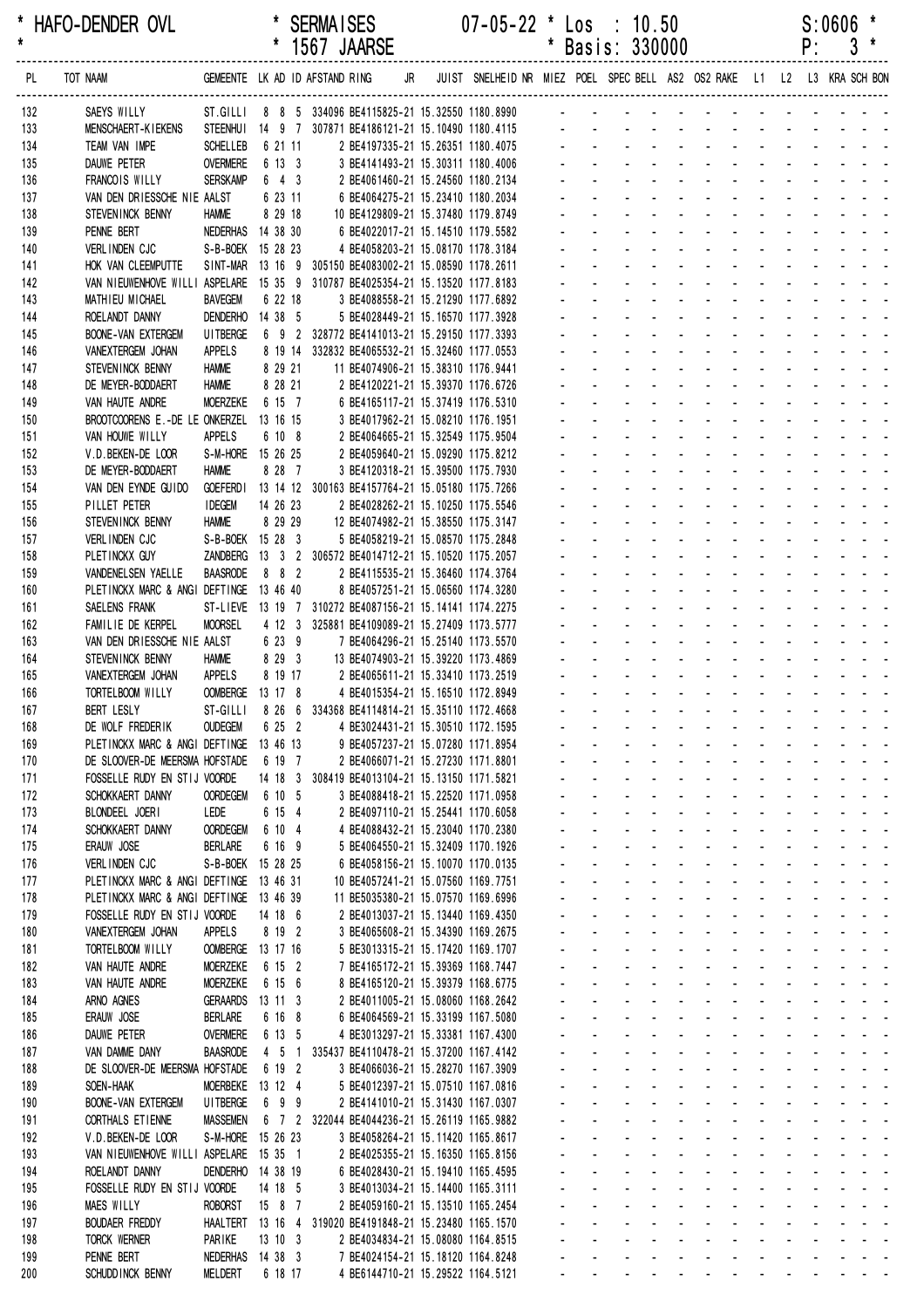|            |                                                  |                                       |                    |  | 1567 JAARSE                                                                                              |  |                                                                         |                      |                             | Basis: 330000                                                     |                                                                                                                                                                                                                                |                                                                                                                                                     |                              |                |             | ۲:                                                          |                                                                               |  |
|------------|--------------------------------------------------|---------------------------------------|--------------------|--|----------------------------------------------------------------------------------------------------------|--|-------------------------------------------------------------------------|----------------------|-----------------------------|-------------------------------------------------------------------|--------------------------------------------------------------------------------------------------------------------------------------------------------------------------------------------------------------------------------|-----------------------------------------------------------------------------------------------------------------------------------------------------|------------------------------|----------------|-------------|-------------------------------------------------------------|-------------------------------------------------------------------------------|--|
| PL         | TOT NAAM                                         |                                       |                    |  | GEMEENTE LK AD ID AFSTAND RING JR                                                                        |  | JUIST SNELHEID NR MIEZ POEL SPEC BELL AS2 OS2 RAKE L1 L2 L3 KRA SCH BON |                      |                             |                                                                   |                                                                                                                                                                                                                                |                                                                                                                                                     |                              |                |             |                                                             |                                                                               |  |
| 201        | PELEMAN FELIX                                    |                                       |                    |  |                                                                                                          |  | BUGGENHO 10 17 8 5 BE2128053-21 15.38070 1164.4936 -                    |                      |                             |                                                                   |                                                                                                                                                                                                                                |                                                                                                                                                     |                              |                |             |                                                             |                                                                               |  |
| 202        | VAN HOUWE WILLY                                  | APPELS                                | 6 10 9             |  |                                                                                                          |  | 3 BE4064690-21 15.35459 1164.2224                                       |                      |                             |                                                                   |                                                                                                                                                                                                                                |                                                                                                                                                     |                              |                |             |                                                             |                                                                               |  |
| 203        | <b>BRAEM ROBERT</b>                              | OUTER                                 |                    |  | 14 5 3 313519 BE4185048-21 15.19220 1163.9116                                                            |  |                                                                         |                      |                             |                                                                   | design and a state of the state of the state of the state of the state of the state of the state of the state of the state of the state of the state of the state of the state of the state of the state of the state of the s |                                                                                                                                                     |                              |                |             |                                                             |                                                                               |  |
| 204        | PLATTEEUW-BRANDENO                               | WICHELEN 6 57 31                      |                    |  | 2 BE4064967-21 15.31300 1163.6980                                                                        |  |                                                                         |                      |                             |                                                                   |                                                                                                                                                                                                                                |                                                                                                                                                     | $\Delta \sim 10^{-11}$       |                |             |                                                             |                                                                               |  |
| 205        | PLATTEEUW-BRANDENO<br>LIMBOURG WESLEY            | WICHELEN<br><b>BUGGENHO</b>           | 6 57 54            |  | 3 BE4064905-21 15.31310 1163.6292                                                                        |  |                                                                         |                      |                             |                                                                   |                                                                                                                                                                                                                                |                                                                                                                                                     |                              |                |             | $\mathcal{L}^{\text{max}}$ , and $\mathcal{L}^{\text{max}}$ | $\mathbf{r} = \mathbf{r} + \mathbf{r} + \mathbf{r} + \mathbf{r} + \mathbf{r}$ |  |
| 206<br>207 | <b>DELBAUF PATRIK</b>                            |                                       |                    |  | 6 26 19 334600 BE4115151-21 15.37350 1163.4888<br>SINT-MAR 14 6 2 304710 BE4057766-21 15.11541 1163.4519 |  |                                                                         |                      |                             |                                                                   |                                                                                                                                                                                                                                |                                                                                                                                                     |                              |                |             |                                                             |                                                                               |  |
| 208        | PLETINCKX MARC & ANGI DEFTINGE 13 46 1           |                                       |                    |  | 12 BE4057212-21 15.09230 1163.2359                                                                       |  |                                                                         |                      |                             |                                                                   |                                                                                                                                                                                                                                |                                                                                                                                                     |                              |                |             |                                                             |                                                                               |  |
| 209        | TORTELBOOM WILLY                                 | OOMBERGE 13 17 2                      |                    |  | 6 BE4015365-21 15.19060 1163.0881                                                                        |  |                                                                         |                      |                             |                                                                   |                                                                                                                                                                                                                                |                                                                                                                                                     |                              |                |             |                                                             |                                                                               |  |
| 210        | MARTENS PATRICK                                  |                                       |                    |  | S-B-BOEK 15 9 2 304361 BE4057742-21 15.11490 1162.4967                                                   |  |                                                                         |                      |                             |                                                                   |                                                                                                                                                                                                                                |                                                                                                                                                     | $\sim$                       |                |             |                                                             |                                                                               |  |
| 211        | FOSSELLE RUDY EN STIJ VOORDE                     |                                       | 14 18 17           |  | 4 BE4013072-21 15.15190 1162.4562                                                                        |  |                                                                         |                      |                             |                                                                   |                                                                                                                                                                                                                                |                                                                                                                                                     |                              |                |             |                                                             |                                                                               |  |
| 212        | PELEMAN FELIX<br>STEVENINCK BENNY                | BUGGENHO 10 17 7<br><b>HAMME</b>      | 8 29 23            |  | 6 BE4115442-21 15.38420 1162.1406                                                                        |  |                                                                         |                      |                             |                                                                   |                                                                                                                                                                                                                                |                                                                                                                                                     |                              |                |             |                                                             |                                                                               |  |
| 213<br>214 | DE WOLF DORINDA                                  | WICHELEN                              |                    |  | 14 BE4074858-21 15.42230 1161.3795<br>6 12 1 327706 BE4065441-21 15.32170 1160.9116                      |  |                                                                         |                      |                             |                                                                   |                                                                                                                                                                                                                                |                                                                                                                                                     |                              |                |             |                                                             |                                                                               |  |
| 215        | ROELANDT DANNY                                   | DENDERHO 14 38 35                     |                    |  | 7 BE4028444-21 15.20470 1160.7251                                                                        |  |                                                                         |                      |                             |                                                                   |                                                                                                                                                                                                                                |                                                                                                                                                     |                              |                |             |                                                             |                                                                               |  |
| 216        | DE TIER XAVIER                                   | <b>ROBORST</b>                        | 15 8 6             |  | 3 BE4058089-21 15.14520 1160.3046                                                                        |  |                                                                         |                      |                             |                                                                   |                                                                                                                                                                                                                                |                                                                                                                                                     | $\sim$                       |                |             | and the state of the state                                  |                                                                               |  |
| 217        | PLETINCKX MARC & ANGI DEFTINGE 13 46 3           |                                       |                    |  | 13 BE4057175-21 15.10110 1159.6592                                                                       |  |                                                                         |                      |                             |                                                                   |                                                                                                                                                                                                                                |                                                                                                                                                     |                              |                |             |                                                             |                                                                               |  |
| 218        | VANHOORENBEECK LOUIS BAASRODE                    |                                       | 8 23 22            |  | 2 BE4115016-21 15.39370 1159.4326                                                                        |  |                                                                         |                      |                             |                                                                   |                                                                                                                                                                                                                                |                                                                                                                                                     |                              |                |             |                                                             |                                                                               |  |
| 219        | VANHOORENBEECK LOUIS                             | <b>BAASRODE</b>                       | 8 23 13            |  | 3 BE4115086-21 15.39440 1158.9657                                                                        |  |                                                                         |                      |                             |                                                                   |                                                                                                                                                                                                                                |                                                                                                                                                     |                              |                |             |                                                             |                                                                               |  |
| 220<br>221 | TORTELBOOM WILLY<br>PELEMAN FELIX                | OOMBERGE 13 17 4<br>BUGGENHO 10 17 3  |                    |  | 7 BE1102014-21 15.20060 1158.7819<br>7 BE4115407-21 15.39330 1158.7291                                   |  |                                                                         |                      |                             |                                                                   |                                                                                                                                                                                                                                |                                                                                                                                                     |                              |                |             |                                                             |                                                                               |  |
| 222        | <b>BONNARENS DANNY</b>                           | <b>GI JZEGEM</b>                      |                    |  | 6 5 1 328661 BE4068694-21 15.33390 1158.6850                                                             |  |                                                                         |                      |                             |                                                                   |                                                                                                                                                                                                                                |                                                                                                                                                     | $\overline{a}$               |                |             |                                                             |                                                                               |  |
| 223        | CALLAERT DE RIDDER                               | LEBBEKE                               |                    |  | 4 7 6 331797 BE4110927-21 15.36290 1158.1721                                                             |  |                                                                         |                      |                             |                                                                   |                                                                                                                                                                                                                                |                                                                                                                                                     |                              |                |             |                                                             |                                                                               |  |
| 224        | BROOTCOORENS E.-DE LE ONKERZEL 13 16 2           |                                       |                    |  | 4 BE4010891-21 15.12260 1157.8941                                                                        |  |                                                                         |                      |                             |                                                                   |                                                                                                                                                                                                                                |                                                                                                                                                     |                              |                |             |                                                             |                                                                               |  |
| 225        | SAEYS WILLY                                      | ST.GILLI                              | 8 8 2              |  | 2 BE4115828-21 15.38380 1157.5101                                                                        |  |                                                                         |                      |                             |                                                                   |                                                                                                                                                                                                                                |                                                                                                                                                     |                              |                |             |                                                             |                                                                               |  |
| 226        | SAELENS FRANK                                    | ST-LIEVE 13 19 8                      |                    |  | 2 BE4085703-21 15.18031 1157.5082                                                                        |  |                                                                         |                      |                             |                                                                   |                                                                                                                                                                                                                                |                                                                                                                                                     |                              |                |             |                                                             |                                                                               |  |
| 227<br>228 | VAN DEN DRIESSCHE NIE AALST<br>TORCK WERNER      | PARIKE                                | 6 23 5<br>13 10 10 |  | 8 BE4064342-21 15.29080 1157.1603<br>3 BE4034855-21 15.09510 1157.1561                                   |  |                                                                         |                      |                             |                                                                   |                                                                                                                                                                                                                                |                                                                                                                                                     | $\overline{a}$               |                |             |                                                             |                                                                               |  |
| 229        | TEAM VAN IMPE                                    | <b>SCHELLEB</b>                       | 6 21 9             |  | 3 BE4197348-21 15.32091 1157.1188                                                                        |  |                                                                         |                      |                             |                                                                   |                                                                                                                                                                                                                                |                                                                                                                                                     |                              |                |             |                                                             |                                                                               |  |
| 230        | SCHOKKAERT DANNY                                 | <b>OORDEGEM</b>                       | 6 10 6             |  | 5 BE4088417-21 15.26150 1156.7529                                                                        |  |                                                                         |                      |                             |                                                                   |                                                                                                                                                                                                                                |                                                                                                                                                     |                              |                |             |                                                             |                                                                               |  |
| 231        | ROELANDT DANNY                                   | DENDERHO 14 38 22                     |                    |  | 8 BE4028516-21 15.21430 1156.7380                                                                        |  |                                                                         |                      |                             |                                                                   |                                                                                                                                                                                                                                |                                                                                                                                                     |                              |                |             |                                                             |                                                                               |  |
| 232        | VERLINDEN CJC                                    | S-B-BOEK 15 28 24                     |                    |  | 7 BE4058109-21 15.13120 1156.3070                                                                        |  |                                                                         |                      |                             |                                                                   |                                                                                                                                                                                                                                |                                                                                                                                                     |                              |                |             |                                                             |                                                                               |  |
| 233        | PLETINCKX MARC & ANGI DEFTINGE 13 46 37          |                                       |                    |  | 14 BE4057240-21 15.10580 1156.1783                                                                       |  |                                                                         |                      |                             |                                                                   |                                                                                                                                                                                                                                | $\sim$                                                                                                                                              | $\sim$                       | $\sim$         |             | and the state of the state of                               |                                                                               |  |
| 234<br>235 | MATHIEU MICHAEL<br>TEAM VAN IMPE                 | <b>BAVEGEM</b><br><b>SCHELLEB</b>     | 6 22 14<br>6 21 1  |  | 4 BE4088495-21 15.26380 1155.7645<br>4 BE4197301-21 15.32301 1155.6852                                   |  |                                                                         |                      |                             |                                                                   |                                                                                                                                                                                                                                |                                                                                                                                                     |                              |                |             |                                                             |                                                                               |  |
| 236        | DE WOLF FREDERIK                                 | <b>OUDEGEM</b>                        | 6 25 1             |  | 5 BE4065029-21 15.34520 1155.6319                                                                        |  |                                                                         |                      |                             |                                                                   |                                                                                                                                                                                                                                |                                                                                                                                                     | $\Delta \sim 10^{-1}$        |                |             | $\Delta \sim 10^4$                                          |                                                                               |  |
| 237        | ERAUW JOSE                                       | <b>BERLARE</b>                        | 6 16 2             |  | 7 BE4064565-21 15.36159 1155.5447                                                                        |  |                                                                         |                      |                             |                                                                   | <b>Contractor</b>                                                                                                                                                                                                              | and a strain and a strain and a                                                                                                                     |                              |                |             |                                                             |                                                                               |  |
| 238        | BLONDEEL JOERI                                   | LEDE                                  | 6 15 13            |  | 3 BE4097162-21 15.29211 1155.4504                                                                        |  |                                                                         |                      |                             |                                                                   | المنابذ والمستنقي والمستنقل والمستنق                                                                                                                                                                                           |                                                                                                                                                     |                              |                |             |                                                             | and the state of the                                                          |  |
| 239        | SAEYS WILLY                                      | ST.GILLI                              | 881                |  | 3 BE4115817-21 15.39120 1155.2420                                                                        |  |                                                                         |                      |                             |                                                                   |                                                                                                                                                                                                                                | and a straight                                                                                                                                      |                              |                |             |                                                             | and a straightful and a                                                       |  |
| 240        | DE TIER XAVIER<br>VAN HAUTE ANDRE                | ROBORST<br><b>MOERZEKE</b>            | 15 8 7<br>6 15 12  |  | 4 BE4058077-21 15.16110 1154.5651<br>9 BE4211436-21 15.43159 1154.1984                                   |  |                                                                         |                      | $\mathcal{L}^{\pm}$         | ÷.                                                                | $\sim 100$<br>$\Delta \sim 100$                                                                                                                                                                                                | and a series of the series of the<br>and a series of the series of the series of the series of the series of the series of the series of the series |                              |                |             |                                                             |                                                                               |  |
| 241<br>242 | VAN DE KEERE JAN                                 | <b>ZONNEGEM</b>                       |                    |  | 6 12 7 318229 BE4219803-21 15.25441 1154.1117                                                            |  |                                                                         |                      | $\mathcal{L}^{\pm}$         | $\mathcal{L}^{\text{max}}$                                        | $\Delta \sim 100$                                                                                                                                                                                                              | and a straight                                                                                                                                      |                              |                | and a state |                                                             | and a state of                                                                |  |
| 243        | PAREZ-VAN DE WALLE                               | ST.KORNE 13 15 10                     |                    |  | 2 BE4017012-21 15.11110 1153.9902                                                                        |  |                                                                         |                      | $\sim$                      | $\mathbf{L}^{\text{max}}$                                         | $\sim 100$                                                                                                                                                                                                                     | <b>All Cards</b>                                                                                                                                    |                              | and a straight |             |                                                             |                                                                               |  |
| 244        | VANHOORENBEECK LOUIS                             | <b>BAASRODE</b>                       | 8 23 3             |  | 4 BE4115043-21 15.41000 1153.9210                                                                        |  |                                                                         |                      |                             |                                                                   | $\sim 100$                                                                                                                                                                                                                     | <b>All Cards</b>                                                                                                                                    |                              |                |             |                                                             | and a straightful and a                                                       |  |
| 245        | DE MEYER-BODDAERT                                | <b>HAMME</b>                          | 8 28 14            |  | 4 BE4120222-21 15.45240 1153.6357                                                                        |  |                                                                         |                      |                             |                                                                   |                                                                                                                                                                                                                                | $\sim$<br>$\Delta \sim 100$                                                                                                                         | $\mathcal{L}_{\mathrm{max}}$ |                |             |                                                             | and a straight and a straight                                                 |  |
| 246        | STEVENINCK BENNY                                 | <b>HAMME</b>                          | 8 29 25            |  | 15 BE4074869-21 15.44220 1153.5545                                                                       |  |                                                                         |                      | $\sim$                      | $\mathbf{r}$                                                      | $\sim$ $-$                                                                                                                                                                                                                     | $\omega_{\rm{max}}=2.5$                                                                                                                             | $\Delta \sim 100$            |                |             |                                                             | and a straight and a straight                                                 |  |
| 247<br>248 | MARTENS PATRICK<br>PAREZ-VAN DE WALLE            | S-B-BOEK 15 9 6<br>ST.KORNE 13 15 3   |                    |  | 2 BE4057730-21 15.13520 1153.4651<br>3 BE4017015-21 15.11190 1153.4014                                   |  |                                                                         | ä,<br>$\omega$       |                             | $\omega_{\rm{max}}$<br>$\omega_{\rm{max}}$<br>$\omega_{\rm{max}}$ | and a state of the state of the state of<br>$\sim 100$                                                                                                                                                                         | design and a state of the state of                                                                                                                  |                              |                |             |                                                             |                                                                               |  |
| 249        | VAN CUTSEM JENS                                  | <b>IDEGEM</b>                         | 13 17 6            |  | 4 BE4015011-21 15.14560 1153.2524                                                                        |  |                                                                         | $\blacksquare$       | $\mathcal{L}^{\pm}$         | and a state                                                       |                                                                                                                                                                                                                                | <b>All Cards</b>                                                                                                                                    |                              |                |             |                                                             | and a straightful and a straight                                              |  |
| 250        | VANHOORENBEECK LOUIS                             | <b>BAASRODE</b>                       | 8 23 18            |  | 5 BE4115054-21 15.41141 1152.9899                                                                        |  |                                                                         |                      |                             |                                                                   |                                                                                                                                                                                                                                | the company of the company                                                                                                                          |                              |                |             |                                                             | and the state of the state of                                                 |  |
| 251        | LIEVENS JOHAN                                    | <b>BUGGENHO</b>                       | 1 9 1              |  | 334229 BE4116103-21 15.39530 1152.9776                                                                   |  |                                                                         |                      |                             |                                                                   |                                                                                                                                                                                                                                | and a straight                                                                                                                                      |                              |                |             |                                                             | and a straightful and a straight                                              |  |
| 252        | DE SLOOVER-DE MEERSMA HOFSTADE                   |                                       | 6 19 4             |  | 4 BE4066093-21 15.31560 1152.9676                                                                        |  |                                                                         |                      | $\sim$                      | $\Delta \sim 10^4$                                                | $\Delta \sim 100$                                                                                                                                                                                                              | and a strain and a strain and a                                                                                                                     |                              |                |             |                                                             |                                                                               |  |
| 253        | PENNE BERT                                       | NEDERHAS 14 38 27                     |                    |  | 8 BE4022038-21 15.21080 1152.2228                                                                        |  |                                                                         | ÷.                   | $\mathcal{L}^{\mathcal{A}}$ | ÷.                                                                | $\sim 100$                                                                                                                                                                                                                     | and a series of the series of the series of the series of the series of the series of the series of the series                                      |                              |                |             |                                                             |                                                                               |  |
| 254<br>255 | <b>BONNARENS DANNY</b><br><b>DOUCHAMPS ALAIN</b> | <b>GI JZEGEM</b><br>ASPELARE 13 16 14 | $6\quad 5\quad 2$  |  | 2 BE4068697-21 15.35290 1151.2441<br>3 BE4012238-21 15.19560 1151.1398                                   |  |                                                                         | ÷.<br>$\blacksquare$ | $\sim$                      | $\omega_{\rm{max}}$<br>$\omega_{\rm{max}}$<br>$\omega_{\rm{max}}$ | $\sim 100$<br>$\sim 100$                                                                                                                                                                                                       | and a straight and a straight<br><b>All States</b>                                                                                                  |                              | and a straight |             |                                                             | and a state of<br>and a state of                                              |  |
| 256        | <b>OPDECAM STEPHAN</b>                           |                                       |                    |  | GODVEERD 15 21 20 308942 BE4088001-21 15.18240 1151.0507                                                 |  |                                                                         |                      | $\mathbf{r}$                | $\omega_{\rm{max}}$                                               | $\Delta \sim 100$                                                                                                                                                                                                              | $\Delta \phi = 0.000$ .                                                                                                                             | $\Delta \sim 100$            |                |             |                                                             | and a straightful and a                                                       |  |
| 257        | VAN DE KEERE JAN                                 | <b>ZONNEGEM</b>                       | 6 12 8             |  | 2 BE4213815-21 15.26281 1151.0505                                                                        |  |                                                                         |                      |                             |                                                                   |                                                                                                                                                                                                                                | $\sim$<br>$\omega_{\rm{max}}$                                                                                                                       | $\mathcal{L}^{\pm}$          |                |             |                                                             | المنابذ المنابذ المنابذ والمنا                                                |  |
| 258        | BROOTCOORENS E.-DE LE ONKERZEL 13 16 1           |                                       |                    |  | 5 BE4120340-21 15.14000 1151.0227                                                                        |  |                                                                         | ÷.                   | $\sim$                      | $\Delta \sim 10^4$                                                | $\sim$                                                                                                                                                                                                                         | $\omega_{\rm{max}}=2.5$                                                                                                                             | $\Delta \sim 10^{-1}$        |                |             |                                                             | and a straight and a straight                                                 |  |
| 259        | VAN NIEUWENHOVE WILLI ASPELARE 15 35 35          |                                       |                    |  | 3 BE4025409-21 15.20050 1150.7078                                                                        |  |                                                                         | ÷.                   | $\mathcal{L}^{\mathcal{A}}$ | ÷.                                                                | $\Delta \sim 100$                                                                                                                                                                                                              | $\omega_{\rm{max}}$ , $\omega_{\rm{max}}$                                                                                                           | ÷.                           |                |             |                                                             | and a strain and a                                                            |  |
| 260        | STEVENINCK BENNY                                 | <b>HAMME</b>                          | 8 29 4             |  | 16 BE4074843-21 15.45160 1150.0384                                                                       |  |                                                                         | $\blacksquare$       |                             | $\omega_{\rm{max}}$<br>$\omega_{\rm{max}}$                        | $\sim 100$                                                                                                                                                                                                                     | $\Delta \phi = 0.000$ and $\Delta \phi = 0.000$                                                                                                     | $\Delta \sim 100$            |                |             |                                                             | and a straight and a                                                          |  |
| 261<br>262 | LIMBOURG WESLEY<br>VANEXTERGEM JOHAN             | <b>BUGGENHO</b><br><b>APPELS</b>      | 6 26 26<br>8 19 10 |  | 2 BE4115194-21 15.41010 1149.7623<br>4 BE4065502-21 15.39340 1149.4141                                   |  |                                                                         | $\blacksquare$       | $\sim$                      | $\omega_{\rm{max}}$                                               | $\Delta \sim 100$                                                                                                                                                                                                              | $\mathcal{L}^{\text{max}}$<br>$\sim 100$<br><b>All States</b>                                                                                       | $\omega_{\rm{max}}$          |                |             |                                                             | and a straightful and a<br>المنابذ المنابذ المنابذة                           |  |
| 263        | VAN DEN DRIESSCHE NIE AALST                      |                                       | 6 23 10            |  | 9 BE4064347-21 15.31030 1149.2688                                                                        |  |                                                                         |                      | $\mathbf{r}$                |                                                                   |                                                                                                                                                                                                                                | and a straight                                                                                                                                      |                              |                |             |                                                             | and a straightful and a                                                       |  |
| 264        | DE MOYE BART                                     |                                       |                    |  | APPELTER 13 32 14 308744 BE4011976-21 15.18400 1149.1712                                                 |  |                                                                         |                      | $\sim$                      | ÷.                                                                |                                                                                                                                                                                                                                | and a state                                                                                                                                         | $\Delta \sim 100$            |                |             |                                                             | and a straight and a straight                                                 |  |
| 265        | VANEXTERGEM JOHAN                                | APPELS                                | 8 19 3             |  | 5 BE4065508-21 15.39420 1148.8851                                                                        |  |                                                                         |                      | $\mathcal{L}^{\mathcal{A}}$ | ÷.                                                                | $\sim$                                                                                                                                                                                                                         | and a straight                                                                                                                                      |                              |                | and a state |                                                             | and a state of                                                                |  |
| 266        | DE WOLF FREDERIK                                 | <b>OUDEGEM</b>                        | 6 25 3             |  | 6 BE4065069-21 15.36360 1148.6427                                                                        |  |                                                                         |                      | $\omega_{\rm{max}}$         | $\omega_{\rm{max}}$                                               | and a straightful contract to the                                                                                                                                                                                              |                                                                                                                                                     |                              |                |             |                                                             | and a state of                                                                |  |
| 267        | PENNE BERT                                       | NEDERHAS                              | 14 38 1            |  | 9 BE4024134-21 15.22000 1148.5515                                                                        |  |                                                                         |                      | $\mathbf{L}^{\text{max}}$   | $\Delta \sim 100$                                                 | and a series of the series of the series of                                                                                                                                                                                    |                                                                                                                                                     |                              |                |             |                                                             |                                                                               |  |
| 268<br>269 | <b>MENSCHAERT-KIEKENS</b><br>DAUWE PETER         | STEENHUI 14 9 2<br><b>OVERMERE</b>    | 6 13 9             |  | 2 BE4186103-21 15.18080 1148.2011<br>5 BE3096242-21 15.38261 1148.0021                                   |  |                                                                         |                      |                             | $\Delta \sim 100$                                                 | and a series of the contract of the                                                                                                                                                                                            |                                                                                                                                                     |                              |                |             |                                                             |                                                                               |  |
|            |                                                  |                                       |                    |  |                                                                                                          |  |                                                                         |                      |                             |                                                                   |                                                                                                                                                                                                                                |                                                                                                                                                     |                              |                |             |                                                             |                                                                               |  |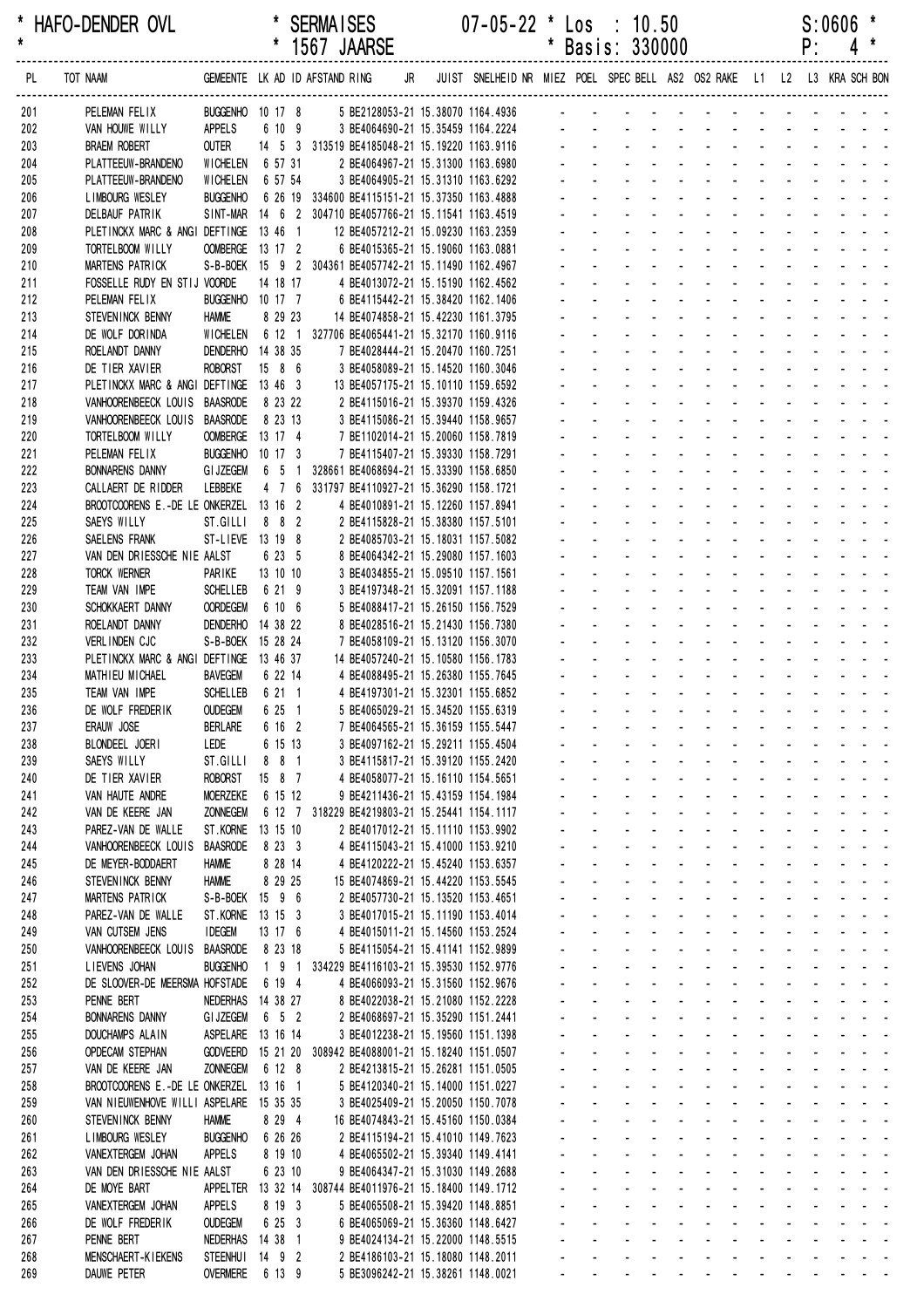|            |                                                                                   |                                     |                    |  | 1567 JAARSE                                                              |  |                                                                         |                |                                       | Basis: 330000                                       |                                                                      |                                                             |                                      |                             |                    | ۲:                            | უ                                                                |  |
|------------|-----------------------------------------------------------------------------------|-------------------------------------|--------------------|--|--------------------------------------------------------------------------|--|-------------------------------------------------------------------------|----------------|---------------------------------------|-----------------------------------------------------|----------------------------------------------------------------------|-------------------------------------------------------------|--------------------------------------|-----------------------------|--------------------|-------------------------------|------------------------------------------------------------------|--|
| PL         | TOT NAAM                                                                          |                                     |                    |  | GEMEENTE LK AD ID AFSTAND RING JR                                        |  | JUIST SNELHEID NR MIEZ POEL SPEC BELL AS2 OS2 RAKE L1 L2 L3 KRA SCH BON |                |                                       |                                                     |                                                                      |                                                             |                                      |                             |                    |                               |                                                                  |  |
| 270        | DE MEYER-BODDAERT                                                                 | <b>HAMME</b>                        |                    |  |                                                                          |  | 8 28 9 5 BE4120264-21 15.47000 1147.4209 -                              |                |                                       |                                                     |                                                                      |                                                             |                                      |                             |                    |                               |                                                                  |  |
| 271        | DE TIER XAVIER                                                                    | <b>ROBORST</b>                      | 15 8 4             |  | 5 BE4058090-21 15.17580 1146.8815                                        |  |                                                                         |                |                                       |                                                     |                                                                      |                                                             |                                      |                             |                    |                               |                                                                  |  |
| 272        | VAN MALDEREN LUC                                                                  | <b>BERLARE</b>                      |                    |  | 6 3 1 329389 BE4067539-21 15.37290 1145.7673                             |  |                                                                         |                |                                       |                                                     |                                                                      |                                                             |                                      |                             |                    |                               | de la provincia de la provincia de                               |  |
| 273<br>274 | DE MEYER-BODDAERT<br>DE MEYER-BODDAERT                                            | <b>HAMME</b><br><b>HAMME</b>        | 8 28 20<br>8 28 24 |  | 6 BE4120336-21 15.47410 1144.7870                                        |  |                                                                         |                |                                       |                                                     |                                                                      |                                                             | $\sim$                               |                             |                    | and a strain and              |                                                                  |  |
| 275        | TEAM VAN IMPE                                                                     | <b>SCHELLEB</b>                     | 6 21 5             |  | 7 BE4120252-21 15.47440 1144.5947<br>5 BE4197307-21 15.35171 1144.4100   |  |                                                                         |                |                                       |                                                     |                                                                      |                                                             |                                      |                             |                    |                               |                                                                  |  |
| 276        | TEAM VAN IMPE                                                                     | <b>SCHELLEB</b>                     | 6 21 16            |  | 6 BE4197304-21 15.35191 1144.2763                                        |  |                                                                         |                |                                       |                                                     |                                                                      |                                                             |                                      |                             |                    |                               |                                                                  |  |
| 277        | DEMEDTS B.-STEENHOUDT MOERBEKE                                                    |                                     | 13 11 6            |  | 6 BE4014954-21 15.14120 1143.4784                                        |  |                                                                         |                |                                       |                                                     |                                                                      |                                                             |                                      |                             |                    |                               |                                                                  |  |
| 278        | BOEYKENS FRANCOIS                                                                 | LEBBEKE                             |                    |  | 4 7 4 332417 BE4110531-21 15.40460 1143.2432                             |  |                                                                         |                |                                       |                                                     |                                                                      |                                                             |                                      |                             |                    |                               |                                                                  |  |
| 279        | DE WOLF FREDERIK                                                                  | <b>OUDEGEM</b>                      | 6 25 6             |  | 7 BE4065047-21 15.38000 1143.0590                                        |  |                                                                         |                |                                       |                                                     |                                                                      |                                                             |                                      |                             |                    |                               |                                                                  |  |
| 280        | <b>DOUCHAMPS ALAIN</b>                                                            | ASPELARE 13 16 4                    |                    |  | 4 BE2028766-21 15.21520 1142.9537                                        |  |                                                                         |                |                                       |                                                     |                                                                      |                                                             |                                      |                             |                    |                               |                                                                  |  |
| 281<br>282 | VAN NIEUWENHOVE WILLI ASPELARE 15 35 22<br>BROOTCOORENS E.-DE LE ONKERZEL 13 16 7 |                                     |                    |  | 4 BE4025308-21 15.22040 1142.3193<br>6 BE4010885-21 15.16010 1142.2968   |  |                                                                         |                |                                       |                                                     |                                                                      |                                                             |                                      |                             |                    |                               |                                                                  |  |
| 283        | PAREZ-VAN DE WALLE                                                                | ST.KORNE 13 15 1                    |                    |  | 4 BE4017007-21 15.13560 1141.9664                                        |  |                                                                         |                |                                       |                                                     |                                                                      |                                                             |                                      |                             |                    |                               |                                                                  |  |
| 284        | PELEMAN FELIX                                                                     | BUGGENHO 10 17 6                    |                    |  | 8 004115496-21 15.43510 1141.7730                                        |  |                                                                         |                |                                       |                                                     |                                                                      |                                                             |                                      |                             |                    |                               |                                                                  |  |
| 285        | PENNE BERT                                                                        | NEDERHAS 14 38 11                   |                    |  | 10 BE5014481-21 15.23380 1141.6957                                       |  |                                                                         |                |                                       |                                                     |                                                                      |                                                             | $\mathbf{r}$                         |                             |                    | and the state of the state    |                                                                  |  |
| 286        | DE WOLF FREDERIK                                                                  | <b>OUDEGEM</b>                      | 6 25 16            |  | 8 BE3024447-21 15.38260 1141.3417                                        |  |                                                                         |                |                                       |                                                     |                                                                      |                                                             |                                      |                             |                    |                               |                                                                  |  |
| 287<br>288 | DE SLOOVER-DE MEERSMA HOFSTADE<br>VAN HOUWE WILLY                                 | <b>APPELS</b>                       | 6 19 3<br>6 10 1   |  | 5 BE4066059-21 15.34490 1141.2956<br>4 BE4064686-21 15.41349 1140.9977   |  |                                                                         |                |                                       |                                                     |                                                                      |                                                             |                                      |                             |                    |                               |                                                                  |  |
| 289        | SCHOKKAERT DANNY                                                                  | <b>OORDEGEM</b>                     | 6 10 9             |  | 6 BE4088403-21 15.30070 1140.7854                                        |  |                                                                         |                |                                       |                                                     |                                                                      |                                                             |                                      |                             |                    |                               |                                                                  |  |
| 290        | LIMBOURG WESLEY                                                                   | <b>BUGGENHO</b>                     | 6 26 4             |  | 3 BE4115145-21 15.43210 1140.6170                                        |  |                                                                         |                |                                       |                                                     |                                                                      |                                                             |                                      |                             |                    |                               |                                                                  |  |
| 291        | PLATTEEUW-BRANDENO                                                                | WICHELEN                            | 6 57 49            |  | 4 BE4064848-21 15.37120 1140.6024                                        |  |                                                                         |                |                                       |                                                     |                                                                      |                                                             | $\overline{a}$                       |                             |                    |                               |                                                                  |  |
| 292        | DE MEYER-BODDAERT                                                                 | <b>HAMME</b>                        | 8 28 22            |  | 8 BE4120261-21 15.48500 1140.3815                                        |  |                                                                         |                |                                       |                                                     |                                                                      |                                                             |                                      |                             |                    |                               |                                                                  |  |
| 293        | CALLAERT DE RIDDER                                                                | LEBBEKE                             | 4 7 7              |  | 2 BE4110919-21 15.41230 1138.6959                                        |  |                                                                         |                |                                       |                                                     |                                                                      |                                                             |                                      |                             |                    |                               |                                                                  |  |
| 294<br>295 | V.D. BEKEN-DE LOOR<br>DE WOLF FREDERIK                                            | S-M-HORE 15 26 14<br><b>OUDEGEM</b> | 6 25 4             |  | 4 BE4058283-21 15.17580 1138.5968<br>9 BE4065008-21 15.39090 1138.5129   |  |                                                                         |                |                                       |                                                     |                                                                      |                                                             |                                      |                             |                    |                               |                                                                  |  |
| 296        | VAN CUTSEM JENS                                                                   | <b>IDEGEM</b>                       | 13 17 14           |  | 5 BE4015021-21 15.18310 1137.8623                                        |  |                                                                         |                |                                       |                                                     |                                                                      |                                                             |                                      |                             |                    |                               |                                                                  |  |
| 297        | DE WOLF FREDERIK                                                                  | <b>OUDEGEM</b>                      | 6 25 19            |  | 10 BE3024449-21 15.39270 1137.3329                                       |  |                                                                         |                |                                       |                                                     |                                                                      |                                                             |                                      |                             |                    |                               |                                                                  |  |
| 298        | WAUTERS NADINE                                                                    | APPELTER 14 11 2                    |                    |  | 2 BE4185228-21 15.21390 1137.3274                                        |  |                                                                         |                |                                       |                                                     |                                                                      |                                                             |                                      |                             |                    |                               |                                                                  |  |
| 299        | BOEYKENS KRIS                                                                     | <b>BUGGENHO</b>                     | 10 24 24           |  | 2 BE4006620-21 15.42550 1137.0128                                        |  |                                                                         |                |                                       |                                                     |                                                                      |                                                             |                                      |                             |                    |                               |                                                                  |  |
| 300        | BUYLE ETIENNE                                                                     | <b>BERLARE</b>                      | 6 13 5             |  | 2 BE4062287-21 15.40510 1136.7028                                        |  |                                                                         |                |                                       |                                                     |                                                                      |                                                             |                                      |                             |                    |                               |                                                                  |  |
| 301<br>302 | DE WOLF FREDERIK<br>DE WOLF FREDERIK                                              | <b>OUDEGEM</b><br><b>OUDEGEM</b>    | 6 25 12<br>6 25 20 |  | 11 BE4065053-21 15.39400 1136.4822<br>12 BE4065058-21 15.39410 1136.4168 |  |                                                                         |                |                                       |                                                     |                                                                      |                                                             |                                      |                             |                    |                               |                                                                  |  |
| 303        | MENSCHAERT-KIEKENS                                                                | <b>STEENHUI</b>                     | 14 9 8             |  | 3 BE4186127-21 15.20580 1136.1951                                        |  |                                                                         |                |                                       |                                                     |                                                                      | $\sim$                                                      | $\sim$                               | $\sim$                      |                    | <b>Contract Contract</b>      |                                                                  |  |
| 304        | VAN HOUWE WILLY                                                                   | <b>APPELS</b>                       | 6 10 3             |  | 5 BE4064669-21 15.42549 1135.8039                                        |  |                                                                         |                |                                       |                                                     |                                                                      |                                                             |                                      |                             |                    |                               |                                                                  |  |
| 305        | SOEN-HAAK                                                                         | MOERBEKE 13 12 9                    |                    |  | 6 BE4012365-21 15.14590 1135.6639                                        |  |                                                                         |                |                                       |                                                     |                                                                      |                                                             | $\Delta \sim 10^4$                   |                             |                    | $\Delta \sim 10^4$            |                                                                  |  |
| 306        | PLATTEEUW-BRANDENO                                                                | WICHELEN 6 57 50                    |                    |  | 5 BE4089771-21 15.38390 1134.8727                                        |  |                                                                         |                |                                       |                                                     |                                                                      |                                                             | and a strain and a strain and a      |                             |                    |                               |                                                                  |  |
| 307        | PLETINCKX GUY<br><b>BOEYKENS KRIS</b>                                             | ZANDBERG 13 3 3<br>BUGGENHO 10 24 1 |                    |  | 2 BE4014702-21 15.20100 1134.7514<br>3 BE4006619-21 15.43370 1134.3021   |  |                                                                         |                |                                       |                                                     | and a straightful and state and                                      |                                                             | and the company                      |                             |                    |                               | and a state of the                                               |  |
| 308<br>309 | V.D. BEKEN-DE LOOR                                                                | S-M-HORE 15 26 11                   |                    |  | 5 BE4058235-21 15.18590 1134.2933                                        |  |                                                                         |                |                                       |                                                     | $\sim$                                                               | and a state                                                 | $\Delta \sim 100$                    |                             |                    |                               | and a strain and a strain                                        |  |
| 310        | VANDENELSEN YAELLE                                                                | <b>BAASRODE</b>                     | 8 8 4              |  | 3 BE6020951-21 15.46560 1134.1670                                        |  |                                                                         |                | $\mathbf{r}$                          | ÷.                                                  | $\mathcal{L}^{\text{max}}$                                           |                                                             | and a strain and a strain and        |                             |                    |                               |                                                                  |  |
| 311        | CAMPHIJN ERIC                                                                     | <b>NINOVE</b>                       | 14 24 14           |  | 5 BE4118101-21 15.24570 1133.8753                                        |  |                                                                         |                | $\mathcal{L}^{\pm}$                   | $\mathcal{L}^{\text{max}}$                          | $\mathbf{L}^{\text{max}}$                                            | <b>All Service</b>                                          | $\omega_{\rm{max}}$                  | $\Delta \sim 100$           | $\Delta \sim 10^4$ | $\sim 100$                    |                                                                  |  |
| 312        | KEYMOLEN J.P.                                                                     | LEBBEKE                             |                    |  | 4 10 3 331029 BE4109993-21 15.41570 1133.8551                            |  |                                                                         |                | $\mathbf{r}$                          | $\mathbf{r}$                                        | $\sim$                                                               | $\omega_{\rm{max}}=0.01$                                    | $\omega_{\rm{max}}$                  | $\sim 100$                  | $\Delta \sim 100$  |                               |                                                                  |  |
| 313        | PLATTEEUW-BRANDENO                                                                | <b>WICHELEN</b>                     | 6 57 51            |  | 6 BE4089773-21 15.39010 1133.4329                                        |  |                                                                         |                |                                       |                                                     |                                                                      | $\Delta \phi = 0.000$                                       |                                      |                             |                    |                               |                                                                  |  |
| 314<br>315 | VAN DEN DRIESSCHE NIE AALST<br>ROELANDT DANNY                                     | DENDERHO 14 38 1                    | 6 23 21            |  | 10 BE4064344-21 15.34590 1133.4066<br>9 BE4219027-21 15.27280 1132.7667  |  |                                                                         |                | $\mathbf{r}$                          | $\mathbf{r}$                                        | $\mathcal{L}_{\mathcal{A}}$<br>$\mathcal{L}^{\mathcal{A}}$<br>$\sim$ | $\sim 100$ km s $^{-1}$                                     | $\blacksquare$<br>$\sim$             | $\mathbf{r}$                |                    |                               | and the company of the second<br>and the state of the state of   |  |
| 316        | VANHOORENBEECK LOUIS BAASRODE                                                     |                                     | 8 23 2             |  | 6 BE4115046-21 15.46281 1132.6370                                        |  |                                                                         |                | $\mathbf{r}$                          | $\Delta \sim 10^{-1}$                               | and a state of                                                       |                                                             | $\Delta \sim 10^4$                   |                             |                    |                               | and a strain and a                                               |  |
| 317        | THYS EDDY                                                                         | ASPELARE 13 6 5                     |                    |  | 5 BE4100103-21 15.24538 1131.5488                                        |  |                                                                         | $\blacksquare$ |                                       | $\omega_{\rm{max}}$<br>$\omega_{\rm{max}}$          | $\sim 100$                                                           | <b>All Cards</b>                                            | $\Delta \sim 100$                    |                             |                    |                               | and a straight and a straight                                    |  |
| 318        | ERAUW JOSE                                                                        | <b>BERLARE</b>                      | 6 16 13            |  | 8 BE4064521-21 15.42259 1131.1771                                        |  |                                                                         | $\blacksquare$ | $\mathcal{L}^{\pm}$                   | $\omega_{\rm{max}}$                                 | $\sim 100$                                                           | $\mathcal{L}^{\text{max}}$                                  | $\mathbf{z} = \mathbf{z}$            | $\Delta \sim 100$           | $\Delta \sim 100$  |                               | and a state of                                                   |  |
| 319        | SCHOKKAERT DANNY                                                                  | <b>OORDEGEM</b>                     | 6 10 1             |  | 7 BE4088435-21 15.32310 1131.0943                                        |  |                                                                         |                |                                       |                                                     |                                                                      | $\Delta\phi$ and $\Delta\phi$                               |                                      |                             |                    |                               |                                                                  |  |
| 320        | MAES WILLY                                                                        | ROBORST                             | $15$ 8 3           |  | 3 BE4059173-21 15.21500 1131.0239                                        |  |                                                                         |                |                                       | ÷.                                                  |                                                                      | and a state                                                 | and the company<br>$\Delta \sim 100$ |                             |                    |                               | and a straightful and a<br>and a straight and a straight         |  |
| 321<br>322 | VANHOORENBEECK LOUIS<br>PLATTEEUW-BRANDENO                                        | <b>BAASRODE</b><br>WICHELEN         | 8 23 12<br>6 57 1  |  | 7 BE4115002-21 15.47160 1129.5952<br>7 BE4064775-21 15.40000 1129.5897   |  |                                                                         |                | $\sim$<br>$\mathcal{L}^{\mathcal{A}}$ | ÷.                                                  | $\mathbf{r}$                                                         | and a state                                                 | $\Delta \sim 100$                    |                             |                    |                               | and a strain and a                                               |  |
| 323        | PLATTEEUW-BRANDENO                                                                | WICHELEN                            | 6 57 52            |  | 8 BE3016469-21 15.40010 1129.5247                                        |  |                                                                         |                |                                       | $\omega_{\rm{max}}$<br>$\omega_{\rm{max}}$          | $\sim 100$                                                           |                                                             | and the company                      |                             | <b>All States</b>  | $\Delta \sim 10^{-11}$        |                                                                  |  |
| 324        | <b>BOUDAER FREDDY</b>                                                             | HAALTERT 13 16 14                   |                    |  | 2 BE4191859-21 15.32270 1129.4742                                        |  |                                                                         | $\blacksquare$ | $\sim$                                | $\omega_{\rm{max}}$                                 | $\Delta \sim 100$                                                    | <b>All Cards</b>                                            | $\omega_{\rm{max}}$                  |                             | <b>All States</b>  |                               | $\mathbf{z} = \mathbf{z} + \mathbf{z} + \mathbf{z} + \mathbf{z}$ |  |
| 325        | PILLET PETER                                                                      | <b>IDEGEM</b>                       | 14 26 26           |  | 3 BE4028227-21 15.21080 1129.0902                                        |  |                                                                         |                |                                       |                                                     | $\Delta \sim 100$                                                    | $\mathcal{L}_{\text{max}}$ , and $\mathcal{L}_{\text{max}}$ |                                      |                             |                    |                               | and a straightful and a                                          |  |
| 326        | PLATTEEUW-BRANDENO                                                                | WICHELEN                            | 6 57 5             |  | 9 BE3019813-21 15.40090 1129.0057                                        |  |                                                                         |                |                                       |                                                     | $\mathcal{L}_{\mathcal{A}}$                                          |                                                             | $\blacksquare$                       |                             |                    | and the state of the state of | $\mathcal{L}^{\text{max}}$                                       |  |
| 327        | PAREZ-VAN DE WALLE                                                                | ST.KORNE 13 15 12                   |                    |  | 5 BE4017039-21 15.17120 1128.0052                                        |  |                                                                         |                | $\mathcal{L}^{\mathcal{A}}$           | $\sim$<br>÷.                                        | $\sim$<br>$\sim$                                                     | $\Delta \phi = 0.01$ and<br>and a state                     | $\sim$<br>÷.                         |                             |                    |                               | and a straight and a straight<br>and a strain and a              |  |
| 328<br>329 | ROELANDT DANNY<br>PLETINCKX MARC & ANGI DEFTINGE 13 46 19                         | DENDERHO 14 38 8                    |                    |  | 10 BE4028508-21 15.28430 1127.6864<br>15 BE5071512-21 15.17350 1127.5889 |  |                                                                         | ä,             | $\mathcal{L}^{\pm}$                   | $\mathbf{L}^{\text{max}}$                           | $\Delta \sim 100$                                                    | <b>All Service</b>                                          | $\omega_{\rm{max}}$                  |                             |                    |                               | and a straight and a                                             |  |
| 330        | VAN DE KEERE JAN                                                                  | <b>ZONNEGEM</b>                     | 6 12 10            |  | 3 BE4213810-21 15.32141 1127.5320                                        |  |                                                                         | $\blacksquare$ | $\mathbf{r}$                          | $\mathbf{L}^{\text{max}}$                           | $\sim$                                                               | $\mathcal{L}^{\text{max}}$<br>$\sim$                        | $\omega_{\rm{max}}$                  |                             |                    |                               | and a straightful and a                                          |  |
| 331        | <b>BUYLE ETIENNE</b>                                                              | <b>BERLARE</b>                      | 6 13 6             |  | 3 BE4062258-21 15.43170 1127.2717                                        |  |                                                                         |                |                                       |                                                     | $\sim$                                                               | $\sim 100$                                                  |                                      |                             |                    |                               | المناسب المناسبات المناسب                                        |  |
| 332        | VANHOORENBEECK LOUIS                                                              | <b>BAASRODE</b>                     | 8 23 17            |  | 8 BE4115075-21 15.47530 1127.2568                                        |  |                                                                         |                |                                       |                                                     |                                                                      |                                                             | and the company                      |                             |                    |                               | and a straightful and a                                          |  |
| 333        | PENNE BERT                                                                        | NEDERHAS 14 38 9                    |                    |  | 11 BE4024218-21 15.27110 1127.0735                                       |  |                                                                         |                | $\mathcal{L}^{\mathcal{A}}$           | $\mathbf{r}$<br>÷.                                  |                                                                      | and the state<br>and a state                                | $\Delta \sim 10^{-1}$<br>÷.          | $\mathcal{L}^{\mathcal{L}}$ | <b>Contractor</b>  |                               | and a straight and a straight and<br>and a state of              |  |
| 334<br>335 | DE PREZ E.& W.<br>ERAUW JOSE                                                      | DEFTINGE 13 4 4<br>BERLARE          | 6 16 14            |  | 2 BE4085656-21 15.18171 1126.9769<br>9 BE4064563-21 15.43319 1126.9380   |  |                                                                         |                | $\mathbf{L}^{\text{max}}$             | $\omega_{\rm{max}}$<br>$\omega_{\rm{max}}$          | $\mathbf{r}$<br>$\sim 100$                                           |                                                             | and a straight of                    | $\mathcal{L}^{\text{max}}$  | $\Delta \sim 100$  |                               | and a state of                                                   |  |
| 335        | PENNE BERT                                                                        | NEDERHAS 14 38 33                   |                    |  | 12 BE5014492-21 15.27130 1126.9380                                       |  |                                                                         |                | $\mathbf{L}^{\text{max}}$             | $\mathbf{L}^{\text{max}}$                           | and a straightful and state                                          |                                                             |                                      |                             | <b>All States</b>  |                               | and a state of                                                   |  |
| 337        | SAEYS WILLY                                                                       | ST.GILLI                            | 884                |  | 4 BE4115809-21 15.46300 1126.7993                                        |  |                                                                         |                |                                       |                                                     |                                                                      |                                                             |                                      |                             |                    |                               |                                                                  |  |
| 338        | MATHIEU MICHAEL                                                                   | BAVEGEM                             | 6 22 9             |  | 5 BE4088480-21 15.33450 1126.7771                                        |  |                                                                         |                |                                       | and the contract of the contract of the contract of |                                                                      |                                                             |                                      |                             |                    |                               |                                                                  |  |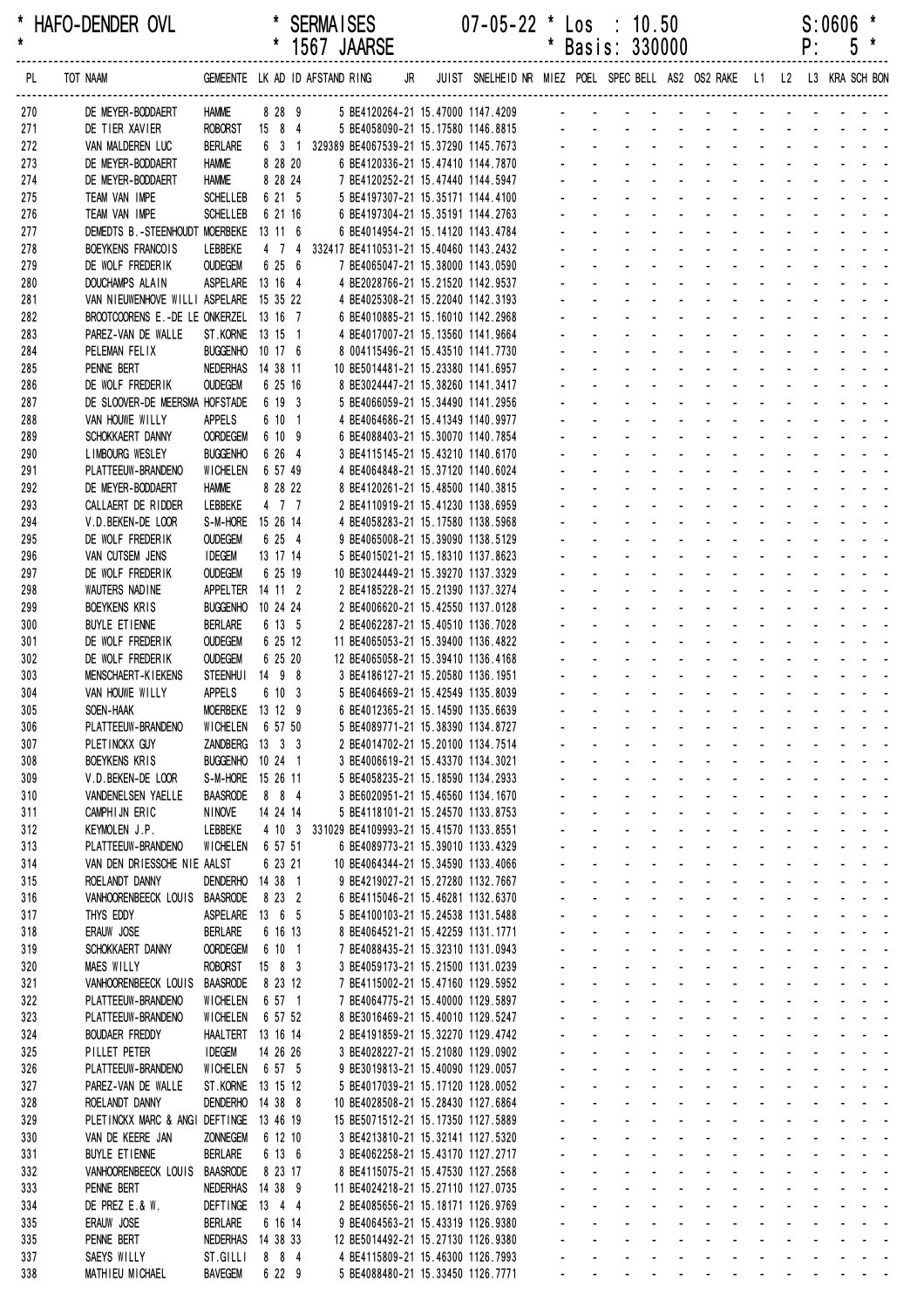\* HAFO-DENDER OVL \* SERMAISES 07-05-22 \* Los : 10.50 S:0606 \* \* 1567 JAARSE \* Basis: 330000 ------------------------------------------------------------------------------------------------------------------------------------------------------------------ PL TOT NAAM GEMEENTE LK AD ID AFSTAND RING JR JUIST SNELHEID NR MIEZ POEL SPEC BELL AS2 OS2 RAKE L1 L2 L3 KRA SCH BON ------------------------------------------------------------------------------------------------------------------------------------------------------------------ 339 VAN DEN DRIESSCHE NIE AALST 6 23 16 11 BE4064329-21 15.36440 1126.4892 340 DE MEYER-BODDAERT HAMME 8 28 8 9 BE4120212-21 15.53020 1124.5760 - - - - - - - - - - - - - 341 STEVENINCK BENNY HAMME 8 29 27 17 BE4147995-21 15.52030 1124.2112 342 OPDECAM STEPHAN GODVEERD 15 21 6 2 BE4088029-21 15.24530 1123.9023 343 VANEXTERGEM JOHAN APPELS 8 19 4 6 BE4065510-21 15.46120 1123.6732 344 BUYLE ETIENNE BERLARE 6 13 10 4 BE4062209-21 15.44170 1123.4411 345 CALLEBAUT GUY&ALFONS HERDERSE 6 11 3 326691 BE4069347-21 15.40590 1122.7138 346 ERAUW JOSE BERLARE 6 16 4 10 BE4064580-21 15.44419 1122.4767 347 MATHIFU MICHAFI BAVEGEM 6 22 13 6 BF4088481-21 15 34530 1122 2945 348 DE WOLF FREDERIK OUDEGEM 6 25 8 13 BE4065020-21 15.43210 1122.2124 349 CALLEBAUT GEERT HERDERSE 6 20 17 326679 BE4067889-21 15.41130 1121.7730 350 STEVENINCK BENNY HAMME 8 29 26 18 BE4147985-21 15.52470 1121.4884 351 DE MEYER-BODDAERT HAMME 8 28 3 10 BE4120250-21 15.54010 1120.9385 352 MATHIEU MICHAEL BAVEGEM 6 22 22 7 BE4088475-21 15.35160 1120.7864 353 SCHUDDINCK BENNY MELDERT 6 18 6 6 5 BE4108638-21 15.40512 1120.5373 354 VAN HAUTE ANDRE MOERZEKE 6 15 5 10 BE4165129-21 15.52060 1120.4436 - - - - - - - - - - - - - 355 DE WOLF FREDERIK OUDEGEM 6 25 21 14 BE4065046-21 15.43510 1120.3029 - - - -356 DE WOLF FREDERIK OUDEGEM 6 25 22 15 BE4065009-21 15.43520 1120.2393 357 DE MEYER-BODDAERT HAMME 8 28 11 11 BE4120262-21 15.54290 1119.2205 358 VAN NIEUWENHOVE WILLI ASPELARE 15 35 17 5 BE4025381-21 15.27410 1119.2137 359 ERAUW JOSE BERLARE 6 16 12 11 BE4064526-21 15.45349 1119.1222 360 BROOTCOORENS E.-DE LE ONKERZEL 13 16 16 7 004010869-21 15.21360 1118.8144 361 VERLEYEN WILFRIED ST.GILLI 8 4 1 333852 BE4116423-21 15.48240 1118.8070 362 DAUWE PETER OVERMERE 6 13 8 6 BE4141473-21 15.46041 1118.4040 363 CAMPHIJN ERIC NINOVE 14 24 6 6 BE4011105-21 15.28460 1118.3511 364 FAMILIE DE KERPEL MOORSEL 4 12 5 2 BE4109115-21 15.41260 1118.2008 365 VANDERROOST - ULIN APPELTER 14 5 5 308654 BE4186628-21 15.26180 1117.0974 366 VANDERROOST - ULIN APPELTER 14 5 1 2 BE4186623-21 15.26260 1116.5585 - - - - - - - - - - - - - 367 VANHOORENBEECK LOUIS BAASRODE 8 23 20 9 BE4115088-21 15 50471 1116 3821 368 SCHUDDINCK BENNY MELDERT 6 18 11 6 BE4108634-21 15 42032 1115 9332 369 SAELENS FRANK ST-LIEVE 13 19 2 3 BE4087108-21 15.28091 1115.4778 370 TEAM VAN IMPE SCHELLEB 6 21 7 7 BE4197337-21 15.42431 1115.3487 371 DE SLOOVER-DE MEERSMA HOFSTADE 6 19 8 6 BE4066023-21 15.41300 1115.1286 372 ARNO AGNES GERAARDS 13 11 8 3 BE4011019-21 15.20280 1114.8472 373 STEVENINCK BENNY HAMME 8 29 14 19 BE4074980-21 15.54380 1114.6778 374 ANCKAERT FREDDY GRIMMING 13 12 2 2 BE4010941-21 15 23491 1114 6113 375 VAN DEN DRIESSCHE NIE AALST 6 23 15 12 BE4064207-21 15.39480 1114.5687 376 OPDECAM STEPHAN GODVEERD 15 21 19 3 BE4088066-21 15.27200 1113.9736 377 VAN DEN DRIESSCHE NIE AALST 6 23 23 13 BE4064318-21 15.40100 1113.1603 378 ROELANDT DANNY DENDERHO 14 38 9 11 BE4028473-21 15.32220 1113.1094 379 DE BLANDER WILLIAM OUTER 14 7 6 310249 BE4185462-21 15.28440 1113.0674 380 COOREMAN STEFAAN BUGGENHO 6 10 3 2 BE4115358-21 15.50261 1113.0361 - - - - - - - - - - - - - 381 PLETINCKX MARC & ANGI DEFTINGE 13 46 33 16 BE4059606-21 15.21060 1112.9620 382 VAN DEN DRIESSCHE NIE AALST 6 23 19 14 BE4064333-21 15.40210 1112.4574 383 VAN NIEUWENHOVE WILLI ASPELARE 15 35 21 6 BE4025363-21 15.29230 1112.4035 384 PENNE BERT NEDERHAS 14 38 36 13 BE4024155-21 15.30550 1112.0949 385 FAMILIE DE KERPEL MOORSEL 4 12 7 3 BE4109100-21 15.43070 1111.7792 386 V.D.BEKEN-DE LOOR S-M-HORE 15 26 16 6 BE4059642-21 15.24280 1111.6323 387 PENNE BERT NEDERHAS 14 38 7 14 BE4024176-21 15.31090 1111.1720 388 VAN DEN DRIESSCHE NIE AALST 6 23 3 15 BE4064282-21 15.40460 1110.8632 389 WAUTERS NADINE APPELTER 14 11 7 3 BE4185263-21 15.28090 1110.7496 390 PAREZ-VAN DE WALLE ST.KORNE 13 15 7 6 BE4017002-21 15.21270 1110.3444 391 DE MEYER-BODDAERT HAMME 8 28 10 12 BE4120280-21 15.56570 1110.2264 391 DE MEYER-BODDAERT HAMME 8 28 27 13 BE4120213-21 15.56570 1110.2264 393 PLATTEFUW-BRANDENO WICHELEN 6 57 30 10 BE4064844-21 15 45040 1110 1932 394 VAN DE KEERE JAN ZONNEGEM 6 12 12 4 BE4098939-21 15.36451 1109.7721 395 DE SLOOVER-DE MEERSMA HOFSTADE 6 19 11 7 BE4066008-21 15.42560 1109.6723 396 TACKAERT JOZEF GREMBERG 4 5 5 335595 BE4199795-21 15.52290 1109.4661 - - - - - - - - - - - - - 397 PLETINCKX MARC & ANGI DEFTINGE 13 46 45 17 BE4057285-21 15.21580 1109.4154 398 VAN DEN DRIESSCHE NIE AALST 6 23 4 16 BE4064304-21 15.41090 1109.4007 399 MARTENS PATRICK S-B-BOEK 15 9 1 3 BE4057738-21 15.24230 1109.2547 400 KEYMOLEN J.P. LEBBEKE 4 10 2 2 BE4109969-21 15.48350 1108.6654 401 VANEXTERGEM JOHAN APPELS 8 19 9 7 BE4065613-21 15.50140 1108.5778 - - - - - - - - - - - - - 402 COOREMAN AUGUST LEBBEKE 4 5 1 331638 BE4200647-21 15.49230 1107.7370 - - - - - - - - - - - - - 403 PLETINCKX GUY ZANDBERG 13 3 1 3 BE4014701-21 15.26480 1107.5578 - - - - - - - - - - - - - 404 V.DAMME FRANS LEBBEKE 4 4 1 333137 BE4110953-21 15.50499 1107.3867 405 TEAM VAN IMPE SCHELLEB 6 21 15 8 BE4197303-21 15.45001 1106.7158 406 DE MOYE BART APPELTER 13 32 27 2 BE4011937-21 15.29070 1106.1468

407 DEMEDTS B.-STEENHOUDT MOERBEKE 13 11 8 7 BE4014957-21 15.23230 1105.0674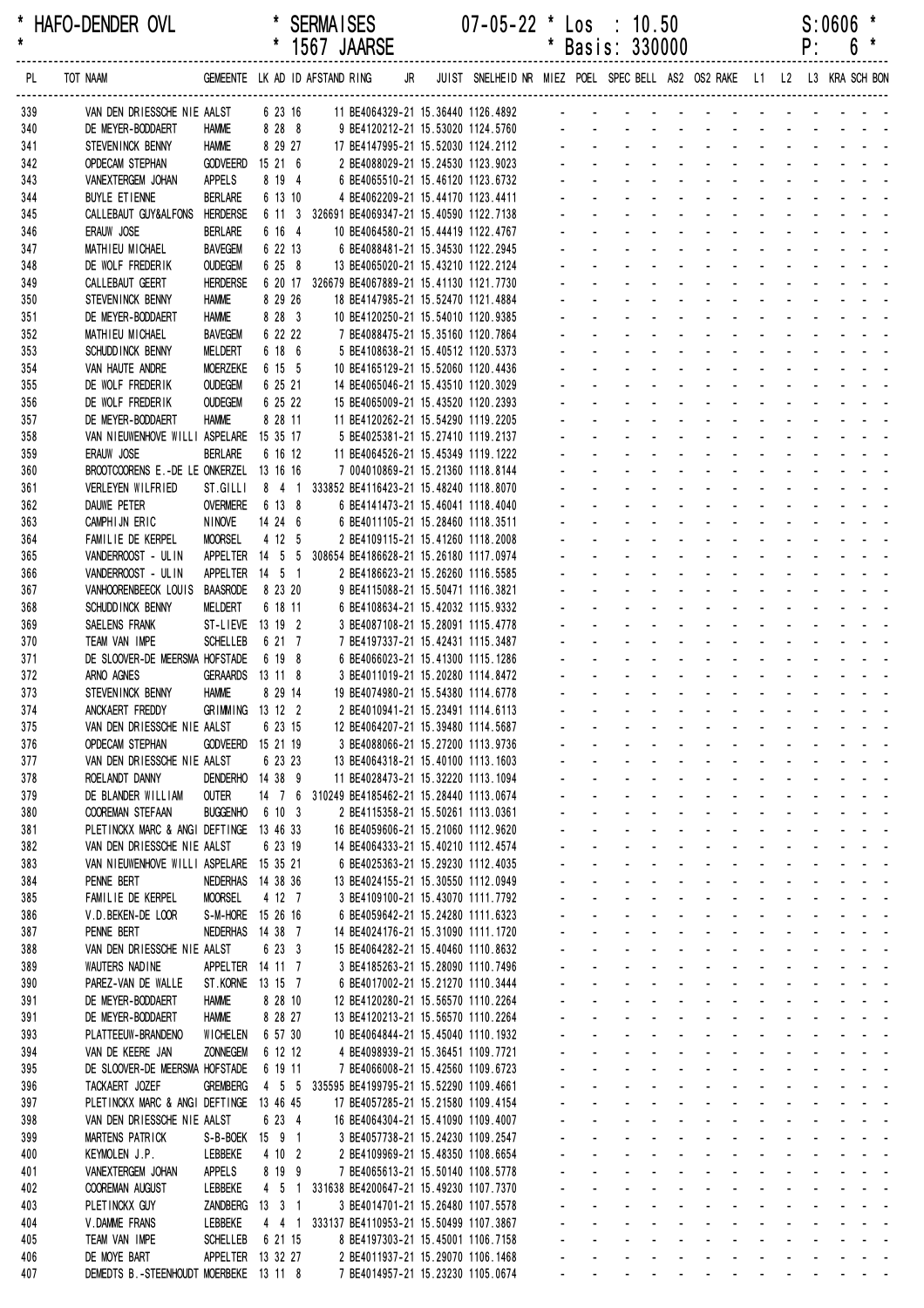|            |                                                  |                                    |                                |  | 1567 JAARSE                                                                          |  |                                                                         |                      |                                | Basis: 330000                                                                   |                                                                        |                                                                     |                                                       |                                            | ۲:                                                                                                             |                                           |                  |  |
|------------|--------------------------------------------------|------------------------------------|--------------------------------|--|--------------------------------------------------------------------------------------|--|-------------------------------------------------------------------------|----------------------|--------------------------------|---------------------------------------------------------------------------------|------------------------------------------------------------------------|---------------------------------------------------------------------|-------------------------------------------------------|--------------------------------------------|----------------------------------------------------------------------------------------------------------------|-------------------------------------------|------------------|--|
| PL         | GEMEENTE LK AD ID AFSTAND RING JR<br>TOT NAAM    |                                    |                                |  |                                                                                      |  | JUIST SNELHEID NR MIEZ POEL SPEC BELL AS2 OS2 RAKE L1 L2 L3 KRA SCH BON |                      |                                |                                                                                 |                                                                        |                                                                     |                                                       |                                            |                                                                                                                |                                           |                  |  |
| 408        | CORTHALS ETIENNE                                 |                                    |                                |  |                                                                                      |  | MASSEMEN 6 7 5 2 BE4044233-21 15.41259 1105.0412 - - - - - - -          |                      |                                |                                                                                 |                                                                        |                                                                     |                                                       |                                            |                                                                                                                |                                           |                  |  |
| 409        | TEAM VAN IMPE                                    | SCHELLEB 6 21 14                   |                                |  |                                                                                      |  | 9 BE4197320-21 15.45391 1104.2826                                       |                      |                                |                                                                                 |                                                                        |                                                                     |                                                       |                                            |                                                                                                                |                                           |                  |  |
| 410        | <b>VERLINDEN CJC</b>                             | S-B-BOEK 15 28 5                   |                                |  |                                                                                      |  | 8 BE4059498-21 15.25370 1104.2148                                       |                      |                                |                                                                                 |                                                                        |                                                                     |                                                       |                                            |                                                                                                                |                                           |                  |  |
| 411        | CALLEBAUT GUY&ALFONS HERDERSE                    |                                    | 6 11 1                         |  |                                                                                      |  | 2 BE4204707-21 15.45550 1103.9966                                       |                      |                                |                                                                                 |                                                                        |                                                                     |                                                       |                                            |                                                                                                                |                                           |                  |  |
| 412        | VANHOORENBEECK LOUIS                             | <b>BAASRODE</b>                    | 8 2 3 4                        |  |                                                                                      |  | 10 BE4115051-21 15.54151 1103.6620                                      |                      |                                |                                                                                 |                                                                        |                                                                     |                                                       |                                            |                                                                                                                |                                           |                  |  |
| 413<br>414 | VAN HOUWE WILLY<br>TORTELBOOM WILLY              | <b>APPELS</b><br>OOMBERGE 13 17 11 | 6 10 5                         |  | 6 BE4064699-21 15.51309 1103.4078<br>8 BE4015341-21 15.33450 1103.0379               |  |                                                                         |                      |                                |                                                                                 |                                                                        |                                                                     |                                                       |                                            |                                                                                                                |                                           |                  |  |
| 415        | VANEXTERGEM JOHAN                                | <b>APPELS</b>                      | 8 19 1                         |  | 8 BE4065607-21 15.51450 1103.0058                                                    |  |                                                                         |                      |                                |                                                                                 |                                                                        |                                                                     |                                                       |                                            |                                                                                                                |                                           |                  |  |
| 416        | VAN NIEUWENHOVE WILLI ASPELARE 15 35 23          |                                    |                                |  | 7 BE4025389-21 15.31490 1102.7985                                                    |  |                                                                         |                      |                                |                                                                                 |                                                                        |                                                                     |                                                       |                                            |                                                                                                                |                                           |                  |  |
| 417        | VAN NIEUWENHOVE WILLI ASPELARE 15 35 20          |                                    |                                |  | 8 BE4025327-21 15.31510 1102.6681                                                    |  |                                                                         |                      |                                |                                                                                 |                                                                        |                                                                     |                                                       |                                            |                                                                                                                |                                           |                  |  |
| 418        | <b>BOONE-VAN EXTERGEM</b>                        | UI TBERGE                          | 6 9 6                          |  | 3 BE4141022-21 15.48100 1102.6451                                                    |  |                                                                         |                      |                                |                                                                                 |                                                                        |                                                                     |                                                       |                                            |                                                                                                                |                                           |                  |  |
| 419        | PLATTEEUW-BRANDENO                               | WICHELEN                           | 6 57 2                         |  | 11 BE4064847-21 15.47180 1101.8533                                                   |  |                                                                         |                      |                                |                                                                                 |                                                                        |                                                                     |                                                       |                                            |                                                                                                                |                                           |                  |  |
| 420<br>421 | PLATTEEUW-BRANDENO<br>VAN VOSSOLE WILFRIED       | WICHELEN<br><b>BUGGENHO</b>        | 6 57 33                        |  | 4 14 4 336116 BE4067728-21 15.55100 1101.4178                                        |  | 12 BE4064944-21 15.47220 1101.6063                                      |                      |                                |                                                                                 |                                                                        |                                                                     |                                                       |                                            |                                                                                                                |                                           |                  |  |
| 422        | SAELENS FRANK                                    | ST-LIEVE 13 19 18                  |                                |  | 4 BE4087138-21 15.31441 1101.2902                                                    |  |                                                                         |                      |                                |                                                                                 |                                                                        |                                                                     |                                                       |                                            |                                                                                                                |                                           |                  |  |
| 423        | DE WOLF DORINDA                                  | WICHELEN                           | 6 12 12                        |  | 2 BE4065426-21 15.47350 1101.2243                                                    |  |                                                                         |                      |                                |                                                                                 |                                                                        |                                                                     |                                                       |                                            |                                                                                                                |                                           |                  |  |
| 424        | VAN BEVER DIRK                                   |                                    |                                |  | SINT-MAR 13 7 2 305139 BE4105966-21 15.27099 1100.9290                               |  |                                                                         |                      |                                |                                                                                 |                                                                        |                                                                     |                                                       |                                            |                                                                                                                |                                           |                  |  |
| 425        | <b>MATHIEU MICHAEL</b>                           | <b>BAVEGEM</b>                     | 6 22 8                         |  | 8 BE4088457-21 15.40280 1100.7218                                                    |  |                                                                         |                      |                                |                                                                                 |                                                                        |                                                                     |                                                       |                                            |                                                                                                                |                                           |                  |  |
| 426        | V.D. BEKEN-DE LOOR                               | S-M-HORE 15 26 6                   |                                |  | 7 BE4058241-21 15.27160 1100.4063                                                    |  |                                                                         |                      |                                |                                                                                 |                                                                        |                                                                     |                                                       |                                            |                                                                                                                |                                           |                  |  |
| 427<br>428 | VAN HERZEELE DANIEL<br>VAN DAMME DANY            | ELENE<br><b>BAASRODE</b>           | $4\quad 5\quad 3$              |  | 15 10 10 312314 BE4057561-21 15.33510 1100.2783<br>2 BE4110477-21 15.54550 1100.0940 |  |                                                                         |                      |                                |                                                                                 |                                                                        |                                                                     |                                                       |                                            |                                                                                                                |                                           |                  |  |
| 429        | DAIXILE-DEBRUXELLES                              | WICHELEN                           |                                |  | 6 51 30 328001 BE4205596-21 15.48151 1099.7457                                       |  |                                                                         |                      |                                |                                                                                 |                                                                        |                                                                     |                                                       |                                            |                                                                                                                |                                           |                  |  |
| 430        | PLATTEEUW-BRANDENO                               | WICHELEN                           | 6 57 40                        |  | 13 BE4064914-21 15.47550 1099.5726                                                   |  |                                                                         |                      |                                |                                                                                 |                                                                        |                                                                     |                                                       |                                            |                                                                                                                |                                           |                  |  |
| 431        | TACKAERT JOZEF                                   | <b>GREMBERG</b>                    | $4\quad 5\quad 4$              |  | 2 BE4199784-21 15.55200 1099.1103                                                    |  |                                                                         |                      |                                |                                                                                 |                                                                        |                                                                     |                                                       |                                            |                                                                                                                |                                           |                  |  |
| 432        | PENNE BERT                                       | NEDERHAS 14 38 28                  |                                |  | 15 BE4211837-21 15.34150 1099.0536                                                   |  |                                                                         |                      |                                |                                                                                 |                                                                        |                                                                     |                                                       |                                            |                                                                                                                |                                           |                  |  |
| 433        | MATHIEU MICHAEL                                  | <b>BAVEGEM</b>                     | 6 22 7                         |  | 9 BE4088548-21 15.40560 1098.9562                                                    |  |                                                                         |                      |                                |                                                                                 |                                                                        |                                                                     |                                                       |                                            |                                                                                                                |                                           |                  |  |
| 434<br>435 | MATHIEU MICHAEL<br><b>BONNARENS DANNY</b>        | <b>BAVEGEM</b><br><b>GI JZEGEM</b> | 6 22 5<br>6 5 4                |  | 10 BE4088501-21 15.40580 1098.8303<br>3 BE4068680-21 15.49070 1098.7719              |  |                                                                         |                      |                                |                                                                                 |                                                                        |                                                                     |                                                       |                                            |                                                                                                                |                                           |                  |  |
| 436        | VANHOORENBEECK LOUIS                             | <b>BAASRODE</b>                    | 8 23 16                        |  | 11 BE4115080-21 15.55381 1098.6667                                                   |  |                                                                         |                      |                                |                                                                                 |                                                                        |                                                                     |                                                       |                                            |                                                                                                                |                                           |                  |  |
| 437        | LIMBOURG WESLEY                                  | <b>BUGGENHO</b>                    | 6 26 13                        |  | 4 BE4115120-21 15.54390 1098.3095                                                    |  |                                                                         |                      |                                |                                                                                 |                                                                        |                                                                     |                                                       |                                            |                                                                                                                |                                           |                  |  |
| 438        | DAIXILE-DEBRUXELLES                              | <b>WICHELEN</b>                    | 6 51 38                        |  | 2 BE4205491-21 15.48411 1098.1502                                                    |  |                                                                         |                      |                                |                                                                                 |                                                                        |                                                                     |                                                       |                                            |                                                                                                                |                                           |                  |  |
| 439        | DE NAYER LUC                                     | OVERBOEL                           | 13 14 13                       |  | 5 BE4157623-21 15.22350 1098.0459                                                    |  |                                                                         |                      |                                |                                                                                 |                                                                        |                                                                     |                                                       |                                            |                                                                                                                |                                           |                  |  |
| 440        | MATHIEU MICHAEL                                  | <b>BAVEGEM</b><br><b>HAMME</b>     | 6 22 6<br>8 29 19              |  | 11 BE4088559-21 15.41160 1097.6986                                                   |  |                                                                         |                      |                                |                                                                                 |                                                                        |                                                                     | $\overline{a}$                                        |                                            | $\mathbf{r} = \mathbf{r}$                                                                                      |                                           |                  |  |
| 441<br>442 | STEVENINCK BENNY<br>BERT LESLY                   | ST-GILLI                           | 8 26 3                         |  | 20 BE4074910-21 15.59220 1097.6231<br>2 BE4114809-21 15.54500 1096.8879              |  |                                                                         |                      |                                |                                                                                 |                                                                        |                                                                     |                                                       |                                            |                                                                                                                |                                           |                  |  |
| 443        | DE SCHRIJVER LUC                                 | <b>BAASRODE</b>                    |                                |  | 8 48 40 336158 BE4129176-21 15.56320 1096.6442                                       |  |                                                                         |                      |                                |                                                                                 |                                                                        |                                                                     |                                                       | $\sim$                                     |                                                                                                                |                                           |                  |  |
| 444        | VAN CUTSEM JENS                                  | <b>IDEGEM</b>                      | 13 17 3                        |  | 6 BE4015043-21 15.28430 1096.2208                                                    |  |                                                                         | $\sim$               |                                |                                                                                 | $\mathbf{r}$                                                           |                                                                     | $\mathbf{r}$<br><b>Contract Contract</b>              |                                            | $\Delta \sim 100$<br>$\sim$                                                                                    |                                           |                  |  |
| 445        | TORTELBOOM WILLY                                 | OOMBERGE 13 17 14                  |                                |  | 9 BE4015379-21 15.35350 1095.9568                                                    |  |                                                                         |                      |                                |                                                                                 |                                                                        | and a straight and a straight                                       |                                                       |                                            |                                                                                                                |                                           |                  |  |
| 446        | <b>BOUDAER FREDDY</b>                            | HAALTERT 13 16 8                   |                                |  | 3 004216532-21 15.41070 1095.8493                                                    |  |                                                                         |                      |                                |                                                                                 |                                                                        |                                                                     | $\blacksquare$                                        |                                            |                                                                                                                |                                           |                  |  |
| 447        | <b>BRAEM ROBERT</b><br><b>COOREMAN STEFAAN</b>   | <b>OUTER</b><br><b>BUGGENHO</b>    | $14 \quad 5 \quad 1$<br>6 10 4 |  | 2 BE4185033-21 15.36190 1095.0079<br>3 BE4115352-21 15.55231 1094.9948               |  |                                                                         |                      | $\overline{\phantom{a}}$<br>ä, | $\mathbf{r}$<br>$\mathbf{r}$<br>$\mathcal{L}^{\mathcal{A}}$<br>$\mathbf{r}$     | $\mathbf{r}$                                                           | <b>Contract Contract</b><br>and a strain and a strain and a         |                                                       |                                            | in the second control of the second second the second second the second second the second second second second |                                           |                  |  |
| 448<br>449 | ROELANDT DANNY                                   | DENDERHO 14 38 32                  |                                |  | 12 BE4028409-21 15.37030 1094.9486                                                   |  |                                                                         |                      | $\mathcal{L}^{\pm}$            | $\mathcal{L}^{\text{max}}$                                                      | $\Delta \sim 10^{-11}$                                                 | $\omega_{\rm{max}}$<br>$\Delta \sim 10^4$                           | $\omega_{\rm{max}}$ , and $\omega_{\rm{max}}$         |                                            | $\Delta \sim 10^{-1}$                                                                                          | $\omega_{\rm{max}}$ , $\omega_{\rm{max}}$ |                  |  |
| 450        | DELBAUF PATRIK                                   | SINT-MAR 14 6 1                    |                                |  | 2 BE4057765-21 15.28201 1094.7599                                                    |  |                                                                         |                      | $\mathbf{r}$                   | $\mathbf{r}$                                                                    | $\sim$                                                                 | <b>All Cards</b>                                                    | <b>All Service</b>                                    |                                            | $\Delta \sim 100$                                                                                              |                                           |                  |  |
| 451        | TORTELBOOM WILLY                                 | OOMBERGE 13 17 17                  |                                |  | 10 BE4015321-21 15.35540 1094.7429                                                   |  |                                                                         |                      |                                |                                                                                 |                                                                        | $\Delta \phi = 0.000$ and $\Delta \phi = 0.000$                     | $\mathcal{L}$                                         |                                            | and the company of the company of                                                                              |                                           |                  |  |
| 452        | ROELANDT DANNY                                   | DENDERHO 14 38 12                  |                                |  | 13 BE4028493-21 15.37120 1094.3767                                                   |  |                                                                         |                      | $\mathbf{r}$                   | $\mathcal{L}^{\text{max}}$<br>$\sim$                                            | $\sim 100$                                                             | $\sim$                                                              | $\blacksquare$                                        |                                            | and a straight and a straight                                                                                  |                                           |                  |  |
| 453        | FAMILIE DE KERPEL                                | <b>MOORSEL</b>                     | 4 12 9                         |  | 4 BE4109130-21 15.47520 1094.0499                                                    |  |                                                                         | $\blacksquare$       | $\sim$                         | $\sim$<br>$\mathcal{L}^{\mathcal{L}}$                                           | $\mathbf{r}$                                                           | $\sim 100$                                                          | $\sim$                                                |                                            | and the contract of the contract of                                                                            |                                           |                  |  |
| 454<br>455 | DOUCHAMPS ALAIN<br>VANHOORENBEECK LOUIS BAASRODE | ASPELARE 13 16 15                  | 8 23 6                         |  | 5 BE4012221-21 15.34030 1093.9306<br>12 BE4115004-21 15.57111 1093.1230              |  |                                                                         | ä,<br>÷.             | $\mathcal{L}^{\mathcal{A}}$    | $\mathcal{L}^{\mathcal{A}}$<br>$\omega_{\rm{max}}$<br>$\mathbf{L}^{\text{max}}$ | $\Delta \sim 100$<br>$\Delta \sim 100$                                 | and a strain and a strain and<br>$\Delta \sim 100$<br>$\sim 100$    | and a straight and a straight                         |                                            |                                                                                                                |                                           |                  |  |
| 456        | VAN DEN DRIESSCHE NIE AALST                      |                                    | 6 23 14                        |  | 17 BE4064311-21 15.45400 1092.4532                                                   |  |                                                                         | $\blacksquare$       | ¥.                             | $\omega_{\rm{max}}$                                                             | $\Delta \sim 100$<br>$\Delta \sim 10^4$                                | $\sim$                                                              | and a con-                                            |                                            | $\Delta \sim 100$                                                                                              |                                           | and a state of   |  |
| 457        | MATHIEU MICHAEL                                  | <b>BAVEGEM</b>                     | 6 22 15                        |  | 12 BE4088538-21 15.42420 1092.3232                                                   |  |                                                                         |                      |                                |                                                                                 |                                                                        | $\Delta \sim 100$<br>$\sim$                                         | $\omega$                                              |                                            |                                                                                                                |                                           |                  |  |
| 458        | <b>BOMBEKE RUDY</b>                              | NIEUWEKE                           | $14$ 7 6                       |  | 320506 BE4215212-21 15.43260 1092.2617                                               |  |                                                                         |                      | ÷.                             |                                                                                 | $\Delta \sim 10^4$                                                     | $\sim$                                                              | $\blacksquare$                                        |                                            | and a straight and a straight                                                                                  |                                           |                  |  |
| 459        | ERAUW JOSE                                       | <b>BERLARE</b>                     | 6 16 16                        |  | 12 BE4064507-21 15.52549 1092.0291                                                   |  |                                                                         |                      | $\mathbf{r}$                   | $\sim$<br>$\sim$                                                                |                                                                        | and and                                                             | $\mathcal{L}^{\mathcal{A}}$                           |                                            | and a straight and a straight                                                                                  |                                           |                  |  |
| 460        | BOEYKENS KRIS                                    | <b>BUGGENHO</b>                    | 10 24 23                       |  | 4 BE4006610-21 15.54590 1092.0269                                                    |  |                                                                         | $\mathbf{r}$         | ä,<br>$\omega_{\rm{max}}$      | ÷.<br>$\mathcal{L}^{\mathcal{A}}$<br>$\omega_{\rm{max}}$<br>$\Delta \sim 100$   | $\mathbf{r}$<br>$\mathcal{L}^{\text{max}}$                             | <b>Contractor</b>                                                   | ÷.                                                    |                                            | and the state of the state of the state of                                                                     |                                           | and a strain and |  |
| 461<br>462 | DOUCHAMPS ALAIN<br>SCHUDD INCK BENNY             | ASPELARE 13 16 8<br><b>MELDERT</b> | 6 18 14                        |  | 6 BE4012201-21 15.34360 1091.8166<br>7 BE4108621-21 15.48352 1091.5156               |  |                                                                         | $\mathbf{r}$         |                                | $\omega_{\rm{max}}$<br>$\mathbf{L}^{\text{max}}$                                | $\mathbf{u} = \mathbf{0}$                                              | $\Delta \phi = 0.0000$ .<br>$\Delta \sim 10^4$<br>$\Delta \sim 100$ | and a strategic<br>and a straight                     |                                            |                                                                                                                |                                           |                  |  |
| 463        | VAN NIEUWENHOVE WILLI ASPELARE 15 35 18          |                                    |                                |  | 9 BE4025322-21 15.34540 1090.8635                                                    |  |                                                                         |                      |                                |                                                                                 | $\sim$                                                                 | $\sim 100$<br>$\sim$                                                | $\omega$                                              |                                            | the company of the company of                                                                                  |                                           |                  |  |
| 464        | DE SCHRIJVER LUC                                 | <b>BAASRODE</b>                    | 8 48 17                        |  | 2 BE4114539-21 15.58100 1090.8318                                                    |  |                                                                         |                      | $\mathbf{r}$                   | ä.<br>$\Delta$                                                                  | $\sim$                                                                 | $\sim$                                                              | ä,                                                    |                                            | and a straight and a straight                                                                                  |                                           |                  |  |
| 465        | VANHOORENBEECK LOUIS                             | <b>BAASRODE</b>                    | 8 23 15                        |  | 13 BE4115061-21 15.57510 1090.7617                                                   |  |                                                                         |                      | $\mathcal{L}^{\mathcal{A}}$    | $\sim$                                                                          | $\sim$                                                                 | $\Delta \sim 10^4$<br>$\sim$                                        | $\mathcal{L}^{\mathcal{A}}$                           |                                            | and a straight and a straight                                                                                  |                                           |                  |  |
| 466        | SOEN-HAAK                                        | MOERBEKE 13 12 1                   |                                |  | 7 BE4012386-21 15.25550 1090.6626                                                    |  |                                                                         | $\blacksquare$       | $\omega$                       | ÷.<br>÷.                                                                        | ÷.                                                                     | <b>Contractor</b>                                                   | ÷.                                                    |                                            | and the contract of the contract of                                                                            |                                           |                  |  |
| 467<br>468 | FAMILIE DE KERPEL<br>PLATTEEUW-BRANDENO          | <b>MOORSEL</b><br><b>WICHELEN</b>  | 4 12 10<br>6 57 6              |  | 5 BE4109083-21 15.48510 1090.4501<br>14 BE4089770-21 15.50300 1090.1198              |  |                                                                         | ÷.<br>$\blacksquare$ | ¥.                             | $\omega_{\rm{max}}$<br>$\mathbf{L}^{\text{max}}$<br>$\mathcal{L}^{\text{max}}$  | $\mathcal{L}^{\text{max}}$<br>$\omega_{\rm{max}}$<br>$\Delta \sim 100$ | $\Delta \phi = 0.0000$ and $\Delta \phi = 0.000$<br>$\sim$          | and a straightful contract and<br>$\omega_{\rm{max}}$ |                                            | and a straightful and a straight                                                                               |                                           |                  |  |
| 469        | STEVENINCK BENNY                                 | <b>HAMME</b>                       | 8 29 16                        |  | 21 BE4074868-21 16.01310 1090.0476                                                   |  |                                                                         |                      |                                |                                                                                 | $\blacksquare$                                                         | $\sim$                                                              | ä,                                                    |                                            |                                                                                                                |                                           |                  |  |
| 470        | VAN HAUTE ANDRE                                  | <b>MOERZEKE</b>                    | 6 15 13                        |  | 11 BE4211459-21 16.00410 1089.4888                                                   |  |                                                                         |                      | $\mathbf{r}$                   |                                                                                 | $\Delta \sim 10^4$                                                     | $\sim$                                                              | $\blacksquare$                                        | $\Delta \phi = 0.000$ .                    |                                                                                                                |                                           |                  |  |
| 471        | VAN DYCK JULIEN                                  | ST.GILLI                           | 8 1 1                          |  | 333526 BE4115633-21 15.56100 1089.3609                                               |  |                                                                         |                      | $\mathbf{r}$                   | ÷.<br>$\mathbf{r}$                                                              | ÷.                                                                     | $\sim$                                                              | $\mathcal{L}^{\mathcal{A}}$                           | $\Delta \sim 100$                          | and a strain and a                                                                                             |                                           |                  |  |
| 472        | VAN NIEUWENHOVE WILLI ASPELARE 15 35 27          |                                    |                                |  | 10 BE4025311-21 15.35310 1088.5074                                                   |  |                                                                         |                      | $\mathbf{r}$                   | $\mathcal{L}^{\mathcal{A}}$<br>$\mathbf{r}$                                     | ä,                                                                     | $\sim$                                                              | $\mathbf{r}$<br>$\sim$                                |                                            | $\Delta \sim 100$<br>$\sim$                                                                                    |                                           |                  |  |
| 473        | DE MOYE BART                                     | APPELTER 13 32 20                  |                                |  | 3 BE4011991-21 15.33400 1088.4042                                                    |  |                                                                         |                      |                                | $\omega_{\rm{max}}$<br>$\mathcal{L}^{\text{max}}$                               | $\omega_{\rm{max}}$                                                    | $\Delta \sim 10^4$<br>$\omega_{\rm{max}}$                           | $\omega_{\rm{max}}$                                   | $\Delta \sim 100$<br>$\Delta \sim 10^{-1}$ |                                                                                                                |                                           | and a strain and |  |
| 474<br>475 | DAUWE PETER<br>PLATTEEUW-BRANDENO                | <b>OVERMERE</b><br><b>WICHELEN</b> | 6 13 4<br>6 57 35              |  | 7 BE4141492-21 15.54261 1087.6673<br>15 BE4064927-21 15.51210 1087.0450              |  |                                                                         | $\blacksquare$       | $\sim$                         | $\omega_{\rm{max}}$                                                             | $\Delta \sim 100$<br>$\Delta \sim 10^4$<br>$\blacksquare$              | $\sim$                                                              | and a state                                           | $\mathcal{L}_{\rm{max}}$                   |                                                                                                                |                                           | and a strain and |  |
| 476        | SAELENS FRANK                                    | ST-LIEVE 13 19 5                   |                                |  | 5 BE4087146-21 15.35311 1086.6973                                                    |  |                                                                         | $\blacksquare$       | $\omega$                       | <b>All Service</b>                                                              | $\Delta \sim 10^4$                                                     | $\Delta \sim 100$                                                   | $\omega_{\rm{eff}}=2.0$                               |                                            | $\omega_{\rm{max}}$                                                                                            |                                           | and a strain and |  |
|            |                                                  |                                    |                                |  |                                                                                      |  |                                                                         |                      |                                |                                                                                 |                                                                        |                                                                     |                                                       |                                            |                                                                                                                |                                           |                  |  |